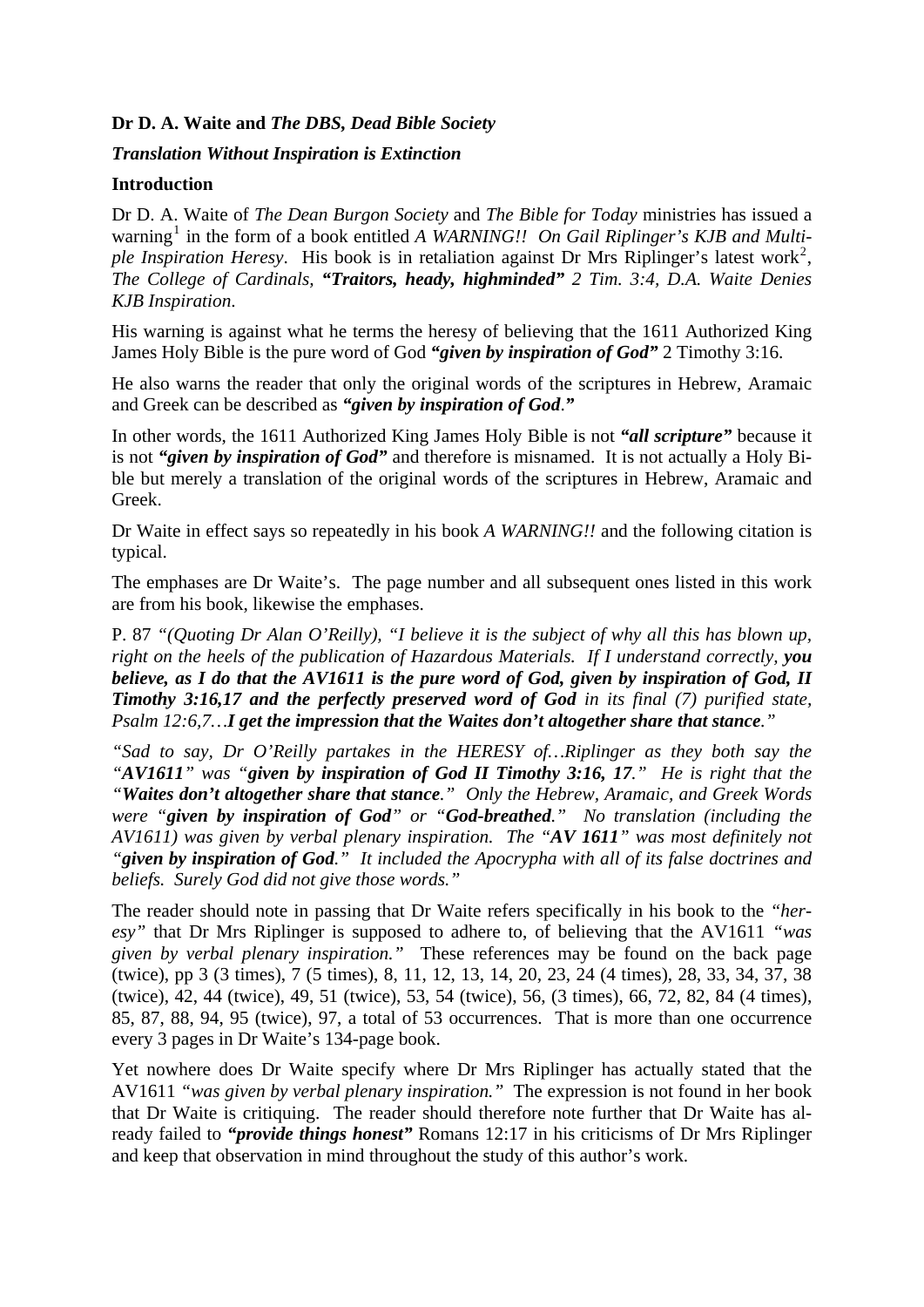Concerning the statement from this author that Dr Waite quotes on P. 87 of his book, it is part of a note of support I sent to Dr Mrs Riplinger that, with my agreement, she inserted in her latest work, the 60-page treatise entitled *Traitors, Heady, Highminded: D.A. Waite Denies KJB Inspiration*. Inspection of Dr Waite's response shows that he does indeed deny that the AV1611 *"is given by inspiration of God"* 2 Timothy 3:16, 17, although he misquotes Dr Mrs Riplinger and myself, in that we don't just say the AV1611 was *"given by inspiration of God"* but *"is given by inspiration of God*.*"*

Use of the correct tense in English is essential because it allows for the latest copy of the AV1611 fresh from the printing press to be just as *"given by inspiration of God"* as any of its predecessors.

Dr Waite's denial that the AV1611 Holy Bible *"is given by inspiration of God"* forms a major part of his book *A WARNING!!* in which he issues a detailed critique of Dr Mrs. Riplinger's work and strenuously affirms that only the 'original' words in Hebrew, Aramaic and Greek were *"given by inspiration of God*.*"*

He also advertises in *A WARNING!!* a new 416-page book by his colleague Dr Kirk DiVietro entitled *Cleaning-Up Hazardous Materials*, which consists of an examination of Dr Mrs Riplinger's recent book *Hazardous Materials*. In addition, *A WARNING!!* contains details of exchanges between Dr Mrs Riplinger and the Waites (Dr and Mrs Waite and their son Don Jnr.) on a variety of issues besides that of inspiration.

However, apart from some preliminary observations, see below, this work mainly addresses the matter of inspiration, because it is foundational to Bible belief.

It should be noted that Dr Waite does affirm his belief in the *preservation* of *"the Hebrew, Aramaic, and Greek Words..."given by inspiration of God" or "God-breathed.""* Dr Waite also affirms that he has these words, which he claims are still *"inspired*,*"* under-linings are this author's.

P. 2 *"I believe it is an inaccurate view of the King James Bible to refer to it as "inspired," I believe this term must be reserved exclusively for the original, preserved Hebrew, Aramaic, and Greek Words underlying the King James Bible and not for the King James Bible itself."*

P. 52 *"I firmly believe that I have the original, inspired, inerrant, infallible, preserved Words of God in Hebrew, Aramaic, and Greek."*

Dr Waite therefore appears to believe, by implication that *copies* of God's preserved 'original' Hebrew, Aramaic and Greek words underlying the AV1611, which he has, can be *"Godbreathed"* or *"given by inspiration of God*.*"* The above quotes show that he also appears to believe that while copies of these words can be *"inspired,"* translations of them definitely cannot. However, he never exactly discloses where these *"inspired"* copies may be found, which leads to this author's conclusion about Dr Waite's actual source for *"the original, inspired, inerrant, infallible, preserved Words of God in Hebrew, Aramaic, and Greek"* that he professes to have. It is his own mind. See **Dr Waite and 'the Greek'**.

The doctrine of the preservation of the *"words of truth"* Ecclesiastes 12:10, according to a *correct* understanding of Psalm 12:6,  $7<sup>3</sup>$  $7<sup>3</sup>$  $7<sup>3</sup>$  is of course also foundational to Bible belief and this doctrine has, understandably, received considerable attention in recent decades because most of the attacks on the Holy Bible have been aimed at casting doubt on the actual *words* of the AV1611. See, for example, *The King James Only Controversy* by James White. These attacks have been complete failures, as the detailed answers to White's objections to the Holy Bible clearly show. See *The Scholarship Only Controversy* by Dr Peter S. Ruckman and *Blind Guides* by Dr Mrs Riplinger<sup>[4](#page-93-1)</sup>.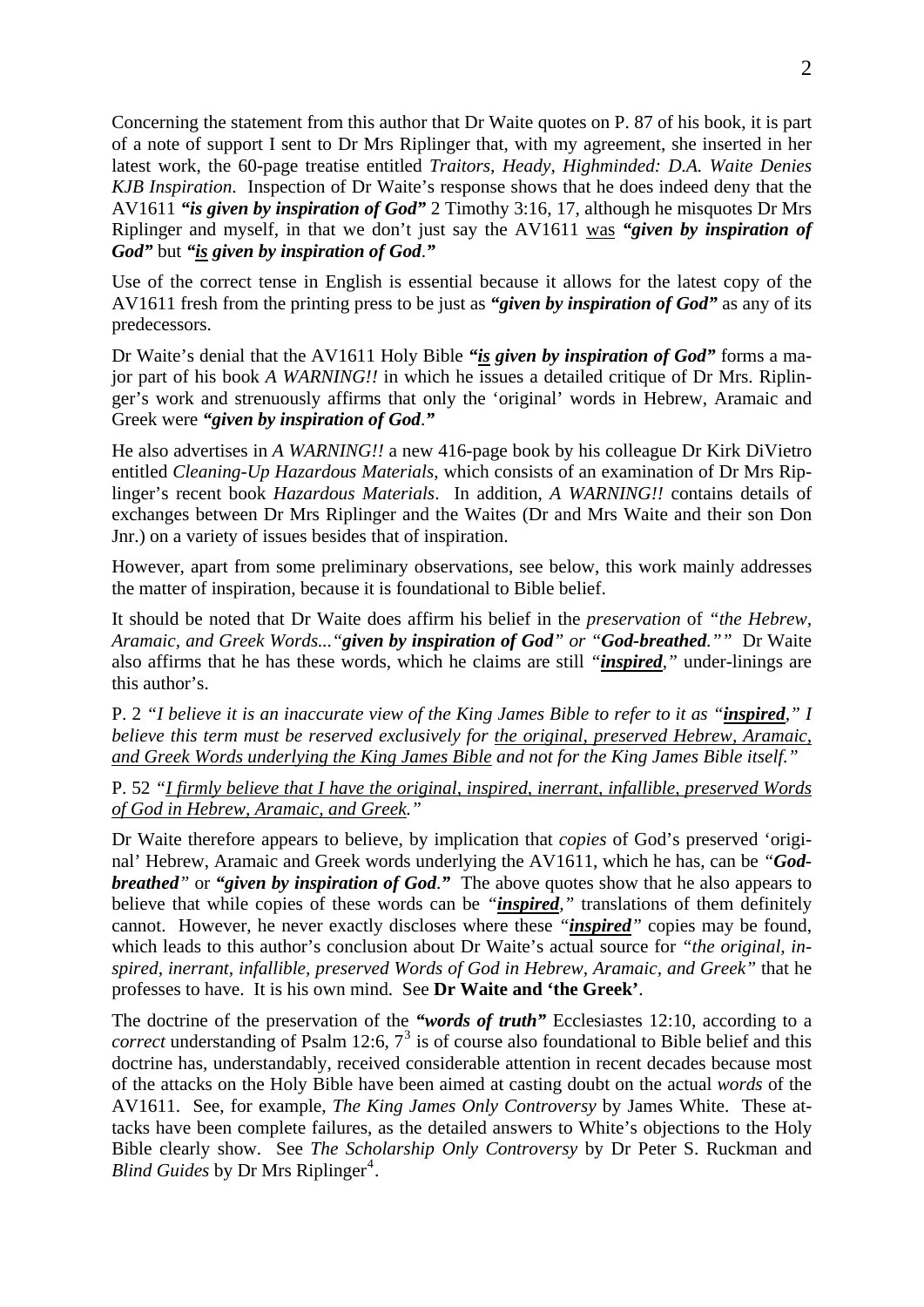It appears therefore that the Devil is now *re*-focusing\* his attack on the Holy Bible by denying its very identity as *"the holy scriptures...given by inspiration of God"* 2 Timothy 3:15, 16 and *"the word of God which liveth and abideth for ever"* 1 Peter 1:23. In other words, the focus of his attack has shifted from *"Yea, hath God said?"* Genesis 3:1 (preservation) back to *"Yea, hath God said?"* (inspiration).

\*See section entitled **Dr Waite and the Imaginary 'Original Bible,' Unidentified in Print**.

For if, as Dr Waite asserts, God's 'original' Hebrew, Aramaic and Greek words underlying the AV1611 are no longer *"given by inspiration of God"* once they are changed into another form\* by translation, then they no longer have *"the life of God"* Ephesians 4:18 and cannot be said to be *"the word of God which liveth and abideth for ever"* 1 Peter 1:23.

\*Even though the Lord Jesus Christ could appear *"in another form"* Mark 16:12 and still be the Lord Jesus Christ<sup>[5](#page-93-1)</sup>.

Therefore, though translations may accurately *preserve* the 'original' words of scripture, although in a different form, they are, according to Dr Waite and including the AV1611, like those of the Lord's hearers who did not come and believe in Him, so that He pronounces against them the solemn judgement *"ye have no life in you"* John 6:35, 53.

That is Dr Waite's apparent perception of the 1611 Authorized King James Holy Bible.

That is why this work is entitled **Dr D. A. Waite and** *The DBS, Dead Bible Society***,** *Translation Without Inspiration is Extinction*, because Dr Waite and his associates insist that the 1611 Authorized King James Holy Bible is *"alienated from the life of God"* Ephesians 4:18, as Dr Waite says plainly on P. 36 of his book.

*"Neither the DBS Executive Committee or the DBS Advisory Council will ever call the King James Bible "inspired of God," "given by inspiration of God," "verbally inspired," "inspired," or "God-breathed" at any time or in any place."*

James 2:26 states that, *"the body without the spirit is dead*.*"* So is the Bible without inspiration.

The AV1611, according to Dr Waite, has preserved God's 'original' Hebrew, Aramaic and Greek words in translated form but it has been dead for the last 400 years, ever since its inception, even *"from the beginning of the creation"* of it, 2 Peter 3:4. Because it is merely a translation, it is and has always been like a frozen, fossilized woolly mammoth in Siberia<sup>[6](#page-93-1)</sup>, whose form has been preserved but it has no life.

The Devil would naturally be eager to propagate that perception of the AV1611 and he appears to have found an unwitting accomplice in Dr Waite.

Practically speaking, given that the Church Age is rapidly drawing to a close, Dr Waite's ire against Dr Mrs Riplinger therefore has an incisive scriptural explanation.

#### *"The devil is come down unto you, having great wrath, because he knoweth that he hath but a short time"* Revelation 12:12.

In the light of the Devil's intensifying wrath against *"the scripture of truth"* Daniel 10:21, Bible believers must be able to rest assured that the 1611 English Bibles they possess now are not devoid of *"the life of God"* but truly *"the word of the Lord"* that *"endureth for ever"* 1 Peter 1:25 and like the Lord Himself are *"alive for evermore, Amen"* Revelation 1:18. They must also be able to *"resist the Devil"* James 4:7 with respect to any insinuation of the form *"Yea, hath God said?"* aimed as denying, as Dr Waite does, that their recently-purchased AV1611 is *"all scripture...given by inspiration of God*.*"*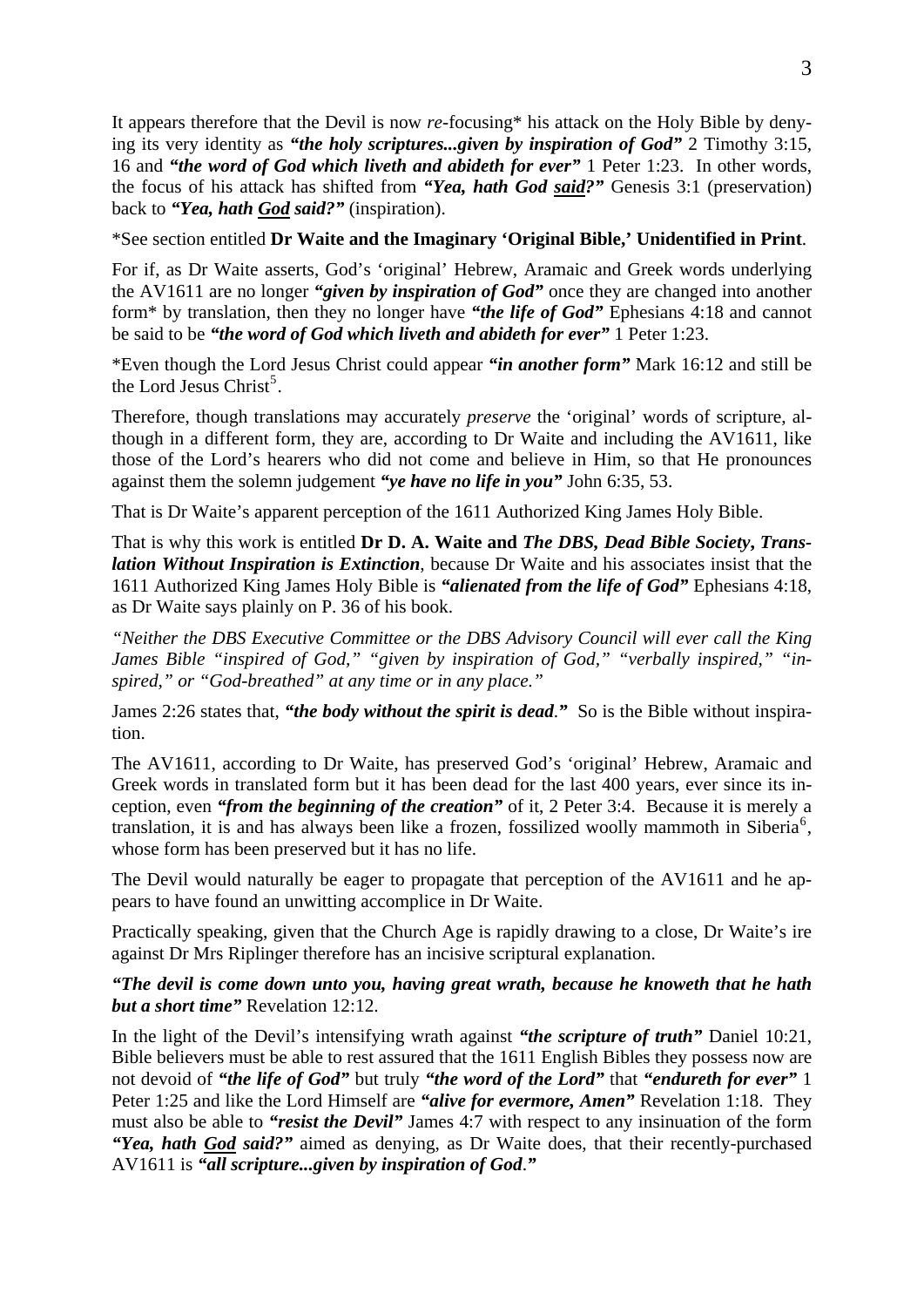That is what this work is about.

Much of what follows and more will be found in Chapters 17, 18, 31, 32 of Dr Mrs Riplinger's recent book, *Hazardous Materials*, entitled *Scriptures to All Nations* and *Seven Proofs of the King James Bible's Inspiration*. However, it is hoped that this author's additional perspective will also prove to be informative.

This work is set out under the following main headings.

#### **Dr Waite and Dr Mrs Riplinger – Preliminary Observations**

### **Dr Waite and 'Originals Only' Inspiration**

## **Dr Waite and the Imaginary 'Original Bible,' Unidentified in Print**

#### **Dr Waite and 'the Greek'**

#### **Dr Waite and the KJB** *not "given by inspiration of God"*

Typical statements from Dr Waite's book have been cited under each of the above headings, with the **Appendix** containing the full list of selected citations\* for all the headings. Emphases included in the statements are Dr Waite's. This author's responses to each of Dr Waite's claims on inspiration and related topics then follow.

\*The selected citations are believed to be all the relevant ones. Inspection of the list will reveal considerable overlap. Dr Waite repeats himself a lot.

The reader should note that, as far as possible, this work will cite the 1611 Authorized King James Holy Bible in English *"given by...inspiration of God"* in response to Dr Waite, according to Isaiah 54:13, which this author takes as vindication of the 1611 English Bible by its own Author, Whose most faithful servant down here *is* the 1611 English Bible.

# *"No weapon that is formed against thee shall prosper; and every tongue that shall rise against thee in judgment thou shalt condemn. This is the heritage of the servants of the LORD, and their righteousness is of me, saith the LORD*.*"*

All else will be resolved at the Judgement Seat of Christ, Romans 14:10.

Before launching into the main topic of inspiration, it is noted that Dr Waite casts certain aspersions at Dr Mrs Riplinger in his book *A WARNING!!* and therefore some preliminary observations are in order in this respect.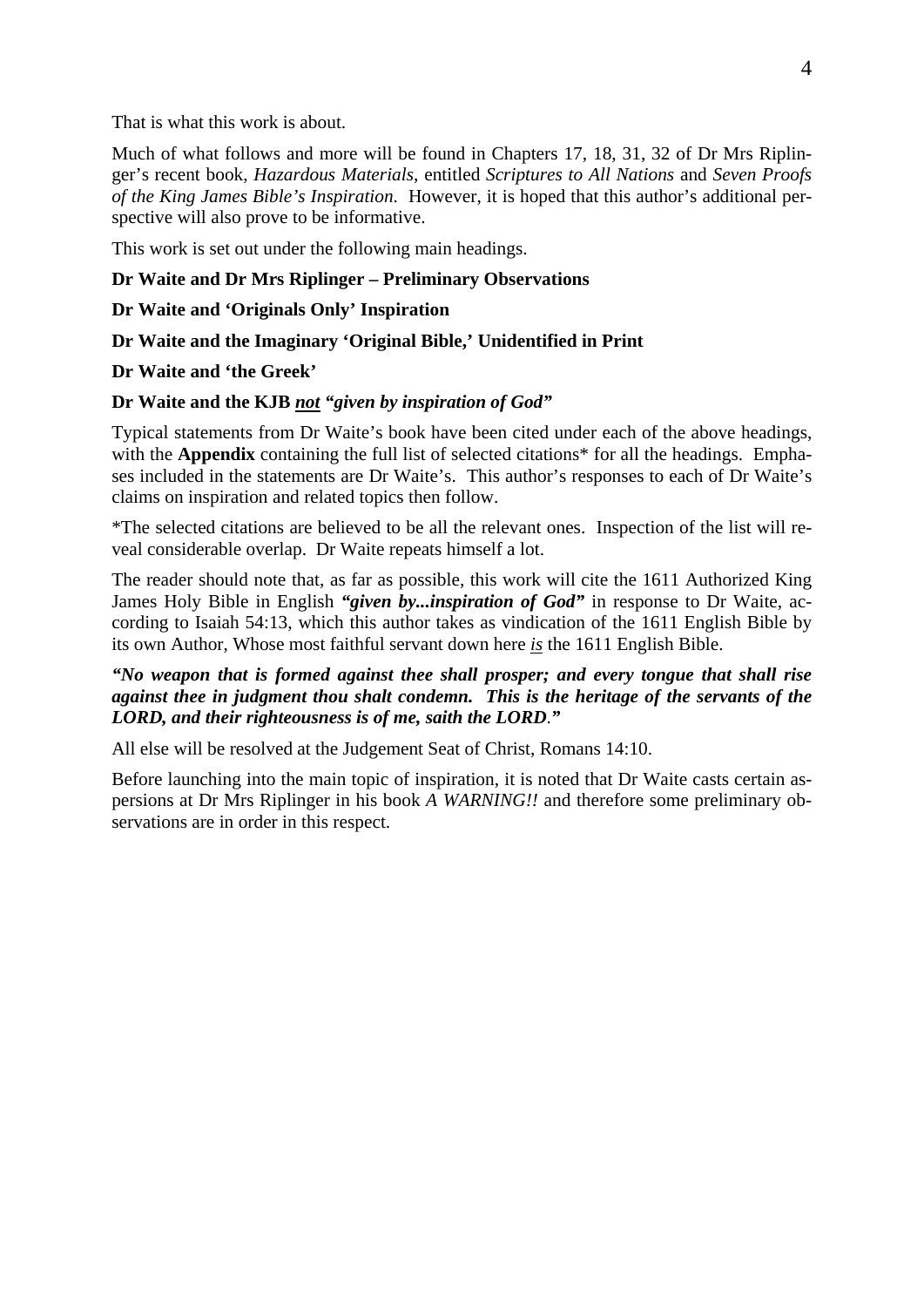#### **Dr Waite and Dr Mrs Riplinger – Preliminary Observations**

1. Dr Waite refers repeatedly to what he terms Dr Mrs Riplinger's *"Pentecostal/Charismatic background*.*"* These references may be found in *A WARNING!!* on pp 3, 7, 8, 12, 13, 23, 34, 37 (twice), 38 (twice), 39, 42, 44, 49, 53, 54 (twice), 56, 66, 72, 82, 84 (twice), 90, 95.

This is a total of 26 occurrences in Dr Waite's 134-page book, one such occurrence every 5 pages. However, apart from an allegation that Dr Mrs Riplinger had attended a Pentecostal church\*, Dr Waite fails to produce any evidence that Dr Mrs Riplinger ever had such a background and by means of his innuendo against Sister Riplinger, Dr Waite has therefore failed to obey 1 Thessalonians 5:21.

#### *"Prove all things; hold fast that which is good*.*"*

\*P. 3 *"We have learned from witnesses who knew her that Gail Riplinger originally went to a Pentecostal/Charismatic church before her husband at that time urged her to join a Baptist church.* However, note the following, which shows that Dr Waite's accusation is nothing more than innuendo:

- Dr Waite gives no details of either the church or the duration/frequency of Dr Mrs Riplinger's alleged attendance.
- Dr Waite gives no details of the witnesses that made the allegations, except that they *"knew...Gail Riplinger*.*"* They evidently prefer to remain anonymous, or 'plead the 5<sup>th</sup>.' They are cowards, all.
- Dr Waite gives no details of any specific Pentecostal/Charismatic teaching that Dr Mrs Riplinger allegedly espouses.
- Dr Waite gives no explanation of why and how Dr Mrs Riplinger's exposition of Acts 2 as the basis for pure vernacular Bibles<sup>[7](#page-93-1)</sup> accords with *any* Pentecostal/Charismatic teaching.
- 2. Dr Waite refers repeatedly misnames Dr Mrs Riplinger. These references may be found in his book on pp 3, 4, 7, 9, 10, 11, 13, 15, 17, 19, 21, 25, 27, 29, 31, 33, 35, 37, 39, 41, 43, 45, 46, 49, 51, 53, 55, 57, 59, 61, 63, 65, 67, 69, 71, 73, 75, 77, 79, 81, 84, 87, 89, 91, 93, 95.

That is a total of 46 occurrences in Dr Waite's 134-page book, one such occurrence every 3 pages.

Dr Waite's repeated use of the contrived name therefore amounts to a vendetta against her. In this author's opinion, that level of vindictiveness would be more typical of an unsaved individual than a distinguished Christian teacher/broadcaster such as Dr Waite.

Naturally, his ire at Dr Mrs Riplinger leads to some inconsistency on Dr Waite's part. On P. 43 of his book, Dr Waite roundly protests *"Who is she to tell us what we can do?"*

Yet on PP. 6, 75 of his book, Dr Waite is quite forthright in telling the Riplinger family how they should process mail that they receive and how they should describe each other's married partners.

All of which puts this author in mind of Romans 2:1.

*"Therefore thou art inexcusable, O man, whosoever thou art that judgest: for wherein thou judgest another, thou condemnest thyself; for thou that judgest doest the same things*.*"*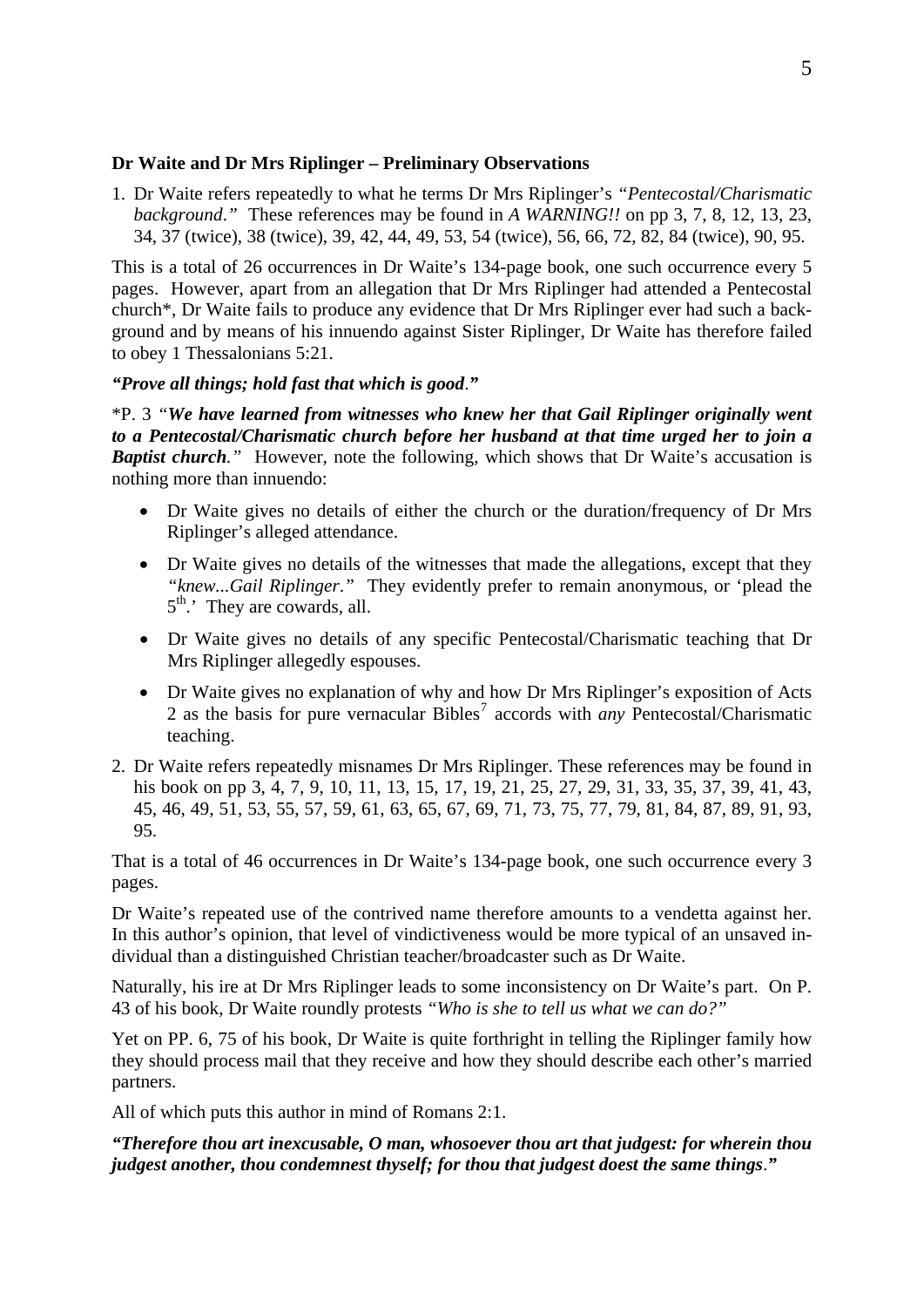3. Dr Waite insists that Dr Mrs Riplinger hates and despises Greek or Hebrew lexicons, English dictionaries and even Greek and Hebrew words underlying the English scriptures. See the following statements from Dr Waite. Under-linings are this author's, with reference to the points that will be addressed and all subsequent points.

P. 19 *"Gail Riplinger spread the false view that nobody should use any Hebrew, Aramaic, or Greek lexicons to find out meanings of Bible words. Because of her HERESY view of the plenary verbal inspiration of the King James Bible, Gail Riplinger doesn't even want people to look in either Hebrew, Aramaic, Greek or even English dictionaries to find out the meaning of the words in the King James Bible."*

P. 27 *"… Riplinger thinks that the King James Bible's word is the only thing you can use. Otherwise, to her, it is an "error." She believes you can't explain any of the King James Bible's words or define them. If people don't understand the word "OUCHES," for example, it is too bad for them, in her judgment. Gail Riplinger despises the definitions of uncommon words. She is entitled to her opinion, but I strongly disagree with her. She believes you must chase all over the King James Bible to find the definitions of its words, but never consult any dictionaries or lexicons of any kind. In my opinion, this position is insane!"*

*"I don't use "corrupt lexicons." I use proper lexicons that give me proper meanings of the Hebrew, Aramaic, or Greek. Gail Riplinger despises the use of lexicons of any kind, calling them all "corrupt.""*

P. 32 *"The original languages that God breathed-out give the English nuances, illustrations and shades of meaning. The grammatical rules of those languages give further assistance in the proper interpretation of difficult passages. When I preach God's Words, I do not criticize or change the English King James Bible. I illuminate and give many other acceptable and accurate meanings that the translators could have written down. Gail Riplinger despises the use of any other word than that given by the King James translators. This is ridiculous."*

P. 40 *"The verb, "is given" does not appear in the Greek New Testament that God gave us. Gail Riplinger hates the Words of the Greek and Hebrew that underlie our King James Bible. She just takes the English over against the Greek, even though there is no Greek word here whatsoever! This is theological HERESY at its worst! Even if she takes her English "is given," this phrase often translates the aorist or other past tenses. It does not always mean a present tense, even in other places where it is used in the King James Bible. 2 Timothy 3:16 (PASA GRAPHE THEOPNEUSTOS) just speaks of an accomplished past deed that God did when He gave us His Words in Hebrew, Aramaic, and Greek."*

Dr Waite would get some enlightenment by visiting the AV Publications web site, [www.avpublications.com/avnew/home.html](http://www.avpublications.com/avnew/home.html), shopping link, where he would find the following titles listed.

- 1. *[Webster's 1828 American Dictionary of the English Language](https://shop.avpublications.com/product_info.php?cPath=41&products_id=192&osCsid=07f54f4ba0fb131bc737f25808666d67)*
- 2. *Strong's Concordance*
- 3. *The Reintroduction of Textus Receptus Readings in the 26<sup>th</sup> Edition and Beyond of the Nestle/Aland Novum Testamentum-Graece*
- 4. *Greek Textus Receptus Hardback (Scrivener's)*
- 5. *Hebrew Old Testament (Ginsburg 1895 Edition)/Greek New Testament (Scrivener's Edition)*. Dr Mrs Riplinger has a detailed statement on the use and misuse of this work that is informative<sup>[8](#page-93-1)</sup>.
- 6. *The King James Bible's Own Definition of Over 800 Words*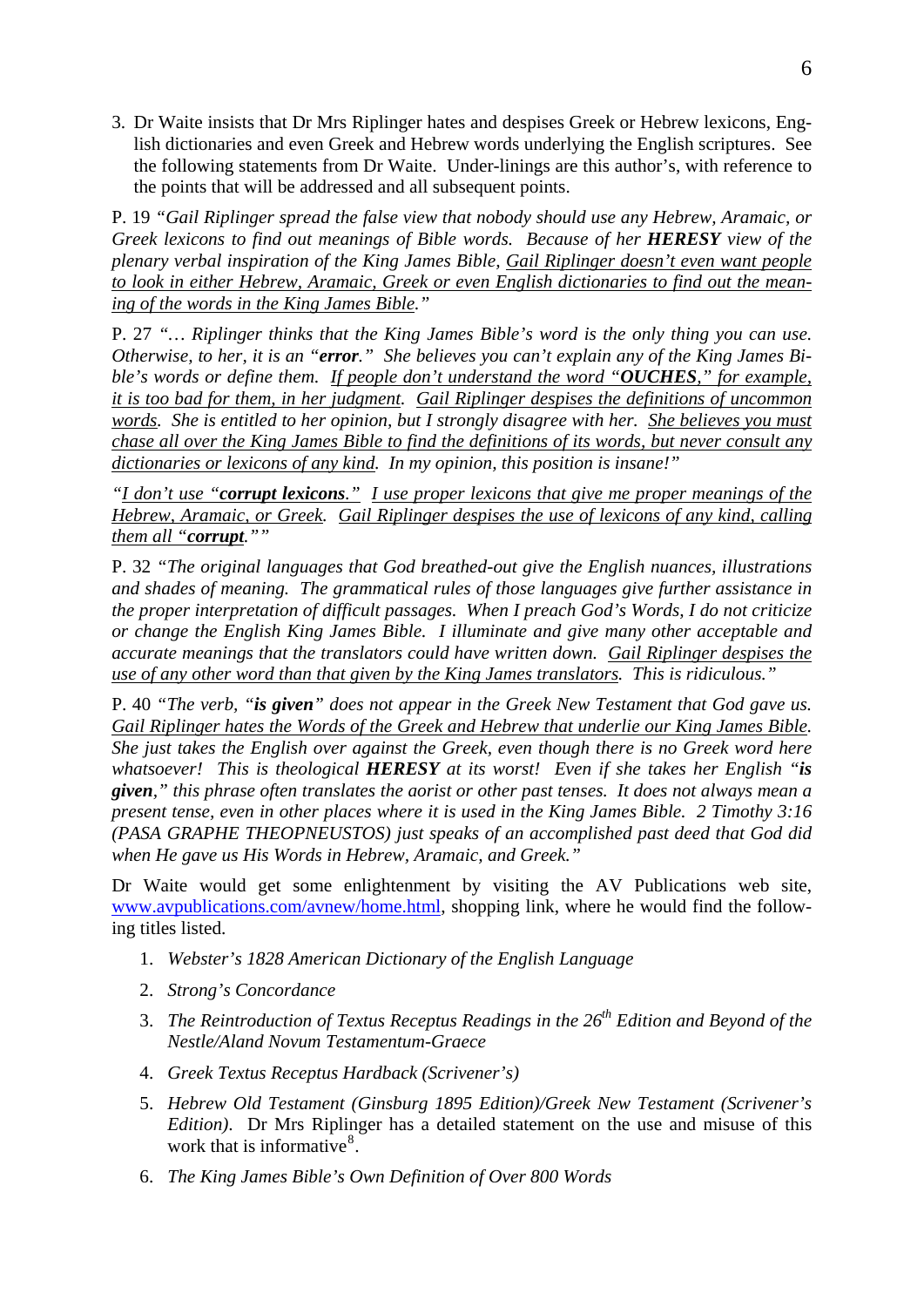- 7. *King James Bible's Built-In Dictionary*
- 8. *How to Find the KJB's Built-In Dictionary DVD series*

The above titles reveal that, far from Dr Mrs Riplinger despising words in *"the Original Sacred Tongues"*[9](#page-93-1) , AV Publications provides several works that bear witness to these words in both Testaments. AV Publications also provides three works that would obviate the need to *"chase all over the King James Bible to find the definitions of its words."* That said, Dr Waite's pejorative remark about the scriptural principle of *"comparing spiritual things with spiritual"* 1 Corinthians 2:13 betrays a certain defiance towards the Author of scripture Who enjoined through the Apostle Paul every Bible believer to *"Study to shew thyself approved unto God, a workman that needeth not to be ashamed, rightly dividing the word of truth"* 2 Timothy 2:15.

Dr Mrs Riplinger at least identifies the lexicons about which she issues warnings. Dr Waite insists, P. 19 above, *"I don't use "corrupt lexicons." I use proper lexicons that give me proper meanings of the Hebrew, Aramaic, or Greek"* but he fails to identify the ones he uses. He mentions only the *Oxford English Dictionary* as a resource for determining the meanings of Biblical words, P. 47.

Dr Waite should therefore pay careful attention to the admonition of 1 Samuel 15:23, the last sentence of which has clear application today to the danger of being put on the shelf in the Lord's service, for rejecting the Lord's word (in English) in 1 Corinthians 2:13.

## *"For rebellion is as the sin of witchcraft, and stubbornness is as iniquity and idolatry. Because thou hast rejected the word of the LORD, he hath also rejected thee from being king."*

For the reader's information, the definition of a word in the AV1611 is often found very close to the verse in which the word occurs, or even in the verse itself, as Mark 13:11 shows.

## *"But when they shall lead you, and deliver you up, take no thought beforehand what ye shall speak, neither do ye premeditate: but whatsoever shall be given you in that hour, that speak ye: for it is not ye that speak, but the Holy Ghost*.*"*

Concerning the word *"ouches*,*"* which appears to have posed a problem for Dr Waite, no-one has to *"chase all over the King James Bible"* to get its meaning. The first occurrence of the word is in Exodus 28:11.

# *"With the work of an engraver in stone, like the engravings of a signet, shalt thou engrave the two stones with the names of the children of Israel: thou shalt make them to be set in ouches of gold."*

Note the underlined words. An *ouch* is simply a *setting*, for gemstones, as in Exodus 28, which can be *engraved*, or cut into the host material, in this case gold, as a hollowed-out space, like the embedded word *grave*. The meaning of the word is, ironically, *embedded* in this verse itself, so, far from having to *"chase all over the King James Bible"* for the meaning of *"ouches*,*"* no-one even has to use a dictionary in this particular instance.

If Dr Waite was prepared to do a little bit of chasing, perhaps with a concordance, he would find the word *"ouches"* again in Exodus 39:6.

## *"And they wrought onyx stones inclosed in ouches of gold, graven, as signets are graven, with the names of the children of Israel."*

Exodus 39:6 shows that *"ouches"* are clearly hollowed-out enclosures, like a grave. Dr Waite is making up a problem where one doesn't exist.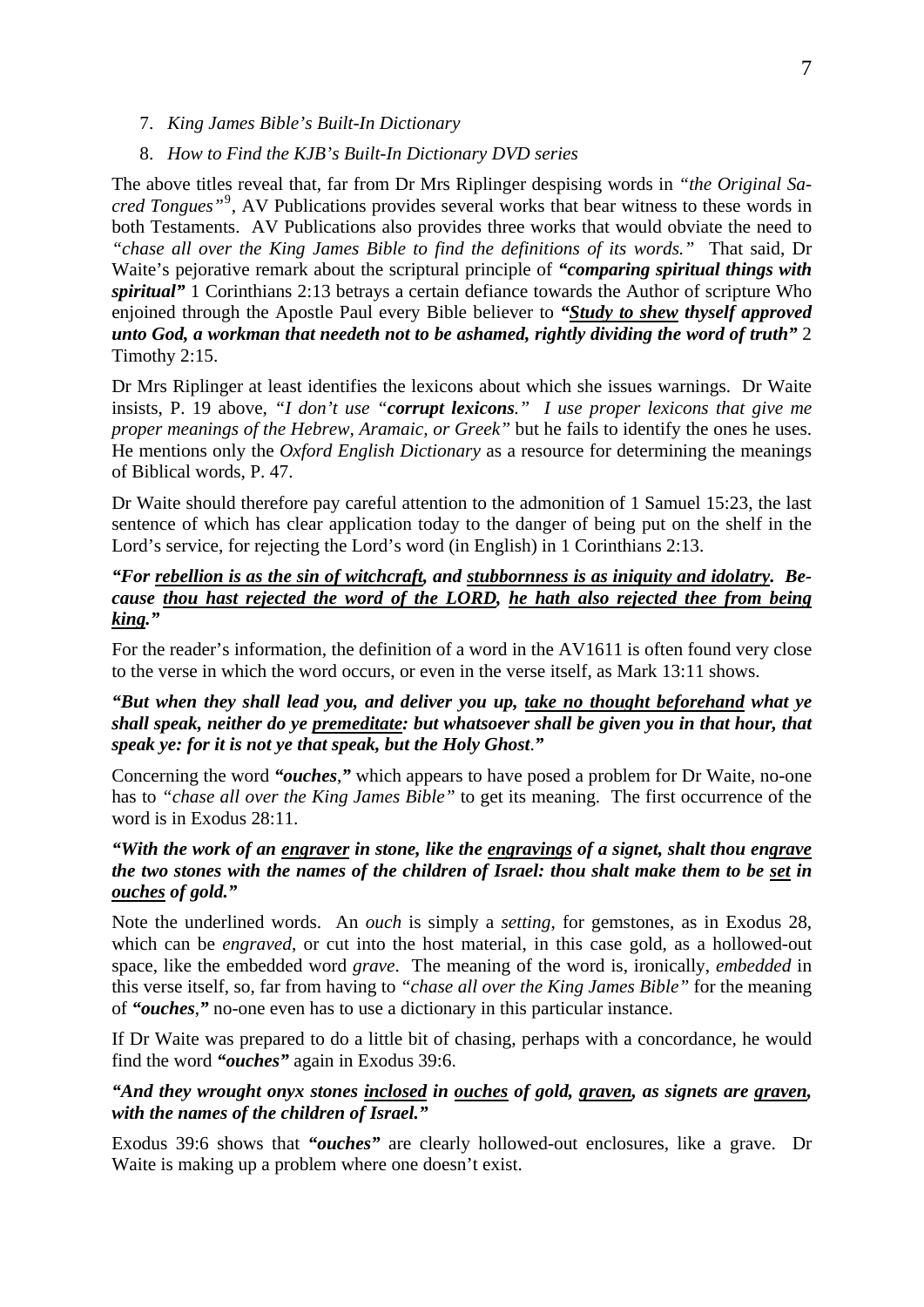Another useful work to elucidate unfamiliar Biblical words, including *"ouches*,*"* is *Archaic Words and the Authorized Version* by Dr Laurence M. Vance, Vance Publications, 1996. Although this work is not listed in the AV Publications catalogue, it is up to Dr Waite to show that Dr Mrs Riplinger would insist that no-one should ever consult it.

In sum, Dr Waite should apply Romans 13:9 in any future edition of *A WARNING!!*, with respect to Dr Mrs Riplinger's proper name, prior church associations and perception of extra-Biblical study aids.

#### *"Thou shalt not bear false witness*.*"*

Having dealt with these preliminaries, attention is now drawn to Dr Waite's claims about *"all scripture...given by inspiration of God"* 2 Timothy 3:16, the Holy Bible and its underlying sources from *"the Original Sacred Tongues*.*"*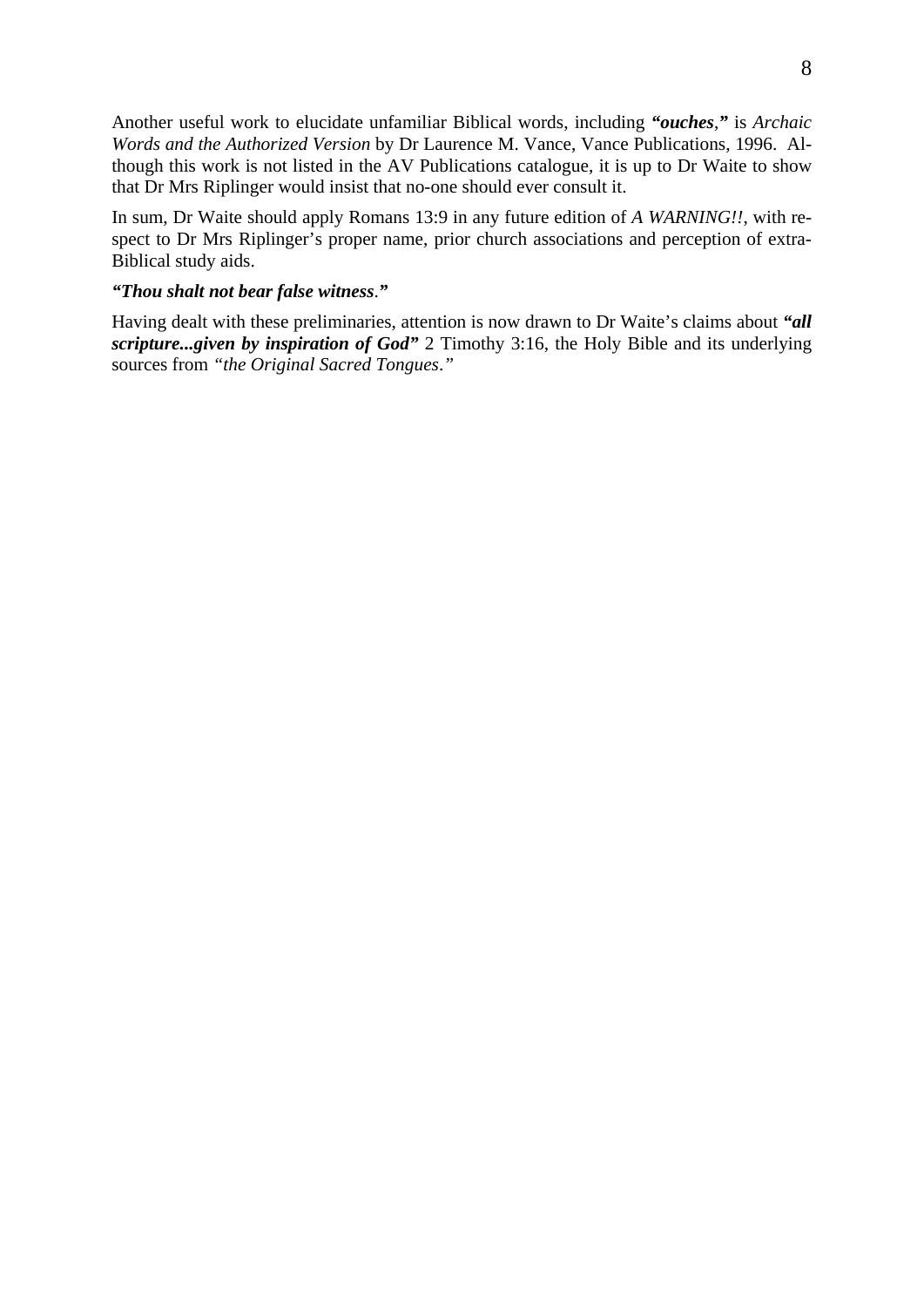## **Dr Waite and 'Originals Only' Inspiration**

Dr Waite is clearly a confirmed 'Originals Onlyist.' 'Originals Onlyism' emerges repeatedly in his book. The following statements are typical. See the **Appendix** for the full list. Underlinings are this author's, with reference to the points that will be addressed.

P. 2 *"I believe that God inspired and breathed-out the original Hebrew, Aramaic, and Greek Words of the Old and New Testaments. I believe this miraculous event <i>happened only once and was never repeated. Especially was this inspiration never repeated in any translation in the past, in the present, or in the future. I believe 2 Timothy 3:16 refers to this once-forall inspiration by God of those original Hebrew, Aramaic, and Greek Words. The Greek Words in the first part of that verse are: PASA ("each, every, or all" GRAPHE ("Scripture" referring to the Old Testament, and, by extension to the New Testament) THEOPNEUSTOS (THEO refers to "God,") PNEUSTOS (comes from "PNEO" "to breathe") that is, "Godbreathed" or "breathed-out by God." In other words, God "breathed-out" His original Hebrew, Aramaic, and Greek Words. I believe these Words have been preserved in the Hebrew, Aramaic, and Greek Words underlying the King James Bible."*

*"I believe it is an inaccurate view of the King James Bible to refer to it as "inspired," I believe this term must be reserved exclusively for the original, preserved Hebrew, Aramaic, and Greek Words underlying the King James Bible and not for the King James Bible itself."*

Dr Waite's position on 'originals only' inspiration from the above is therefore that God gave *"all scripture...given by inspiration of God"* only once, in *"the original Hebrew, Aramaic, and Greek Words of the Old and New Testaments."* He affirms elsewhere<sup>[10](#page-93-1)</sup> that his definition of 'the originals' and that of most writers on the subject, is not the original manuscripts themselves but the original words in Hebrew, Aramaic and Greek.

This definition is useful for Dr Waite because it enables him to sidestep the problem that arises when the scriptures make reference<sup>[11](#page-93-1)</sup> to "*the scripture(s)*," which cannot be the ""*original autographs*,*""* as Dr Ruckman shows with reference to Matthew 21:42, Mark 12:24, Luke 4:21, Acts 17:11, Romans 15:4. The Devil is subtle, Genesis 3:1.

Dr Waite further insists in Dr DiVietro's work that the expression *"is given"* in Matthew 28:18 disproves any application of the term to translations in 2 Timothy 3:16. See also his comment below from P. 40 of his book and accompanying remarks. Dr Waite insists further that the expression *"the faith which was once delivered unto the saints"* Jude 3 likewise proves a once-for-all occurrence of the *""breathed-out by God...original Hebrew, Aramaic, and Greek Words*.*"* Translations, he declares, are the words of men and not *""breathed out by God*.*""* See quote below.

P. 51 *"Gail Riplinger defines her HERESY clearly in this quotation. She calls God's own "Traditional Masoretic Hebrew Text and the Traditional Received Greek Text" as "Two Weak Legs." In this way, she is clearly exalting the English King James Bible translation by men (which she believes were given by verbal plenary inspiration) as superior over God's own Hebrew, Aramaic, and Greek Words. This is pure HERESY! Shame on her for this blasphemy!"*

However, he *also* states that *"the original, preserved Hebrew, Aramaic, and Greek Words underlying the King James Bible"* are *""inspired*.*""* See P. 2 quote above.

Dr Waite therefore implies that inspiration *cannot* have been a single *"miraculous event"* that *"happened only once and was never repeated*.*"* He is implying that inspiration extends to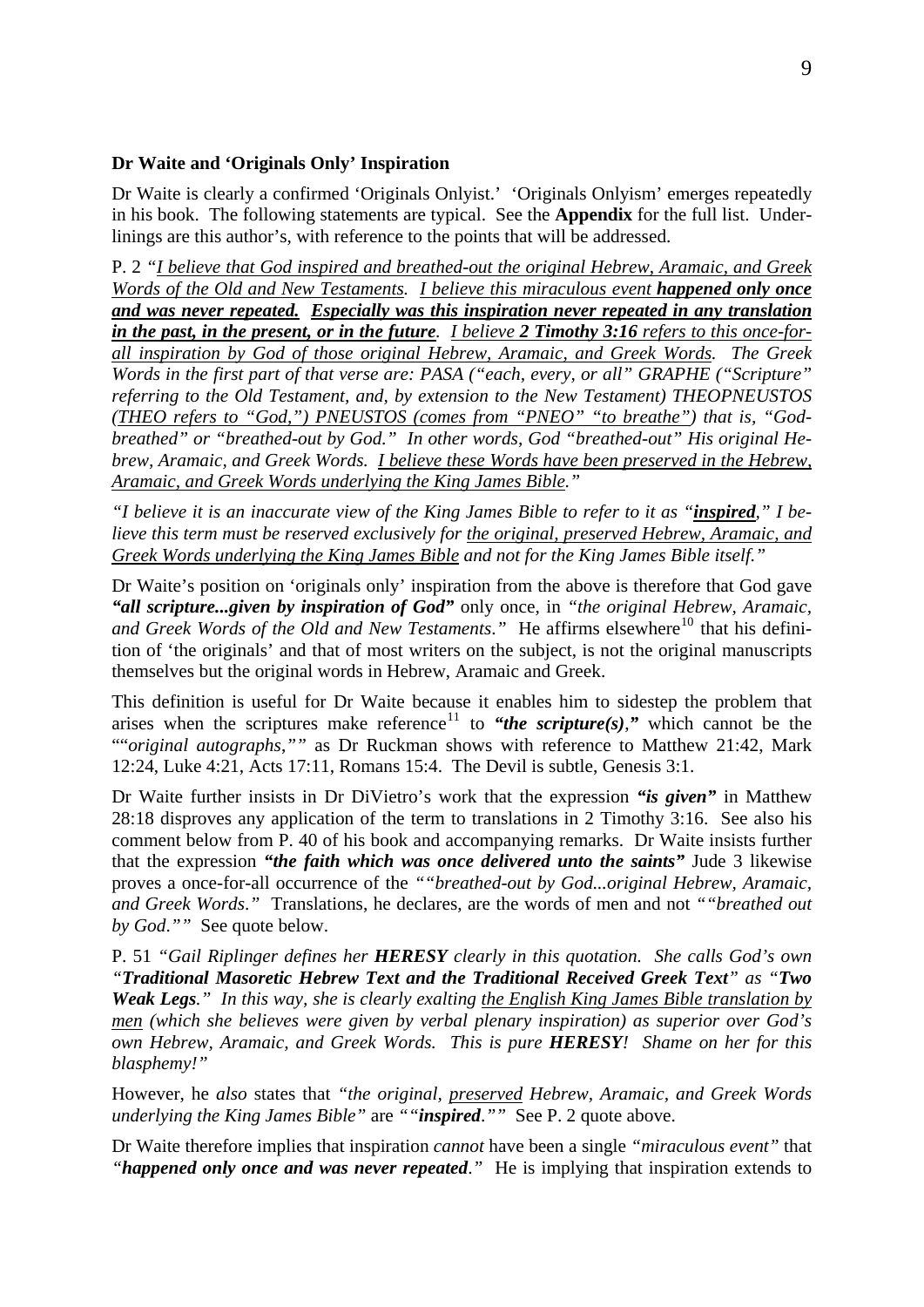*copies* of the original words i.e. the *"preserved"* original words. Otherwise, not even Dr Waite would have access to the *""inspired"*" scriptures, though he professes that he does. See again P. 2 quote above\*, where Dr Waite refers to *"the original, preserved Hebrew, Aramaic, and Greek Words underlying the King James Bible"* that he describes *as "inspired"*

\*See also his comment on P. 52 of his book, cited in the **Introduction**.

# *"I firmly believe that I have the original, inspired, inerrant, infallible, preserved Words of God in Hebrew, Aramaic, and Greek."*

Moreover, if inspiration *"happened only once and was never repeated*,*"* no-one could ever have had a Holy Bible, given that no evidence exists to show that the 'originals' were ever bound into one single volume, between two covers (or joined together as one single scroll).

It should therefore be noted that Dr Waite has contradicted himself on his basic thesis of inspiration after only two pages into his book.

It should be especially noted that Dr Waite has not said explicitly *where "the original Hebrew, Aramaic, and Greek Words of the Old and New Testaments"* that he says are *""inspired""* may be found *independently* of the AV1611.

This omission of Dr Waite's is a serious one, as will be shown and he appears to be trying to mask this omission by specifying certain published copies of the Hebrew, Aramaic and Greek Biblical words that he has *now*. Under-linings are this author's.

P. 51 *"I "promote" the Ben Chayyim Hebrew Text and the Scrivener's Greek text. I believe the Hebrew, Aramaic, and Greek Words underlying the King James Bible are "God's preserved originals.""*

Jacob Ben Chayyim and Frederick Scrivener were both *men*, so the only Hebrew/Aramaic and Greek copies that Dr Waite has identified are, like translations, made *"by men*.*"*

Observe closely therefore that Dr Waite does not say *explicitly* in the above quote (or anywhere else in his book) that *these* published texts are *"the original Hebrew, Aramaic, and Greek Words of the Old and New Testaments"* or *""God's preserved originals""* that are *""inspired*.*""* See later section entitled **Dr Waite and 'the Greek'**.

Some questions remain therefore, for Dr Waite to answer.

- 1. Are the Ben Chayyim and Scrivener texts *""inspired*?*""*
- 2. If so, would the DBS and the BFT be prepared to market them in a single volume as the only *""inspired""* Holy Bible in existence?
- 3. If the Ben Chayyim and Scrivener texts are *""inspired*,*""* is Beza's 1598 5th Edition, also *""inspired*,*""* at least where it matches Scrivener's text? See section entitled **Dr Waite and 'the Greek'**.
- 4. If the Ben Chayyim and Scrivener texts are *""inspired*,*""* are any other Hebrew and Greek texts *""inspired""* where they match the Ben Chayyim and Scrivener texts, even Nestle's?
- 5. If not, why not?
- 6. Is it necessary for the ordinary AV1611 reader to have a working knowledge of Hebrew, Aramaic and Greek\* in order to know what God *really* said in His word, or can Dr Waite, the DBS and BFT be trusted to provide that information with perfect accuracy 100% of the time?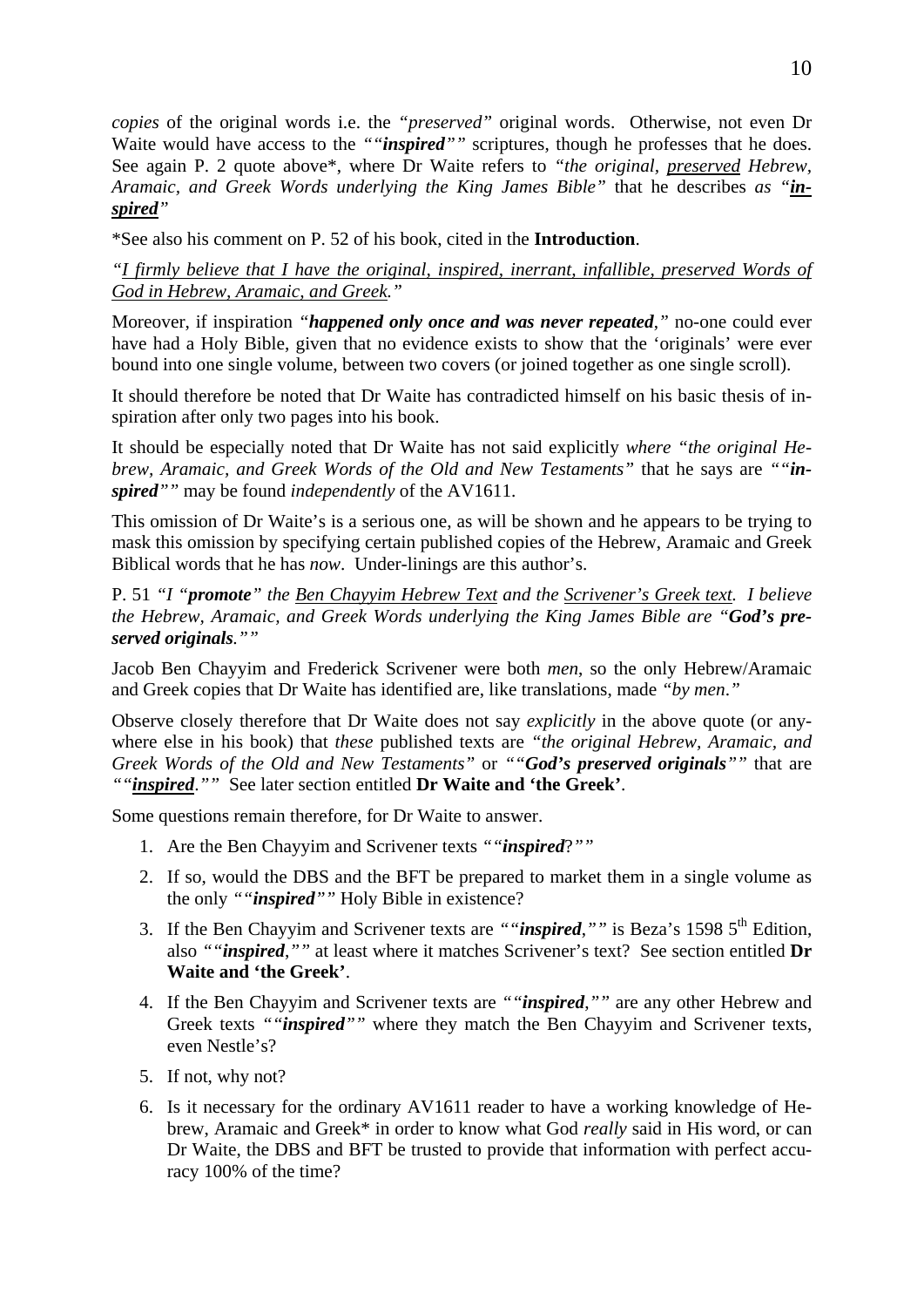\*Which would probably take a minimum of about two years of fairly intensive study to acquire and then only for students who were disposed to learning ancient languages. Most Christians do not have such a calling. See the final part of **Dr Waite and 'the Greek'**.

7. If *copies* of *"the original, preserved Hebrew, Aramaic, and Greek Words underlying the King James Bible"* can be *""inspired""* and Dr Waite at least *implies* that they can, see his PP. 2, 52 comments above, then the Greek word *monogenes*, as found in John 1:14, 18, 3:16, 18, 1 John 4:9\*, must be *""inspired*.*""* But Koine Greek was eventually replaced by Latin as the *lingua franca* of the developed world<sup>[12](#page-93-1)</sup>. Why, then, would God, of Whom Job said *"Thou canst do every thing"* Job 42:2 not inspire the equivalent Latin word *unigentus* and all Latin counterparts of Koine Greek New Testament words or the later English terms, including *"only begotten"*, given that English is now the *lingua franca* of international business, science, technology and aviation?

\*Uninspired chapter and verse designations, according to Dr Waite, because 'the originals' never had them, not even the original wording<sup>[13](#page-93-1)</sup>. Dr Waite shouldn't really refer to 2 Timothy 3:16, therefore, because it, too, is 'uninspired.'

- 8. Why therefore is translation such a barrier to inspiration, as Dr Waite insists? Surely it is much more important to have a current *lingua franca* for *"the words of God"* John 3:34 than even for major fields of human endeavour such as international business, science, technology and aviation?
- 9. Vernacular Bibles, not just the Hebrew and Greek Receptuses that underlie them, have undeniably played a major part in Reformation, revival, soul-winning and missionary outreach down through the centuries $14$ . How then could such God-honouring results have been achieved by means of 'dead' books that, being translations *"by men"* (see the first of Dr Waite's P. 51 comments above) were and still are *not "all scripture...given by inspiration of God*" or indeed *any* scripture, given that *"inspiration of God"* is what essentially defines *"scripture"*?

Dr Waite's answers to these questions would be most enlightening for members of the Body of Christ.

For now, it appears that Dr Waite's position on *"scripture"* is that although inspiration happened only once, with respect to the original words of scripture, *copies* of the original Hebrew, Aramaic and Greek Biblical words nevertheless *are ""inspired""* but translations *are not*. The *""inspired""* Hebrew, Aramaic and Greek Biblical words evidently underlie the AV1611 but Dr Waite has not identified the copies that are their source because the only published Hebrew, Aramaic and Greek texts he has identified (Ben Chayyim's, Scrivener's and Beza's) were, like translations, made *"by men"* and Dr Waite has not stated explicitly that these published texts are *""inspired""* any more than the AV1611 Translation.

Dr Waite's position on inspiration therefore seems to be somewhat convoluted and as such it doesn't match Paul's pledge to *"use great plainness of speech"* in 2 Corinthians 3:12.

With respect to the expression *"is given"* in Matthew 28:18, the verse itself does not support Dr Waite's perception of 'originals only' inspiration, never to be repeated. The Lord Jesus Christ still has *"all power"* and if an analogy is drawn with *"all scripture...given by inspiration of God*,*"* that scripture must be available today with its *"inspiration of God"* undiminished and unimpaired.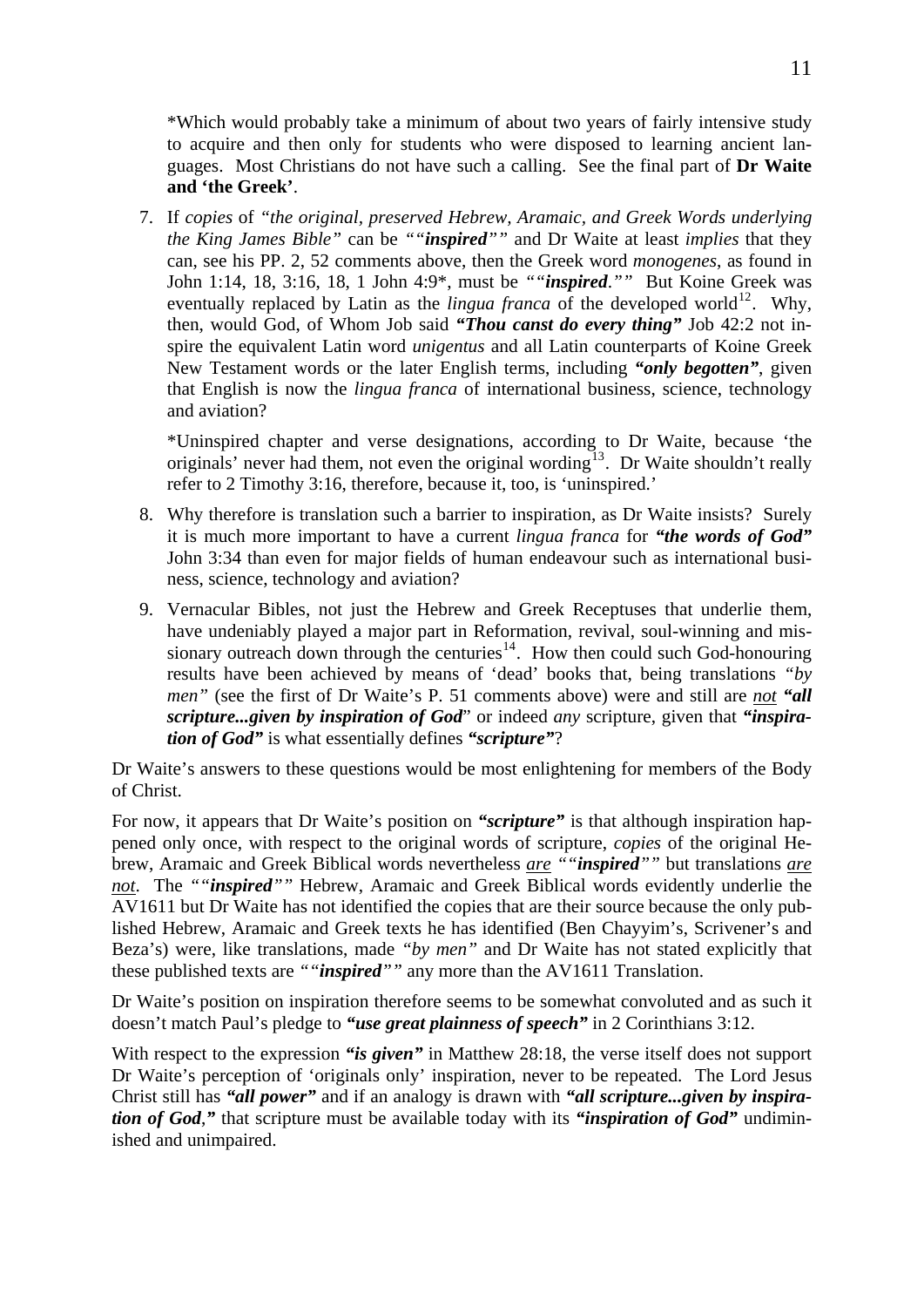Dr Waite would probably insist that the scripture available today consists of the *copies*\* he now has of *"the original, preserved Hebrew, Aramaic, and Greek Words underlying the King James Bible*.*"*

\*Which Dr Waite says are *""inspired*.*""* Note again that he hasn't specified their published source. See his P. 2 comment above.

However, nothing is said in Matthew 28:18 that would preclude *translations* from becoming *"all scripture...given by inspiration of God*,*"* especially insofar as nowhere in the Great Commission, which is the context of Matthew 28:18-20, or in the Lord's commandments that are the basis for the Commission, does the Lord explicitly command the disciples to *"teach all nations" "the Original Sacred Tongues*.*"*

Similar comments apply to Dr Waite's (mis)use of Jude 3, which states *"Beloved, when I gave all diligence to write unto you of the common salvation, it was needful for me to write unto you, and exhort you that ye should earnestly contend for the faith which was once delivered unto the saints."*

Just as the Lord Jesus Christ still has *"all power*,*"* the faith to which Jude alludes clearly *"abideth"* 1 Corinthians 13:13 because Jude urges that his readers *"earnestly contend for the faith"* and trust in it for spiritual strengthening as Paul exhorts his hearers to trust in *"all scripture...given by inspiration of God*.*"*

*"But ye, beloved, building up yourselves on your most holy faith, praying in the Holy Ghost, Keep yourselves in the love of God, looking for the mercy of our Lord Jesus Christ unto eternal life"* Jude 20-21.

*"And now, brethren, I commend you to God, and to the word of his grace, which is able to build you up, and to give you an inheritance among all them which are sanctified"* Acts 20:32.

Note that *"the word of his grace"* is another expression for *"the word of God*.*"*

Therefore, if both the *"most holy faith"* and *"the word of his grace"* are each able to build up the believer and the *"most holy faith" "abideth"* then so must *"the word of his grace*.*"*

Once again, Dr Waite would probably insist that *"the word of his grace"* available today consists of the *""inspired""* (though anonymous) *copies* he now has of *"the original, preserved Hebrew, Aramaic, and Greek Words underlying the King James Bible*.*"*

However, like Matthew 28:18, nothing in Jude 3 explicitly precludes translations from being *"all scripture...given by inspiration of God*.*"*

So Matthew 28:18 with respect to *"is given"* and Jude 3 with respect to *the faith which was once delivered unto the saints"* actually show the opposite of what Dr Waite thinks they do and by inspection do not prohibit translations from being *"the words of God*.*"* 

The following table may be of interest with respect to the Biblical usage<sup>[15](#page-93-1)</sup> of the expression *"is given*.*"* The term may refer to a one-time event but it may also refer to repeated or ongoing events or actions. Dr Waite therefore cannot use the sense of *"is given"* in Matthew 28:18 to dictate the application of the term in 2 Timothy 3:16.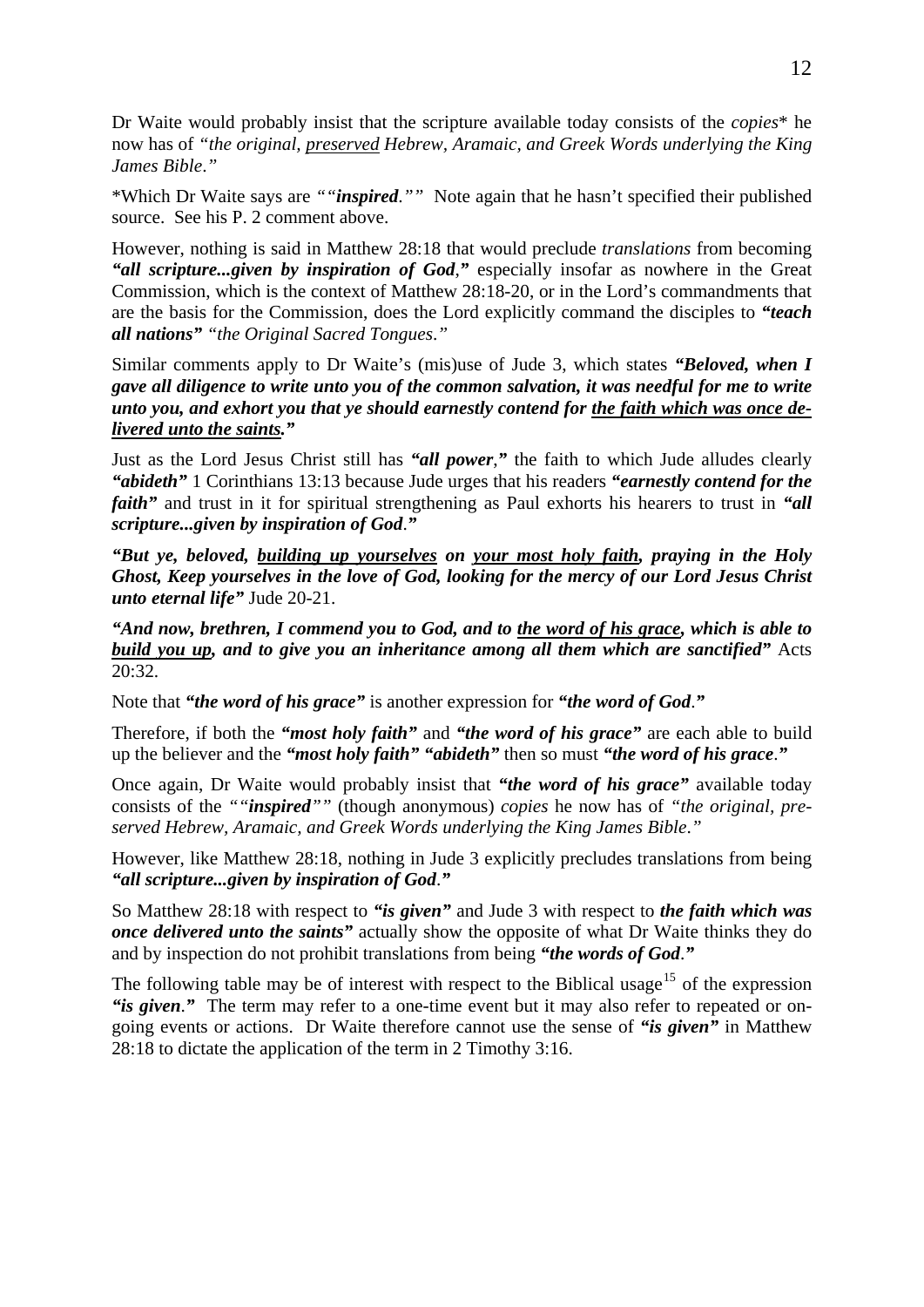**Table 1 Use of** *"is given"* **in the AV1611, One-time versus Repeated or On-going Event/Action** 

| <b>Verse</b>     | <b>One-time</b>                                   | <b>Repeated or On-going</b>                       |
|------------------|---------------------------------------------------|---------------------------------------------------|
| Esther 3:11      | "The silver is given to thee"                     |                                                   |
| Job 9:24         |                                                   | "The earth is givento the wicked"                 |
| Job 37:10        |                                                   | "By the breath of God frost is given"             |
| Isaiah 9:6       | "Unto us a Son is given"                          |                                                   |
| Jeremiah 6:13    |                                                   | "Every one is given to covetousness"              |
| Jeremiah 8:10    |                                                   | "The greatest is given to covetousness"           |
| Jeremiah 32:24   | "The city is given [to] the Chaldeans"            |                                                   |
| Jeremiah 32:25   | "The city is given [to] the Chaldeans"            |                                                   |
| Jeremiah 32:43   | "It is given $[$ to] the Chaldeans"               |                                                   |
| Ezekiel 16:34    |                                                   | "No reward is given unto thee"                    |
| Ezekiel 33:24    | "The land is given us for inheritance"            |                                                   |
| Matthew 13:11    |                                                   | "It is given unto you to know the mys-<br>teries" |
| Matthew 19:11    |                                                   | "Save they to whom it is given"                   |
| Matthew 28:18    | "All power is given unto me"                      |                                                   |
| <b>Mark 4:11</b> |                                                   | "Unto you it is given to know the mys-<br>tery"   |
| Mark 6:2         | "What wisdom is this which is given<br>unto him?" |                                                   |
| Luke 8:10        |                                                   | "Unto you it is given to know the mys-<br>teries" |
| Luke 12:48       |                                                   | "Unto whomsoever much is given"                   |
| Luke 22:19       | "This is my body which is given for<br>you''      |                                                   |
| Romans 5:5       | "The Holy Ghost is given unto us"                 |                                                   |
| Romans 12:6      |                                                   | "The grace that is given to us"                   |
| Romans 15:15     |                                                   | "The grace that is given to me"                   |
| 1 Corinth. 1:4   |                                                   | "The grace of God which is given you"             |
| 1 Corinth. 3:10  |                                                   | "The grace of God is given unto me"               |
| 1 Corinth. 11:15 |                                                   | "Her hair is given her"                           |
| 1 Corinth. 12:7  |                                                   | "The manifestation of the Spirit is<br>given"     |
| 1 Corinth. 12:8  |                                                   | "For to one is given by the Spirit"               |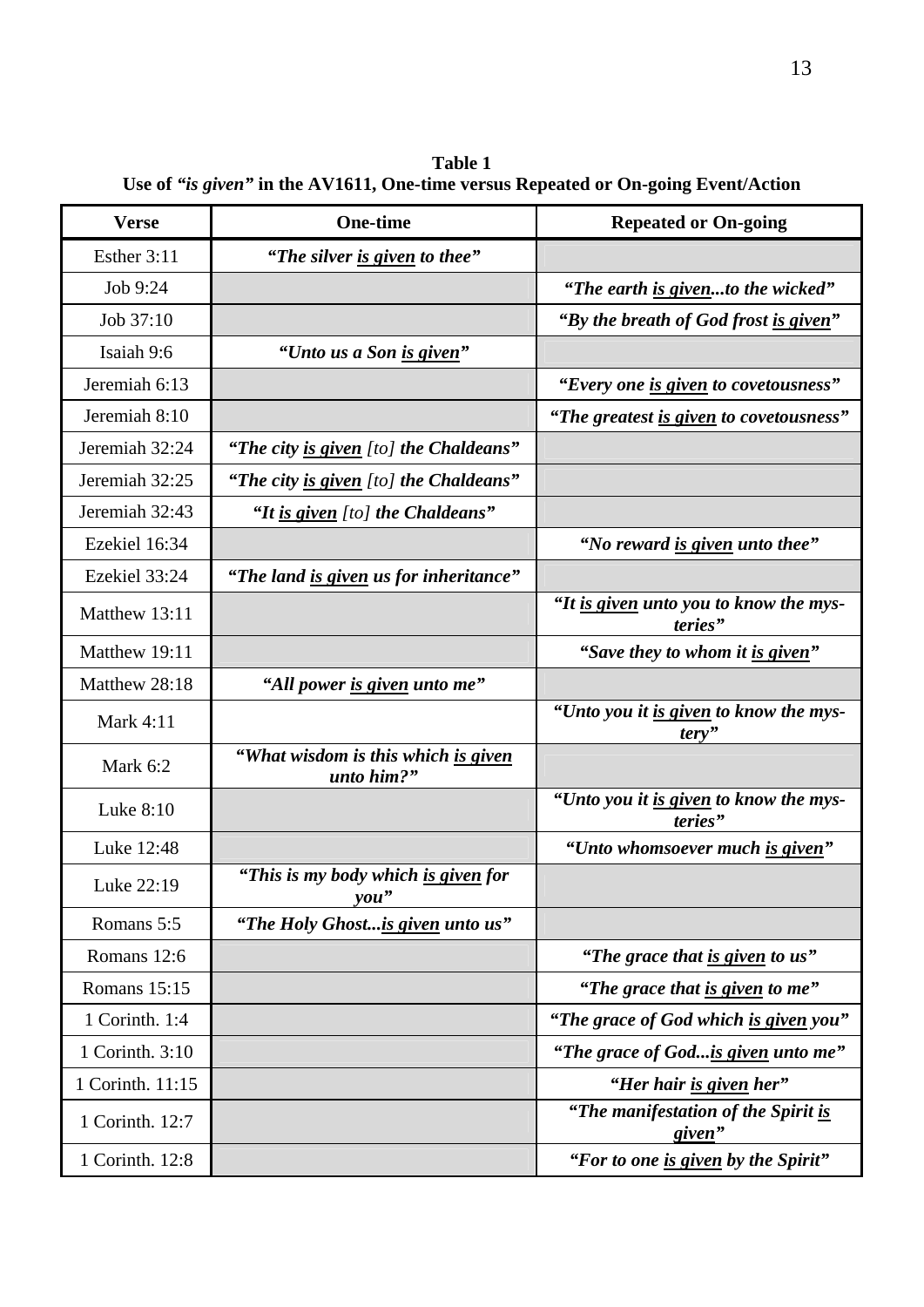**Table 1, Continued Use of** *"is given"* **in the AV1611, One-time versus Repeated Event/Action** 

| <b>Verse</b>     | <b>One-time</b>                        | <b>Repeated or On-going</b>                |
|------------------|----------------------------------------|--------------------------------------------|
| Ephesians 3:2    |                                        | "The grace of God is given me"             |
| Ephesians 4:7    |                                        | "Unto every one of us is given grace"      |
| Philippians 1:29 |                                        | "It is givento suffer for his sake"        |
| Colossians 1:25  |                                        | "The dispensation of Godis given to<br>me" |
| 2 Timothy $3:16$ |                                        | "All scripture is given"*                  |
| Revelation 11:2  | "The court is given unto the Gentiles" |                                            |

\*Dr Waite would dispute this classification, no doubt.

The expression *"is given*" occurs 33 times in the AV1611. Inspection of **Table 1** shows that the term describes a one-time event or action 11 times and a repeated or on-going event or action 22 times. While some AV1611 critics, e.g. Dr Waite, may dispute the precise number of references of *"is given"* to either a one-time or repeated event in the AV1611, both usages of the term clearly exist in scripture.

Matthew 28:18 therefore cannot be used in isolation to 'prove,' as Dr Waite attempts to do that the expression *"is given"* refers exclusively to a one-time event and thereby to force this application on 2 Timothy 3:16.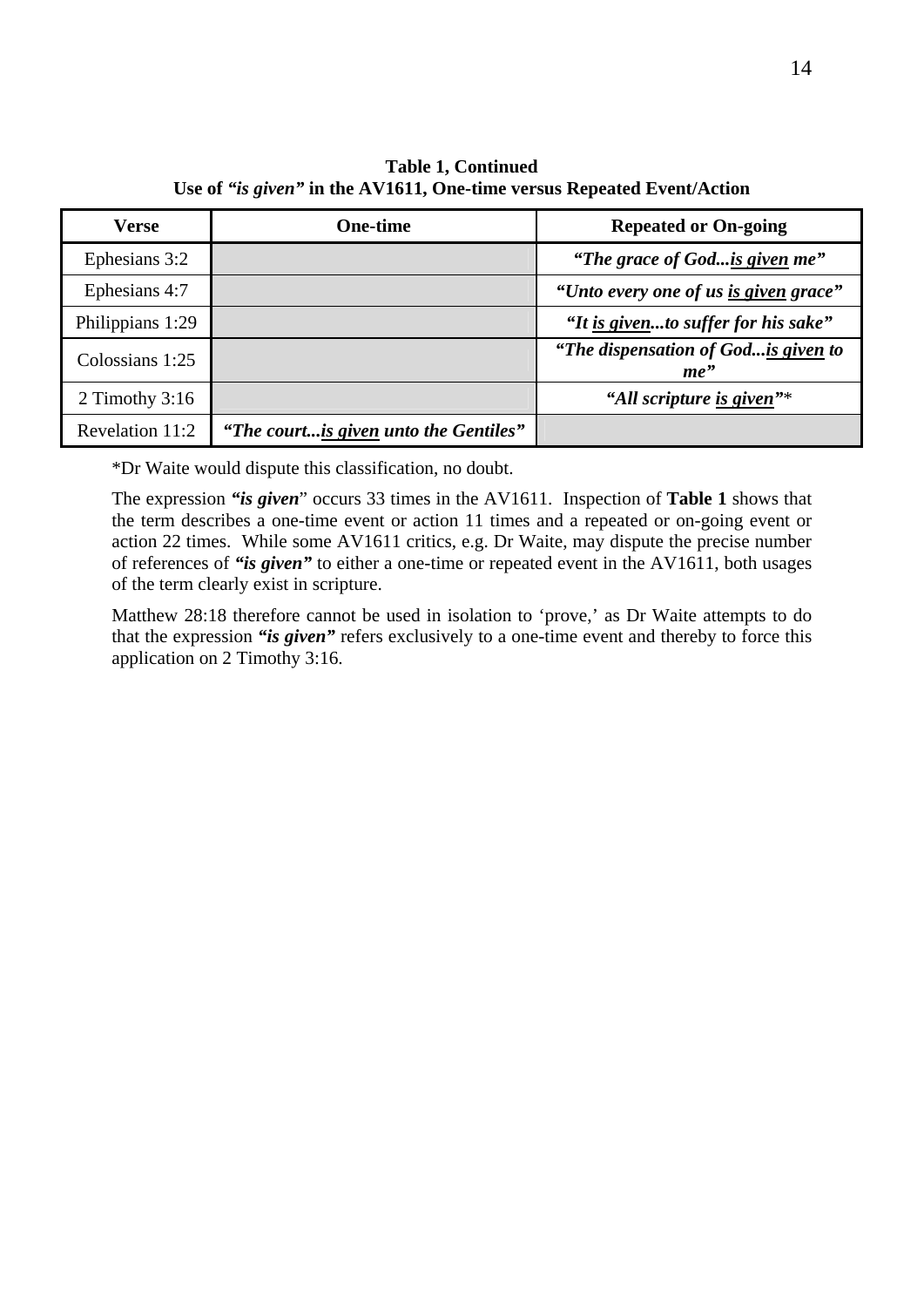Of course *"the Spirit of God"* Genesis 1:2 is the Agent of the Godhead by which *"all scripture is given by inspiration of God"* as the scripture itself shows.

*"The words that I speak unto you, they are spirit, and they are life"* John 6:63.

*"Which things also we speak, not in the words which man's wisdom teacheth, but which the Holy Ghost teacheth; comparing spiritual things with spiritual"* 1 Corinthians 2:13.

But it is interesting that *"Spirit"* and *"breath"* are closely associated in scripture.

*"The Spirit of God hath made me, and the breath of the Almighty hath given me life"* Job 33:4.

Such a statement is effectively the scripture's own testimony to itself. The scripture is certainly imbued with *"the life of God"* Ephesians 4:18, 1 Peter 1:23, 25 and is therefore *"alive for evermore, Amen"* Revelation 1:18.

These verses confirm that "*all scripture...given by inspiration of God"* exists *now*, according to *"the holy prophets...the apostles of the Lord and Saviour*,*"* the Lord Himself and the scripture itself. Dr Waite insists that the only scriptures that ever existed are the original Hebrew, Aramaic and Greek words but this work will show that *"the form of sound words"* 2 Timothy 1:13 in which the scripture now exists in English is the 1611 Authorized King James Holy Bible. The scripture need not be confined to *"the Original Sacred Tongues*.*"*

Dr Waite's opinion to the contrary is therefore of no consequence and his claim of 'Originals Onlyism' is merely his dogmatic *"private interpretation"* 2 Peter 1:20.

Note that Dr Mrs Riplinger<sup>[16](#page-93-1)</sup> discusses the Greek terms that Dr Waite refers to above, namely *pneustos* and *pneo*, in her recent work, along with *pneuma*, of which terms Dr Waite says, P. 24 "*PNEUSTOS does not come from PNEUMA ("spirit") as Gail Riplinger falsely claims. Both PNEUMA and PNEUSTOS come from the Greek verb PNEO ("to breathe")."* 

Dr Mrs Riplinger's discussion of the words *pneustos*, *pneo* and *pneuma* is, however, explicit and therefore merits careful consideration. It is not reasonable for Dr Waite simply to dismiss it out of hand as he does.

See also Dr Mrs Riplinger's<sup>[17](#page-93-1)</sup> extensive treatment of *The Breath and Heartbeat of God*.

Interestingly, Young<sup>[18](#page-93-1)</sup> indicates that the word *pneo* is used as such 6 times in scripture, Matthew 7:25, 27, Luke 12:25, John 3:8, 6:18, Revelation 7:1, where it is translated not as *"breathe"* but, with its derivatives, as *"blew*,*" "blow"* or *"bloweth*.*"* By inspection, such terms are not appropriate in 2 Timothy 3:16. They might fit Dr Waite's treatise though.

Several more statements of Dr Waite's under the present heading bear consideration. The under-linings are this author's, with reference to the points that will be addressed.

P. 24 *"The only Words that God gave by verbal plenary inspiration are the original Words given by God in Hebrew, Aramaic, and Greek. Those Words, and those alone were "inspired Words" which were breathed-out by God. No translation, whether the King James Bible (KJB) or any other translation contains words that were given by God Himself."*

Dr Waite's statement is untrue, according to Psalm 68:11.

# *"The Lord gave the word: great was the company of those that published it*.*"*

If a *"great...company"* of publishers has been engaged in bringing forth *"the word"* the Lord gave, that notable feat must surely include faithful translations, insofar as Psalm 68:11 does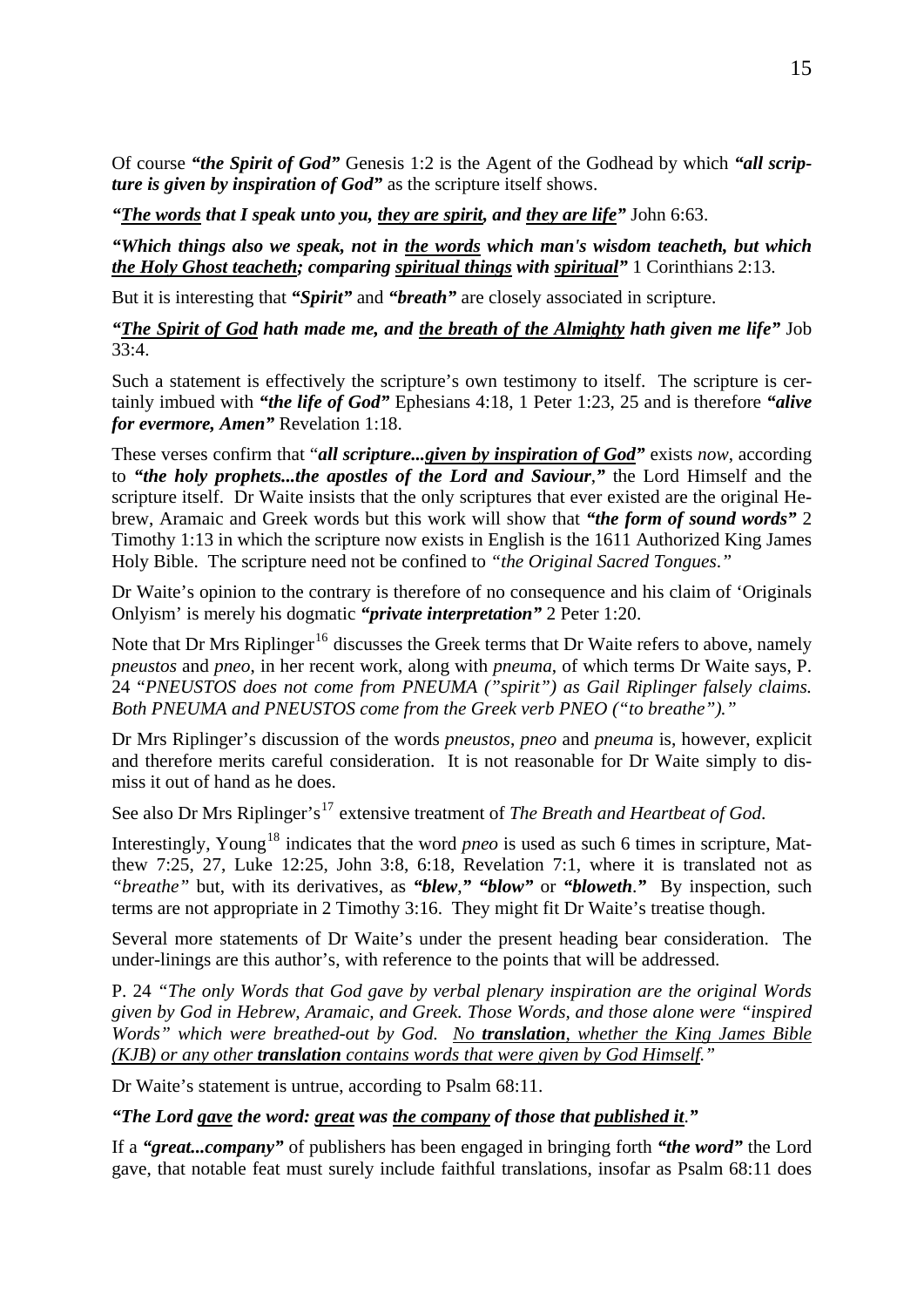not explicitly limit these manifold publishing efforts to *"the Original Sacred Tongues*.*"* So these faithful published translations must themselves *be "the word"* the Lord gave *"by inspiration of God*,*"* not merely dead words. See later section entitled **Dr Waite and the KJB**  *not "given by inspiration of God"*.

P. 40 *"The verb, "is given" does not appear in the Greek New Testament that God gave us. Gail Riplinger hates the Words of the Greek and Hebrew that underlie our King James Bible. She just takes the English over against the Greek, even though there is no Greek word here whatsoever! This is theological HERESY at its worst! Even if she takes her English "is given," this phrase often translates the aorist or other past tenses. It does not always mean a present tense, even in other places where it is used in the King James Bible. 2 Timothy 3:16 (PASA GRAPHE THEOPNEUSTOS) just speaks of an accomplished past deed that God did when He gave us His Words in Hebrew, Aramaic, and Greek."*

Dr Waite's objection that *""is given""* is not in 'the Greek' begs the question of whether the rendering in English is in fact a superior translation *idiomatically*. As none other than Dean Burgon<sup>[19](#page-93-1)</sup> himself said of Westcott and Hort's Revised Version, ""The schoolboy method of *translation is therein exhibited in constant operation throughout. We are never permitted to believe that we are in the company of scholars...the idiomatic rendering of a Greek author into English is a higher achievement by far...""*

So why could not the King's men have attained this *"higher achievement"* of idiom in their rendition of 2 Timothy 3:16? Dr Waite does not say and it seems remiss of him to overlook this aspect of translation. His comment is therefore a slight against the Westminster Company of King James translators who had responsibility for the New Testament Epistles, in-cluding 2 Timothy. They included Dr John Spencer<sup>[20](#page-93-1)</sup>, who became a Greek lecturer at Corpus Christi College, Oxford University in 1578 at the age of *nineteen*.

And Dr Waite's exposition of *"the Greek New Testament that God gave us"* is going to override the wording of 2 Timothy 3:16 confirmed by Dr Spencer and his colleagues and by those who laboured on the Bishops' and Geneva Bibles that God blessed with the  $16<sup>th</sup>$  century Eng-lish Protestant Reformation<sup>[21](#page-93-1)</sup>?

That seems highly unlikely to this author. Especially insofar as Dr Waite<sup>[22](#page-93-1)</sup> himself acknowledges Dr Spencer's expertise in his own very useful resource *Defending the King James Bible*.

Dr Waite then describes 2 Timothy 3:16 (an uninspired chapter and verse designation not in 'the original,' see comment earlier) as *"an accomplished past deed"* on the basis that *""is given,"...does not always mean a present tense, even in other places where it is used in the King James Bible*.*"* However, **Table 1** shows that it often *does* and Dr Waite appears to have allowed that *copies* of *"His Words in Hebrew, Aramaic, and Greek"* are *"inspired*,*"* so that inspiration of the *copies* would have to be repeated\*, or on-going, since they, along with the 'originals,' *"perish with the using"* Colossians 2:22. See his comments on PP. 2, 52 above and note that he has *not* shown *from scripture* that the Lord's people are required to learn *"the Original Sacred Tongues"* in order to know what God said.

\*If they were *printed* copies. This assumption is examined further in **Dr Waite and 'the Greek'**.

It follows therefore that God cannot have restricted inspiration to these tongues, otherwise, men who had not mastered *"the Original Sacred Tongues"* would indeed seek God in vain (if they couldn't contact Dr Waite, e.g. in 1700, 1800 or 1900 AD), Isaiah 45:19, when the Lord says explicitly that they would *not*.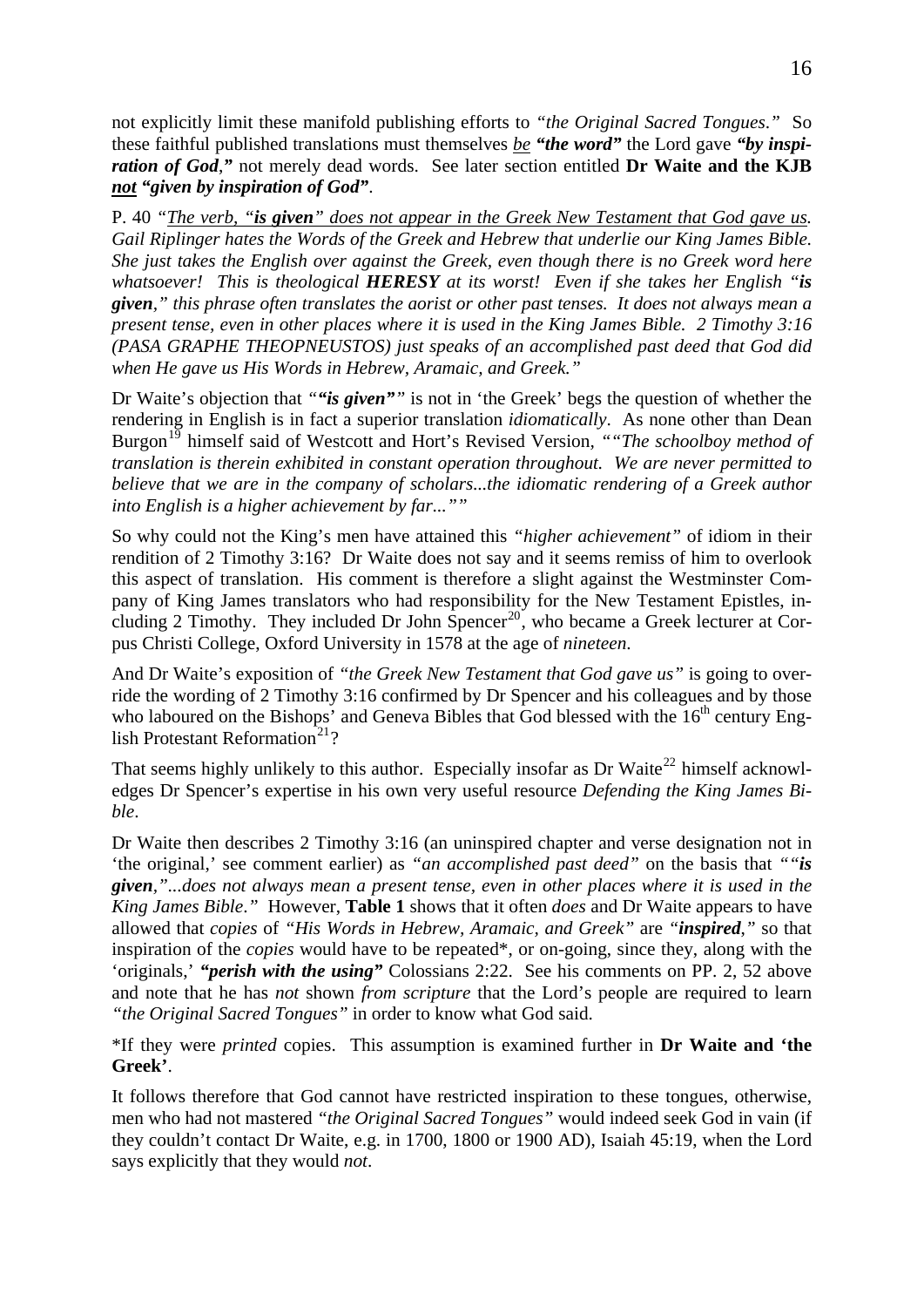*"And ye shall seek me, and find me, when ye shall search for me with all your heart"* Jeremiah 29:13.

Although historically aimed at Israel, the Lord's exhortation through Jeremiah is clearly timeless, Psalm 33:11 and it is likewise clear that a prior knowledge of *"the Original Sacred Tongues"* is *not* required for successful seeking, only a willingness to *"search the scriptures"* in, therefore, the familiar, or vulgar tongue, for *"they are they which testify of me"* John 5:39.

This is exactly the point that Dr Miles Smith<sup>[23](#page-93-1)</sup> of the AV1611 translating committee made in *The Translators to the Reader*.

*"Translation it is that openeth the window, to let in the light; that breaketh the shell, that we may eat the kernel; that putteth aside the curtain, that we may look into the most Holy place; that removeth the cover of the well, that we may come by the water, even as Jacob rolled away the stone from the mouth of the well, by which means the flocks of Laban were watered [Gen 29:10]. Indeed without translation into the vulgar tongue, the unlearned are but like children at Jacob's well (which is deep) [John 4:11] without a bucket or something to draw with; or as that person mentioned by Isaiah, to whom when a sealed book was delivered, with this motion, "Read this, I pray thee," he was fain to make this answer, "I cannot, for it is sealed." [Isa 29:11]."* 

Observe that Dr Smith says nothing about *"translation into the vulgar tongue"* nullifying *inspiration* in *"the vulgar tongue"* i.e. English. As indicated above, Dr Waite has imposed that restriction merely by means of his *"private interpretation"* 2 Peter 1:20. As Nehemiah would have said:

*"There are no such things done as thou sayest, but thou feignest them out of thine own heart"* Nehemiah 6:8.

P. 59 *"This is what I have always believed. The Scripture in 2 Timothy 3:16, PASA GRAPHE THEOPNEUSTOS, "All Scripture is given by inspiration of God." This literally means "all Scripture is God-breathed." GRAPHE refers to the Old Testament Hebrew and Aramaic Words (and, by extension, the New Testament Greek Words). This word has nothing whatsoever to do with any translation, whether in English, Spanish, Italian or any other language."* 

Here Dr Waite does what any critic of the AV1611 does<sup>[24](#page-93-1)</sup>. He changes its words to suit his own *"private interpretation*,*"* just like Eve did, Genesis 2:16, 17, 3:2, 3. He then denies that any believer can have access to the scriptures unless he is conversant with Hebrew, Aramaic and Greek. In so doing, Dr Waite reveals that he is of *"them that hold the doctrine of the Nicolaitans, which thing I hate*" Revelation 2:15 according to the Lord Jesus Christ, namely the doctrine of the special 'priest class' who could rule the laity, in this case by means of special knowledge of Hebrew, Aramaic and Greek. God hates this doctrine because it implies that faithful, vernacular translations like the AV1611 are *not* Holy Bibles. See the comments of Dr Miles Smith below.

P. 88 *"The Words of God ARE the Hebrew, Aramaic and Greek Words. In the subtitle of my*  book, DEFENDING THE KING JAMES BIBLE, I call it "GOD'S WORDS KEPT INTACT IN *ENGLISH." Psalm 12:6-7 does not refer to the King James Bible, but to the Hebrew and Aramaic Words (and, by extension, to the Greek N.T. Words). English was not even in existence then."* 

The subtitle of Dr Waite's book is misleading. The above comment shows that it should read *GOD'S WORDS KEPT INTERRED IN ENGLISH*. See comments on the woolly mammoths in the **Introduction**.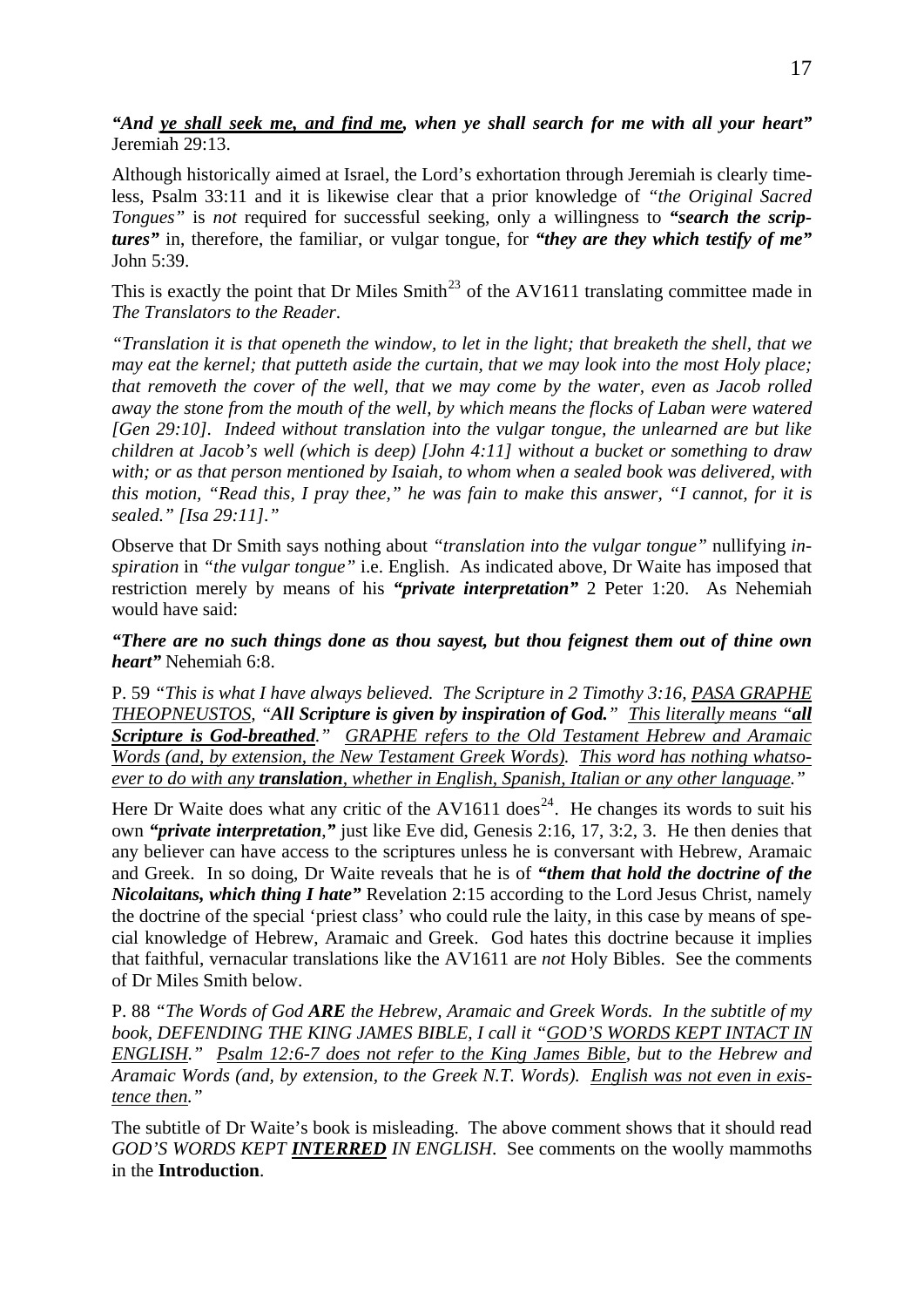His objection to English with respect to Psalm 12:6, 7 applies equally to the Koine Greek of the New Testament. Koine Greek did not come into existence as such until around 330 BC<sup>[25](#page-93-1)</sup>, centuries after David wrote the Psalms, before  $1000 \text{ BC}^{26}$  $1000 \text{ BC}^{26}$  $1000 \text{ BC}^{26}$ . So if Dr Waite is going to include Koine Greek as a Biblical language *"by extension*,*"* then to be 'consistent' he should be willing to do the same for *"the king's word"* 2 Samuel 24:4, 1 Chronicles 21:6 in English.

Let Dr Smith set forth the summing up of *"the king's word*.*"* 

*"Now what can be more available thereto, than to deliver God's book unto God's people in a tongue which they understand? Since of a hidden treasure, and of a fountain that is sealed, there is no profit...And this is the word of God, which we translate."* 

Dr Smith clearly did not believe that translation cancelled out inspiration but rather that translation was necessary so that God's people could profit from God's Book. He continues.

*"We do not deny, nay we affirm and avow, that the very meanest translation of the Bible in English, set forth by men of our profession...containeth the word of God, nay, is the word of God. As the King's speech, which he uttereth in Parliament, being translated into French, Dutch, Italian, and Latin, is still the King's speech...* 

*"No cause therefore why the word translated should be denied to be the word, or forbidden to be current..."* 

No cause at all, certainly none that Dr Waite has been able to identify.

In sum, the following points have emerged from this section and the **Introduction** with respect to Dr Waite's attitude to inspiration of the scriptures.

- 1. Inspiration only happened once, for the original Hebrew, Aramaic and Greek words of scripture.
- 2. Inspiration cannot have happened only once if Dr Waite is to be believed because he states that he has the original inspired Hebrew, Aramaic and Greek words of scripture, although he does not specify where he has them.
- 3. However, for Dr Waite to possess these words, inspiration would have to extend to copies of the original Hebrew, Aramaic and Greek words of scripture, or at least one source that exists now. See **Dr Waite and 'the Greek'**.
- 4. Dr Waite's position on inspiration is therefore self-contradictory.
- 5. Dr Waite attempts to use the expression *"is given"* in Matthew 28:18 to prove onceonly inspiration in 2 Timothy 3:16 but the expression does not have to be limited to a once-only action in scripture and frequently isn't, i.e. in up to 2/3 of the 33 occasions where it occurs.
- 6. Inspiration does not apply to translations of the original Hebrew, Aramaic and Greek words of scripture, including the AV1611 Translation.
- 7. The AV1611 is therefore not "*all scripture...given by inspiration of God"* and is therefore not the Holy Bible, if Dr Waite is to be believed.

The last point is really the 'bottom line' of Dr Waite's work and it is a depressing one. However, this work will show that Dr Waite's attitude to inspiration of the scriptures is false. The reader is therefore encouraged to read on.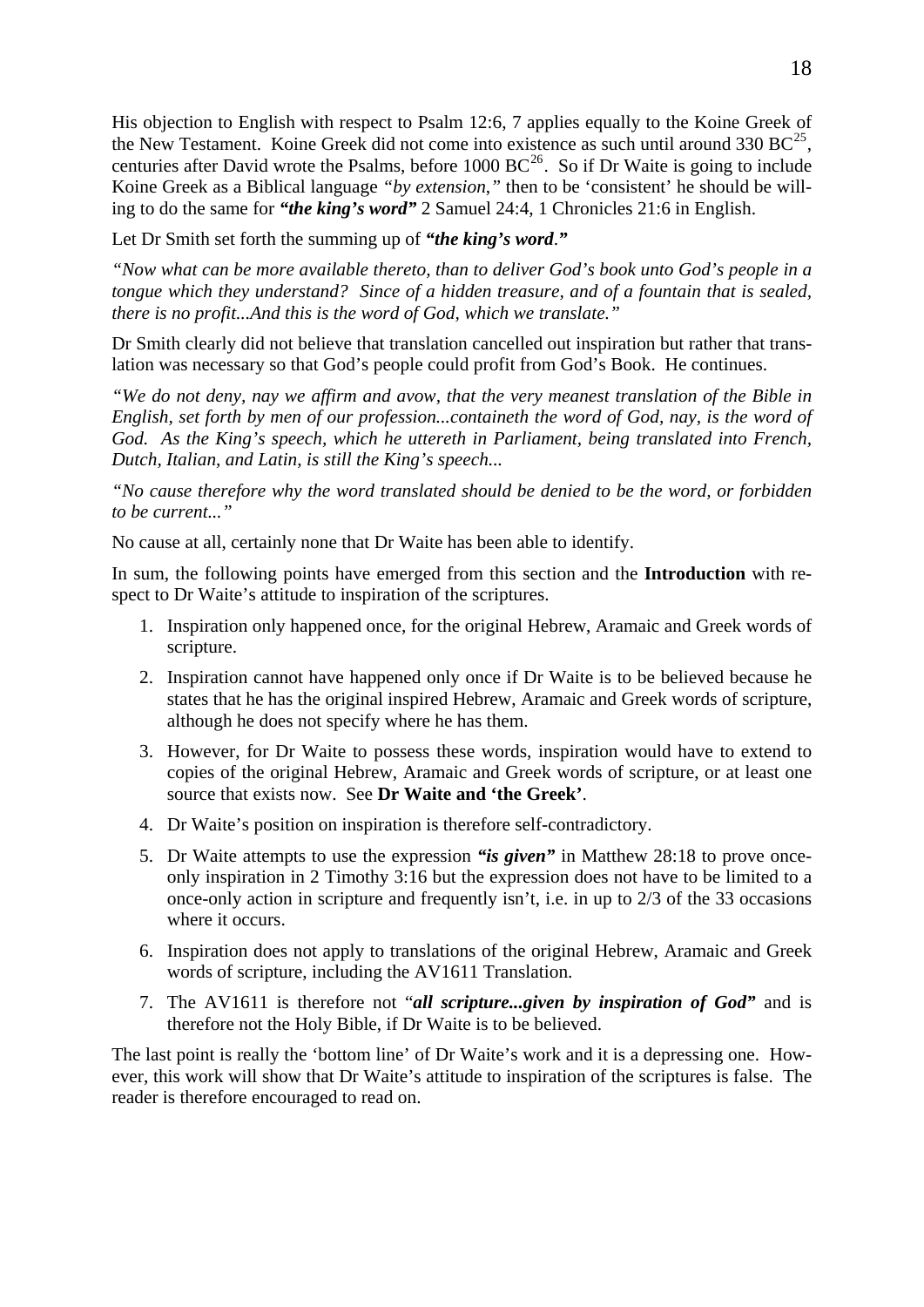## **Dr Waite and the Imaginary 'Original Bible,' Unidentified in Print**

Concerning Dr Waite's stance on the imaginary 'original Bible,' the following citations are typical. See the **Appendix** for the full list. Under-linings are this author's, with reference to the points that will be addressed.

P. 25 *"Though Gail Riplinger's "Holy Bible" is limited to the King James Bible, in reality, "Our Holy Bible" is the Bible that God caused to be written in Hebrew, Aramaic, and Greek. That is the true "Holy Bible." It is not a translation in English or in any other language. I do not deny the inspiration of the Hebrew, Aramaic, and Greek true "Holy Bible" whose very Words were given by the Lord Jesus Christ through God the Holy Spirit to the human writers (John 16:12-15)."*

It is puzzling that Dr Waite does not specify who *"our"* is. Surely they should be prepared to be identified in total if they believe as strongly as Dr Waite does about what constitutes *""Our Holy Bible*.*""* Or do they, like Dr Waite's informants on Dr Mrs Riplinger's alleged *"Pentecostal/Charismatic background"* prefer to plead 'the 5<sup>th</sup>'? Again, that seems a cowardly way out. See questions raised in **Dr Waite and 'Originals Only' Inspiration**.

Dr Waite should also be prepared to explain why *""Our Holy Bible""* has never appeared *in print* in the history of the church as such, until, ironically, it is found as at least a facsimile in a single bound volume in AV Publications. See **Dr Waite and Dr Mrs Riplinger – Preliminary Observations**.

Instead, from the  $2<sup>nd</sup>$  century AD onwards, God has overseen the bringing forth of bibles in many supposedly 'non-original' languages<sup>[27](#page-93-1), [28](#page-93-1)</sup>, including Latin, Syriac, Gothic, German and other tongues besides English. Luther's German Bible resulted in faithful  $16<sup>th</sup>$  century translations in Dutch, Danish, Icelandic, Polish, Hungarian, Finnish, Serbian, Croatian and other European languages $^{29}$  $^{29}$  $^{29}$ .

However condescending Dr Waite is to Dr Mrs Riplinger and her work, he cannot deny that she has accurately chronicled the emergence of faithful translations from the earliest years of the Church to the present time  $30$ .

It seems altogether strange that God devoted so much time and effort to the development of these vernacular translations, when, according to Dr Waite, the only 'real' scripture is that which *"God caused to be written in Hebrew, Aramaic, and Greek. That is the true "Holy Bible."*

The reality is that such a 'Bible' never existed historically as such between two covers<sup>[31](#page-93-1)</sup>, certainly none that Dr Waite has been able to identify. That is why this section is entitled **Dr Waite and the Imaginary 'Original Bible,' Unidentified in Print**.

Because if such a Bible had existed and God had intended it to be widely circulated, it would be expected that God would have raised up multitudes of interpreters like Dr Waite who could do as he states on P. 32 of his book for those without knowledge of *"The Original Sacred Tongues*.*"* See **Dr Waite and Dr Mrs Riplinger – Preliminary Observations**. Under-linings are this author's.

P. 32 "*When I preach God's Words, I do not criticize or change the English King James Bible. I illuminate and give many other acceptable and accurate meanings that the translators could have written down* [i.e. from 'the Greek' or 'the Hebrew' as the case may be]*."*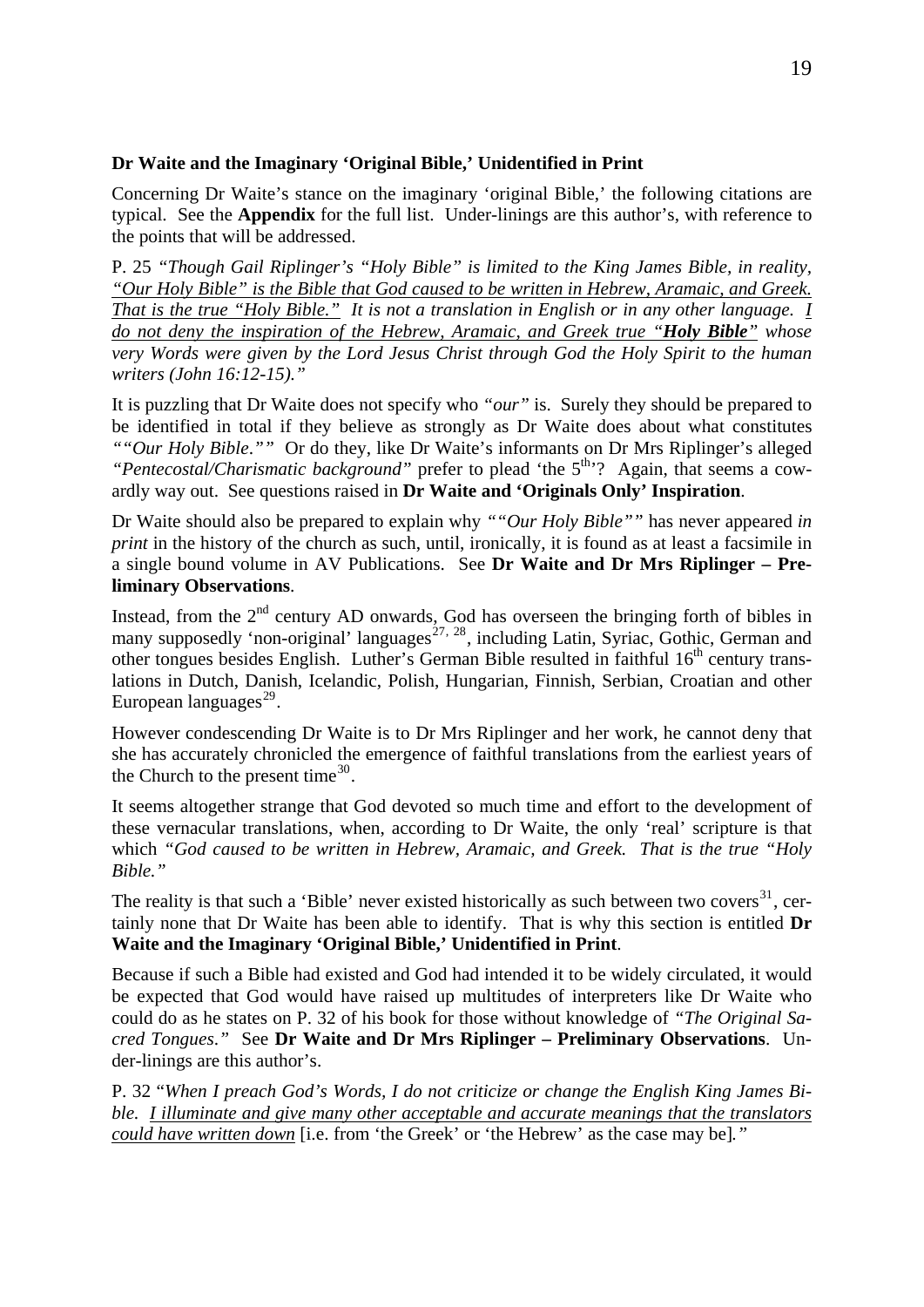However, Dr Waite fails to mention *any* such 'illuminators' like himself down through the centuries who ministered to congregations of any significance. According to him, therefore, multitudes of devoted believers have been short-changed with respect to the scripture for most of the Church Age. They only received the 'dead' words of translated scriptures from the works of dedicated but evidently deluded scholars<sup>[32](#page-93-1)</sup> such as Helvidius, Ulfilas, Diodati, Leger, Olivetan, Wycliffe, Luther, Tyndale and the King James translators.

All of which seems highly unlikely to this author. It is much simpler to believe that God has given translations that are *""inspired*.*""* That would also explain why the Lord developed all the faithful vernacular translations. See Dr Smith's comments in the previous section.

Note that Dr Waite's P. 32 comment illustrates the observation made earlier that thanks to Dr Waite's expertise in Hebrew, Aramaic and Greek, then, *you too* can now have access to what God *really* said but only by means of 'illuminators' like Dr Waite. This is sheer Nicolaitanism, Revelation 2:6, 15, which God hates. See comments under **Dr Waite and 'Originals Only' Inspiration**.

Note however that contrary to his comment on P. 32, Dr Waite *did "change the English King James Bible*.*"* See comments in previous section **Dr Waite and 'Originals Only' Inspiration** in response to his P. 59 comment, where he states *"The Scripture in 2 Timothy 3:16, PASA GRAPHE THEOPNEUSTOS, "All Scripture is given by inspiration of God." This literally means "all Scripture is God-breathed."*

Dr Waite changed the wording of *"the English King James Bible"* to suit his own agenda, in this case, his stance on 'originals onlyism.' In other words, *"Yea, hath God said...?"* Genesis 3:1.

P. 28 *"My "Holy Bible" is God's fully "inspired" original Words of Hebrew, Aramaic, and Greek, rather than Gail Riplinger's King James Bible. Though it is an accurate, true, and reliable translation, it is not "inspired by God." It is not "God-breathed," therefore it cannot accurately be termed "inspired." She holds a serious theological HERESY by her erroneous view of "inspiration by God."* 

Note that Dr Waite again effectively denies that the AV1611 is in fact scripture. This denial will be addressed in more detail under **Dr Waite and the KJB** *not "given by inspiration of God*.*"* Observe too that *"our"* has now become *"my"* with respect to the Holy Bible. Perhaps Dr Waite's followers with respect to 'his' Holy Bible are not very numerous.

See comments in response to Dr Waite's P. 25 comment above with respect to *"My "Holy Bible*.*"*

P. 29 *"The "Bible" is the Hebrew, Aramaic and Greek words that underlie our King James Bible. Strictly speaking, it is not a translation. God gave us those Words. There was no English when God gave Moses His Words, and David His Words, and Ezekiel His Words, and Matthew His Words and Paul His Words. English did not exist when God "breathedout" or "inspired" His Bible's Words."*

See comments about *GOD'S WORDS KEPT INTERRED IN ENGLISH* in the previous section, **Dr Waite and 'Originals Only' Inspiration**. However, Dr Waite is here limiting God.

English as found in the AV1611 did not exist on earth when the scriptures were given in *"The Original Sacred Tongues"* but how is Dr Waite to know that the language did not exist in the mind of God?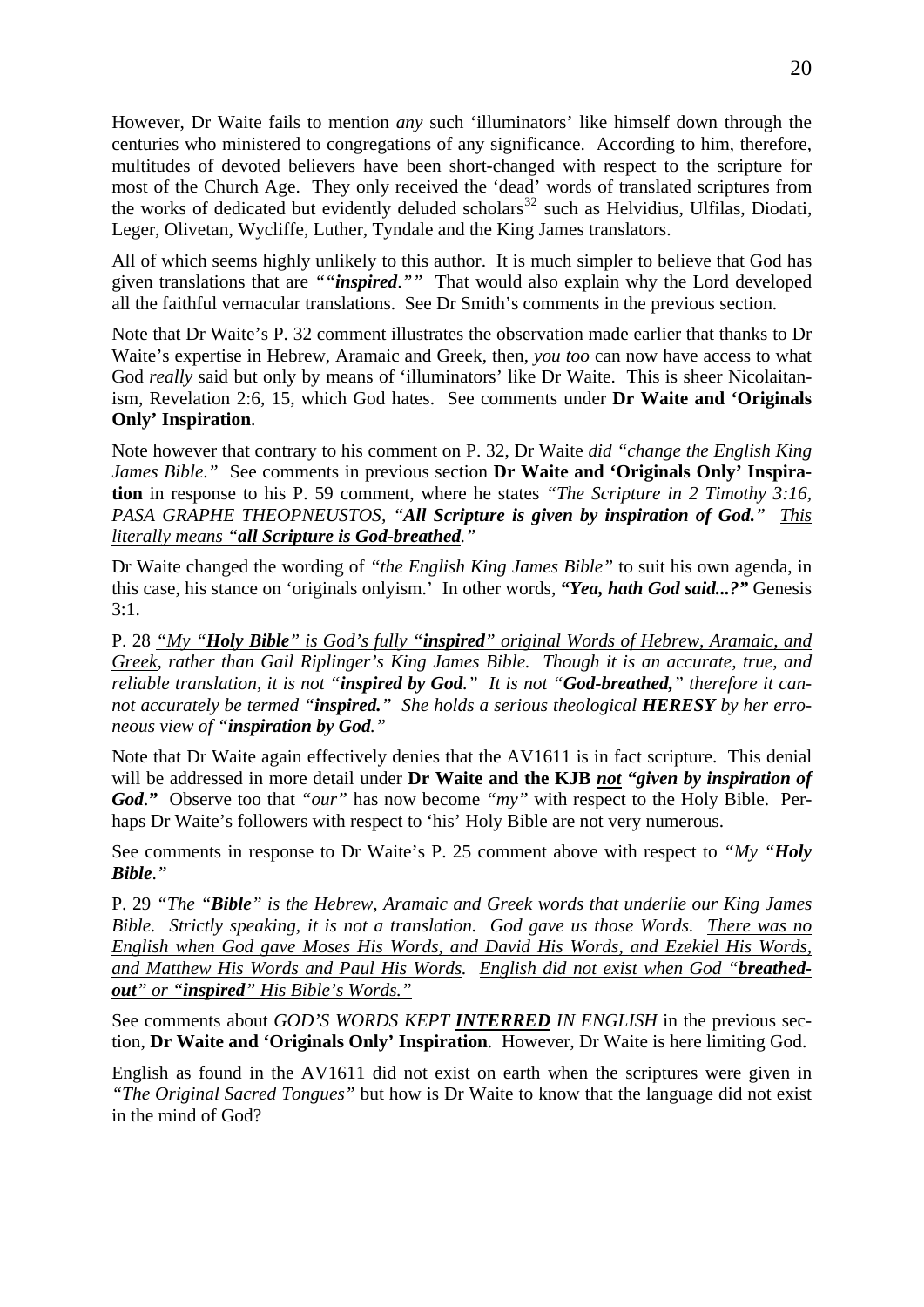*"I am God, and there is none else; I am God, and there is none like me, Declaring the end from the beginning, and from ancient times the things that are not yet done, saying, My counsel shall stand, and I will do all my pleasure"* Isaiah 46:9b-10.

How does Dr Waite know that the eventual introduction of AV1611 was not part of God's *"pleasure"* declared centuries in advance, as the Apostle Paul suggests.

*"In the law it is written, With men of other tongues and other lips will I speak unto this people; and yet for all that will they not hear me, saith the Lord*" 1 Corinthians 14:21.

Hebrew, Aramaic and Greek were all in existence when Paul wrote his letters. Yet, God could still speak with *"other tongues"* according to 1 Corinthians 14:21. How does Dr Waite know that these *"other tongues"* could not eventually include the *written* English of the AV1611, or the *written* languages of other faithful translations? See above.

If this is so and Dr Waite cannot prove otherwise, it appears, ironically that even he could be among those who *"will...not hear me, saith the Lord"* with his rejection of the AV1611 as *"all scripture...given by inspiration of God*.*"*

P. 32 *"Gail Riplinger confuses people by not defining "our Holy Bible." My "Holy Bible" is the Hebrew, Aramaic, and Greek Words of the Old and New Testaments that God Himself breathed-out and inspired. Her "Holy Bible" is only a translation of that "Holy Bible," the King James Bible. Gail Riplinger has not and cannot prove that the King James Bible was inspired by God. There is no scriptural proof that any translation of God's Words is inspired of God."*

Dr Waite accuses Dr Mrs Riplinger of confusing people. Apart from, apparently, Dr Waite and his immediate circle, which groups of *"people"* has Dr Mrs Riplinger actually confused (evidently by not submitting to what Dr Waite terms *""our Holy Bible*.*""* See remarks above on *""our Holy Bible""* and *"My "Holy Bible""*)?

Dr Waite does not say. Perhaps these groups of *"people"* also wish to plead 'the 5<sup>th</sup>.'

Contrary to Dr Waite's assertion, there is scriptural proof that a translation of *"God's Words"* can be *"inspired*.*"* There is even scriptural proof of more-than-once inspiration of 'the origi-nals.' Dr Sam Gipp<sup>[33](#page-93-1)</sup> has summarised these proofs. *"Inspired"* translations of *"God's Words"* may be found in:

- 1. Joseph's reunion with his brothers, Genesis 42-45, especially Genesis 42:43. *"And they knew not that Joseph understood them; for he spake unto them by an interpreter*.*"*
- 2. Moses' encounters with Pharaoh, Exodus 4-14. *"Moses was learned in all the wisdom of the Egyptians"* Acts 7:22 and would have spoken to Pharaoh in Egyptian but he recorded the conversations in Hebrew.
- 3. Paul addresses the Jews in Acts 22 *"in the Hebrew tongue"* Acts 21:40 but Luke records the address in Greek. Dr Waite may insist that a translation can be *"inspired"* if the translation takes place from one *"inspired"* language (Hebrew) to another (Greek). However, he would then be conceding that *"double inspiration"* is scrip-tural, when he has declared it is heresy<sup>[34](#page-93-1)</sup>. Worse still, he would be contradicting the very title of his book, which purports to be a warning against the *"Multiple Inspiration Heresy*,*"* because if a translation into what was *essentially* a contemporary *lingua franca*, (i.e. Greek, see comments under **Dr Waite and 'Originals Only' Inspiration**), could be *"inspired*,*"* why couldn't the same be true for translation into a later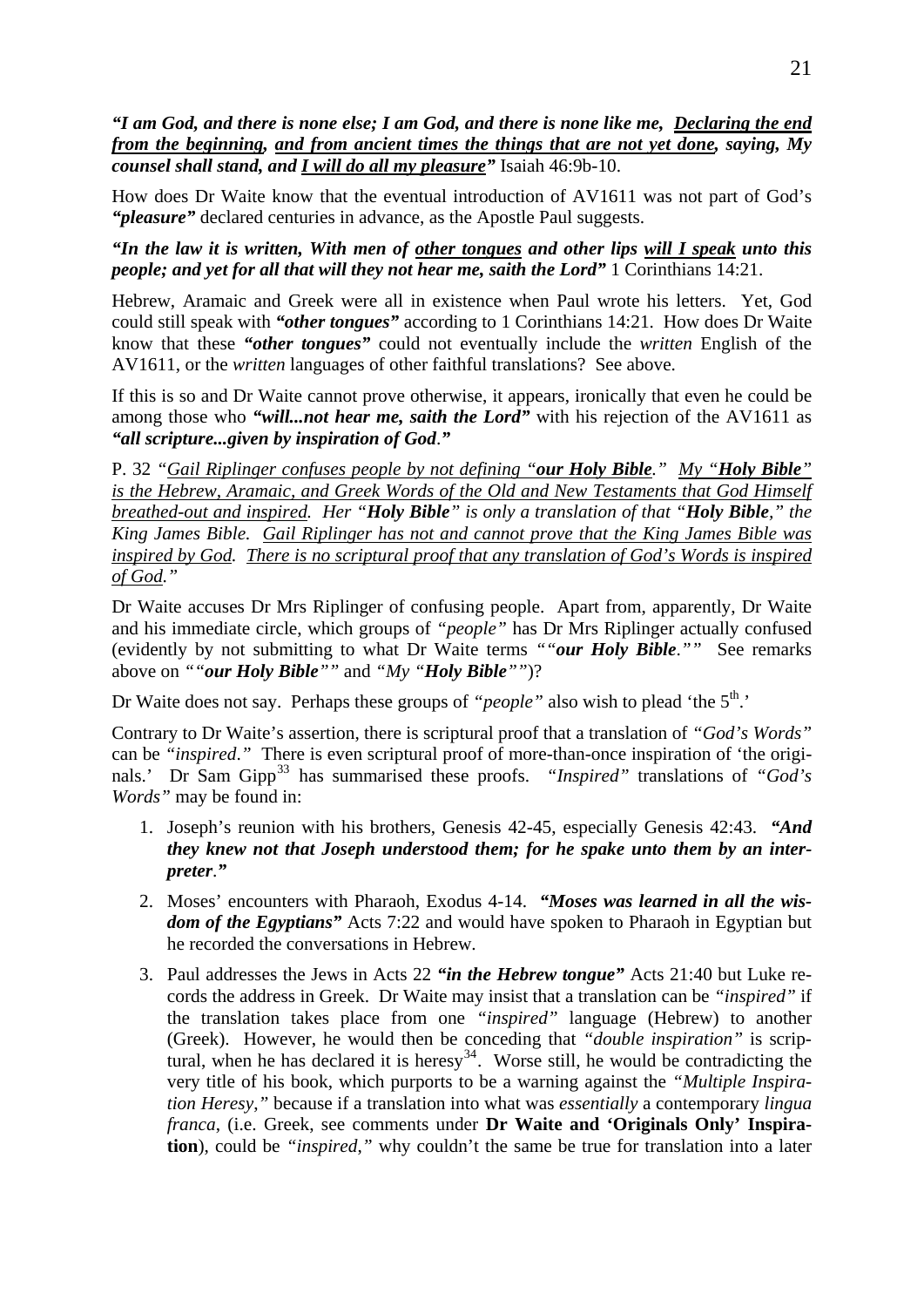*lingua franca*, e.g. Latin, Syriac, Gothic, German and even AV1611 English? Dr Waite provides no proof to the contrary.

Additional examples follow.

- 4. John 19:19, 20 state that *"Pilate wrote a title, and put it on the cross. And the writing was, JESUS OF NAZARETH THE KING OF THE JEWS...and it was written in Hebrew, and Greek, and Latin.*" The scripture gives no indication that the writing in Latin was any less *"inspired of God"* than it was in Hebrew or Greek, which writings were *"inspired of God*,*"* according to Dr Waite. See his P. 32 comments above.
- 5. Acts 14:11 states that *"And when the people saw what Paul had done, they lifted up their voices, saying in the speech of Lycaonia, The gods are come down to us in the likeness of men*.*"* Here is a 'verbal, plenary, inspired, original autograph' that didn't even 'originate' in one of the (according to Dr Waite) *"inspired"* languages (Hebrew, Aramaic and Greek). *It actually had to be translated in order to become "inspired*,*"* like the 'original' words of Joseph and Moses in Genesis 42-45 and Exodus 4-14 respectively (according to Dr Waite).

To make matters worse for Dr Waite, Dr Gipp shows how a translation can actually be an improvement on 'the original.' The following verses should be studied carefully in this respect.

*"As the LORD hath sworn to David, even so I do to him; To translate the kingdom from the house of Saul, and to set up the throne of David over Israel and over Judah, from Dan even to Beersheba"* 2 Samuel 3:10.

*"Giving thanks unto the Father...Who hath delivered us from the power of darkness, and hath translated us into the kingdom of his dear Son"* Colossians 1:12, 13.

*"By faith Enoch was translated that he should not see death; and was not found, because God had translated him: for before his translation he had this testimony, that he pleased God"* Hebrews 11:5.

In sum, according to the Holy Bible, even if not according to Dr Waite, a translation of "God's Words" can be "inspired." It is Dr Waite who has not proved otherwise and cannot prove otherwise.

P. 90 *"What Gail Riplinger wants us to do is to "uphold the inspiration of her beloved [King James] Holy Bible. She never defines what she means by the "Holy Bible." To someone who is not familiar with Gail Riplinger's distortions, they might think that I denied the plenary verbal inspiration of the Hebrew, Aramaic, and Greek Words in the original Bible which is the "Holy Bible." I believe strongly in that inspiration, but deny her HERESY in believing that the King James Bible and other Bibles as well after Acts 2 (possibly due to her previous Pentecostal/Charismatic background), were given by plenary verbal inspiration."*

Dr Waite's assertion about Dr Mrs Riplinger's definition of *"the "Holy Bible""* is a bald-faced lie. Note the following<sup>[35](#page-93-1)</sup>, emphases in bold are this author's.

*"This book is the 2007 update of Which Bible is God's Word?, originally published in 1994 as a transcript of a nationally broadcast radio interviews done by Noah Hutchings with author, Gail Riplinger. In these programs listeners' questions about modern versions of the Bible were answered and the King James Bible held up as THE Holy Bible for the English speaking world... Gail Riplinger, March 2007"* 

Again, for Dr Waite's benefit, Romans 13:9 applies.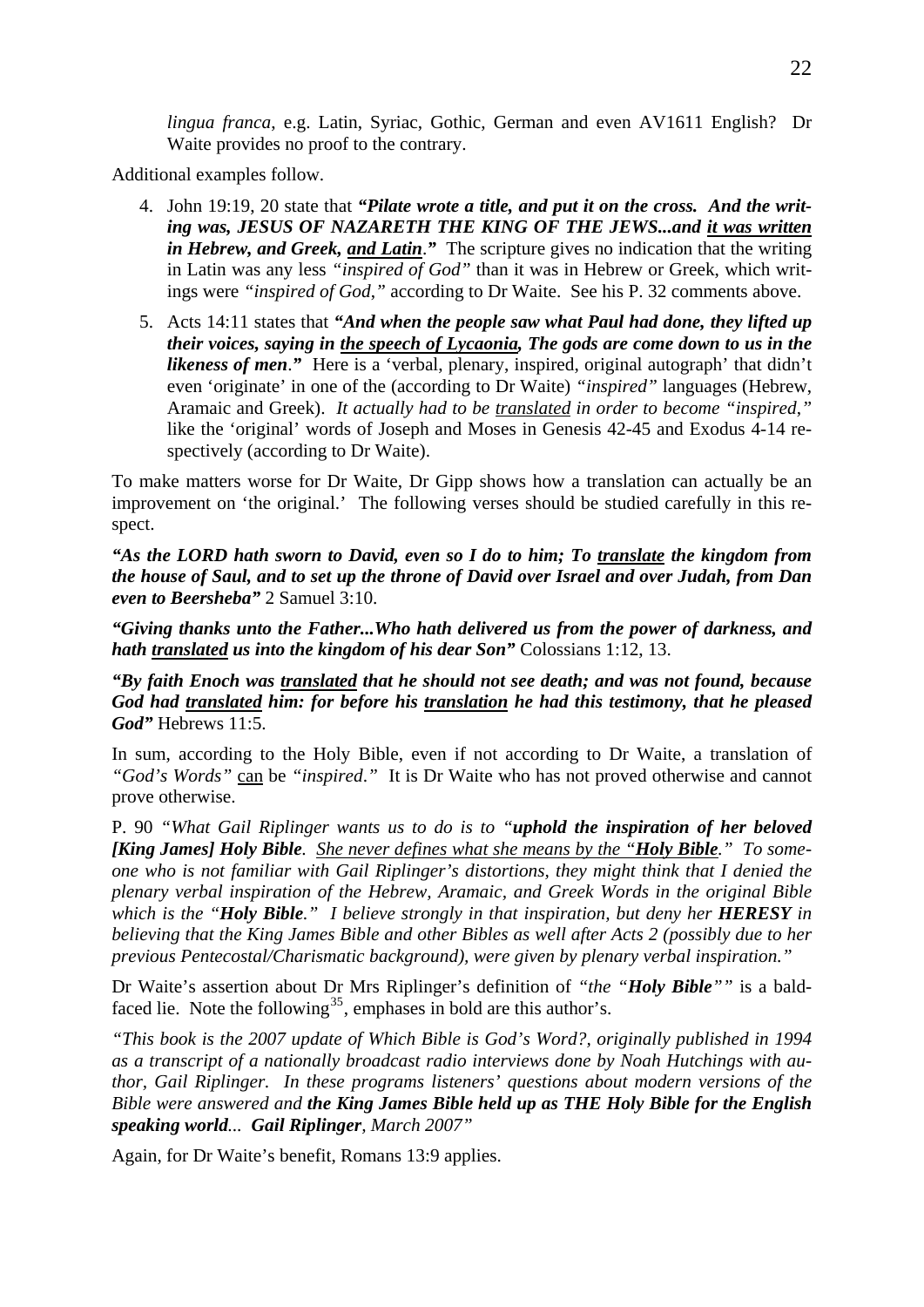#### *"Thou shalt not bear false witness*.*"*

See related comments under **Dr Waite and Dr Mrs Riplinger – Preliminary Observations**.

Dr Waite's stance on the imaginary 'Original Bible' is in fact merely a variation on the position taken by Princeton academics Hodge and Warfield, who backed away from belief in an inerrant Bible, except in the 'originals,' as explained by the Presbyterian Church in the  $USA^{36}$  $USA^{36}$  $USA^{36}$ . Under-linings, emphases and comment in braces are this author's.

*"The son and successor of Charles Hodge, A. A. Hodge, shifted away from his father's insistence on the inerrancy of the traditional text in use to the inerrancy of the (lost) original autographs. A. A. Hodge with B. B. Warfield co-authored the definitive statement in the Princeton doctrine of Scripture, summarized in an 1881 article on "Inspiration.""*

*""Nevertheless the historical faith of the Church has always been that all the affirmations of Scripture of all kinds, whether of spiritual doctrine or duty, or of physical or historical fact, or of psychological or philosophical principle, are without any error, when the <i>ipsissima verba* [very same words] *of the original autographs are ascertained and interpreted in their natural sense.""* 

That is, only the 'original' words of scripture are without error.

The article in *The Presbyterian Review*, Vol. 2, No. 6, 1881 may be found online<sup>[37](#page-93-1)</sup>. The citation from the article is from p 238. The following citation from that article, p 245 is also significant. Under-linings are this author's.

*"We do not assert that the common text* [i.e. the AV1611]*, but only that the original autographic text was inspired*.*"* 

What Hodge and Warfield claimed is that only the 'original text' is God's inspired, inerrant words and only the 'scholars' (like Hodge and Warfield) can tell the Bible reader what God *really* said.

Dr Waite's position is therefore essentially the same as Hodge and Warfield's. By means of *his* expertise in Hebrew, Aramaic and Greek, the Bible reader 'for today' can now have access to what God *really* said.

Via Dr Waite's expertise, the Bible reader therefore ends up in exactly the same place as Hodge and Warfield left him back in 1881, the year of infamy, in which Westcott and Hort published their RV New Testament,  $1+8+8+1 = 18$ , or  $6+6+6$ , 666, Revelation 13:18. In this place of infamy, the Bible reader purportedly needs a 'scholar' (like Dr Waite or Hodge and Warfield) *"which heard the words of God, and knew the knowledge of the most High"* Numbers 24:16, in order to receive those words and acquire that knowledge.

This lamentable state of affairs is entirely contrary to Dr Miles Smith's exhortation to the Bi-ble reader<sup>[38](#page-93-1)</sup>. Under-linings are this author's.

*"But we desire that the Scripture may speak like itself, as in the language of Canaan, that it may be understood even of the very vulgar*.*"* 

Like this author, who has no expertise in Hebrew, Aramaic and Greek but is, *"by the grace of God"* 1 Corinthians 15:10, able to read AV1611 English and will remain eternally grateful to Dr Smith and his colleagues. Moreover, they were not alone in affirming of their Translation[39](#page-93-1) that *"this is the word of God, which we translate."*

In 1891, 10 years after Hodge and Warfield's denial of the inspiration of *"the holy scriptures"* in the form of the AV1611, the Book was still under attack with respect to inspiration. None other than Charles Haddon Spurgeon was moved to resist this attack in his farewell ad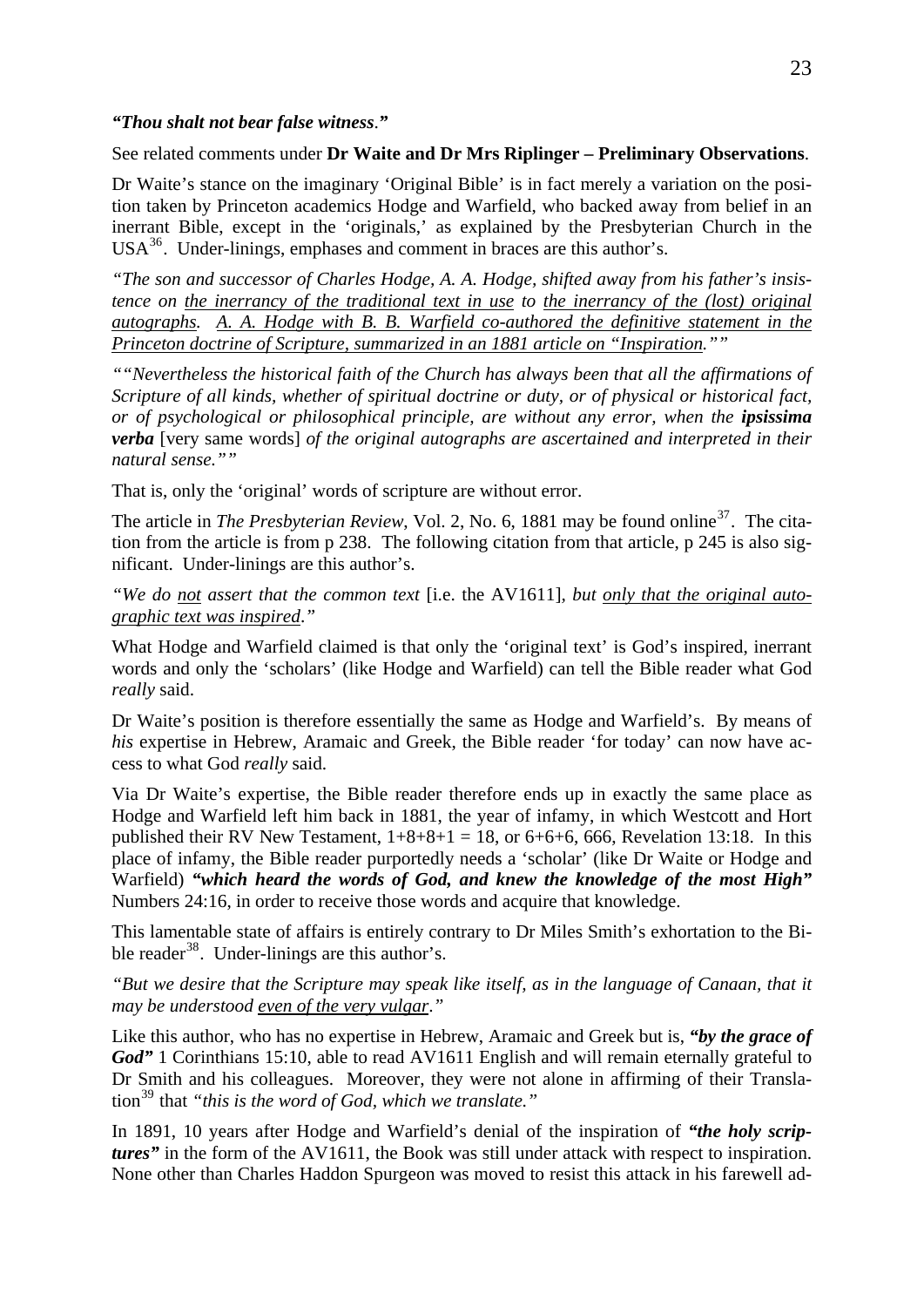dress to his students<sup>[40](#page-93-1)</sup>. See **Dr Waite and the 'imperfect' KJB** *not* "given by inspiration of *God*.*"*

That is why the **Introduction** to this work stated that the Devil is now *re*-focusing his attack on the Holy Bible, AV1611, by seeking to deny that it is *"all scripture...given by inspiration of God*.*"* This attack is most likely the last of *"the fiery darts of the wicked"* Ephesians 6:16 against *"the word of faith, which we preach"* Romans 10:8 that the Devil will launch before the Lord's Return.

Even this ultimate dart can and will be quenched by faith in that selfsame *"word of faith*.*"* See comments on Isaiah 54:13 in the **Introduction** and note the outcome of the clash between  $1<sup>st</sup>$  century academics and a Bible believer, according to Acts 6:9, 10.

# *"Then there arose certain of the synagogue, which is called the synagogue of the Libertines, and Cyrenians, and Alexandrians, and of them of Cilicia and of Asia, disputing with Stephen. And they were not able to resist the wisdom and the spirit by which he spake."*

In sum, the following points have emerged from this section with respect to Dr Waite's attitude to inspiration of the scriptures.

- 1. Dr Waite has not identified where his Holy Bible consisting of the original inspired Hebrew, Aramaic and Greek words exists in print, or ever existed in history.
- 2. Dr Waite has ignored scriptural evidence to show that translations can be *"given by inspiration of God"* and indeed have been in scripture.
- 3. Dr Waite has ignored God's provision of vernacular Holy Bibles down through the centuries that have been intimately associated with Bible belief, revival, reformation and soul-winning.
- 4. Dr Waite's attitude to inspiration contradicts the exhortation of the King James translators with respect to the Holy Bible that they produced.
- 5. Dr Waite's position on the Holy Bible is essentially that of Professors Hodge and Warfield who in 1881 confined inspiration to the original texts of scripture and effectively denied that any Bible, including the AV1611, could be *"all scripture...given by inspiration of God*.*"*

That Professors Hodge and Warfield, along with Bishop Westcott and Dr Hort, ushered in the Laodicean Church Age that makes God sick, Revelation 3:16, is undeniable. Dr Waite continues in their tradition by his attempts to dissuade the Lord's people from believing that the AV1611 is the pure word of God *"given by inspiration of God*.*"*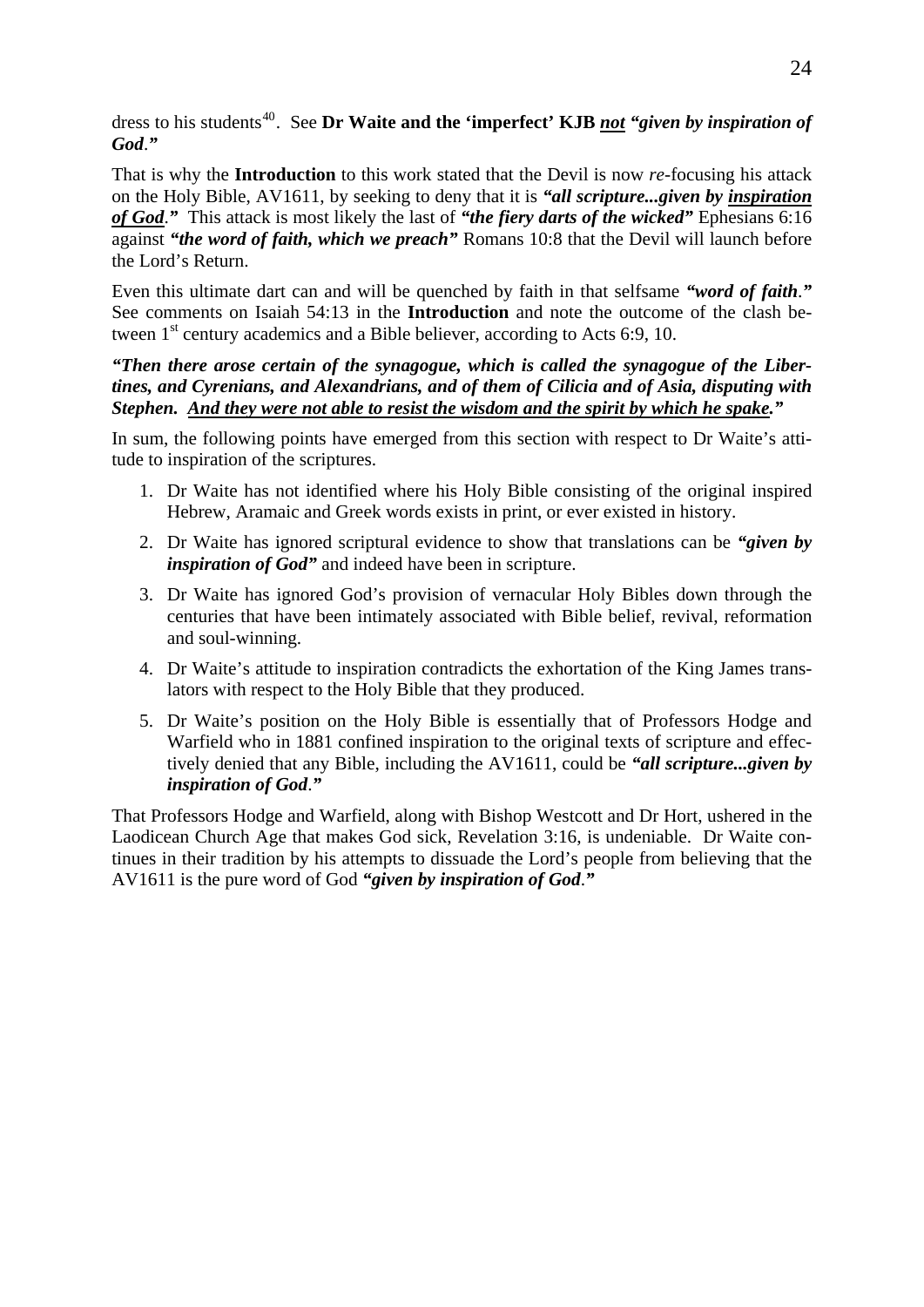## **Dr Waite and 'the Greek'**

Concerning Dr Waite's stance on 'the Greek,' the citations given below are typical. See the **Appendix** for the full list. Under-linings are this author's, with reference to the points that will be addressed.

The reader should note that this author doesn't purport to be a scholar in *"The Original Sacred Tongues*.*"* See remarks near the end of the previous section, **Dr Waite and the Imaginary 'Original Bible,' Unidentified in Print**. This section will therefore not embark on a technical discussion of the Greek and Hebrew sources listed, although it will make reference to the pertinent observations of Dr Edward F. Hills<sup>[41](#page-93-1)</sup> about *The King James Version a Variety of the Textus Receptus*, drawn from the work of none other than Dr F.H.A. Scrivener him- $self<sup>42</sup>$  $self<sup>42</sup>$  $self<sup>42</sup>$ . See citations below.

This section will instead mainly highlight the fact, with appropriate specific questions that for all his exaltation of *"The "Scrivener Greek New Testament*,*""* P. 28 of his work, see below, Dr Waite does *not* say that it is *""inspired.""* Yet Dr Waite states that he *has* the *""inspired*"" Greek words of the New Testament\*. See his statement from P. 52 of his book below. Otherwise he cannot lay claim to possessing *"My "Holy Bible""* although he *does*, P. 32 of his work. See remarks under **Dr Waite and the Imaginary 'Original Bible,' Unidentified in Print**.

\*Dr Waite does not, however, mention any other source for 'The Greek' other than Scrivener's and Beza's texts and he focuses mainly on Scrivener's.

Similar remarks apply to *"the Ben Chayyim Hebrew Text"* for the Old Testament that Dr Waite also exalts. See his comment from P. 51 of his work, below.

So why doesn't Dr Waite specify his *""inspired""* Greek Text (and his *""inspired""* Hebrew Text) or identify it explicitly as Scrivener's *""inspired""* Greek Text? Thus far, these questions, like the others listed earlier, remain unanswered. See this author's questions under **Dr Waite and 'Originals Only' Inspiration**.

It should also be noted that certain scholars differ from Dr Waite about which text *is* the exact source for *"the Hebrew, Aramaic, and Greek Words underlying the King James Bible*.*"* See references to Drs Hills and Scrivener above. What then is the Bible believer to do to obtain a copy of *"My "Holy Bible""* such as Dr Waite professes to have? See Dr Waite's comment on P. 28 of his book under **Dr Waite and the Imaginary 'Original Bible,' Unidentified in Print**.

The Bible believer is therefore left with *"an uncertain sound"* 1 Corinthians 14:8.

However, to proceed, selected comments of Dr Waite's and this author's responses, follow.

P. 28 *"The "Scrivener Greek New Testament" is not "slightly tainted." I believe the Words in this "Greek New Testament" to be accurate copies of the inspired, inerrant, infallible, preserved, original Greek Words. I believe them to be authentic copies of the original New Testament Words. It is sad that Gail Riplinger refuses to take this same position."* 

The above comment immediately prompts the question once again, is *"this "Greek New Testament"" ""inspired""* in addition to being *"accurate...authentic copies"*? If Dr Waite believes that it is, so why doesn't he explicitly say so? Inspiration of this published, identifiable Greek text must surely be germane to Dr Waite's entire thesis on possessing *"My "Holy Bi-*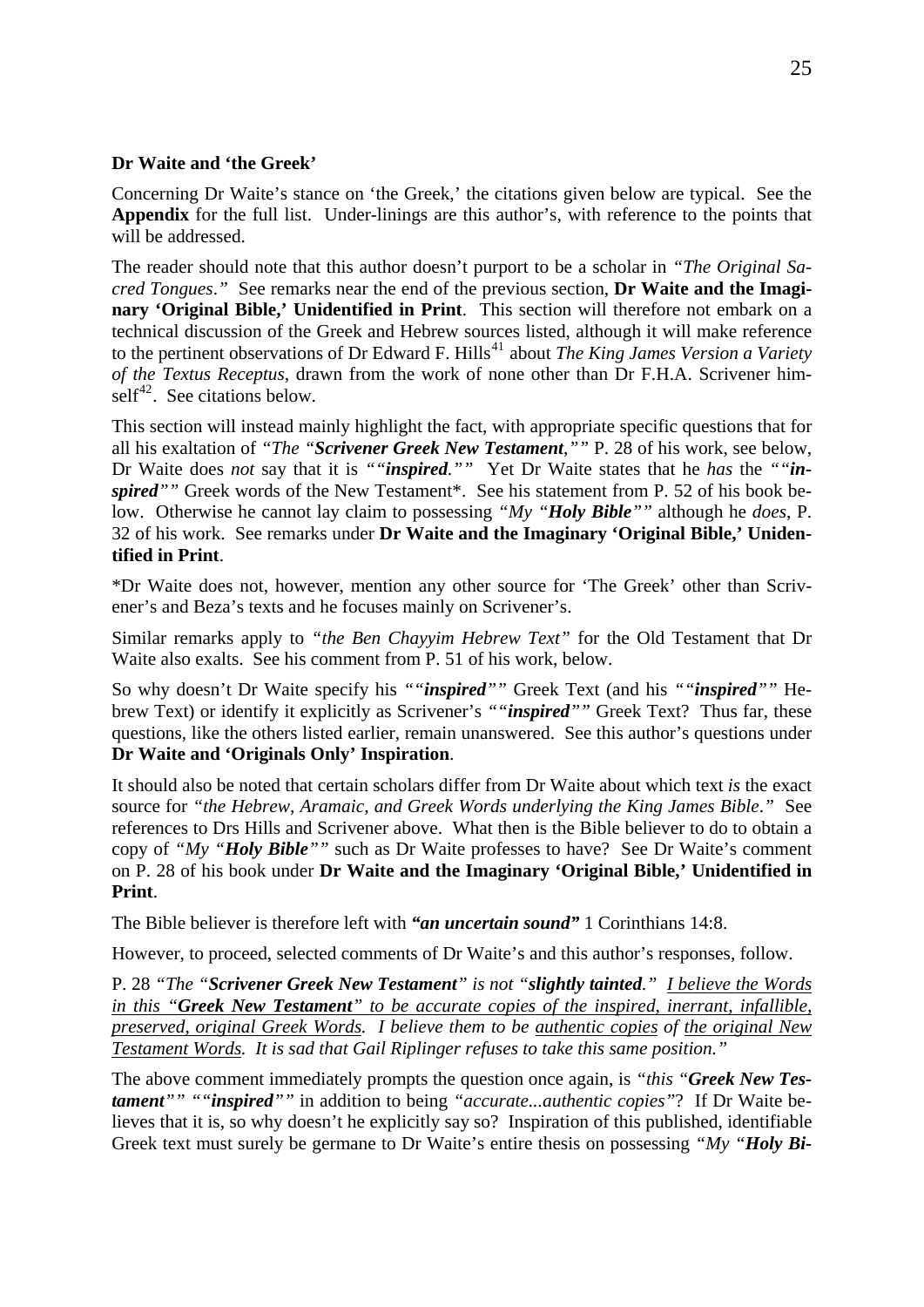*ble"" now* and such inspiration, if Dr Waite believes that Scrivener's text is *"inspired*,*"* should surely be spelt out unequivocally for his readers.

See remarks above and under **Introduction**, **Dr Waite and 'Originals Only' Inspiration** and **Dr Waite and the Imaginary 'Original Bible,' Unidentified in Print**.

P. 51 *"Gail Riplinger defines her HERESY clearly in this quotation. She calls God's own "Traditional Masoretic Hebrew Text and the Traditional Received Greek Text" as "Two Weak Legs." In this way, she is clearly exalting the English King James Bible translation by men (which she believes were given by verbal plenary inspiration) as superior over God's own Hebrew, Aramaic, and Greek Words. This is pure HERESY! Shame on her for this blasphemy!"* 

Dr Waite states that the *""Traditional Masoretic Hebrew Text and the Traditional Received Greek Text""* are *"God's own Hebrew, Aramaic, and Greek Words*.*"* However, the only sources of these texts that he mentions are the Ben Chayyim and Scrivener texts that, like *"the English King James Bible translation"* were compiled *"by men*.*"*

The question persists, therefore, are these Hebrew, Aramaic and Greek sources, though compiled *"by men*,*"* nevertheless *""inspired""*? Once again, if Dr Waite believes them to be so, why doesn't he say so?

P. 51 *"I "promote" the Ben Chayyim Hebrew Text and the Scrivener's Greek text. I believe the Hebrew, Aramaic, and Greek Words underlying the King James Bible are "God's preserved originals." You can see from this quotation that Gail Riplinger does not believe we have "God's preserved originals," but only what she considers to be the English King James Bible which she believes was given by verbal plenary inspiration breathed-out by God. As such, it corrects and replaces God's original Hebrew, Aramaic, and Greek Words. This view is blasphemy and serious HERESY!"* 

Note again that Dr Waite does not say explicitly that *"the Ben Chayyim Hebrew Text and the Scrivener's Greek text"* are *""inspired*.*""* 

Again, the question must be asked, why not, given his vehement denunciation of Dr Mrs Riplinger's alleged stance? See remarks in the **Introduction** about Dr Waite's use of the term *"verbal plenary inspiration"* with respect to the AV1611.

One continues to wonder why Dr Waite seems unable to use *"great plainness of speech"* 2 Corinthians 3:12 on this crucial point of inspiration.

For information, Dr Mrs Riplinger's actual stance on *"the Ben Chayyim Hebrew Text and the Scrivener's Greek text"* is found in detail in her recent work, *Hazardous Materials*<sup>[43](#page-93-1)</sup>.

P. 52 *"It is true that Scrivener's Greek Text is the closest to the KJB. But it is not "miscalled Beza's." Except for only 190 places, Scrivener stated that he used Beza's 5th edition, 1598 Greek edition."* 

P. 69 *"Another lie is that Scrivener's "Greek text" does not "match" any other "Greek text on earth." As I said before, it follows Beza's 5th edition of 1598 in all but 190 places which he lists in his Appendix. Again she lies that it was not Beza's text. It most certainly was Beza's 5th edition of 1598, and she cannot prove otherwise."* 

So why doesn't Dr Waite refer to the text as Beza's text, instead of Scrivener's, or possibly as the Beza/Scrivener text? Again, he hasn't given the reader an unequivocal answer to this question. But if the text was compiled by a later editor (Scrivener) and differs, even if in only a few places, from the 'parent' text (Beza's), then surely it can't be called Beza's? Elijah's words found in 1 Kings 18:21 would seem to apply to Dr Waite's stance.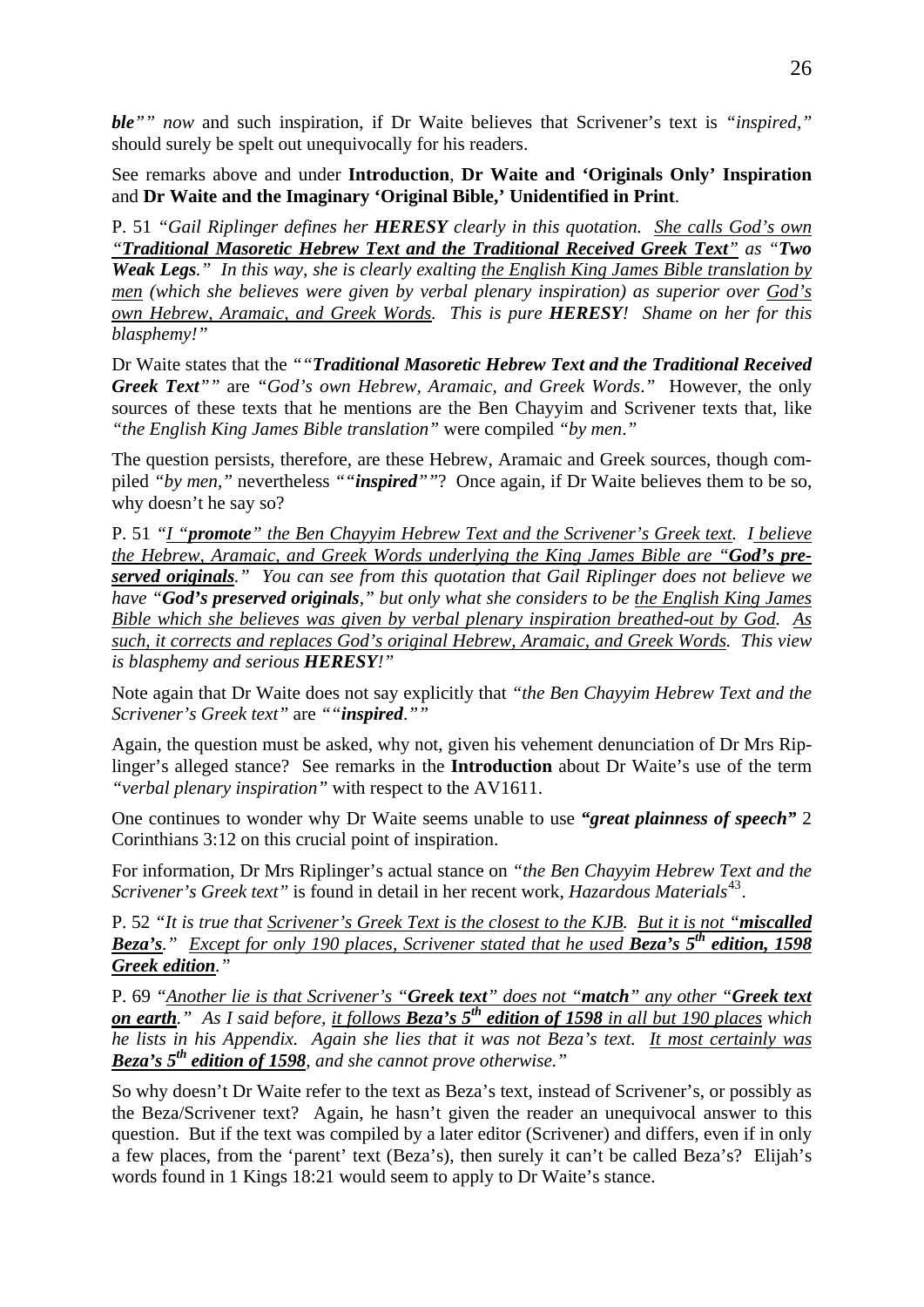#### *"How long halt ye between two opinions?"*

Note again that Dr Waite has *not* stated categorically that the text of Beza or Scrivener (or Beza/Scrivener) is *""inspired*.*""* Surely he should do so, if he is convinced, as he appears to be that he has a copy of *"My "Holy Bible*.*""* See his comment from P. 28 of his book, in See **Dr Waite and the Imaginary 'Original Bible,' Unidentified in Print**.

Dr Waite now informs his readers that *"Scrivener's Greek Text is the closest to the KJB*.*"* So what is the *actual* source for *"the...Greek Words underlying the King James Bible"*? Dr Waite hasn't said, which suggests a bizarre situation. See comments below.

P. 52 *"I firmly believe that I have the original, inspired, inerrant, infallible, preserved Words of God in Hebrew, Aramaic, and Greek. Once again Gail Riplinger reveals her HERESY of throwing away God's original Words in favor of the exaltation of a translation of those Words."*

P. 66 *"I don't "unwisely" use Scrivener's Greek New Testament. I believe those are the preserved Words of the original New Testament. Gail Riplinger doesn't want anyone to read God's own Words to see what He gave us, but only a translation of those Words in the King James Bible. This is blasphemy by her against God's verbal plenary inspiration of the New Testament in Greek."* 

P. 89 *"The Dean Burgon Society (DBS) does stand for Scrivener's Greek text as the preserved original Greek Words. It does NOT follow the Ginsberg Hebrew text. It follows the Hebrew Words underlying the King James Bible."*

Note that Dr Waite does not specify *where* he has *"the original, inspired, inerrant, infallible, preserved Words of God in Hebrew, Aramaic, and Greek*.*"* He states *only* that he has the *"preserved"* words of *"the original New Testament"*\* as *"accurate...authentic copies*,*"* P. 28 of his book, see above, in *"Scrivener's Greek New Testament*,*"* which again, he does not say is *""inspired*.*""*

Once more, Dr Waite has evaded the issue of specifying precisely *where "all scripture...given by inspiration of God"* exists *today*, between two covers.

\*Which never existed as a single document like a current edition of a Greek New Testament. See remarks under **Dr Waite and the Imaginary 'Original Bible,' Unidentified in Print**.

See remarks under **Dr Waite and Dr Mrs Riplinger – Preliminary Observations** for the list of resources available from AV Publications in response to Dr Waite's insinuation about Dr Mrs Riplinger's alleged aversion to Greek and Hebrew equivalents for the words of the AV1611.

Returning to Dr Waite's above comment on *"the original, inspired, inerrant, infallible, preserved Words of God in Hebrew, Aramaic, and Greek"* and considering for now that Dr Waite *does* have these words, even if in an as yet undisclosed source, the bizarre situation alluded to above is as follows.

The situation can be illustrated with respect to *"Scrivener's Greek New Testament...[which is] the preserved Words of the original New Testament*,*"* according to Dr Waite. His pertinent statements with respect to *"the original, inspired, inerrant, infallible, preserved Words of God in...Greek"* for the New Testament are summarised as follows. Under-linings are this author's.

P. 2 *"I believe that God inspired and breathed-out the original Hebrew, Aramaic, and Greek Words of the Old and New Testaments. I believe this miraculous event <i>happened only once*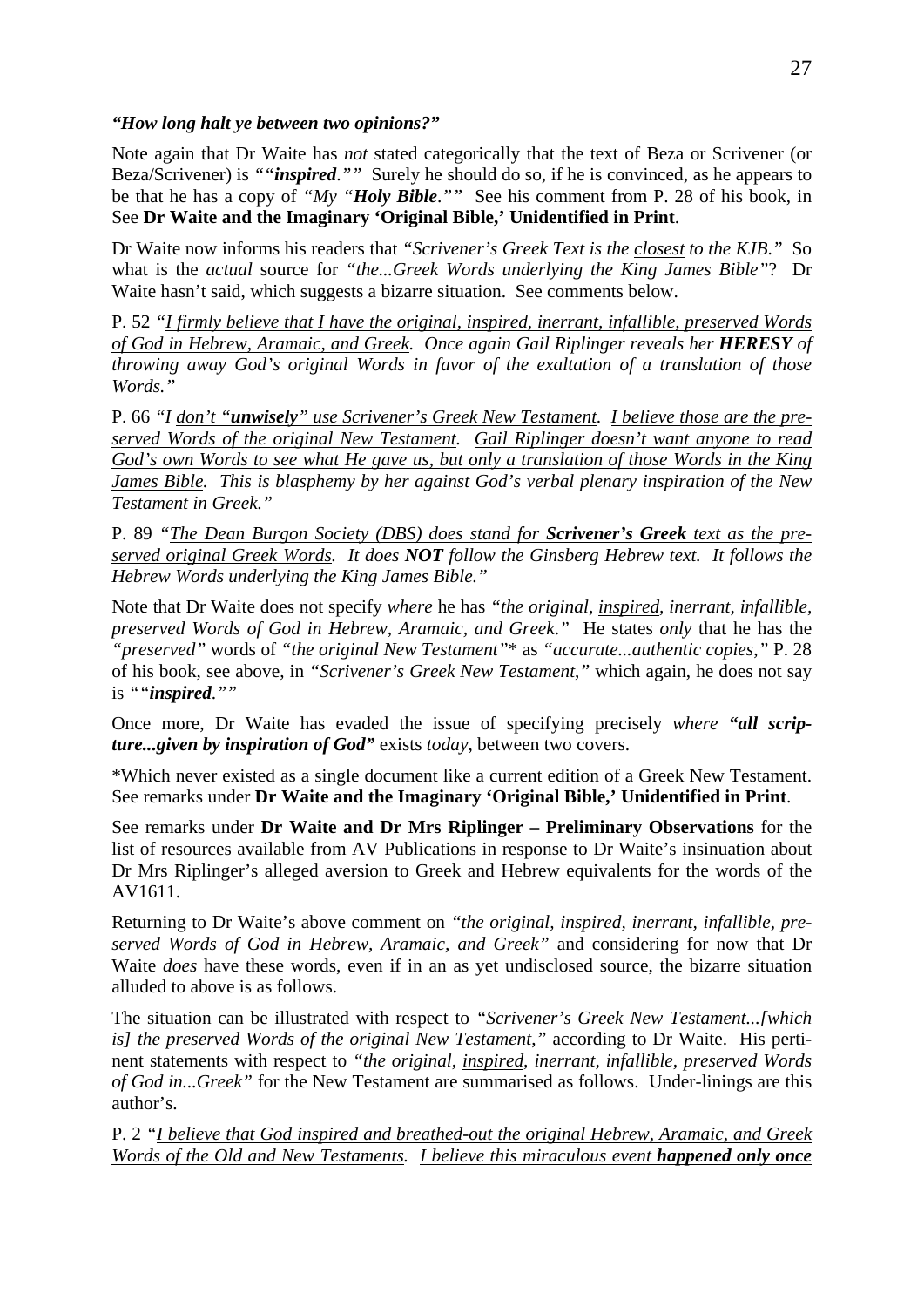*and was never repeated. Especially was this inspiration never repeated in any translation in the past, in the present, or in the future."*

# See **Dr Waite and 'Originals Only' Inspiration.**

P. 28 *"My "Holy Bible" is God's fully "inspired" original Words of Hebrew, Aramaic, and Greek, rather than Gail Riplinger's King James Bible. Though it is an accurate, true, and reliable translation, it is not "inspired by God.""*

See **Dr Waite and the Imaginary 'Original Bible,' Unidentified in Print**.

P. 87 "*No translation (including the AV1611) was given by verbal plenary inspiration. The "AV 1611" was most definitely not "given by inspiration of God."*

## See **Introduction**.

P. 28 "*I believe the Words in this [Scrivener's] "Greek New Testament" to be accurate copies of the inspired, inerrant, infallible, preserved, original Greek Words."* 

P. 89 *"The Dean Burgon Society (DBS) does stand for Scrivener's Greek text as the preserved original Greek Words."*

P. 32 *"When I preach God's Words, I do not criticize or change the English King James Bible. I illuminate and give many other acceptable and accurate meanings that the translators could have written down."* See **Dr Waite and Dr Mrs Riplinger – Preliminary Observations**.

P. 51 "*I believe the Hebrew, Aramaic, and Greek Words underlying the King James Bible are "God's preserved originals.""*

P. 52 *"I firmly believe that I have the original, inspired, inerrant, infallible, preserved Words of God in Hebrew, Aramaic, and Greek."* 

P. 52 *"It is true that Scrivener's Greek Text is the closest to the KJB."*

P. 66 *"I don't "unwisely" use Scrivener's Greek New Testament. I believe those are the preserved Words of the original New Testament. Gail Riplinger doesn't want anyone to read God's own Words to see what He gave us, but only a translation of those Words in the King James Bible."*

P. 82 *"I believe that the original Hebrew, Aramaic, and Greek Words of the Bible have been preserved and are those which underlie the King James Bible. They are still in existence and available from the BIBLE FOR TODAY in Scrivener's Annotated Greek New Testament...and in the Masoretic Hebrew/King James Parallel Bible."*

In sum, from the above, according to Dr Waite:

- 1.The original, *inspired* Greek words of the New Testament are available today (Dr Waite has them).
- 2.Inspiration happened only once and was never repeated.
- 3.Scrivener's Greek text is not referred to as inspired by Dr Waite.
- 4.However, Scrivener's text is an accurate copy of the original, inspired Greek words of the New Testament that are also inerrant and infallible.
- 5.These Greek words underlie the AV1611 New Testament.
- 6.Neither the English words of the AV1611 New Testament nor their underlying Greek equivalents should be changed.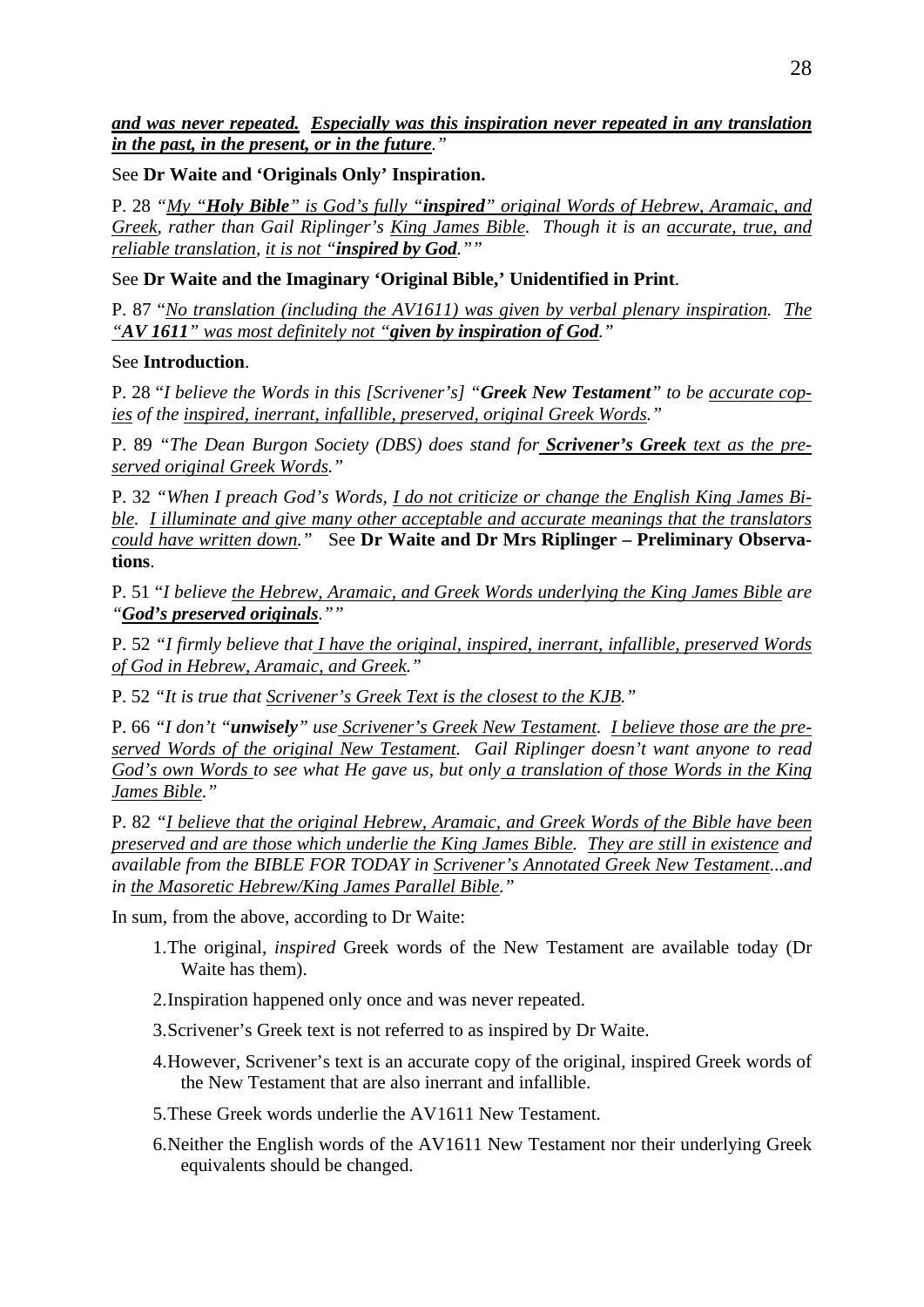- 7.Scrivener's text is the closest to the Greek words underlying the AV1611 New Testament.
- 8.The AV1611 English words are not inspired but they are an accurate translation of the original, inspired Greek words of the New Testament.

The following observations have been deduced from the above.

Points 1 and 2 clearly conflict but assuming that Point 1 prevails, Dr Waite's source for the original, inspired Greek words of the New Testament is unknown because he does not identify any published Greek New Testament as inspired, not even Scrivener's. See Point 3.

Points 4 and 7 clearly conflict but Dr Mrs Riplinger's work resolves the conflict.

Dr Waite may despise Dr Mrs Riplinger and her research but he cannot deny that in Chapter 18 of her book *Hazardous Materials* she does reveal that *"Scrivener's Greek Text"* is *not "the...Greek Words underlying the King James Bible*.*"* Dr Mrs Riplinger states that Scrivener followed Beza's 1598 5<sup>th</sup> Edition in 59 verses *against* the AV1611. She lists and analyses 52 of them, showing Greek support for 24, where Scrivener had supposed that the King James translators had only Latin sources. Dr Mrs Riplinger also documents 20 errors in Scrivener's Greek text, e.g. in Mark 2:15, where Scrivener replaces the first *"Jesus"* with *"he*.*"*

Point 4, therefore, cannot be valid because Dr Mrs Riplinger has shown that Scrivener's text is *not* the full Greek text underlying the AV1611.

As Dr Mrs Riplinger also states, it is not sufficient to dismiss Scrivener's departures from the AV1611 Greek equivalent New Testament as inconsequential because they are few in number. The errors in Scrivener's text and its departures from the AV1611 that Dr Mrs Riplinger has revealed invalidate any claim to inerrancy and infallibility for this text\*.

\*If the AV1611 is used as the basis for comparison. See below.

Similar remarks apply to Beza's  $5<sup>th</sup>$  Edition and its departures from the AV1611, to which Dr Waite is forced to admit. See his comments on Scrivener's and Beza's texts from P. 52 of his book above.

Point 5 therefore can only apply to the unknown source for the original, inspired Greek words of the New Testament that Dr Waite has so far failed to disclose. It cannot apply to Scrivener's text.

All of the above assumes, of course, that inerrancy and infallibility for *"the Hebrew, Aramaic, and Greek Words underlying the King James Bible"* are predicated on complete correspondence with the *English* Text of the AV1611. This appears to be Dr Waite's stance on inerrancy and infallibility according to his statement on P. 32 of his book, *"When I preach God's Words, I do not criticize or change*\* *the English King James Bible."* See **Dr Waite and Dr Mrs Riplinger – Preliminary Observations**.

\*Except for the translation of *"theopneustos*.*"* See comments in **Dr Waite and 'Originals Only' Inspiration** with respect to P. 59 of his book.

However, that is precisely Point 6 above.

The situation is, therefore that the *exact* form of Dr Waite's *"inspired, inerrant, infallible, preserved, original Greek* [and Hebrew/Aramaic] *Words"* is, despite Dr Waite's inferences to the contrary, not actually to be found in *any* printed editions of those words. Even Dr Waite is forced to admit that Scrivener's text is not the exact Greek equivalent to the KJB but only closest to the KJB, i.e. Point 7 is valid.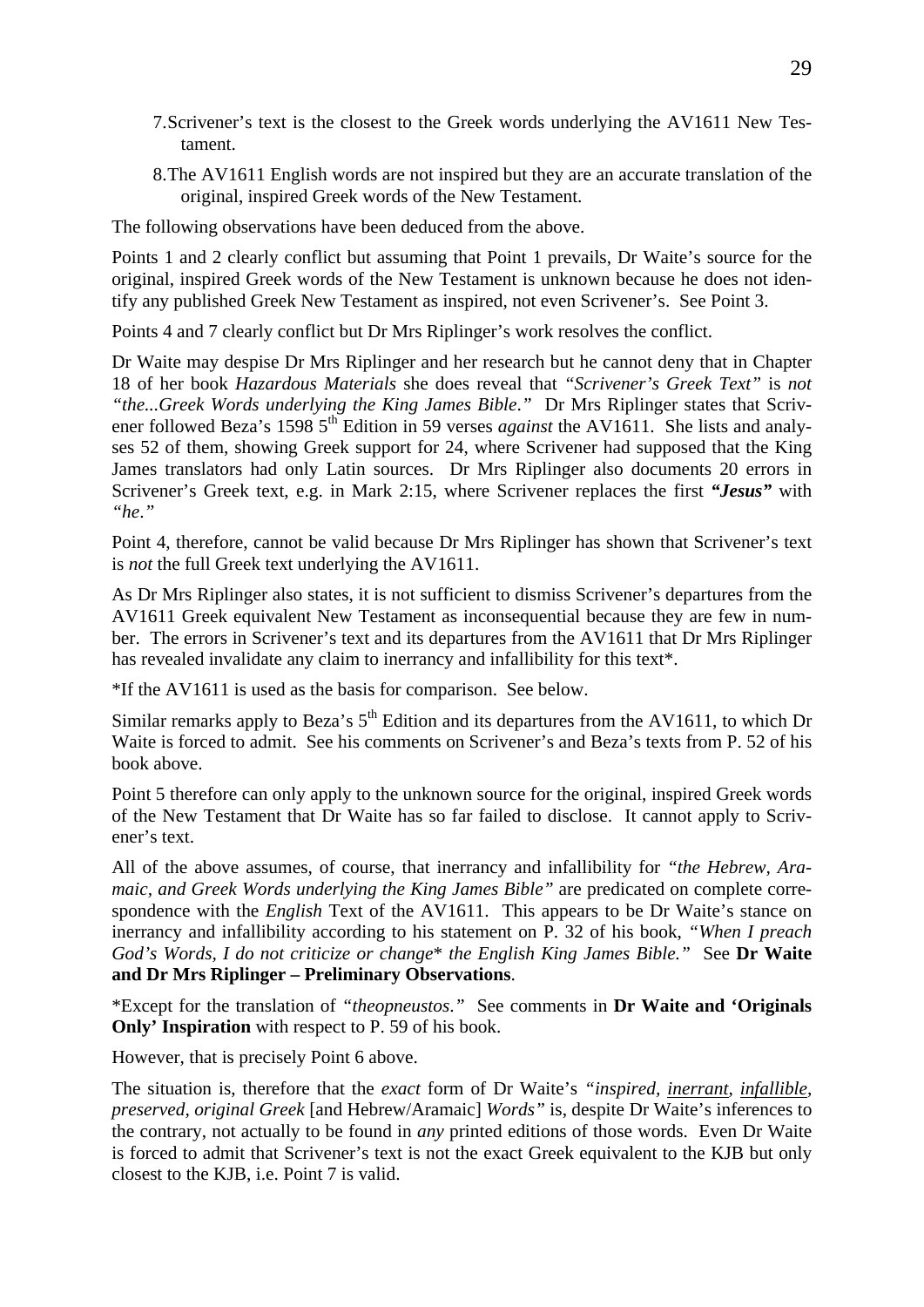It follows that the form of the *"inspired, inerrant, infallible, preserved, original Greek* [and Hebrew/Aramaic] *Words*,*"* wherever and however it exists to today, *depends entirely* on the *English* Text of the AV1611, which, according to Dr Waite is *not* inspired.

See Point 8 above.

That is undeniably the case *in spite of* Dr Waite's vehement denial that *"Dr Frederick Scrivener "back-translated" his Greek New Testament from the King James Bible's English"* as follows.

In sum, today, an 'uninspired' text, the English AV1611, must be relied upon to determine the content of the 'inspired' original language texts on which it is based.

The situation is truly bizarre.

However, it is essentially resolved for the Bible believer by the wisdom and rationality of Dr Hills. Under-lining is this author's.

*"Hence the King James Version ought to be regarded not merely as a translation of the Textus Receptus but also as an independent variety of the Textus Receptus."* 

It is certainly independent of any subservience to *"the Ben Chayyim Hebrew Text and the Scrivener's Greek text"* that Dr Waite has imposed on the 1611 Authorized Holy Bible, or his undisclosed source for *"inspired, inerrant, infallible, preserved, original Greek* [and Hebrew/Aramaic] *Words*.*"* See Dr Waite's P. 28 comment above.

Addressing aspects of inerrancy and infallibility does not, of course, answer the charge of non-inspiration that Dr Waite has levelled against the Holy Bible but this charge will be answered in the next section, **Dr Waite and the KJB** *not "given by inspiration of God*.*"*

The remainder of Dr Waite's selected comments for this section will now be briefly addressed.

P. 68 *"[Gail Riplinger lies by saying that] Dr Frederick Scrivener "back-translated" his Greek New Testament from the King James Bible's English. That is, he took the English and turned it into Greek. Nothing could be further from the truth! Scrivener had the Greek edition of Beza's 5th edition of 1598, and found that this was the Greek that the King James Bible translators followed with only 190 Exceptions out of over 140,000 Greek Words."*

P. 70 *"Gail Riplinger lies when she states that "Scrivener's text is therefore the English text of the KJB, backwards translated into Greek." Again, there was no "English text of the KJB" which was "backwards translated into Greek." Scrivener truly was a Greek scholar, but he did not "backwards translate" from the KJB English into Greek."*

Yet Dr Waite gives no indication of whether Dr Scrivener's departures from both Beza's text and the AV1611 were God-guided, yielding *"the original, inspired, inerrant, infallible, preserved Words of God in...Greek"* that Dr Waite purports to have. Under-linings and emphasis are this author's. The reader still does not know the source of Dr Waite's 'inspired' Greek text.

A startling observation now emerges from Dr Waite's PP. 68, 70 comments.

Dr Waite cannot agree to any back translation of the AV1611 into Greek, even if a perfect match between the two texts was achieved. As indicated, the result would clearly mean that the AV1611 English was the determinant of 'the original Greek' instead of the other way around, a situation that Dr Waite could never countenance.

He professes on P. 52 of his book, see above, *"I firmly believe that I have the original, inspired, inerrant, infallible, preserved Words of God in...Greek."* These words could not be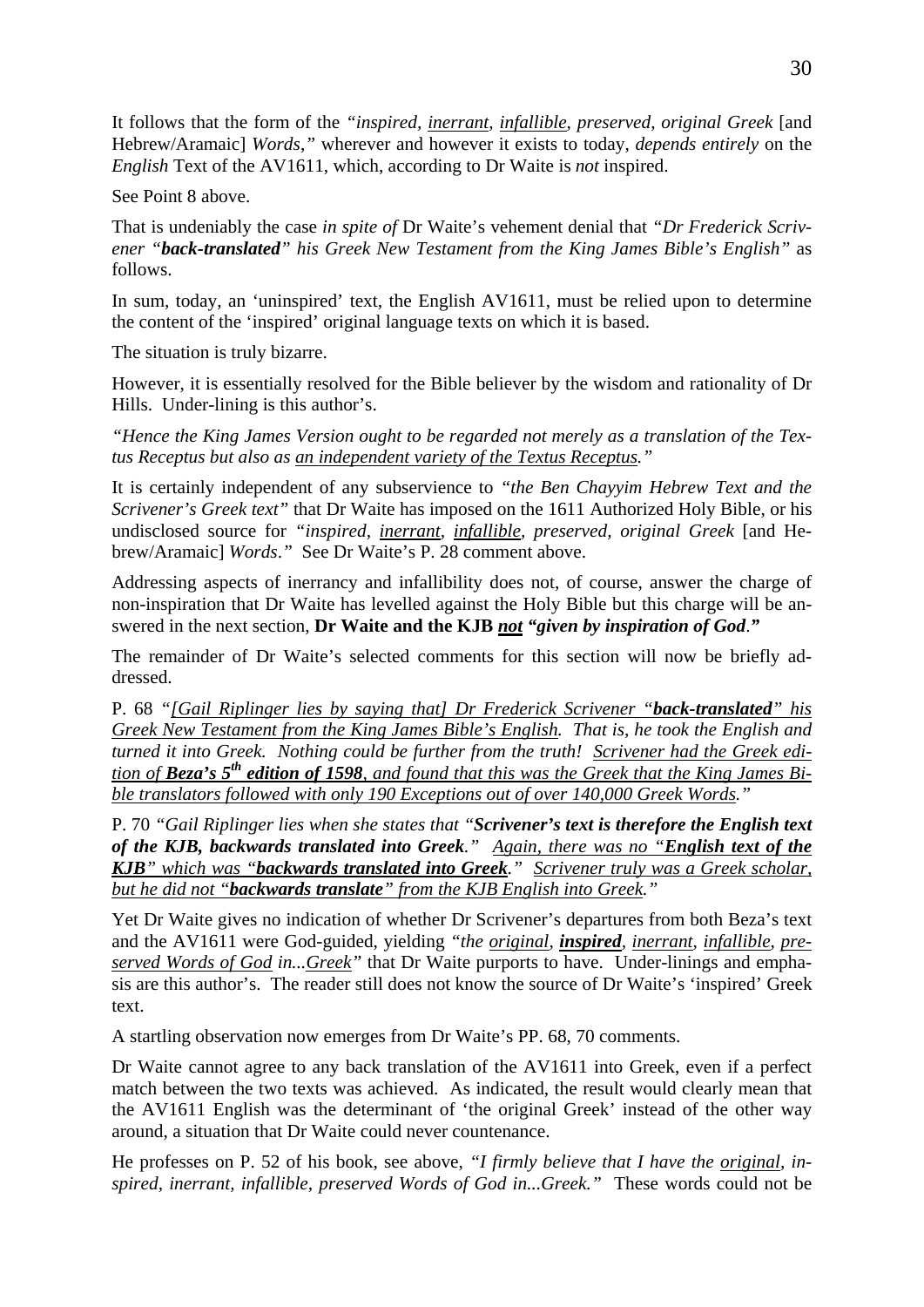*"original"* if they came into print via an English translation, which by definition is not the *"original*.*"*

However, *worse still* for Dr Waite, the resulting Greek text would not only be a *translation* and Dr Waite is adamant that, P. 2 *"inspiration [was] never repeated in any translation in the past, in the present, or in the future"* but a *translation* of a *translation* and therefore not only *not* inspired but indeed *doubly not* inspired.

The result is clearly not God-guided, *"For God is not the author of confusion"* 1 Corinthians 14:33. Dr Waite seems perilously close to acquiring that distinction, however.

Dr Scrivener's own comments are useful at this point, see reference above.

He states the following, emphases are this author's. *"Doubtless [the Translators] rested mainly on the later editions of Beza's Greek Testament, whereof his fourth (1589) was somewhat more highly esteemed than his fifth (1598), the production of his extreme old age. But besides these, the Complutensian Polyglot, together with the several editions of Erasmus, and Stephen's of 1550, were constantly resorted to. Out of the 252 passages examined in Appendix E, where the differences between the texts of these books is sufficient to affect, however slightly, the language of the version, our translators abide with Beza against Stephen in 113 places, with Stephen against Beza in 59, with the Complutensian, Erasmus, or the Vulgate against both Stephen and Beza in 80...* 

*"On certain occasions, it may be, the Translators yielded too much to Beza's somewhat arbitrary decisions; but they lived at a time when his name was the very highest among Reformed theologians, when means for arriving at an independent judgment were few and scattered, and when the first principles of textual criticism had yet to be gathered from a long process of painful induction. His most obvious and glaring errors their good sense easily enabled them to avoid (cf. Matt. i.23; John xviii.20)."* 

Dr Scrivener clearly didn't regard Beza's text as inerrant and infallible. He also claims that the King James translators held Beza's  $4<sup>th</sup>$  Edition in higher esteem than his  $5<sup>th</sup>$ , even though Scrivener used that edition to compile his own, which itself departs from the AV1611 on a small but appreciable number of instances, which Dr Mrs Riplinger has listed in detail, such that Dr Hills's conclusion above is the only reasonable one.

Taken together, these discrepancies, along with the point-by-point discussion above on Dr Waite's assertions about *"the original, inspired, inerrant, infallible, preserved Words of God in...Greek*" for the New Testament<sup>\*</sup> (of which Points 1, 2, 4, 5 (in relation to Scrivener) have been invalidated and Point 8 will be in the next section) lead this author to the following inevitable conclusion.

\*See Dr Waite's P. 28 comment above.

Dr Waite's New Testament Greek text consisting of the *"original, inspired, inerrant, infallible, preserved Words of God in...Greek"* exists only in his mind. It has not existed in reality for centuries, as Dr Mrs Riplinger succinctly explains<sup>[44](#page-93-1)</sup>, this author's emphases. Note that it was Dr Mrs Riplinger who first mentioned the expression *Dead Bible Society* that this author has used in the title for this response.

*"The desire to appear intelligent or superior by referring to 'the Greek' and downplaying the common man's Bible, exposes a naivety concerning textual history and those documents which today's pseudo-intellectuals call 'the critical text,' 'the original Greek,' the 'Majority Text,' or the 'Textus Receptus.' There existed a true original Greek (i.e. Majority Text, Textus Receptus). It is not in print and never will be, because it is unnecessary. No one on the planet speaks first century Koine Greek, so God is finished with it. He needs no 'Dead Bi-*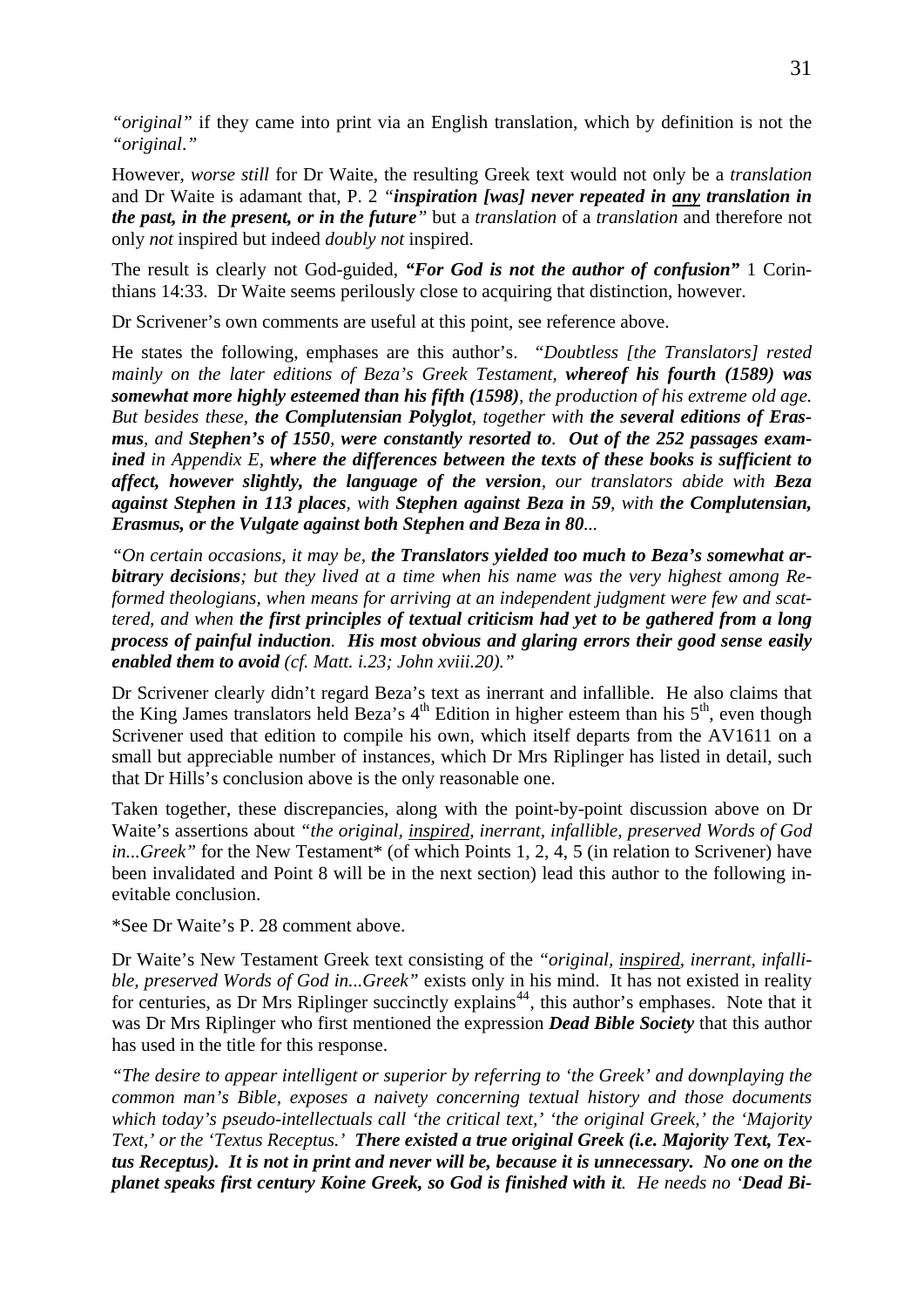*ble Society' to translate it into "everyday English," using the same corrupt secularised lexicons used by the TNIV, NIV, NASB and HCSB* [Holman Christian Standard Bible]*. God has not called readers to check his Holy Bible for errors. He has called his Holy Bible to check us for errors."*

Nor does God need Dr Waite's 'Greek' for *"the proper interpretation of difficult passages"* in the 1611 English Holy Bible, P. 32 of his book, see comment above. That kind of interpretation is achieved according to the scriptural principle of 1 Corinthians 2:13.

*"Which things also we speak, not in the words which man's wisdom teacheth, but which the Holy Ghost teacheth; comparing spiritual things with spiritual*.*"* 

Because as the Lord Jesus Christ Himself said in John 6:63, *"The words that I speak unto you, they are spirit, and they are life*.*"*

These words exist today as any available copy of a 1611 Authorized King James Holy Bible.

See **Dr Waite and Dr Mrs Riplinger – Preliminary Observations** and **Dr Waite and 'Originals Only' Inspiration**.

The Lord in Ezekiel 14:3 describes Dr Waite's condition exactly<sup>[45](#page-93-1)</sup>.

# *"Son of man, these men have set up their idols in their heart, and put the stumblingblock of their iniquity before their face: should I be enquired of at all by them?"*

No.

In sum, the following points have emerged from this section with respect to Dr Waite's attitude to inspiration of the scriptures.

- 1. Dr Waite has still not disclosed his sources for the original *inspired* Hebrew, Aramaic and Greek words of scripture available today. These include the lexicons that he insists he uses and are not *"corrupt*,*"* P. 27, but he fails to specify them. See remarks in **Dr Waite and Dr Mrs Riplinger – Preliminary Observations**.
- 2. Dr Waite has specified some Hebrew and Greek texts available today, i.e. Ben Chayyim's, Beza's and Scrivener's but he has *not* said that they are inspired, only the *"preserved"* original Hebrew, Aramaic and Greek words of scripture.
- 3. Dr Waite insists that these available Hebrew and Greek texts underlie the AV1611 but by inspection of Dr Mrs Riplinger's research and even Dr Scrivener's, see above they are not *perfect* i.e. infallible, inerrant Hebrew, Aramaic and Greek equivalents of the AV1611 English Text (and certainly not *"inspired*.*"*) His position is therefore inconsistent in this respect.
- 4. Dr Waite has to disavow any 'back translation' from AV1611 English into Greek, if for no other reason, because as a translation, according to his stance, it could be not inspired.
- 5. The only reasonable conclusion is that Dr Waite's original, inspired, preserved Hebrew, Aramaic and Greek scriptures exist only in his mind.

For most of the Body of Christ, that is not a particularly helpful place for the scripture to be.

This author suggests that seven aspects of 'the Greek' should be kept in mind.

1. A single, definitive Greek text does not exist<sup>[46](#page-93-1)</sup>. Dr Waite has his definitive Greek text (somewhere) but other Greek expositors have theirs.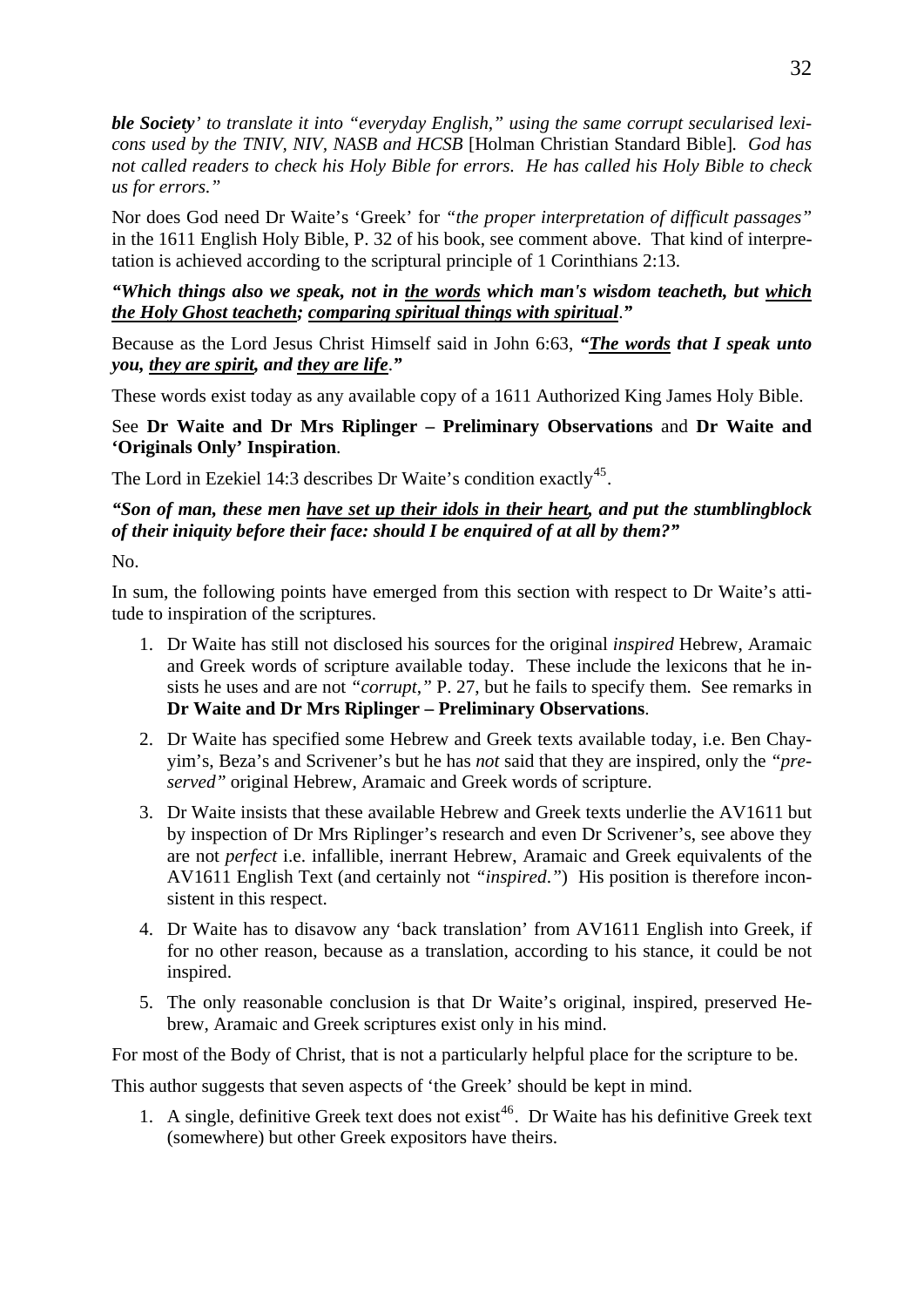2. New Testament Greek is a dead language. See Question 7 listed in **Dr Waite and 'Originals Only' Inspiration**.

Even Dr DiVietro<sup>[47](#page-93-1)</sup> is forced to admit that *"Biblical Greek is a dead language*." He appears to consider its demise as *"irrelevant*.*"* On the contrary, it is most relevant, as 1 Peter 1:23 shows, *"The word of God...liveth and abideth for ever*.*"*

Dr DiVietro espouses the error in this part of his book of supposing that contemporary non-Biblical literature can be used to find the meanings of how words are used in scripture, e.g. Shakespeare for the AV1611. Dr  $Hills^{48}$  $Hills^{48}$  $Hills^{48}$  states.

*"The English of the King James Version is not the English of the early 17th century. To be exact, it is not a type of English that was ever spoken anywhere. It is biblical English, which was not used on ordinary occasions even by the translators who produced the King James Version. As H. Wheeler Robinson (1940) pointed out, one need only compare the preface written by the translators with the text of their translation to feel the difference in style. And the observations of W. A. Irwin (1952) are to the*  same purport. The King James Version, he reminds us, owes its merit, not to 17<sup>th</sup>*century English — which was very different — but to its faithful translation of the original. Its style is that of the Hebrew and of the New Testament Greek. Even in their use of thee and thou the translators were not following 17<sup>th</sup>-century English usage but biblical usage, for at the time these translators were doing their work these singular forms had already been replaced by the plural you in polite conversation."* 

David W. Norris<sup> $49$ </sup> has this to say.

*"Shakespeare certainly knew how to use English, but he also knew how to be vulgar, suggestive, and anything but pure-minded in his writing. Rather than being so much influenced by itself the language around it, the Authorised Version has given to the English language many words, phrases, and proverbs...[it has] had an impact on English prose that remains to this day.* 

*"The 1611 Bible was never the 'modern version' of its day. The Authorised Version possesses its own unique English. It gave to English far more than it took from it...* 

*"Bible words must be defined for us by the way they are used in the Bible itself. Scripture is its own lexicon* [see *The Language of the King James Bible* and *In Awe of Thy Word*, Parts 1-4, both by Dr Mrs Riplinger]...*It is for preachers of the Word to explain and expound these words according to their very specific biblical usage, which will often be different from their secular use. For example, dikaiosune is translated 'righteousness' in our Authorised Version, but in English translations of the Greek philosopher, Plato, the same word is translated 'justice'. Dikaiosune when used in Scripture means to be right before God, to be as we ought before God, to stand in a right relationship to Him. Used in Plato, it means to be right with our fellowmen, to be as we ought with other men. In Scripture, the word is directed towards God, in Plato towards men."*

Note in the above that *"comparing spiritual things with spiritual"* 1 Corinthians 2:13 in an *English* 1611 Holy Bible will define how words are used in the scriptures. See discussion on *"ouches"* in **Dr Waite and Dr Mrs Riplinger – Preliminary Observations**. Dr Waite's method, as outlined on P. 32 *"When I preach God's Words, I do not criticize or change the English King James Bible. I illuminate and give many other acceptable and accurate meanings that the translators could have written down"* is neither necessary (especially not for a non-Koine Greek-speaking congrega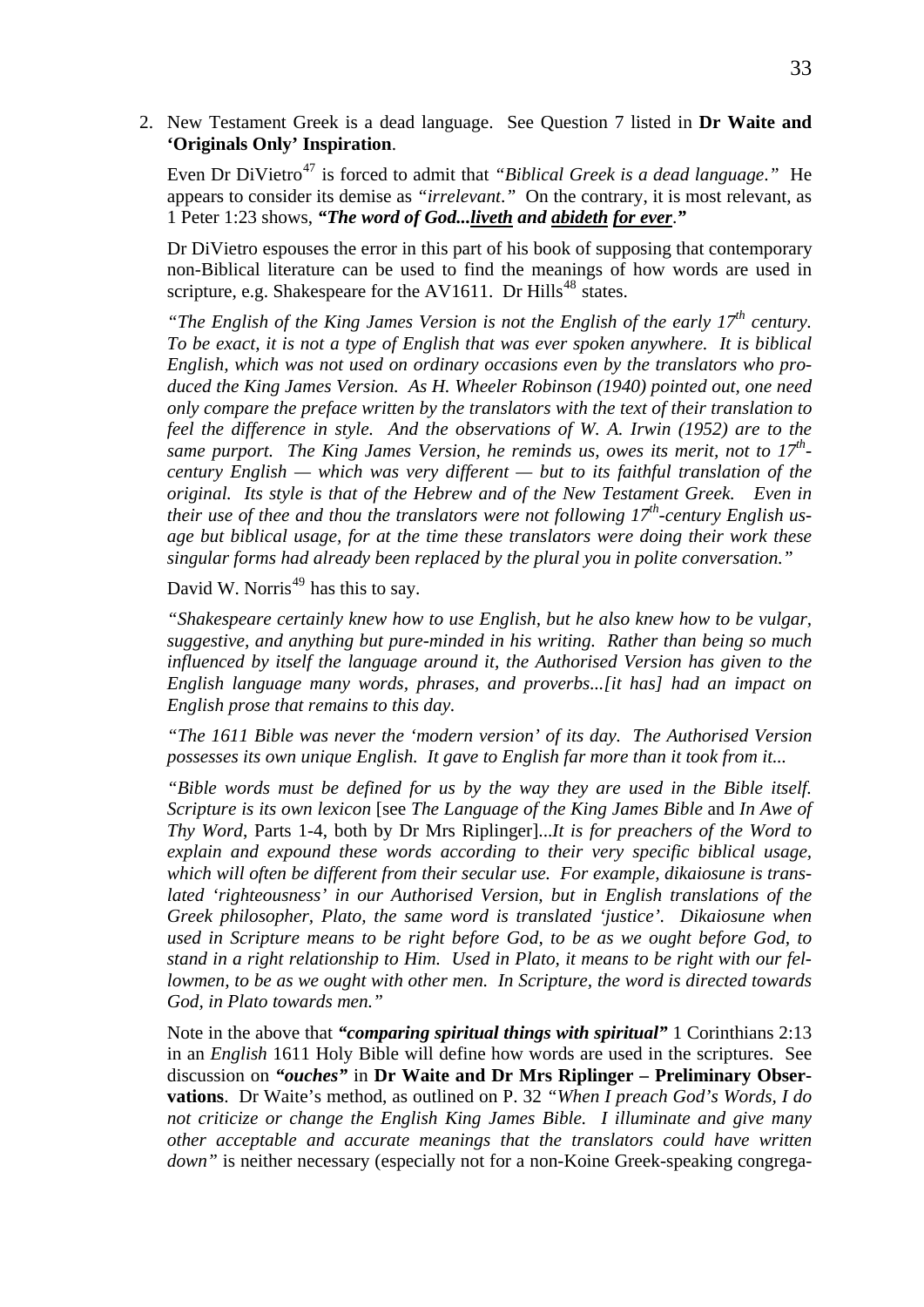tion, which is 100% of present day congregations) nor safe, as Dr Mrs Riplinger shows in *Hazardous Materials* and as David Norris has outlined above.

- 3. New Testament Greek was a stage in the development of the scriptures, Psalm 12:6, 7. See Dr Mrs Riplinger's comment above and **Dr Waite and the Imaginary 'Original Bible,' Unidentified in Print**, with respect to God's bringing forth of vernacular Bibles in many languages; Latin, Syriac, Gothic, German and English etc. That stage has been superseded by the Biblical English of the AV1611.
- 4. No command exists anywhere in scripture that requires the Christian to return to *"the Original Sacred Tongues"* to find out what God said. Neither Dr Waite's exposition of *"PASA GRAPHE THEOPNEUSTOS*,*"* P. 59 nor his opinions on once-only inspiration constitute such a command to all Bible readers, certainly not for this author. See **Dr Waite and 'Originals Only' Inspiration**.
- 5. Unless the Christian undertakes intensive study over a protracted period, in order to become conversant with New Testament Greek, he must rely on a vernacular translation, otherwise he will encounter the dangers of which Dr Mrs Riplinger has warned in *Hazardous Materials* or be compelled to look towards 'illuminators' like Dr Waite and others as 'Protestant popes,'\* or both. Either way, he is 'back to square one,' as the saying goes.

\*Akin to  $33<sup>rd</sup>$  Degree Royal Arch Masons, i.e. only those who've been inducted into 'the mysteries' actually know 'absolute truth.'

- 6. This author estimates that, all things considered, the ordinary church-goer would have to spend up to eighteen months to two years of intensive study to acquire a working knowledge of New Testament Greek (and more for Hebrew and Aramaic). What then? Is he going to give scripture readings in Greek, teach Bible classes in Greek or encourage young people to memorise verses in Greek, which would still have to be acknowledged as a dead language as in Point 2 above? All of which seems impractical to this author, in the light of 1 Corinthians 14:9, *"So likewise ye, except ye utter by the tongue words easy to be understood, how shall it be known what is spoken? for ye shall speak into the air*.*"*
- 7. Dr DiVietro's calumny notwithstanding, Dr Mrs Riplinger's work *Hazardous Materials* contains many detailed warnings about the untrustworthy nature of contemporary Greek sources. Her conclusions have received independent support from the work of David Norris in the UK. See Point 2 above. The Christian would therefore be wise to avoid these sources in seeking to know *"the scripture of truth"* Daniel 10:21.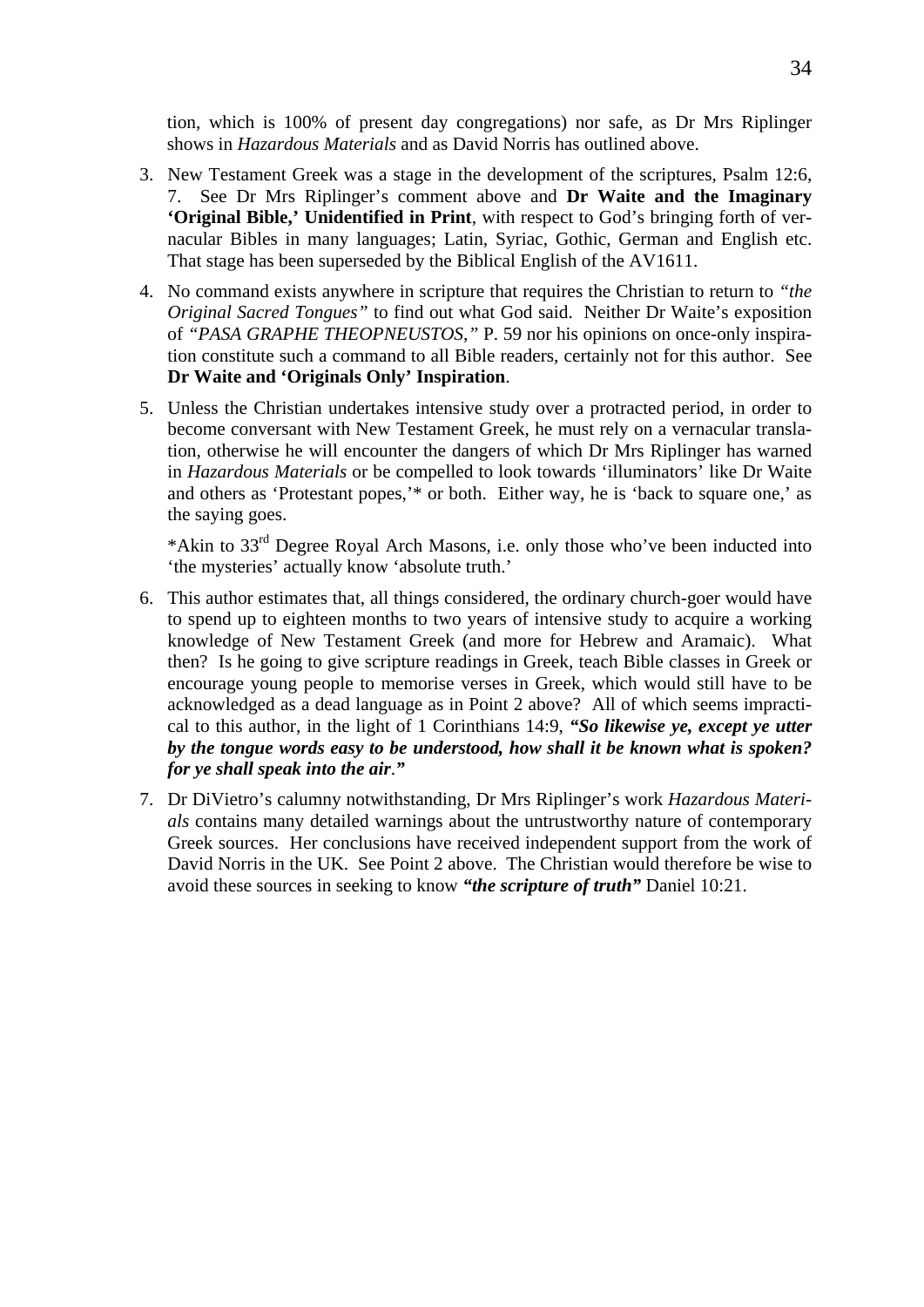# **Dr Waite and the KJB** *not "given by inspiration of God"*

#### *Introductory Remarks*

Dr Waite's stance on the inspiration, or otherwise, of the AV1611 will now be addressed. The citations given below from his book are typical. See the **Appendix** for the full list. Under-linings are this author's, with reference to the points that will be addressed.

P. iii *"We use and defend the King James Bible*.*"*

The DBS, Dead Bible Society, just don't believe it as *"all scripture...given by inspiration of God*.*"* 

Hebrews 4:12 states *"For the word of God is quick, and powerful, and sharper than any twoedged sword, piercing even to the dividing asunder of soul and spirit, and of the joints and marrow, and is a discerner of the thoughts and intents of the heart*.*"* 

Regardless of any profession to the contrary, Dr Waite would deny that verse *in English* or in any vernacular translation. If inspiration is nullified by translation\*, then no translation can be either *"quick"* or *"the word of God*.*"* Neither can it be *"powerful*.*"*

\*See statement in the **Introduction**, commenting on PP. 2, 52 of Dr Waite's book. *For if, as Dr Waite asserts, God's 'original' Hebrew, Aramaic and Greek words underlying the AV1611 are no longer "given by inspiration of God" once they are changed into another form\* by translation, then they no longer have "the life of God" Ephesians 4:18 and cannot be said to be "the word of God which liveth and abideth for ever" 1 Peter 1:23.* 

*\*Even though the Lord Jesus Christ could appear "in another form" Mark 16:12 and still be the Lord Jesus Christ.* 

A translation such as the AV1611 can therefore only be *"the word of men"* and emphatically *not* "*in truth, the word of God, which effectually worketh also in you that believe"* 1 Thessalonians 2:13b.

Therefore, if Dr Waite is correct, no-one has ever had the Holy Bible as *"the word of God"* or ever could have unless they have an 'illuminator' like Dr Waite who could disseminate to them, P. 28, *"My "Holy Bible"...God's fully "inspired" original Words of Hebrew, Aramaic, and Greek."*

Such a 'Bible' has never existed, between two covers. See remarks under **Dr Waite and the Imaginary 'Original Bible,' Unidentified in Print**.

See also the 9 questions for Dr Waite listed in **Dr Waite and 'Originals Only' Inspiration**.

Therefore the words of the Lord Jesus Christ in Mark 7:13 apply to Dr Waite and the DBS.

# *"Making the word of God of none effect through your tradition, which ye have delivered: and many such like things do ye."*

The last clause shows that the context is not limited to that which is *"Corban"* Mark 7:11-12.

P. 3 *"This HERESY view is held by Gail Riplinger, Peter Ruckman, and many of their* followers*. What is this view? This HERESY view believes that in 1611, when the King James Bible was published, (contrary to all truth and Biblical doctrine) God performed a "second inspiration." Because of this, their so-called verbal plenary inspiration of the King James Bible supplants the Hebrew, Aramaic, and Greek Words given by God Himself as inferior and exalts the verbal plenary inspiration of the King James Bible as superior."*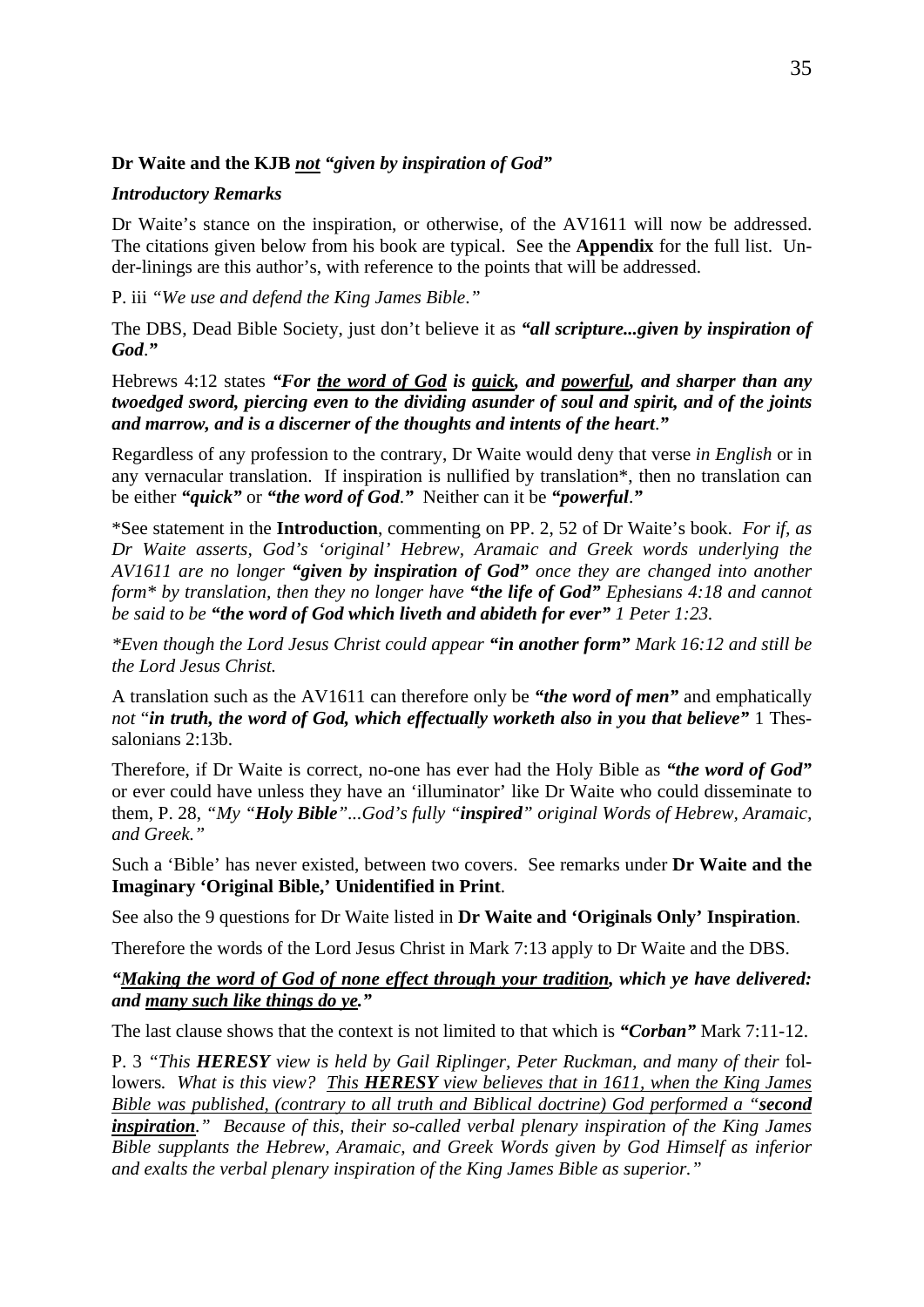The scripture reveals not only *"a "second inspiration""* but a *third* inspiration, as Dr Gipp shows $^{50}$  $^{50}$  $^{50}$ , emphases are the author's.

*"Just how much value does God put on the originals? To get the answer we must explore several chapters in the book of Jeremiah beginning with the famous passage in chapter 36 concerning the roll that Jeremiah had written.* 

*"In verse 21 the roll is brought before King Jehoiakim and read by his servant Jehudi. According to verse 23 Jehudi read three or four leaves and King Jehoiakim cut it up with a penknife and cast it into the fire on the hearth until it was destroyed.* 

*"Thus ends ORIGINAL #1!* 

*"Then the Lord moved Jeremiah to rewrite the roll adding some words to it. (Jeremiah 36:32).* 

*"Thus ORIGINAL #2 is born.* 

*"We are shown the text of this second original in Jeremiah 45-51 where it is reproduced for our benefit. Jeremiah told Seraiah to read this roll when he came into Babylon. (Jeremiah 51:59-61). Then Jeremiah instructed Seraiah, after he finished reading the roll, to bind a stone to it and cast it into the Euphrates river (Jeremiah 51:63)!* 

*"Thus ends ORIGINAL #2!* 

*"But wait! We have a copy of the text of the roll in chapters 45-51. Where did it come from? It came from a copy of original #2 which we can only call ORIGINAL #3!* 

*"So there are two very big problems for those who overemphasize the "originals".* 

*"(1) Every Bible ever printed with a copy of Jeremiah in it has a text in chapters 45-51 which is translated from a copy of the "second" original, or ORIGINAL #3.* 

*"(2) Secondly, NO ONE can overlook the fact that God didn't have the least bit of interest in preserving the "original" once it had been copied and its message delivered. So WHY should we put more of an emphasis on the originals than God does? An emphasis which is plainly unscriptural.* 

*"Thus, since we have the text of the "originals" preserved in the King James Bible we have no need of the originals, even if they were available."* 

Clearly God can perform *"a "second inspiration""* or even a *third* inspiration. The remainder of this section will address three main topics in the following sub-sections.

- 1. Dr Waite's insistence that the AV1611 is not *""perfect""* because it has undergone various editions.
- 2. Dr Waite's insistence that the AV1611 is *"not "inspired by God" or "Godbreathed*.*""*
- 3. Testimonies to the inspiration of the AV1611, Dr Waite's mean-spirited insistence to the contrary notwithstanding.

Dr Waite's comments will be grouped at the beginning of subsections 1 and 2, followed by this author's responses. Subsection 3 will stand alone, as little additional comment is necessary.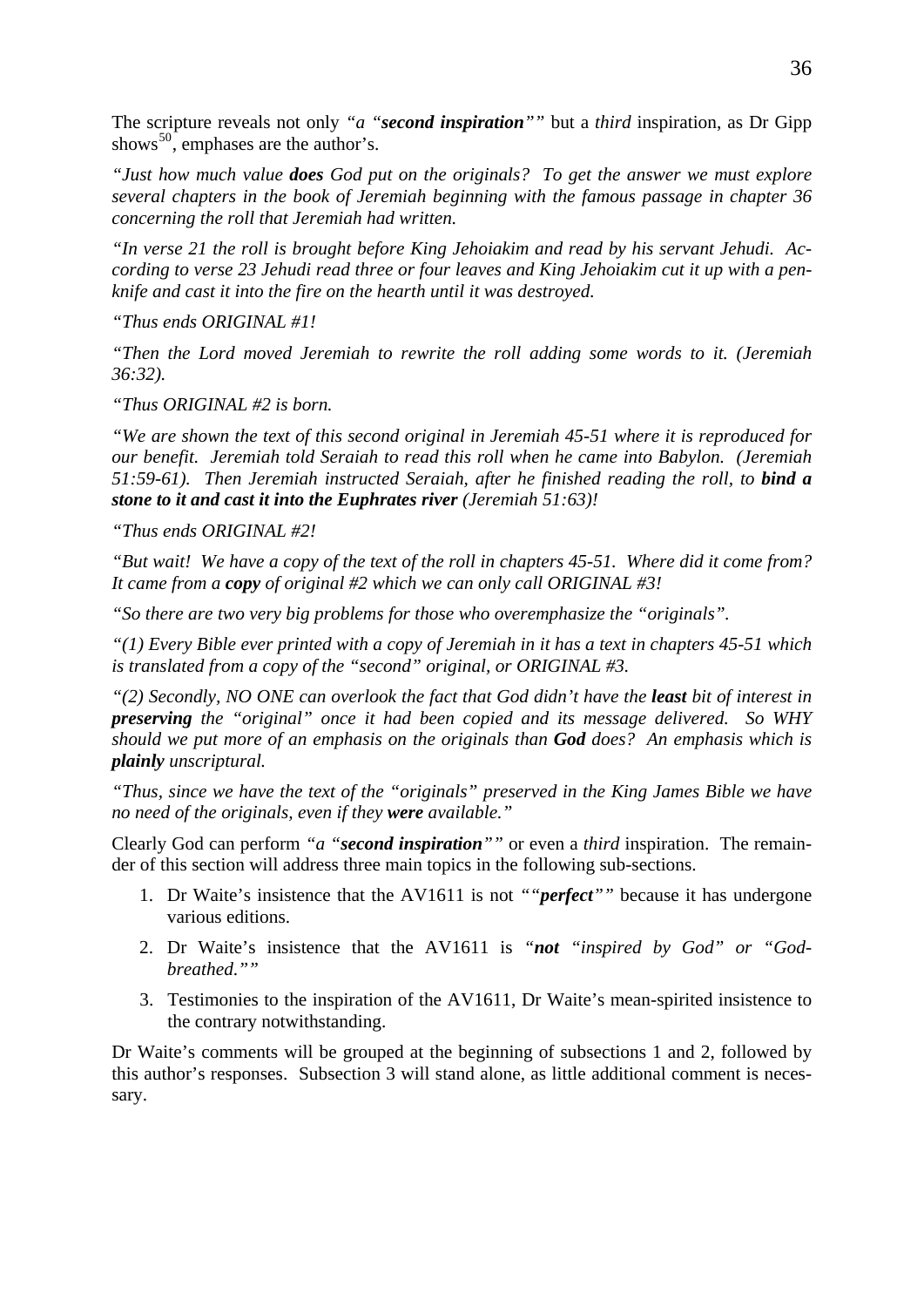# *The 'not ""perfect""' AV1611*

P. 2 *"I believe the King James Bible can be described as the only true, reliable, and accurate English translation of the preserved, original, inspired, inerrant, infallible, perfect, pure Hebrew, Aramaic, and Greek Words which underlie it. I do not believe anyone should use these seven adjectives (in their strictest definitions) for any translations in any language of the world."*

P. 25 *""Perfection" of translation is not possible. Only God has "perfection." He is "perfect."… Riplinger falsely believes that the King James Bible is "perfect." Well, is that the A.V. 1611 translation with the Apocrypha, which has all sorts of lies, contradictions and false teachings? Or is it the second edition of the King James Bible that is "perfect"? Or is it the third edition of the King James Bible that is perfect? Or is it the fourth edition? Or is it the fifth edition? Or is it the sixth edition? Or is it the seventh edition?"* 

P. 26 *"I believe the word, "perfection," is a word we can only use when referring to God Almighty. I stand for the King James Bible, but I don't like to use the word "perfect" for it. All you have to do is find one place where it is not "perfect." God alone is perfect. There have been many printers' errors in the King James Bible initially. They were not "perfect." There are hundreds of differences in the various editions of the King James Bible. Which one can you say is "perfect." Publishers in the USA have many different spellings of words. Which spelling is "perfect"?"*

P. 32 *"The King James Bible has gone through seven different editions. The original 1611 edition had the Apocrypha in it which is filled with errors and false teachings. Does she think that this was inspired by God? If not, which of the other six editions, revised by man, was inspired by God? Which printed edition of the present seventh edition was inspired by God? Is it the one published by Nelson Press? By Moody Press? By Zondervan Press? By Cambridge Press? By Oxford Press? Or by some other press which has many differences with the other publishers?"* 

P. 40 *"The three words, "true, reliable, and accurate" are three words describing what I consider the King James Bible to be. What about all of the hundreds of changes that have been made in the King James Bible from 1611 to the present? If it were "perfect," why all the changes? I use the word "perfect" when referring to things that God Almighty does. God's Hebrew, Aramaic, and Greek Words are "perfect.""*

P. 53 *"The Scrivener text, which underlies our King James Bible, has nothing to do with the matter of the "perfection and inspiration of the KJB." The Greek Words underlying the KJB are perfect and inspired. It is false for Gail Riplinger to say that the KJB, and many other Bibles since Acts 2 (possibly due to her previous Pentecostal/Charismatic background),*  were given by verbal plenary inspiration. This is pure theological **HERESY**. If Gail Riplin*ger believes this about the KJB, which one is she talking about since there are at least seven official "editions" with hundreds of changes and many different printings with multiple printers' errors and differences in them. If it is the original AV 1611, she has the problem of God "inspiring" the errors of the Apocrypha. It is a ridiculous and unfounded position."* 

The first observation about the above set of comments is that of an inconsistency on Dr Waite's part. He insists throughout that *""Perfection" of translation is not possible*.*"* However, on P. 32, see below, he declares that *"When I preach God's Words, I do not criticize or change the English King James Bible."* See also point-by-point discussion in **Dr Waite and 'the Greek'**.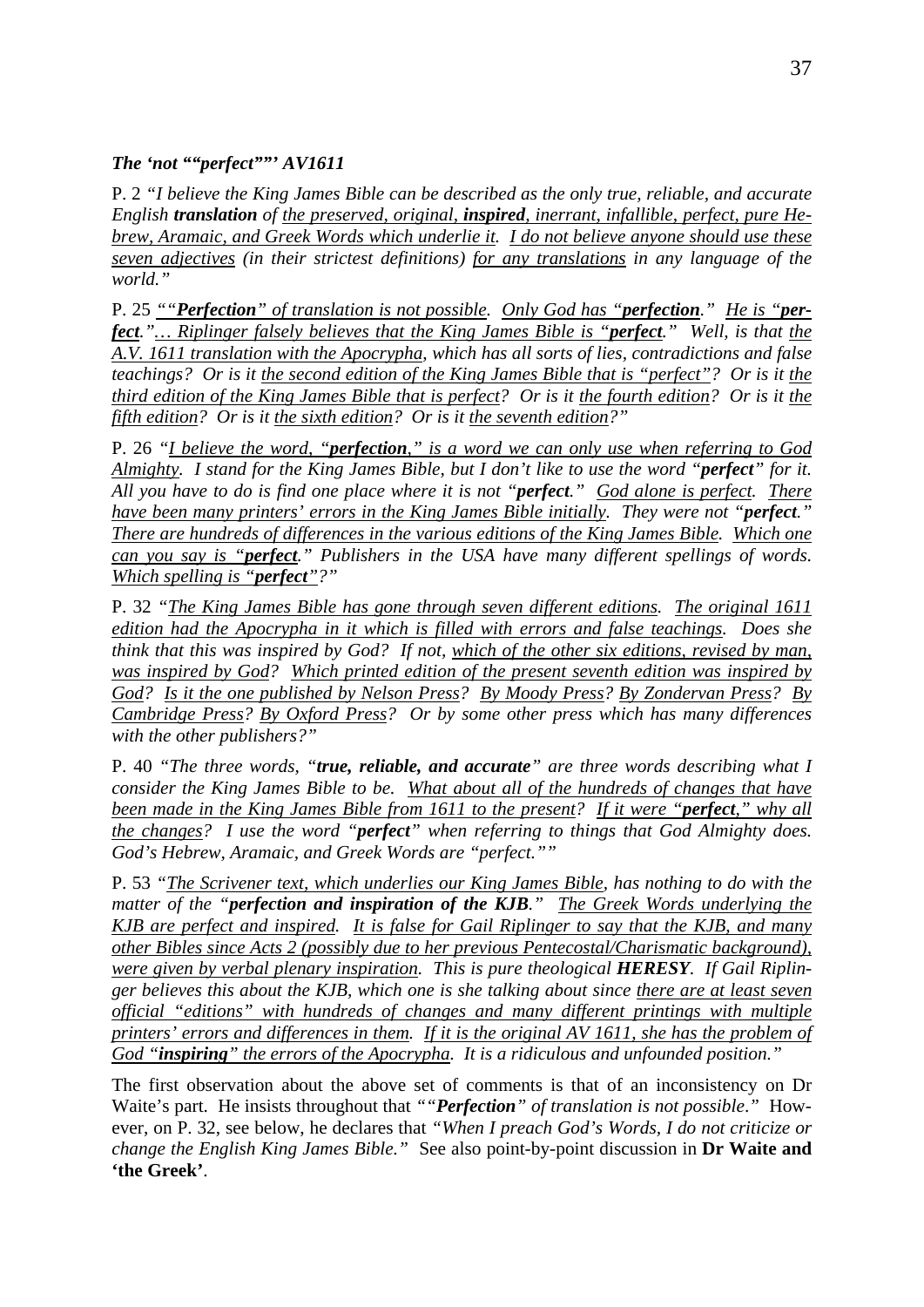Which edition of the AV1611 is Dr Waite referring to? He doesn't say but its wording must be perfect if it is, according to Dr Waite, above either criticism or amendment. Perfection of *this* particular edition must therefore have been achieved, Dr Waite's assertion to the contrary notwithstanding.

Further, on P. 88 of his book Dr Waite has assured his readers that *"In the subtitle of my*  book, DEFENDING THE KING JAMES BIBLE, I call it "GOD'S WORDS KEPT INTACT IN *ENGLISH."* See remarks in **Dr Waite and 'Originals Only' Inspiration**.

Whichever edition of the AV1611 that Dr Waite is referring must be unimpaired, at least with respect to its text, i.e. perfect, if it has been kept intact. Yet Dr Waite insists, PP. 2, 25 that *""Perfection" of translation is not possible."*

Therefore, if Dr Mrs Riplinger *"falsely believes that the King James Bible is "perfect,"* then so does Dr Waite, at least with respect to the wording one particular though unidentified edition.

Once again, therefore, he has left the Bible believer with *"an uncertain sound"* 1 Corinthians 14:8. See remarks under **Dr Waite and 'the Greek'**.

It is ironic that Dr Waite says that the AV1611 is both perfect and imperfect on the very same page, P. 32. See also remarks in **Dr Waite and the Imaginary 'Original Bible,' Unidentified in Print**. Dr Waite states "*Gail Riplinger has not and cannot prove that the King James Bible was inspired by God."* He then states on the same page *"When I preach God's Words, I do not criticize or change the English King James Bible."*

Except that by declaring *"the English King James Bible"* to be uninspired, see his P. 2 comment above, Dr Waite lumps the Holy Bible amongst the *"dead works"* from which men are supposed to purge their consciences in order "*to serve the living God"* Hebrews 9:14.

This is as severe a criticism of the Holy Bible as it gets for a King James Bible believer who believes that the Lord has magnified His Book above all his name, Psalm 138:2 and Dr Waite's double standard on the AV1611 brings to mind the Lord's rebuke in Matthew 23:27- 28.

*"Woe unto you, scribes and Pharisees, hypocrites! for ye are like unto whited sepulchres, which indeed appear beautiful outward, but are within full of dead men's bones, and of all uncleanness. Even so ye also outwardly appear righteous unto men, but within ye are full of hypocrisy and iniquity."* 

Dr Waite's problem with the Apocrypha is easily resolved by means of Article VI of the Church of England Articles of Religion<sup>[51](#page-93-0)</sup>, after which statement cited below, the 14 Apocryphal books are listed.

*"And the other books…the Church doth read for example of life and instruction of manners; but yet doth it not apply them to establish any doctrine."* 

Dr Gipp<sup>[52](#page-93-0)</sup> adds that *"In the days when our Bible was translated the Apocrypha was accepted reading based on its historical value, though not accepted as Scripture by anyone outside of the Catholic church. The King James translators therefore placed it BETWEEN the Old and New Testaments for its historical benefit to its readers. They did not integrate it into the Old Testament text..."*

Moreover, the title page of the 1611 AV1611 can be checked online<sup>[53](#page-93-0)</sup>. The title page states, in modern spelling and script, *"The Holy Bible Containing The Old Testament and The New*.*"* The Apocrypha is *not* said to be part of *"the holy scriptures"* 2 Timothy 3:15.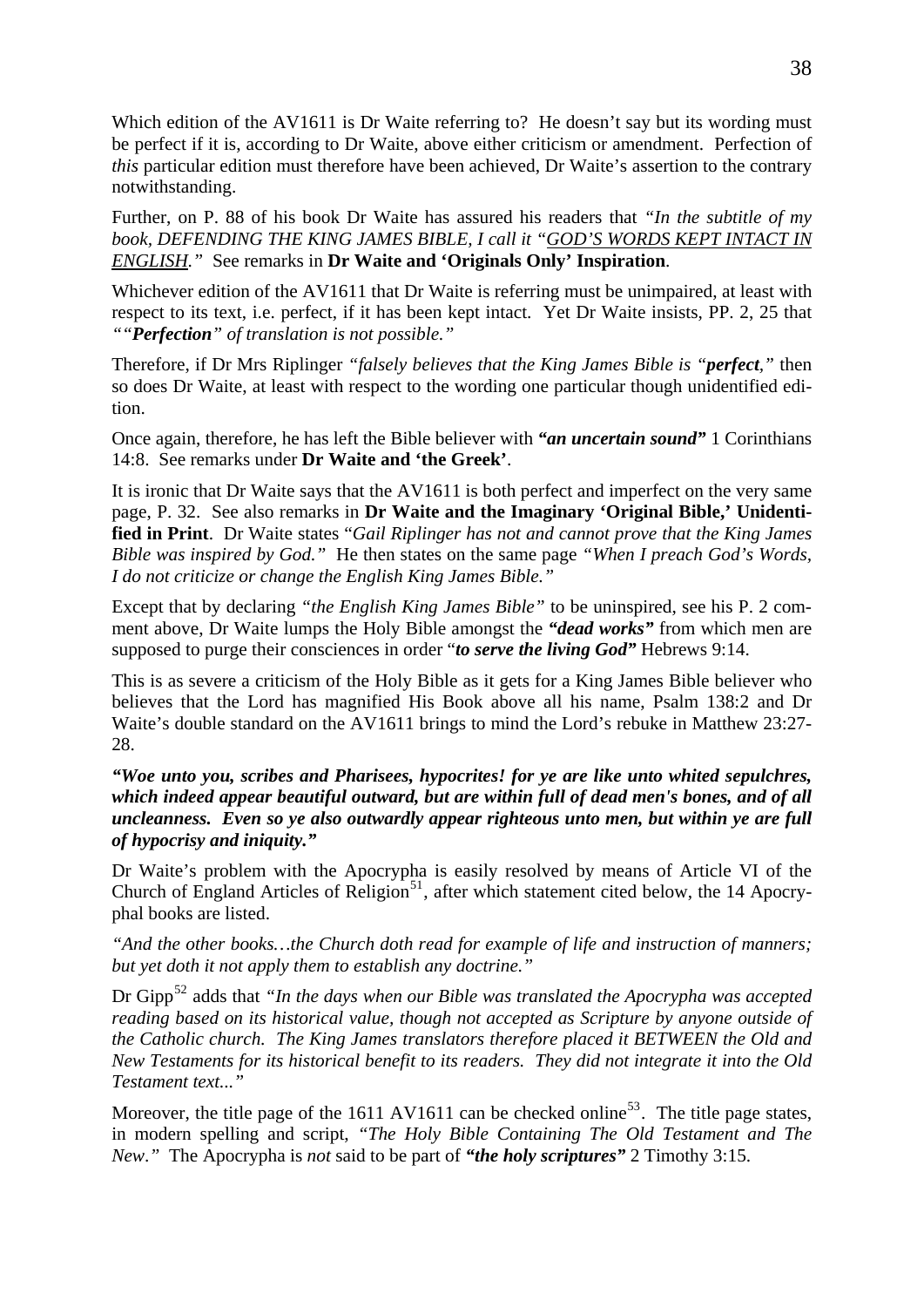Further, as Dr Scrivener<sup>[54](#page-93-0)</sup> reports, in 1615, the then Archbishop of Canterbury, George Abbot, imposed a penalty of a year's imprisonment for omission of the Apocrypha from printed Bibles. In a letter to this author<sup>[55](#page-93-0)</sup> dated  $5<sup>th</sup>$  April 1986, the then Editorial Secretary of the TBS, Mr A.J. Brown, states that *"Abbot's directive applied not only to the Authorised Version but to ALL printed Bibles, i.e. including the Geneva Bible...throughout the 16th century it was standard practice for the Apocrypha to be included in all English Bibles."*

Mr. Brown states further that, Abbot's directive notwithstanding, *"Several editions of the AV did appear without the Apocrypha between 1611 and 1660"* but by insertion of the Apocrypha between the Testaments of the first and second edition, i.e. 1611, AV1611s, the King James translators were simply following established practice for the time. In view of the attitude of the church hierarchy of the time, they were also obeying Romans 13:1 to *"be subject unto the higher powers*.*"* The same would apply to later editions containing the Apocrypha until it was dropped altogether, in today's AV1611 editions.

Ironically, Dr Waite states in his earlier work<sup>[56](#page-93-0)</sup> that the 1611 King James Bible did contain the Apocrypha between the Old and New Testaments as history but not as scripture. It appears in that earlier work that Dr Waite did not perceive the inclusion of the Apocrypha in the early editions of the AV1611 as making the texts of scripture imperfect any more than the inclusion of Bible maps in contemporary AV1611s that *incorrectly* mark the path of the Exodus *around* the Red Sea instead of through it\*.

\*For interest, this site[57](#page-93-0) shows a *correct* map, published in the year 1712.

Dr Waite regrettably fails to mention any of these facts to his readers in his latest work and his objections to the inclusion of the Apocrypha in early editions of the AV1611 are therefore misleading.

So are his objections to the various editions of the AV1611. He claims that because the AV1611 has undergone numerous editions, that is another reason it cannot be *""perfect.""*

Dr Waite is concerned, for example, about *"many printers' errors in the King James Bible initially"* and *"the hundreds of changes that have been made in the King James Bible from 1611 to the present."* See his PP. 26, 40 comments above.

It doesn't seem to have occurred to Dr Waite that for *"printers' errors"* to be genuine errors, a *correct*, or *perfect*, text must exist for these errors to be open to correction. Otherwise, the errors could not be errors. An analogy is that it is impossible to counterfeit a \$3 bill (£s 2), because a *genuine* \$3 does not exist and never has.

So the very fact of *"many printers' errors in the King James Bible initially"* is itself an indication that a perfect King James Text must emerge once these printers' errors have been corrected. Dr Waite's objections to *"the hundreds of changes that have been made in the King James Bible from 1611 to the present"* P. 40, will be addressed below.

Dr Hills comments<sup>[58](#page-93-0)</sup> as follows with respect to the various editions of the AV1611.

#### *"...Which King James Version? — A Feeble Rebuttal*

*"Opponents of the King James Version often try to refute us by asking us which edition of the King James Version we receive as authoritative. For example, a professor in a well known Bible school writes as follows: "With specific reference to the King James translation, I must ask you which revision you refer to as the one to be accepted? It has been revised at least three times. The first translation of 1611 included the Apocrypha, which I do not accept as authoritative."*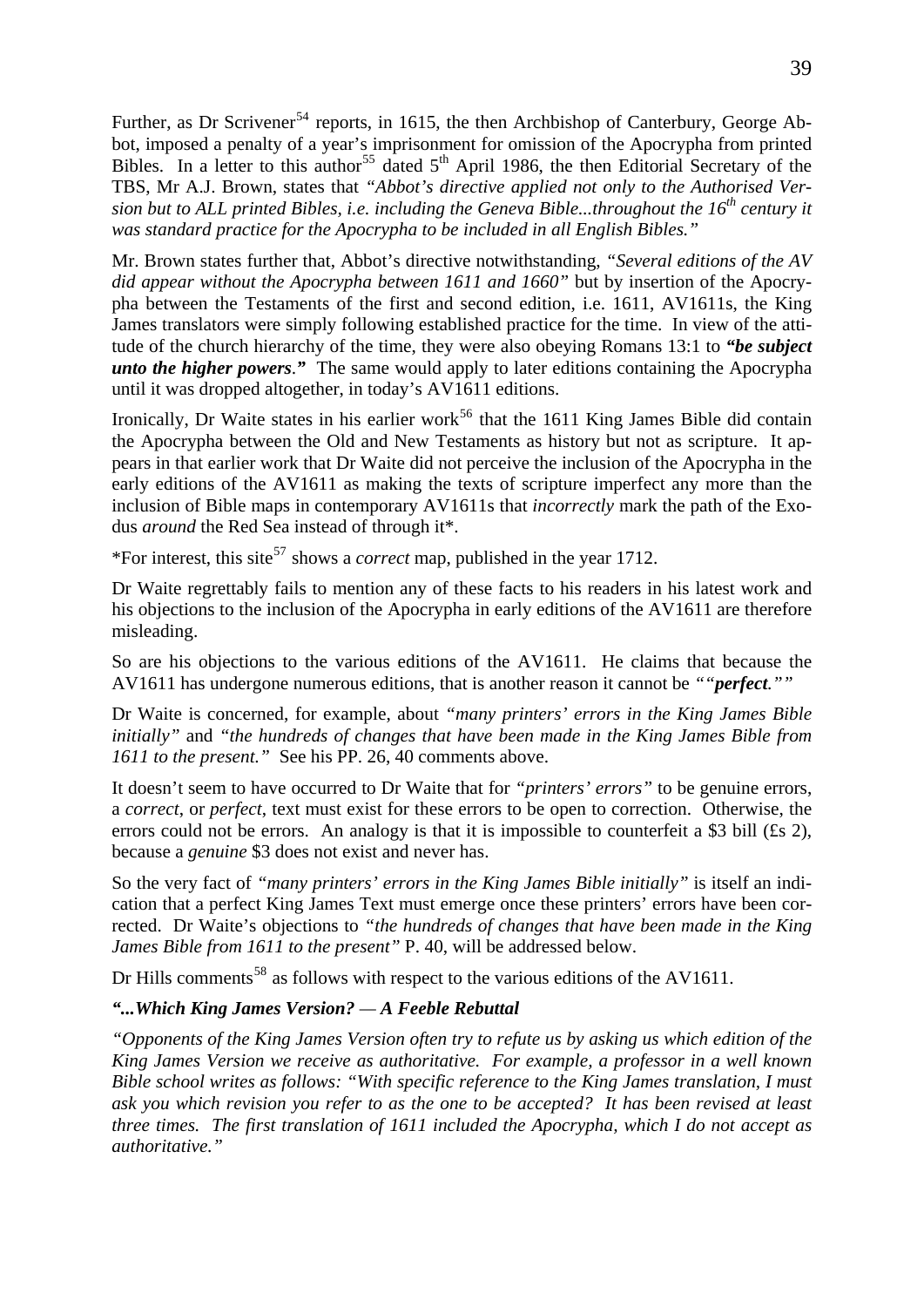*"This retort, however, is very weak. All the editions of the King James Version from 1611 onward are still extant and have been examined minutely by F. H. A. Scrivener and other careful scholars. Aside from printers' errors, these editions differ from each other only in regard to spelling, punctuation, and, in a few places, italics. Hence any one of them may be used by a Bible-believing Christian. The fact that some of them include the Apocrypha is beside the point, since this does not affect their accuracy in the Old and New Testaments."*

This author<sup>[59](#page-93-0)</sup> has summarised the work of various researchers with respect to different editions of the AV1611. It should be noted that in all of his objections to the perfection of the Holy Bible because it underwent a number of editions, Dr Waite fails to give a single example of how differences between editions have led to imperfections and errors. By contrast, the other researchers whose work this author has summarised have addressed these differences in detail.

Extracts from that summary follow, with some amendments and additional material.

"Dr Ruckman's book on the variations in the Editions of the AV1611<sup>[60](#page-93-0)</sup>...[cites] the conclu*sions of the Committee on Versions to the Board of Managers of the American Bible Society in 1852.* 

*""The results of the God-honoured, God-blessed revisions of the original 1611 text are as follows:* 

*""That the edition of 1611, although prepared with very great care, was not free from typographical errors; and that, while most of these were corrected in the edition of 1613, others in much greater numbers were then introduced, which have since been removed.* 

*""That the revision of Dr Blaney made by collating the then current editions of Oxford and Cambridge with those of 1611 and 1701 had for its main object to restore the text of the English Bible to its original purity: and that this was successfully accomplished.""*

*"Dr Ruckman*[61](#page-93-0) *continues "What surprises do you suppose these greenhorns and tenderfeet are going to pull on a man who has had an exact copy of the original 1611 edition (not a "fairly reasonable" facsimile published by Thomas Nelson and Sons) for more than twenty years and an original copy of a 1613 right off the press? Do you suppose someone is going to try to bamboozle him with "variants in the different editions of the King James Bible"?...*

*""I have Scrivener's complete list of all the variants in all of the editions of the AV (The Authorised Edition of the English Bible: Its Subsequent Reprints and Modern Representatives, Cambridge Press, 1884). You are going to impress us with the differences between the editions of the AV, are you? You are going to impress us by telling us that there were five or seven major editions, when we have a list which gives fourteen (1612, 1613, 1616, 1617, 1629, 1630 with the King's printers; then 1640, 1660, 1701, 1762, 1769, 1833, 1847-51 and 1858)? You have more "authoritative sources" than WE do on the KING JAMES BIBLE, do you? Well, I have the complete list of all the changes in all of the books of both Testaments, including FIVE APPENDICES which detail the readings of the Greek text used by the AV translators. Why did I not lose my faith in THE BOOK after reading every word in this work? As they say "down home": "It DO present a problem, don't it?"""* 

Dr Ruckman concludes, his capitalisations, *"We know WHOM we have believed (2 Tim. 1:12), we know WHAT we have believed (Acts 24:14), and we know WHY we have believed it (Isa. 43:9-12)."*

Dr Waite has not brought forth any witnesses in his book to gainsay Dr Ruckman's stance on the AV1611, which is essentially Psalm 12:6.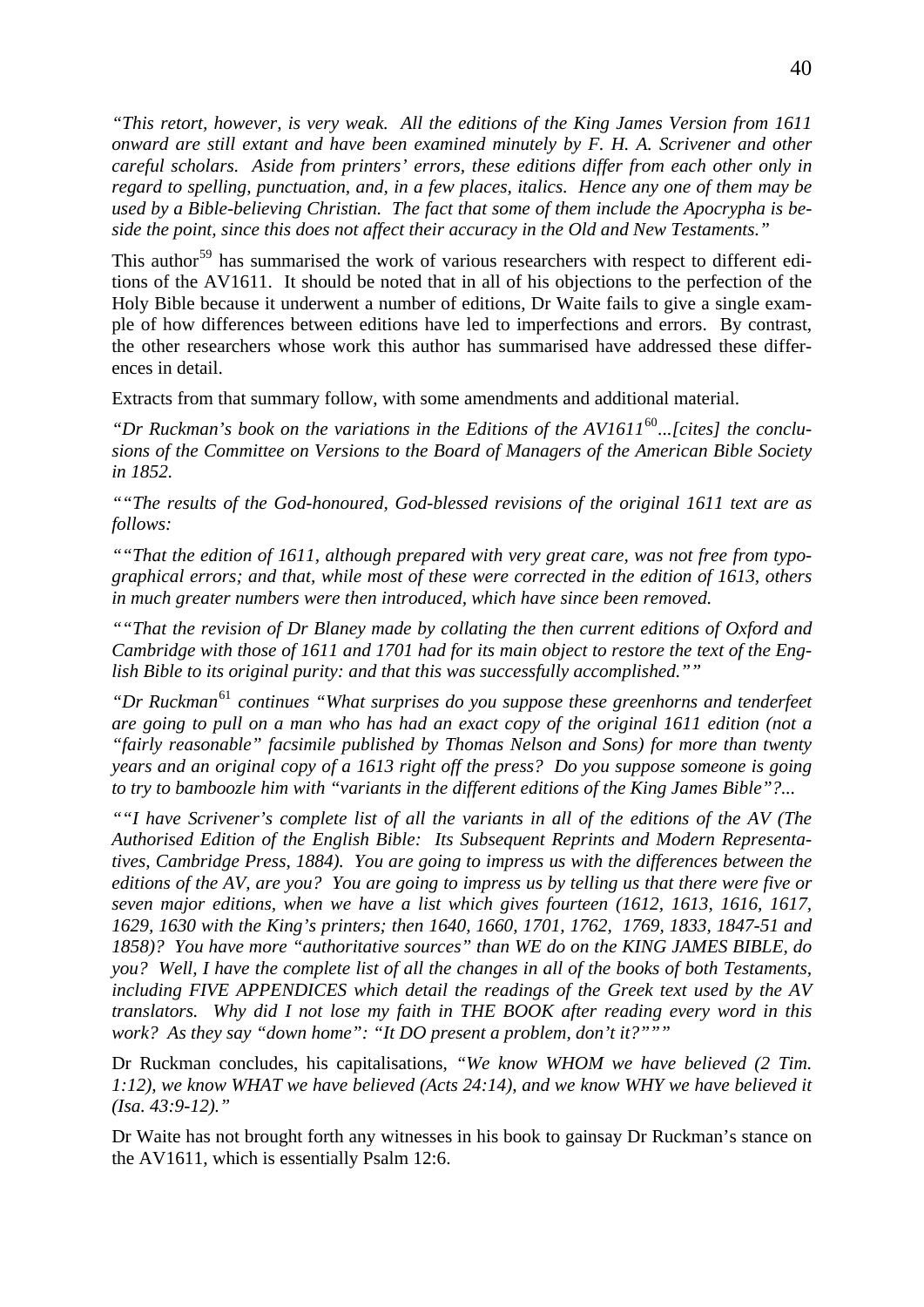*"The words of the LORD are pure words: as silver tried in a furnace of earth, purified seven times*.*"* 

God's word is *"for ever...settled in heaven"* Psalm 119:89 but it was *"purified seven times" on earth "as silver tried in a furnace*.*"* Without enlarging here on the expression *"seven times*,*"* it is clear that the scripture itself shows that *"the words of the Lord"* were subject to a multi-stage refining process on earth, *"as silver is refined"* Zechariah 13:9. See also 1 Chronicles 29:4, Malachi 3:3. As in an industrial refining process, the intermediate products were perfect at each stage of the process, to be conveyed to the next for further purification until, in the case of the AV1611, the final purified stage was achieved with the perfected AV1611s\* of today.

\*One of which even Dr Waite has, with respect to its words, because by his own admission, he won't change them\*\*. See his P. 32 comments discussed above.

\*\*Except in 2 Timothy 3:16. See remarks on Dr Waite's P. 59 comments on *"PASA GRA-PHE THEOPNEUSTOS"* in **Dr Waite and 'Originals Only' Inspiration**.

Dr Grady<sup>[62](#page-93-0)</sup> adds these comments\* on the different editions of the AV1611, extracts from this author's work cited above.

\*This author would recommend Dr Grady's book *Final Authority* as the single most informative work on the issue of the AV1611, for the breadth and depth of information contained therein and ease of reading. *Did The Catholic Church Give Us The Bible?* by David W. Daniels, Chick Publications and *The Monarch of The Books* by Dr Peter S. Ruckman are also highly recommended.

*""When all else fails, detractors of the King James Bible will invariably ask their despised opponents, "WHICH Authorised Version do you believe, the 1611, 1613, 1767 or perhaps the 1850?" And while their bewildered victims are pondering this troublesome innuendo (analogous to such nonsense as "Have you quit beating your wife lately?"), they are subjected to an array of staggering statistics. Citing the Evangelical scholar Jack Lewis, Keylock quotes him as stating:* 

*"""Few people realise, for example, that thousands of textual errors have been found in the KJV. As early as 1659 William Kilburne found 20,000 errors in six KJV editions."* 

*""Reckless statements such as Lewis' are incredibly misleading as the extent of these socalled "errors" are never explained to be primarily lithographical (printing) and orthographical (spelling) in nature. In 1611, the art of printing was an occupation of the utmost drudgery. With every character being set by hand, a multitude of typographical errors was to be expected...* 

*""In addition to printing flaws, there was a continual change in spelling for which to care. Lewis did not inform his readers that there was no such thing as proper spelling in the seventeenth century...""* 

Neither did Dr Waite. Citing researcher Dr David Reagan, Dr Grady reveals that *""In the 1600's spelling was according to whim. There was no such thing as correct spelling. No standards had been established. An author often spelled the same word several different ways, often in the same book and sometimes on the same page...Not until the eighteenth century did the spelling begin to take a stable form. Therefore, in the last half of the eighteenth century, the spelling of the King James Version of 1611 was standardized.""*

Dr Grady continues, emphases are his.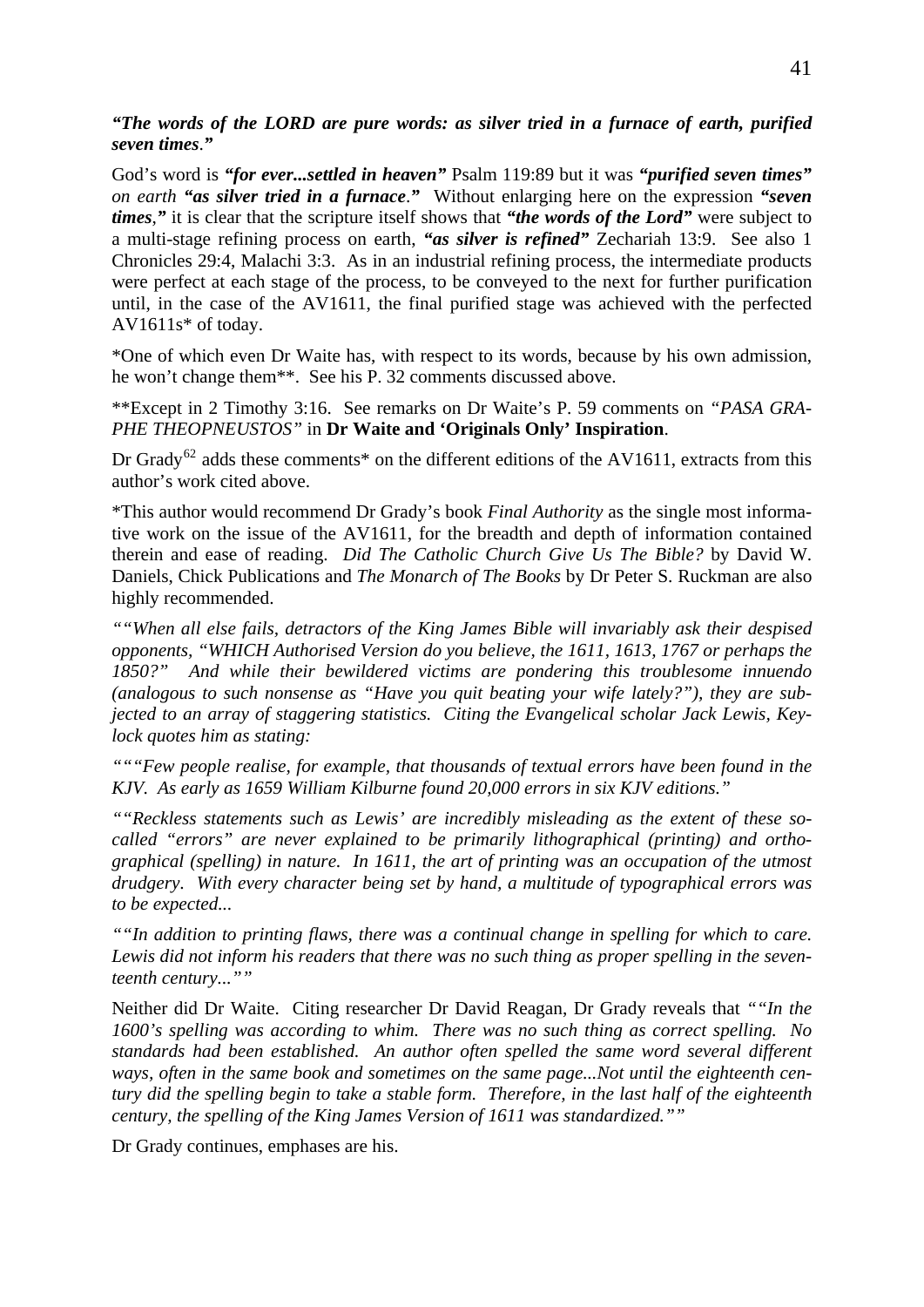*""A significant portion of these twenty thousand "textual errors" were in reality nothing more than changing "darke" to "dark" or "rann" to "ran." Who but a Nicolataine priest would categorize as serious revisions the normal follow-up corrections of mistakes at the press?* 

*""It is impossible to overstate the duplicity of such critics who would weaken the faith of some with their preposterous reports of tens of thousands of errors in the Authorised Version...In his Appendix A (List of wrong readings of the Bible of 1611 amended in later editions) of his informative work, The Authorised Edition of the English Bible (1611), Its Subsequent Reprints and Modern Representatives, Scrivener catalogued but a fraction of the inflated figures of modern scholarship.* 

*""Excluding marginal alterations and Apocrypha citings, this author has personally reviewed pages 147-194 and counted LESS THAN 800 CORRECTIONS. And even this figure is misleading when you consider that many of the instances were repetitious in nature. (Six such changes involved the corrected spelling of "Nathanael" from the 1611's "Nathaneel" in John 1:45-49 and 21:2).* 

*"Whereas Geisler and Nix cited Goodspeed's denouncing of Dr Blayney's 1769 Oxford edition for deviating from the Authorised Version in "at least 75,000 details," Scrivener alludes to less than two hundred as noteworthy of mention.""*

Dr Grady adds that, under the guidance of Drs John Bois and Samuel Ward, two of the original King James translators, 72% of textual variations in the AV1611 editions were resolved by the year 1638, just over a mere quarter of a century after the publication of the first editions.

These findings contrast sharply with Dr Waite's assertion of *"all of the hundreds of changes that have been made in the King James Bible from 1611 to the present*.*"*

Historian Alexander McClure<sup>[63](#page-93-0)</sup>, Dr Ruckman, *Differences in the King James Version Editions* and Dr Grady report on the work of the American Bible Society in comparing various editions of the AV1611. The society published the results of this work in 1852.

Alexander McClure states, his emphases that *"A very able Committee of the American Bible Society, spent some three years in a diligent and laborious comparison of recent copies of the best edition of the American Bible Society, and of the four leading British editions, namely, those of London, Oxford, Cambridge, and Edinburgh, and also of the original edition of 1611. The number of variations in the text and punctuation of these six copies was found to fall but little short of twenty-four thousand. A vast amount! Quite enough to frighten us, till we read the Committee's assurance, that "of all this great number, there is not one which mars the integrity of the text, or affects any doctrine or precept of the Bible.""*

Dr Ruckman and Dr Grady cite the conclusions of the Society: *"The English Bible as left by the translators has come down to us unaltered in respect of its text...With the exception of typographical errors and changes required by the progress of orthography in the English language, the text of our present Bibles remains unchanged, and without variation from the original copy as left by the translators...The present copies of the Bible accord throughout with the edition of 1611."*

Clearly the three-year collation of AV1611 editions carried out by members of the American Bible Society decisively refutes Dr Waite's protestations about *"all of the hundreds of changes that have been made in the King James Bible from 1611 to the present*.*"*

A few samples of the more noticeable changes between the 1611 AV1611 and the current Cambridge Cameo AV1611 have been listed below. These are selections from a list of 30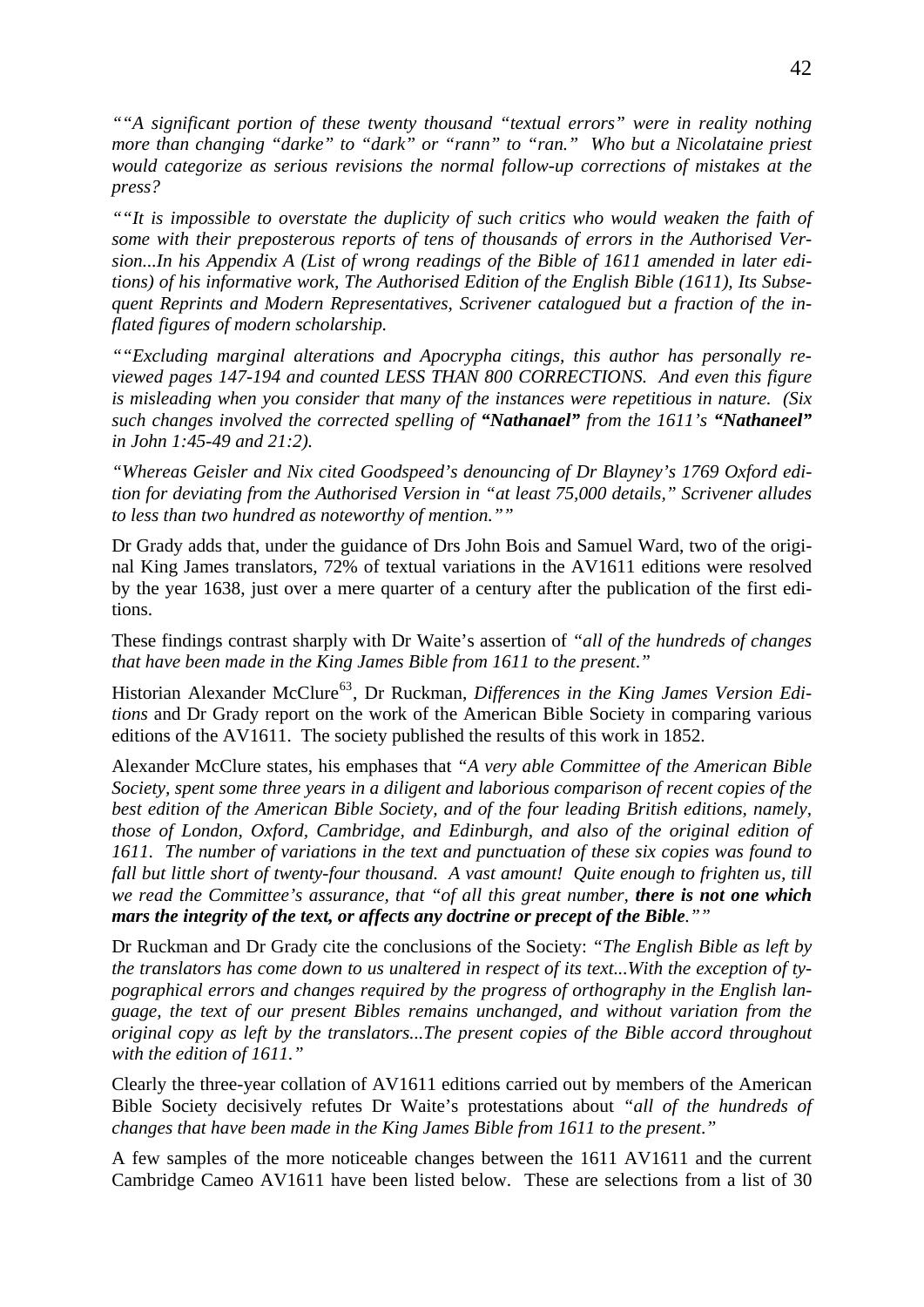verses forwarded to this author some years ago by an arch Bible critic (now deceased) as indicating serious changes between AV1611 editions. The full list is; Leviticus 26:40, 2 Samuel 16:8, Psalm 18:47, 42:9, Jeremiah 19:11, Ezekiel 24:7, 46:23, Matthew 12:23, 13:45, 16:16, 26:36, 75, Mark 2:4, 5:6, 10:18, Luke 1:3, 19:9, 22:40, John 5:18, 15:20, Acts 4:27, 6:3, Romans 11:23, 1 Corinthians 4:9, 12:28, 2 Corinthians 12:2, 1 Timothy 1:4, 4:16, 1 Peter 1:22, 1 John 5:12, 30 verses in all.

The list has been addressed in this author's earlier work<sup>[64](#page-93-0)</sup>, although comments on 1 Corinthians 4:9 should be amended as shown below. Apologies for any confusion arising from the earlier work with respect to this verse. The sample changes follow, with this author's comments from the earlier work, with some amendments and supplemented by dates of the changes that Dr Scrivener<sup>[65](#page-93-0)</sup> noted.

*Ezekiel 24:7*

*1611 AV1611 Current Cambridge Cameo AV1611* 

*"she powred it upon the ground to couer it "she poured it not upon the ground, to with dust" cover it with dust"*

*"Not" is in the Masoretic Hebrew text, which would suggest that the omission in the 1611 reading is a typographical error. This is apparent not only in the first part of verse 7, "she set it upon the top of a rock" but also in verse 8, which reads "I have set her blood upon the top of a rock, that it should not be covered."* 

Dr Scrivener notes that this particular typo was corrected in 1613.

*Ezekiel 46:23*

*1611 AV1611 Current Cambridge Cameo AV1611* 

*"there was a new building round about" "there was a row of building round about"*

*The context in BOTH Editions indicates that each corner of the court was surrounded by buildings. Of course they were NEW (1611 reading), the whole temple was NEW - it hasn't even been built yet. If the buildings were "round about" a corner, they would have to be in a ROW. Both readings are correct.*

Dr Scrivener notes that the current amendment dates from 1638.

*Matthew 12:23*

*1611 AV1611 Current Cambridge Cameo AV1611* 

*"Is this the sonne of David?" "Is not this the son of David?"*

*"Meti", which is "not" in an exclamatory sense as "What(?)", is found in Berry's TR but is untranslated, yielding almost the same reading as the 1611 Bible. The people's amazement in the context shows that BOTH readings have the same sense, although the [current] reading is stronger because it includes the exclamatory term.*

The change dates from 1638.

*1 Corinthians 4:9*

*1611 AV1611 Current Cambridge Cameo AV1611* 

*"approved to death" "appointed to death"*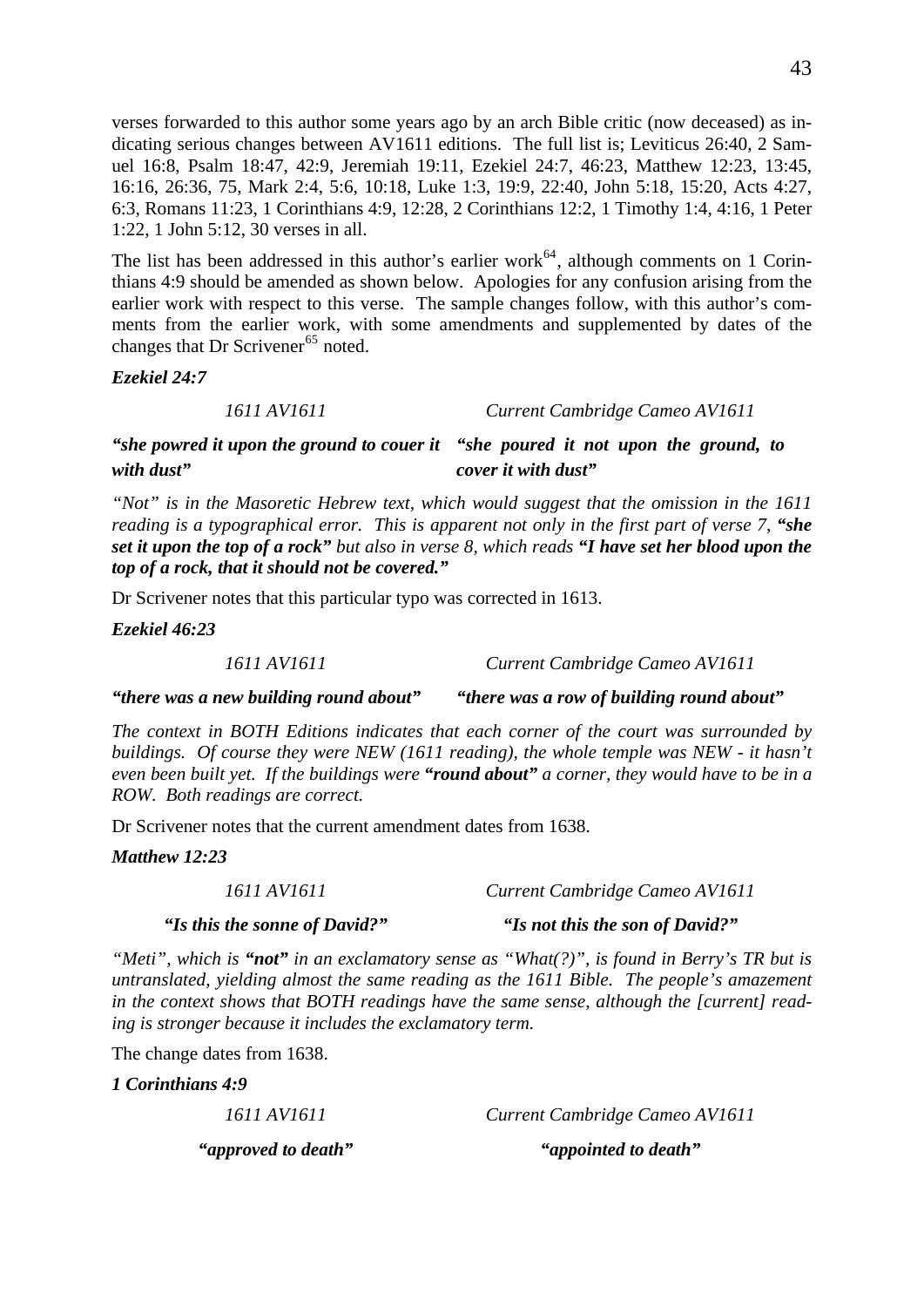Amended comment: No change in meaning has occurred especially insofar as to be *"appointed"* an individual has to be *"approved*.*"*

The change dates from 1616.

*1 Corinthians 12:28*

*1611 AV1611 Current Cambridge Cameo AV1611* 

### *"helpes in gouernmets" "helps, governments"*

*A literal rendering of Berry's TR appears to support the [current] reading, so the change could be typographical.* 

*However, BOTH Editions show that "governments" was a separate gift, Romans 12:8 and that "helpers" did help those with responsibility for church "government", such as Paul. See Romans 16:2, 3, 6, 2 Corinthians 11:28, 1 Timothy 3:5. Therefore, both readings would be correct.* 

*The [current] reading simply indicates that "helps" had a wider ministry than helping only in church government and reinforces Romans 12:8. Most significantly, the variation does NOT involve error, in EITHER Edition.* 

The change dates from 1629.

## *1 John 5:12*

*The [contemporary] Edition adds "of God" to the second reading of "the Son." Obviously, this does NOT alter the meaning of the verse in ANY way. "Theou" or "of God" is found in Berry's TR and so the addition*\* *is clearly typographical.* 

\*The words *"of God"* are not an unwarranted textual addition. They have support from the Received Text.

Dr Scrivener notes that the addition of *"of God"* dates from 1629 and was retained in 1638 but omitted from some subsequent editions until it was firmly established in 1658.

In sum, the quantity, nature and dates of changes between editions of the AV1611 confirm the conclusion of the American Bible Society in 1852 that *"there is not one which mars the integrity of the text, or affects any doctrine or precept of the Bible.""* Apart from actual typos, the early AV1611 editions differed only from the contemporary ones in that they needed some refinement that did not amount to changes in meaning. No AV1611 edition could therefore be described as imperfect, although Dr Waite insists in his comments of PP. 25-26 that the changes between various editions *do* amount to imperfection (except for the edition that he possesses, which he does not *"criticize or change*,*"* see his P. 32 comment below, (except for the expression *"PASA GRAPHE THEOPNEUSTOS"*. See his P. 59 comment in *Dr Waite and 'Originals Only' Inspiration*.*'*))

However, the above discussion has shown that Dr Waite is gnat-straining, Matthew 23:24, in addition to misleading his readers about the apparent multitude of changes between AV1611 editions.

Yet, as with his comments on the Apocrypha, this is strange because in his earlier work<sup>[66](#page-93-0)</sup>, Dr Waite says that he only found 421 audible word changes between the original and contemporary AV1611s out of 791, 328 words in the Holy Bible. He appears to have regarded this proportion, 1 in 1880 words, as trifling and states further that only 136 were of any substance.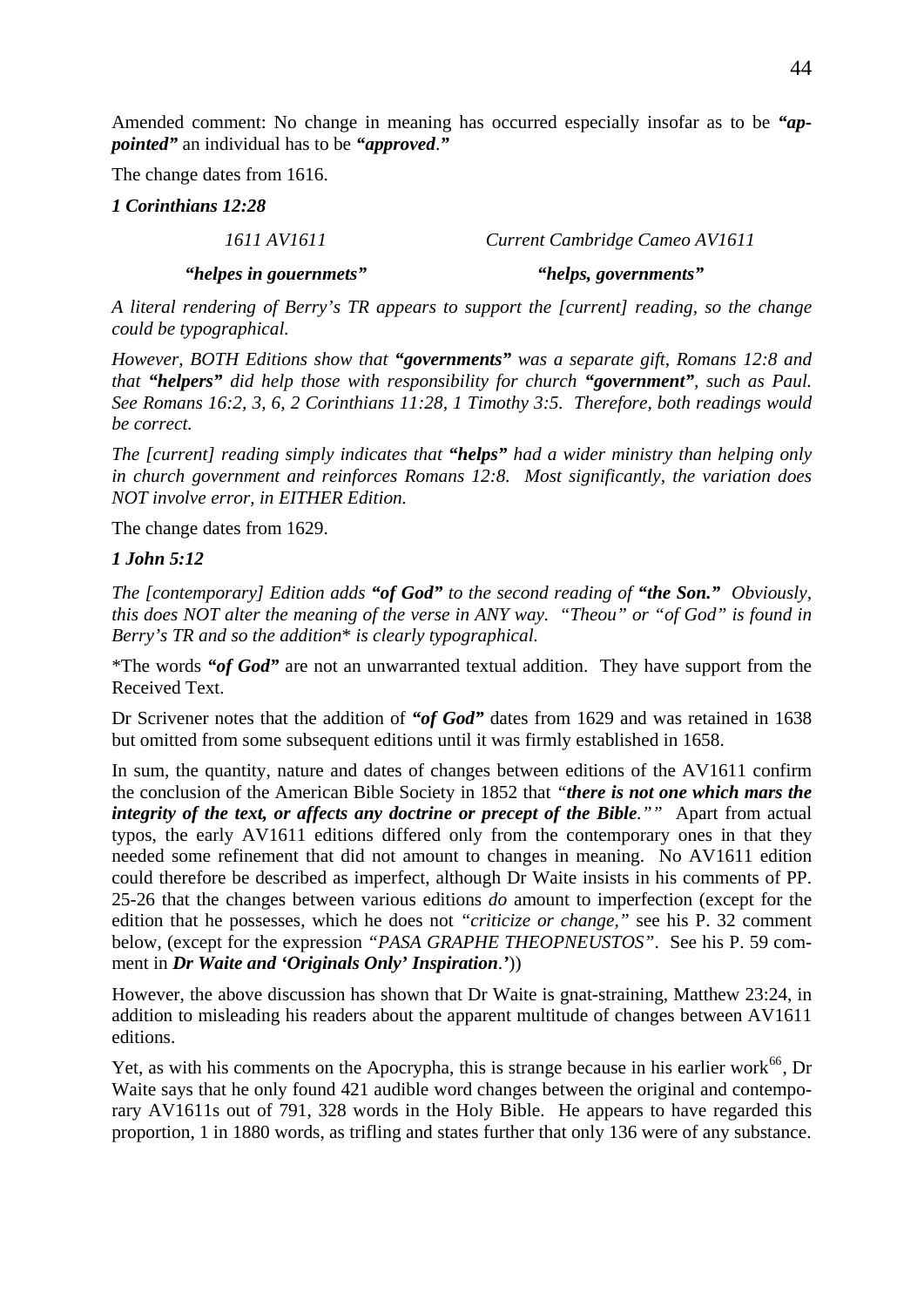Dr Mrs Riplinger<sup>[67](#page-93-0)</sup> has since examined these 136 word changes and found that they were among the early corrections that the King James translators e.g. Drs Bois and Ward, see above, made themselves, no later than the year 1638.

So with respect to both the Apocrypha and word or printing changes in various editions of the AV1611, Dr Waite is not only gnat straining, Matthew 23:24 and misleading his readers, he is even contradicting his own work, *Defending the King James Bible*.

However, Dr Waite further maintains, PP. 25-56 that the AV1611 cannot be described as *""perfect""* because *"God alone is perfect."* Once again, Dr Waite has contradicted himself.

P. 2 *"I believe the King James Bible can be described as the only true, reliable, and accurate English translation of the preserved, original, inspired, inerrant, infallible, perfect, pure Hebrew, Aramaic, and Greek Words which underlie it."*

P. 40 *"I use the word "perfect" when referring to things that God Almighty does. God's Hebrew, Aramaic, and Greek Words are "perfect.""*

P. 53 *"The Greek Words underlying the KJB are perfect and inspired."*

Having asserted that *"God alone is perfect"* Dr Waite must qualify this statement by attributing perfection to *"God's Hebrew, Aramaic, and Greek Words*.*"* Otherwise he would not be able to insist on P. 52, this author's emphases, *"I firmly believe that I have the original, inspired, inerrant, infallible, preserved Words of God in Hebrew, Aramaic, and Greek."*

However, by doing so, he has overlooked 2 Timothy 3:17 and the remainder of 2 Timothy 3:16, the verse on which Dr Waite focused so much attention with respect to the phrase *"PASA GRAPHE THEOPNEUSTOS*.*"* See the **Appendix** for his comments on PP. 2, 24, 28, 40, 59.

2 Timothy 3:16, 17 state *"All scripture is given by inspiration of God, and is profitable for doctrine, for reproof, for correction, for instruction in righteousness: That the man of God may be perfect, throughly furnished unto all good works*.*"*

Note the strong word *"throughly"* as against the weaker word *"thoroughly"* as found in the NIV, NKJV.

Does Dr Waite insist that all members of the Body of Christ must become conversant in Hebrew, Aramaic and Greek before scripture can be profitable to them, as described by verse 16 and perfect them for the accomplishment of "*all good works*,*"* as in verse 17? Or does he believe that this responsibility can be satisfactorily discharged by 'illuminators' like himself? See remarks in **Dr Waite and the Imaginary 'Original Bible,' Unidentified in Print** and the questions at the end of **Dr Waite and 'the Greek'**.

Has Dr Waite taken no notice of Paul's exhortations in 1 Corinthians 14:6-9 that have direct application to written words today as well as to those spoken in tongues in the  $1<sup>st</sup>$  century as a sign to unbelieving Jews, 1 Corinthians 1:22?

*"Now, brethren, if I come unto you speaking with tongues, what shall I profit you, except I shall speak to you either by revelation, or by knowledge, or by prophesying, or by doctrine?... So likewise ye, except ye utter by the tongue words easy to be understood, how shall it be known what is spoken? for ye shall speak into the air*.*"* 

How is the expression *"PASA GRAPHE THEOPNEUSTOS"* supposed to be *"words easy to be understood"* compared to *"given by inspiration of God"* for *"the man of God"* who seeks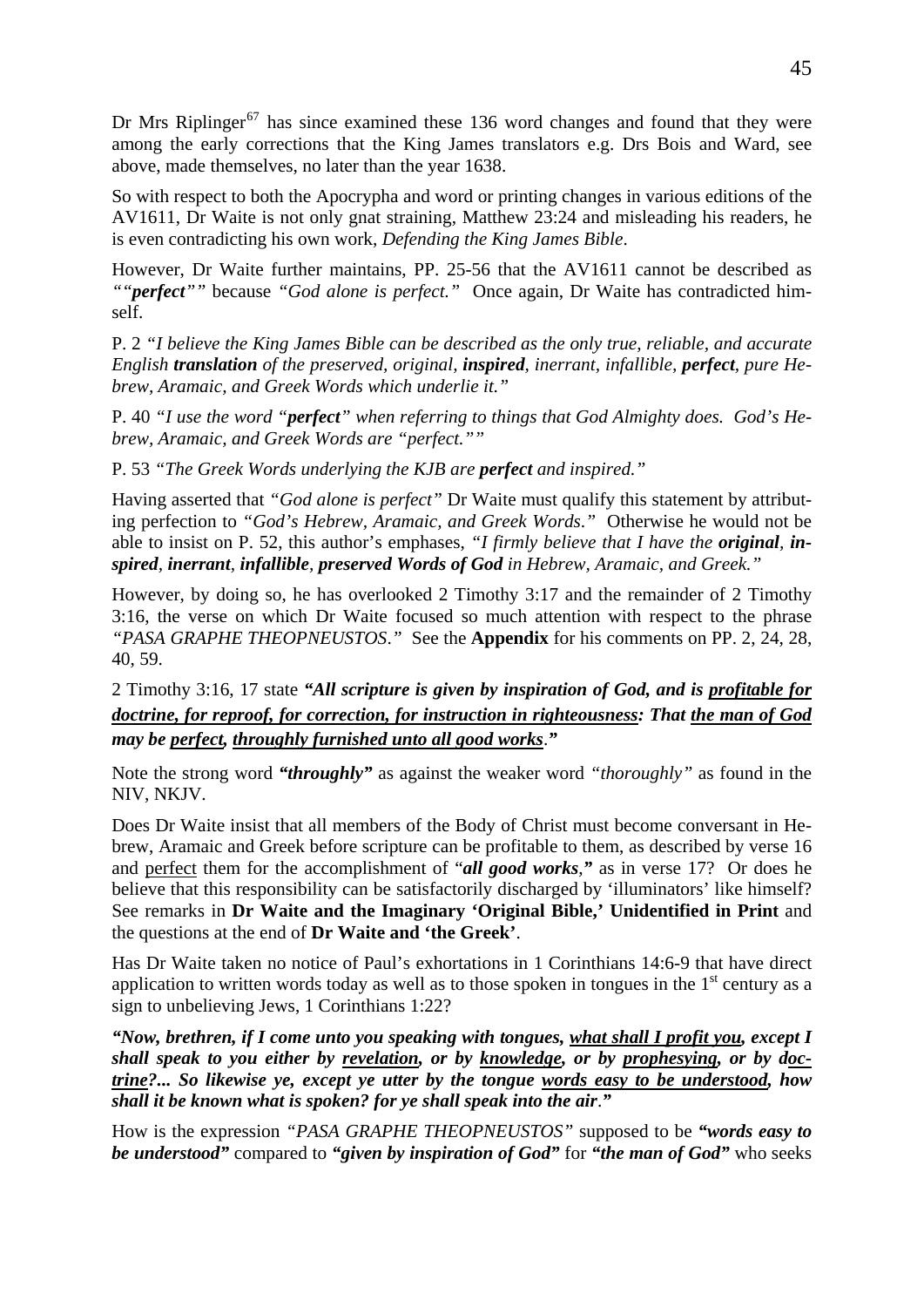to *"profit... by revelation, or by knowledge, or by prophesying, or by doctrine"* so that he *"may be perfect"* but who is not conversant with Koine Greek?

Would Dr Waite please produce 'chapter and verse' to show why such an individual should acquire an understanding of Koine Greek, such as Dr Waite professes to have, and is defying God if he doesn't?

Dr Waite does not address these pertinent questions and yet again he has left the Bible believer with *"an uncertain sound"* 1 Corinthians 14:8.

The context of 2 Timothy 3:16, 17 therefore shows that Dr Waite has once again disparaged the 1611 Authorized King James Holy Bible and all other faithful vernacular translations by insisting that they are imperfect.

Finally for this section, note Dr Waite's strange statement on P. 53 *"The Scrivener text, which underlies our King James Bible, has nothing to do with the matter of the "perfection and inspiration of the KJB." The Greek Words underlying the KJB are perfect and inspired."*

See remarks in **Dr Waite and 'the Greek'** and note that again, he does not explicitly call the Scrivener *"inspired"* and he does not precisely identify the current source of the *"perfect and inspired"* Greek words underlying the KJB.

This is yet another *"uncertain sound"* from Dr Waite that the Bible believer can reasonably ignore.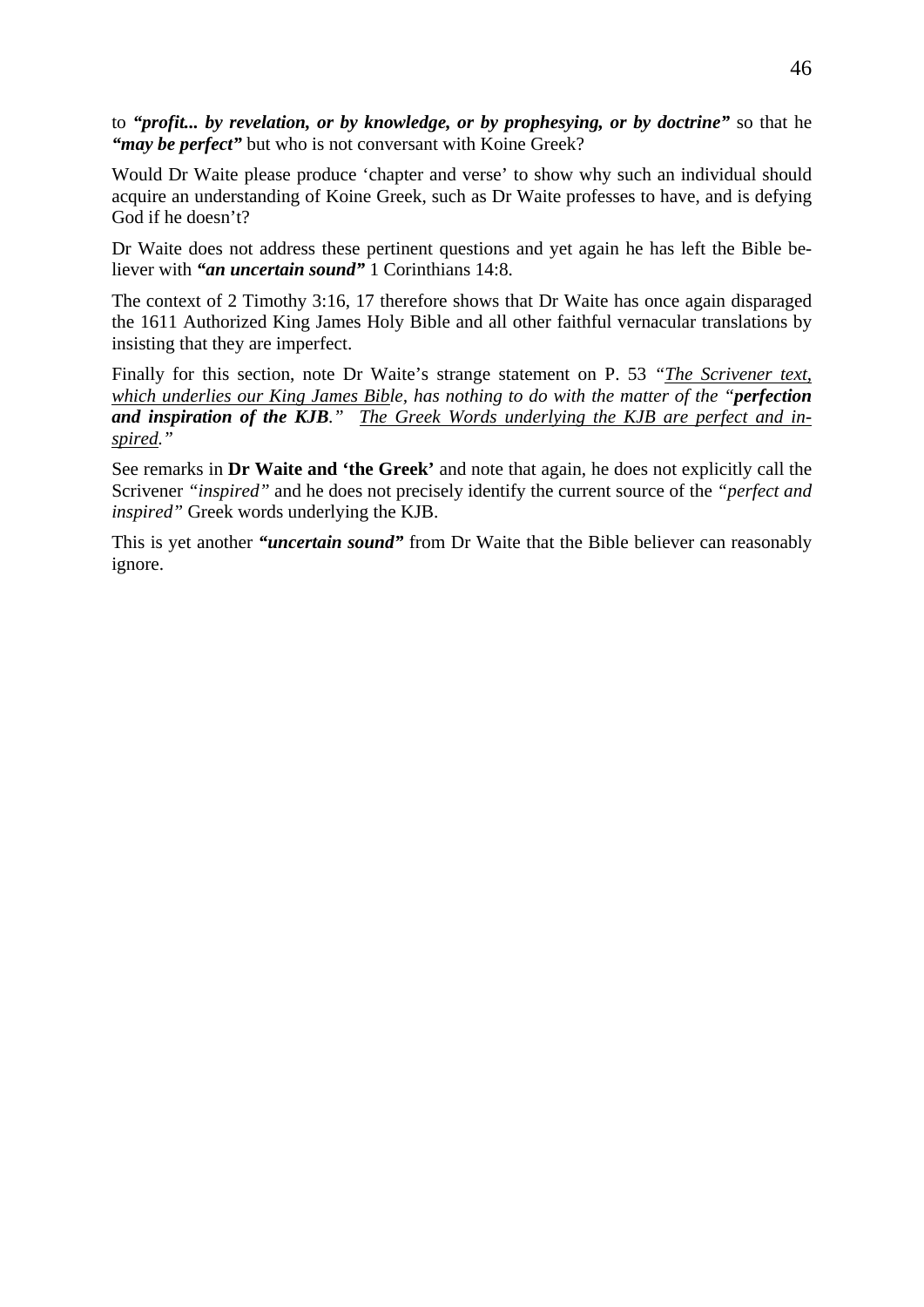# *The "not "inspired by God" AV1611*

P. 7 *"… Riplinger...defends a different King James Bible than I do. Her Bible is a verbal plenary inspiration of the English King James Bible. This is inspiration HERESY. My Bible is the King James Bible which is not "inspired by God" or "God-breathed" but is the only accurate, reliable, and true translation of the preserved, inerrant, inspired, God-breathed, perfect Hebrew, Aramaic and Greek Words on which it is based."* 

P. 31 *"As for those of us who disagree with her HERESY on her "Holy Bible" (that is her King James Bible) "resenting its authority," our final and ultimate "authority" is the Hebrew, Aramaic, and Greek Words that underlie the King James Bible. This genuine and final "authority," Gail Riplinger despises. This is a blatant lie. That's false. We strongly believe in the King James Bible's "authority," but we deny her HERESY about its "inspiration by God.""*

P. 32 *"The original languages that God breathed-out give the English nuances, illustrations and shades of meaning. The grammatical rules of those languages give further assistance in the proper interpretation of difficult passages. When I preach God's Words, I do not criticize or change the English King James Bible. I illuminate and give many other acceptable and accurate meanings that the translators could have written down. Gail Riplinger despises the use of any other word than that given by the King James translators. This is ridiculous."* 

P. 33 *"I stand for the King James Bible as the Word of God in English, but underlying it are not "two weak legs of Greek and Hebrew." The Greek and Hebrew (and a few Aramaic) Words of the Old and the New Testaments are the strongest "legs" on which we can stand. They are "legs" given to us by the everlasting, omnipotent, omniscient, omnipresent Triune God Himself. They were the legs used by the King James Bible translators. These "legs" are stronger than any translation in the world, including the King James Bible and all of the other "pure" Bibles Gail Riplinger believes were given by verbal plenary inspiration."* 

*"This is her HERESY. The King James Bible is only an excellent translation of those Words rather than the Words themselves. How wicked is Gail Riplinger for castigating the very Hebrew, Aramaic, and Greek Words of God and replacing them for English words as being inspired by God and Godbreathed!"* 

P. 35 *"The King James Bible is not "inspired"...The word inspired is only used for the Words that God Himself breathed-out, not that which man has merely translated. God did not breathe-out English or any other modern language. God only breathed-out and inspired the Old and New Testament Words of Hebrew, Aramaic, and Greek."* 

P. 36 *"Neither the DBS Executive Committee or the DBS Advisory Council will ever call the King James Bible "inspired of God," "given by inspiration of God," "verbally inspired," "inspired," or "God-breathed" at any time or in any place."*

P. 51 *"Gail Riplinger defines her HERESY clearly in this quotation. She calls God's own "Traditional Masoretic Hebrew Text and the Traditional Received Greek Text" as "Two Weak Legs." In this way, she is clearly exalting the English King James Bible translation by men (which she believes were given by verbal plenary inspiration) as superior over God's own Hebrew, Aramaic, and Greek Words. This is pure HERESY! Shame on her for this blasphemy!"*

P. 52 *"Gail Riplinger's "solid and perfect Holy Bible" is her alleged English King James Bible. Neither I, nor the BIBLE FOR TODAY, nor the Dean Burgon Society have abandoned*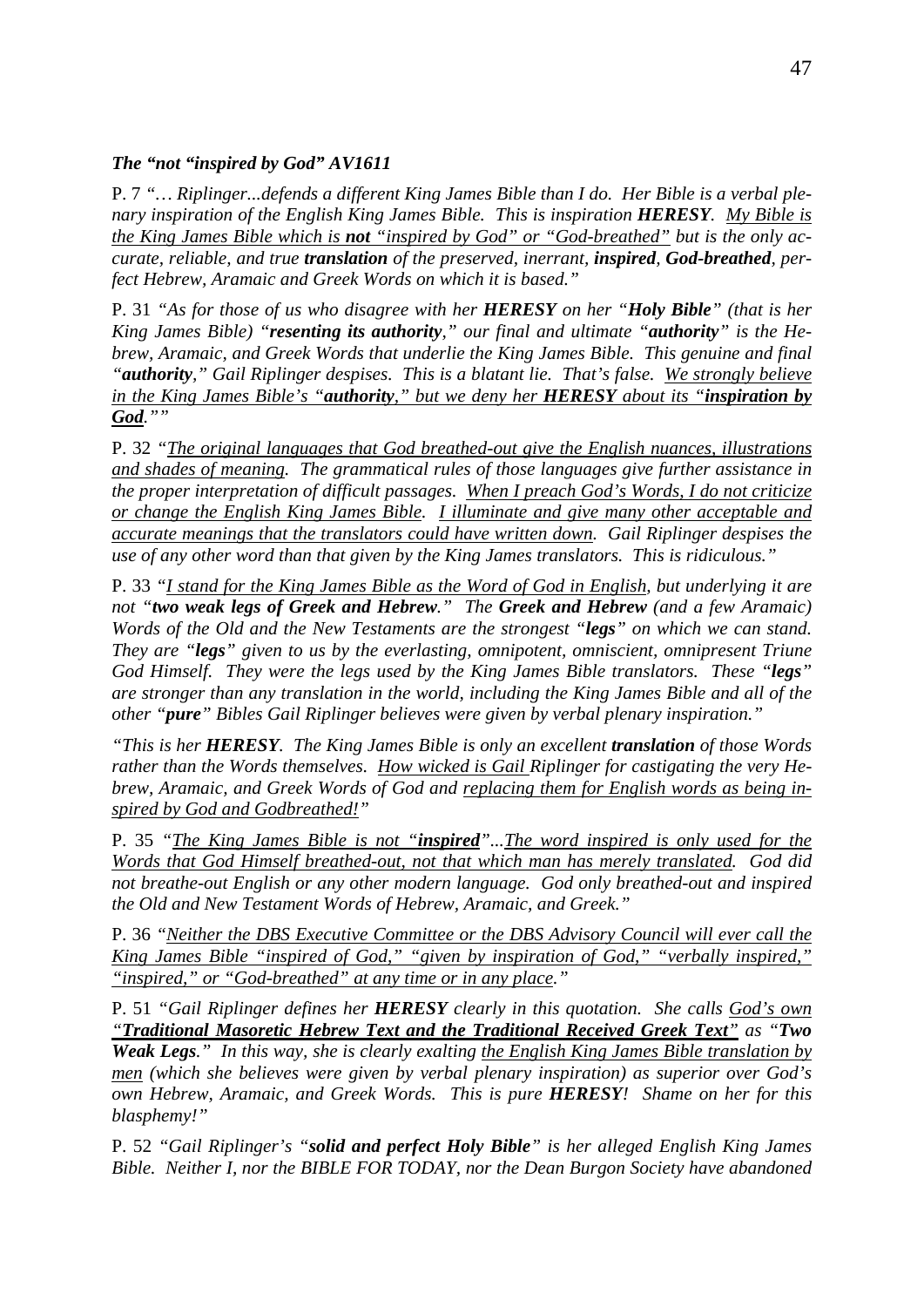*our defense of the King James Bible. But we do not call it inspired of God or God-breathed... She is exalting man's English as being superior to God's Hebrew, Aramaic and Greek Words. In effect, Gail Riplinger believes in a deification of man and his works as superior to Almighty God and His works. This is HERESY and blasphemy!"* 

P. 64 *"Those [in] church pews...should not believe in the plenary verbal inspiration of the King James Bible which is Gail Riplinger's HERESY. God did not write or give the words of the King James Bible. Men did. For Gail Riplinger to say that the King James Bible was given by plenary verbal inspiration, she would have to say that God produced false doctrine for putting the error-ridden Apocrypha in the A.V. 1611. Does she admit this moral flaw in God? I hope not. WHICH KING JAMES BIBLE DOES SHE THINK WAS GIVEN BY PLENARY VERBAL INSPIRA[T]ION? The King James Bible has undergone hundreds of different printings and has had at least seven major revisions. Each printing and each edition is different. This shows the foolishness in believing that any translation was given by plenary verbal inspiration. It is the GRAPHE, (Hebrew, Aramaic and Greek Words)= underlying the King James Bible that were given by plenary verbal inspiration and were Godbreathed (THEOPNEUSTOS)."* 

PP. 84-85 *"What I strongly object to is Peter Ruckman and Gail Riplinger who believe the HERESY that the King James Bible was given by verbal plenary inspiration! This is double inspiration HERESY..."*

Most of Dr Waite says above is clearly unsubstantiated dogma. See comments under *The 'not ""perfect""' AV1611* for the response to his question *"WHICH KING JAMES BIBLE etc."* and comments under **Dr Waite and 'Originals Only' Inspiration** and **Dr Waite and the Imaginary 'Original Bible,' Unidentified in Print** concerning *"the preserved, inerrant, inspired, God-breathed, perfect Hebrew, Aramaic and Greek Words on which [the KJB] is based."*

This author would question the wisdom of Dr Waite's insistence that *"The original languages that God breathed-out give the English nuances, illustrations and shades of meaning...When I preach God's Words, I do not criticize or change the English King James Bible. I illuminate and give many other acceptable and accurate meanings that the translators could have written down."*

*"The king's word"* 2 Samuel 24:4 is well able to provide all the *"other acceptable and accurate meanings*" that the Bible believer needs, certainly according to 2 Timothy 3:17.

*"That the man of God may be perfect, throughly furnished unto all good works*.*"*

See comments under *The 'not ""perfect""' AV1611*. Psalm 39:6 provides a striking example.

*"Surely every man walketh in a vain shew: surely they are disquieted in vain: he heapeth up riches, and knoweth not who shall gather them."* 

The *"vain shew"* is clearly vanity as pride. *"Disquieted in vain"* is clearly God's chastening having no worthwhile effect. Two distinct meanings of the same word are found in the same verse.

Consider also 2 Peter 2:7, 8.

*"And delivered just Lot, vexed with the filthy conversation of the wicked: (For that righteous man dwelling among them, in seeing and hearing, vexed his righteous soul from day to day with their unlawful deeds;)"*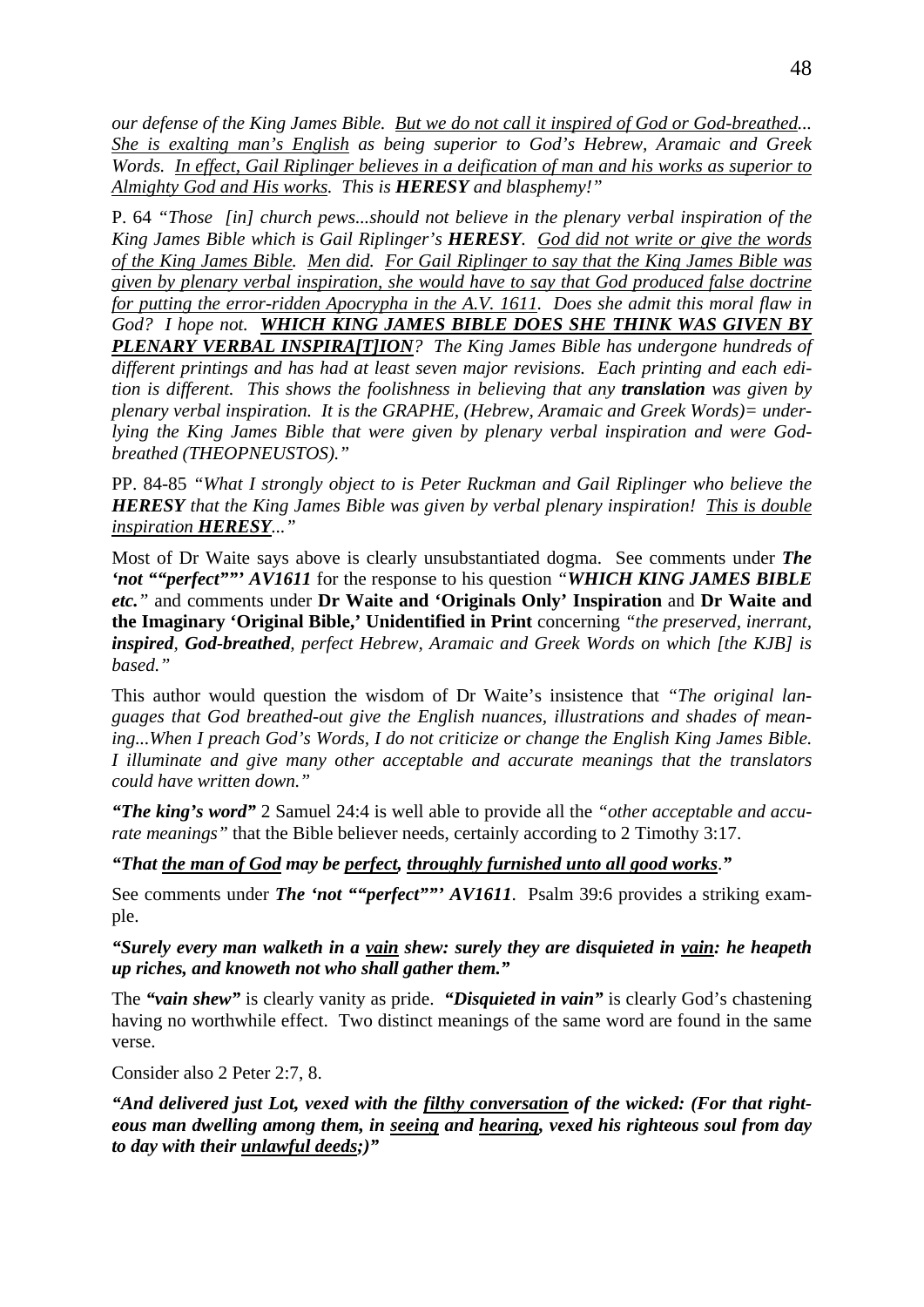The word *"conversation"* refers primarily in the above passage to conduct but its meaning is clearly broad enough to include speech.

Consider Numbers 5:22 and Psalm 22:14.

*"And this water that causeth the curse shall go into thy bowels, to make thy belly to swell, and thy thigh to rot: And the woman shall say, Amen, amen."* 

*"I am poured out like water, and all my bones are out of joint: my heart is like wax; it is melted in the midst of my bowels."* 

The word *"bowels"* refers to the lower and upper viscera respectively in these verses, according to the context. These are but three examples (Dr Waite gives none in the context of his P.32 comment). However, they illustrate the fact that *"the king's word"* will find its *own "English nuances, illustrations and shades of meaning...[and] other acceptable and accurate meanings"* without the need for any input from *"the original languages*.*"*

The reason, as Norman Ward<sup>[68](#page-93-0)</sup> shows, is because *"There was a time in the development of our language...when its words were simple, broad and generic, a time when the English language was perfectly suited to expressing the thoughts and concepts of Hebrew and Greek. It was during that specific period that the A.V. 1611 was translated."*

Dr Gipp<sup>[69](#page-93-0)</sup> shows that resorting to "*the original languages*" can actually lead to confusion, his emphases.

*"Once while listening to a self-impressed Bible scholar preach I marveled at the ease with which he duped his audience. He was reading Romans chapter 8. Upon reading a particular verse, he stopped at a particular word and stated, "Now the King James translators mistranslated the Greek word used here." Then he spent 10-12 minutes expounding on the merits of his choice of translation. The audience was duly impressed with this man's grasp of the "original language. " (I once heard a 14 year old boy do the same thing in a "preaching contest". You see, ANYONE can do it!)* 

*"The very next day I was listening to another preacher on the radio. Coincidentally this zealot was also preaching from Romans chapter 8. He also read the same verse and ALSO stopped at the very same word that the expert from the previous evening had accosted. He then stated, "Sadly, the King James translators did not properly translate the Greek word used here."* 

*"I then braced myself for a rehash of the previous evening's exposition. But it was not to be. For this particular scholar pointed out that the word in question should have been translated an entirely different way (choice #1 vs. choice #4).* 

*"He then, as the previous evening's butcher, expounded on the virtues of HIS choice over that of the King James translators, or last evening's expert. I was amazed! Two completely different men, two entirely different opinions. In fact, their only point of agreement was that the Bible could not possibly be correct as it was. I quickly consigned their esteemed (and humble) opinions to the garbage heap of education and accepted the choice that GOD had made for His Book in 1611."* 

These Bible critics have no doubt been caught out many times in the manner that Dr Gipp describes, where *"their witness agreed not together"* Mark 14:56. Dr Waite is therefore shrewd enough not to *"criticize or change the English King James Bible"* but he still downgrades *"the scripture of truth"* Daniel 10:21 as the above critics did, by exalting ancient language texts that in the case of Greek, God has finished with\* and in the case of He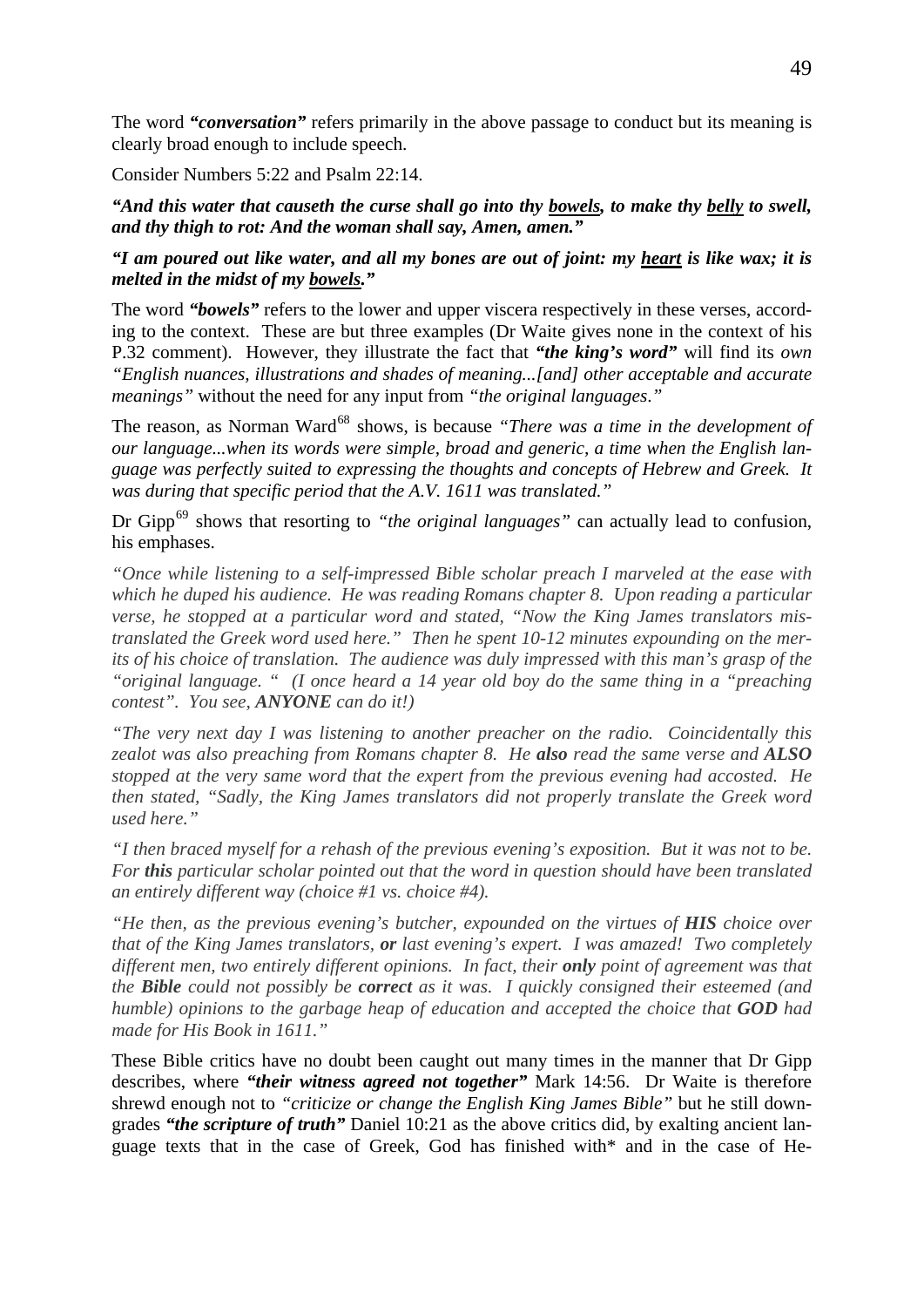brew/Aramaic, were *not* the sole sources of *"the king's word*,*"* even in Old Testament times, as will be shown.

# \*See Dr Mrs Riplinger's comments to this effect in **Dr Waite and 'the Greek'**.

It should be noted that Dr DiVietro<sup>[70](#page-93-0)</sup> is also misled through his devotion to *"the original languages*.*"*

He states *"The Bible word wine does not always refer to the beverage alcohol. If one is teaching the Bible doctrine of abstinence one must establish this fact. One must define the Greek...[OINOS] and publicly examine its usages in scripture."*

On the contrary, *"If one is teaching the Bible doctrine of abstinence one"* need only refer to the example set by the Lord Jesus Christ. He drank only *"new wine"* Matthew 9:17, refused *"wine"* even on the cross, Mark 15:23 and provided only *"good wine"* at the wedding, John 2:10, not wine that caused *"woe"* and transgression, Genesis 9:21-24, Proverbs 23:29, 30, Habakkuk 2:5, 15.

*"But I say unto you, I will not drink henceforth of this fruit of the vine, until that day when I drink it new with you in my Father's kingdom"* Matthew 26:29, Mark 14:65. See also Mark 14:25.

Definitions of 'the Greek' are unnecessary.

Dr DiVietro then claims that in John 11:33, Jesus *"stirred himself into a furious rage*,*"* according to the Greek, so that when *"Jesus wept"* in John 11:35, *"His tears were not tears of sorrow; they were tears of rage!"* Dr DiVietro then claims that *"Far from correcting the King James Bible, this example elucidates with wonderful clarity."*

In reality, Dr DiVietro is blatantly *"correcting the King James Bible*,*"* the same as Dr Waite did with the expression *"PASA GRAPHE THEOPNEUSTOS."* See remarks in **Dr Waite and 'Originals Only' Inspiration** on his P. 59 comment. Moreover, Dr DiVietro's *"wonderful clarity"* yields about as much 'clarity' as *"Satan...transformed into an angel of light"* 2 Corinthians 11:14.

The AV1611 English states *"he groaned in the spirit, and was troubled*.*"*

Dr DiVietro's 'Greek' rendition changes *"groaned"* into *"stirred"* and bypasses the Lord's *"spirit"* altogether.

The Lord Jesus Christ was *"full of the Holy Ghost"* Luke 4:1. When *"he groaned in the spirit*,*"* it was His joint intercession with the Third Person of the Godhead for the bereaved around Him, according to the principle of Romans 8:26, *"the Spirit itself*\* *maketh intercession for us with groanings which cannot be uttered*.*"* On this occasion, of course, both Intercessors knew how to pray as They ought and the Lord continues that ministry to the present hour for His saints, Hebrews 7:25. That the Lord's groaning was that of prayer for the bereaved is indicated by John 11:41, which shows that the Lord had already been in prayer before He uttered the words recorded in the verse. Note the underlined past tense of *"heard*.*"*

*"Then they took away the stone from the place where the dead was laid. And Jesus lifted up his eyes, and said, Father, I thank thee that thou hast heard me*.*"*

Lazarus's return to life, John 11:44, would have comforted the bereaved, like the friends of Eutychus, *"And they brought the young man alive, and were not a little comforted"* Acts 20:12 and so the Lord's prayer of John 11:33 was answered.

\*The term *"itself"* is correct because the Lord said in John 16:13, 14 that *"the Spirit of truth...shall not speak of himself...He shall glorify me*.*"* The First and Second Persons of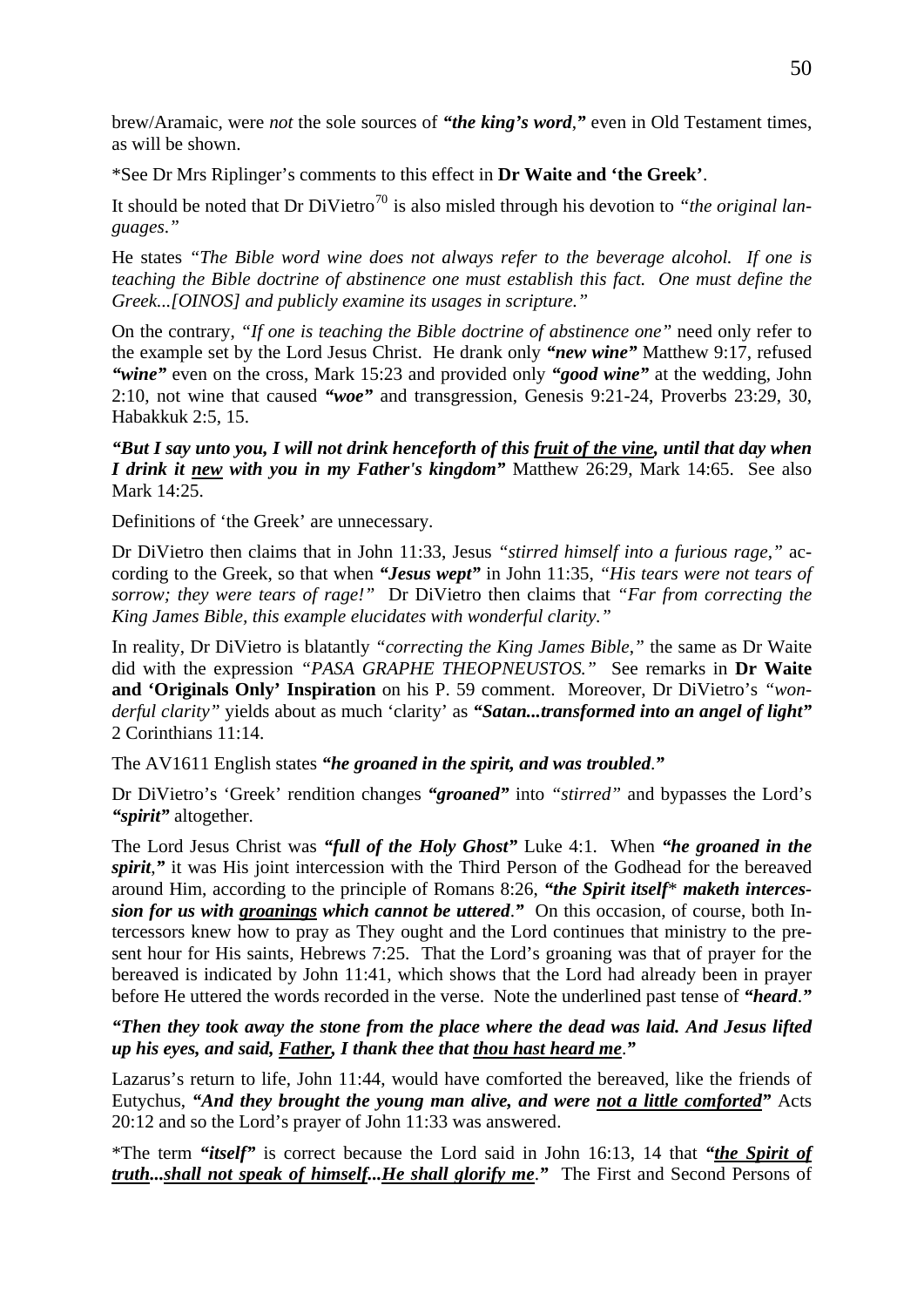the Godhead are glorified in Romans 8, see verses 16, 17, 19, 21, 26-39, so the Third Person does not speak of Himself.

The Lord did weep tears of sorrow, contrary to Dr DiVietro's assertion, otherwise He would have violated Romans 12:15.

# *"Rejoice with them that do rejoice, and weep with them that weep*.*"*

None of this *"wonderful clarity"* is apparent in Dr DiVietro's Greek but it is in the AV1611 English of *"the king's word"* 2 Samuel 24:4.

Dr DiVietro then says that *"If an illustration rises directly out of the ancient usage of a particular word or idiom, it may be necessary to refer directly to the Greek."* He uses *"BAP-TIZO translated Baptize in English"* as an example, stating that various professing Christian groups have interpreted the word *"Baptize"* in various ways, e.g. immersion, pouring, sprinkling. The student therefore must go to 'the Greek,' according to Dr DiVietro, to show that *"In every ancient instance"* including an unnamed papyrus fragment, *"[Baptize] is associated with immersion."*

Note in passing that Dr DiVietro does not go to 'the Greek' to show<sup>[71](#page-93-0)</sup> that "**sprinkling**," Hebrews 12:24, is *rhantismos* or in Hebrews 11:28, *proschusis*, which is also *"pouring*.*"*

However, resorting to 'the Greek' is wholly unnecessary for determining the Biblical usage of *"Baptize*.*"* Baptism needed *"much water"* John 3:23 and when baptism is first mentioned in scripture, with respect to John, repentant sinners *"were baptized of him in Jordan, confessing their sins"* Matthew 3:6, again in a place of *"much water*.*"* Baptism clearly cannot be sprinkling or pouring and the Old Testament picture is that of Naaman, of whom 2 Kings 5:14 states *"Then went he down, and dipped himself seven times in Jordan, according to the saying of the man of God: and his flesh came again like unto the flesh of a little child, and he was clean.*" Naaman's cleansing, which clearly required full immersion, pictures New Testament salvation<sup>[72](#page-93-0)</sup> because leprosy pictures  $\sin^{73}$  $\sin^{73}$  $\sin^{73}$ .

In addition, The Trinitarian Bible Society<sup>[74](#page-93-0)</sup> states that *"The primary meaning of the English word "Baptize" is "to immerse"* [it still is in *The Concise Oxford Dictionary*] *and the translators of 1611 used the word in this sense...It was in fact used in English literature as early as the year 1200 A.D. and was well established in the language for nearly two hundred years before Wyclif used it in his translation in 1382 A.D.* [i.e. as an established Biblical word]*."*

Dr DiVietro's unnamed Greek papyrus fragment is not needed to determine the meaning of the Biblical English word *"Baptize*.*"* None of his Greek is needed for the meaning of any Biblical English word.

Returning to Dr Waite's statements above, another of his contradictions emerges, this author's emphases.

## P. 33 *"I stand for the King James Bible as the Word of God in English."*

## P. 64 *"God did not write or give the words of the King James Bible. Men did."*

Dr Waite repeatedly insists that *"the King James Bible...is not "inspired by God" or "Godbreathed*,*"* his emphasis, see his P. 7 comment above and the comments following. He then asserts that it *is "the Word of God in English."*

How can the King James Bible be the word of God in English if God did not write it? Dr Waite doesn't answer.

However, the scripture answers for itself.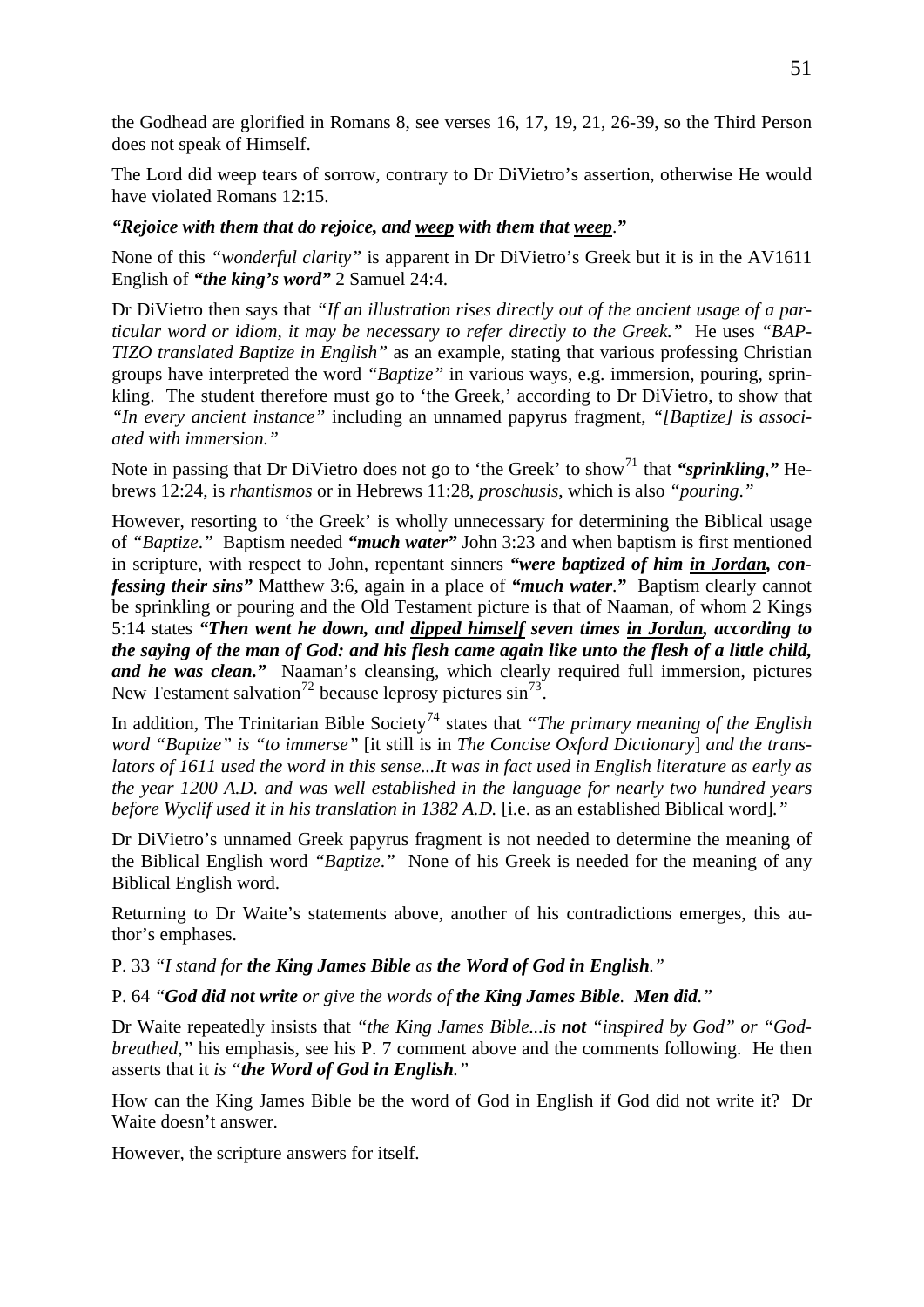*"Where the word of a king is, there is power: and who may say unto him, What doest thou?"* Ecclesiastes 8:4.

Dr Ruckman<sup>[75](#page-93-0)</sup> has an extensive commentary of this verse. See also this author's<sup>[76](#page-93-0)</sup> summary of Dr Ruckman's evaluation of Ecclesiastes 8:4, with respect to King James  $1<sup>st</sup>$ . Dr Ruckman states in his commentary that *"God waited till a king – an EARTHLY king – got on the throne of an island nation before He sent His words to the moon. The words read on the moon...were from a King James Bible. God waited till a king – an EARTHLY king – got on the throne of England, with a Jewish name. The word "James" is the word "Jacob"...Jacob was a "prince" with God (Gen. 32:28), for this is what the word "Israel" means. Hence, one will read in the Dedicatory of the Authorized Version: "To the most high and mighty PRINCE JAMES."...the implications are that any "Bible" unconnected with an EARTHLY king, has no power in it...* 

*""Israel" was Jacob's new name. "To the most high and mighty Prince James..."* 

*"That is what the apostate Christian colleges, universities, and seminaries cannot tolerate; the linking of an English Bible (translated under God's form of government – a monarchy) being connected with the "oracles" (Rom. 3:2), as originally given to the Jews; not the Greek scholars (Acts 17) in Athens (Acts 17)...* 

*"It is the Philadelphia Church (1500-1900) that keeps God's word (Rev. 3:8), not the Ephesian Church of the early church fathers (90-150 A.D.). If your Bible was not translated (and revised) under the auspices of a king, you have an inferior Bible...Luther's Heilige Schrift and the King James' Authorized Version were both translated while kings reigned...Absolute time, temperature, and location are determined by this island nation. If you ever decided to hunt for absolute truths (Prov. 2:2-4), I could tell you where to look...* 

*"You can see why the commentators wanted to rid you of an EARTHLY king whose word had "power." The fruits of the Authorized Version of the Holy Bible, alone, are sufficient to shut the mouths of any of the 400,000 educated asses (saved Christians foremost!) who brayed against it...There has not been one national revival in America since 1933 (Billy Sunday). Billy Sunday was the last major Protestant preacher who lived and died untouched by "higher" Christian education. He used, preached, taught, and BELIEVED nothing but a King James Authorized Version..."*

The words of evangelist Billy Sunday<sup>[77](#page-93-0)</sup> ring down the decades.

*"When the Bible (AV1611) says one thing and scholarship says another, scholarship can go plumb to the Devil!"*

Despite his highly unorthodox attitude and 'offensive' manner<sup>[78](#page-93-0)</sup>, "Billy Sunday saw over *1,000,000 men and women "hit the sawdust trail" in open profession of faith in our Lord Jesus Christ*.*"*

All of which prompts the question, what has Dr Waite achieved by comparison with "*God's own "Traditional Masoretic Hebrew Text and the Traditional Received Greek Text""*? See his comment on P. 51 above. Not a lot, to judge by his book *WARNING!!*

The section will conclude with a further\* Biblical consideration of inspiration of translations and some witness statements concerning the inspiration of the 1611 Authorized King James Holy Bible. These last are included especially to counter Dr Waite's repeated assertions to the contrary, see his underlined comments above.

\*See Dr Gipp's analysis and accompanying remarks in **Dr Waite and the Imaginary 'Original Bible,' Unidentified in Print**.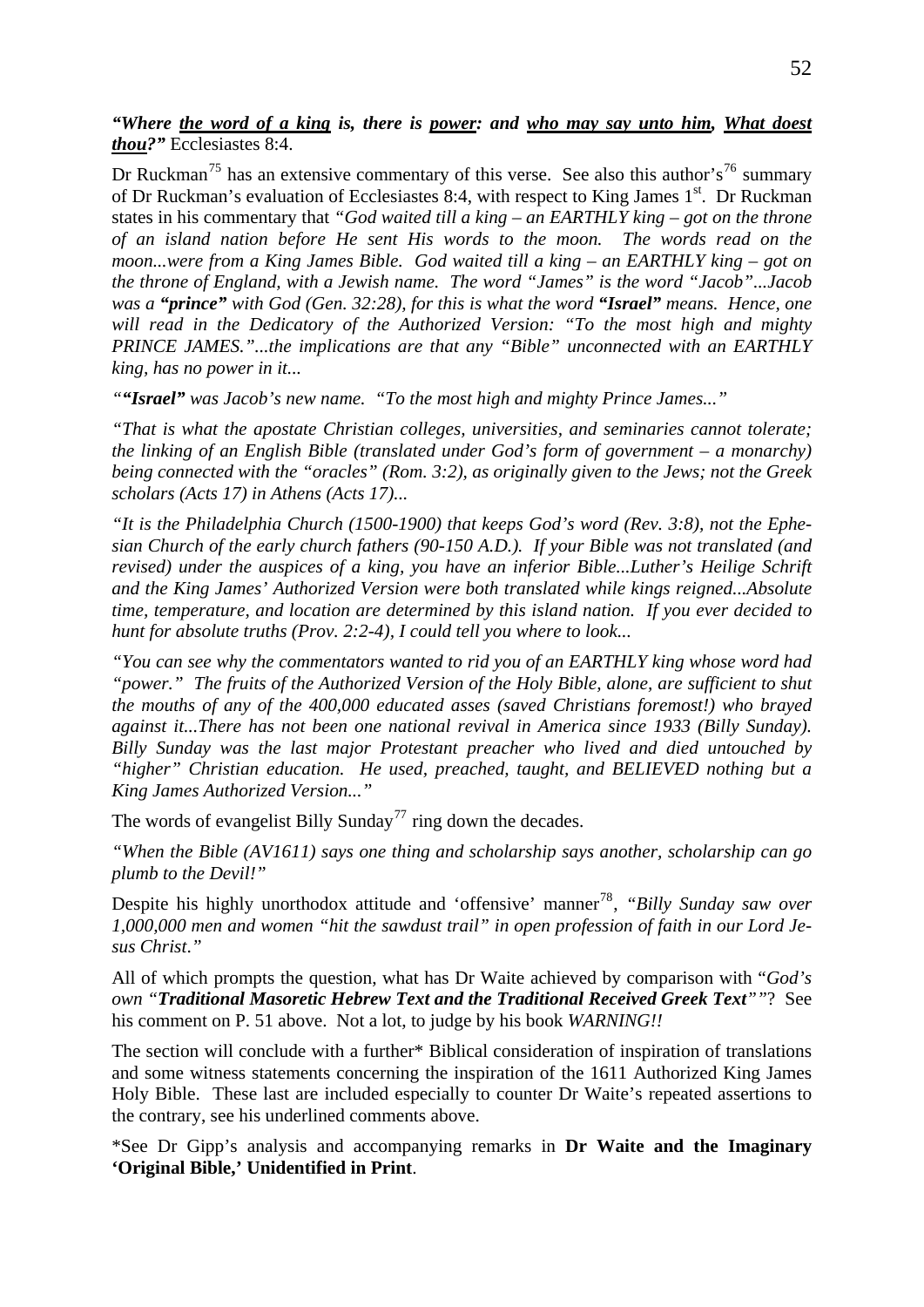Dr Ruckman<sup>[79](#page-93-0)</sup> has some telling comments about inspiration of the AV1611 that stand as a rebuke to Dr Waite's repeated denials of it.

*"Job 32:8, "But there is a spirit in man: and the inspiration of the Almighty giveth them understanding". The verse is a direct cross reference to 2 Timothy 3:16 and every apostate fundamentalist since 1800 missed it. The "spirit in man" is the breath of God (Gen. 2:7). The breath of God enters into a lifeless body, and the Holy Spirit gives that body physical life (Ezek. 37:5-7, 8-10, 14; Job 27:3. "Inspiration" is the act of the Holy Spirit breathing life into an object (Job 33:4).* 

*"The scriptures are alive (Heb. 4:12) because the Holy Spirit breathed life into them (2 Pet. 1:21). When we say that the KJV is "the holy scriptures" in English (Rom. 1:2), or "given by inspiration" (2 Tim. 3:16), we mean that the Holy Spirit of God guided its translators in their work and breathed on that Book when they got through with it...* 

*"Jeremiah 36:32, "Then took Jeremiah another roll, and gave it to Baruch the scribe, the son of Neriah; who wrote therein from the mouth of Jeremiah all the words of the book which Jehoiakim king of Judah had burned in the fire: and there were added besides unto them many like words." What you have in verses 18-32 is the destruction of an actual "original autograph" that was given to Baruch "by inspiration"; God breathing His words through a man's mouth.... What then takes place is what the largest Fundamental Christian Colleges, Seminaries, and Universities would call "double inspiration"* [see Dr Waite's objection in his PP. 84-85 comment above] *(vs. 28); Bob Jones University would label that as a "heresy" that comes from "Ruckmanism"* [so would Dr Waite]. *As it turns out, it is a Bible doctrine that is repeated nearly 300 times when the New Testament quotes Old Testament passages. But Jeremiah goes much further than that. Not only is the book of Jeremiah "doubly inspired," the second version doesn't match the first. The Author of the Holy Bible, [Who] warned you about adding to His word (Prov. 30:6), doesn't hesitate to add to it Himself. That means that what God originally inspired does not have to match the Scripture God preserved, and if you could get a copy of the "original autograph," you would not have the words God wanted you to have. What the silly scholars (afflicted with the disease of "Ruckmanitis") call "double inspiration" is known in the Bible as "sound doctrine" (1 Tim. 1:10,*  $\overline{a}$ *) 2 Tim. 4:3, Tit. 1:9, 2:1)."* 

Dr Waite clearly overlooked Jeremiah 36 in his condemnation of *"double inspiration*.*"* Dr Ruckman continues.

*"2 Timothy 3:16. The process of "inspiration" is the Holy Spirit breathing His words through somebody's mouth (2 Pet. 1:21; see also note on Job 32:8) and those words then being written down...God can inspire a copy that doesn't match the original (see note on Jer. 36:32), and He can certainly inspire a translation..."* 

See Dr Gipp's analyses of inspired copies and translations in **Dr Waite and the Imaginary 'Original Bible,' Unidentified in Print** and in the *Introductory Remarks* above.

See also this author's summary<sup>[80](#page-93-0)</sup> of Dr Ruckman's explanation of inspiration.

Analyses of several Old Testament passages also give valuable insight into inspiration of a translation such as the AV1611.

Esther 1:20-22

*"And when the king's decree which he shall make shall be published throughout all his empire, (for it is great,) all the wives shall give to their husbands honour, both to great and small. And the saying pleased the king and the princes; and the king did according to the word of Memucan: For he sent letters into all the king's provinces, into every province ac-*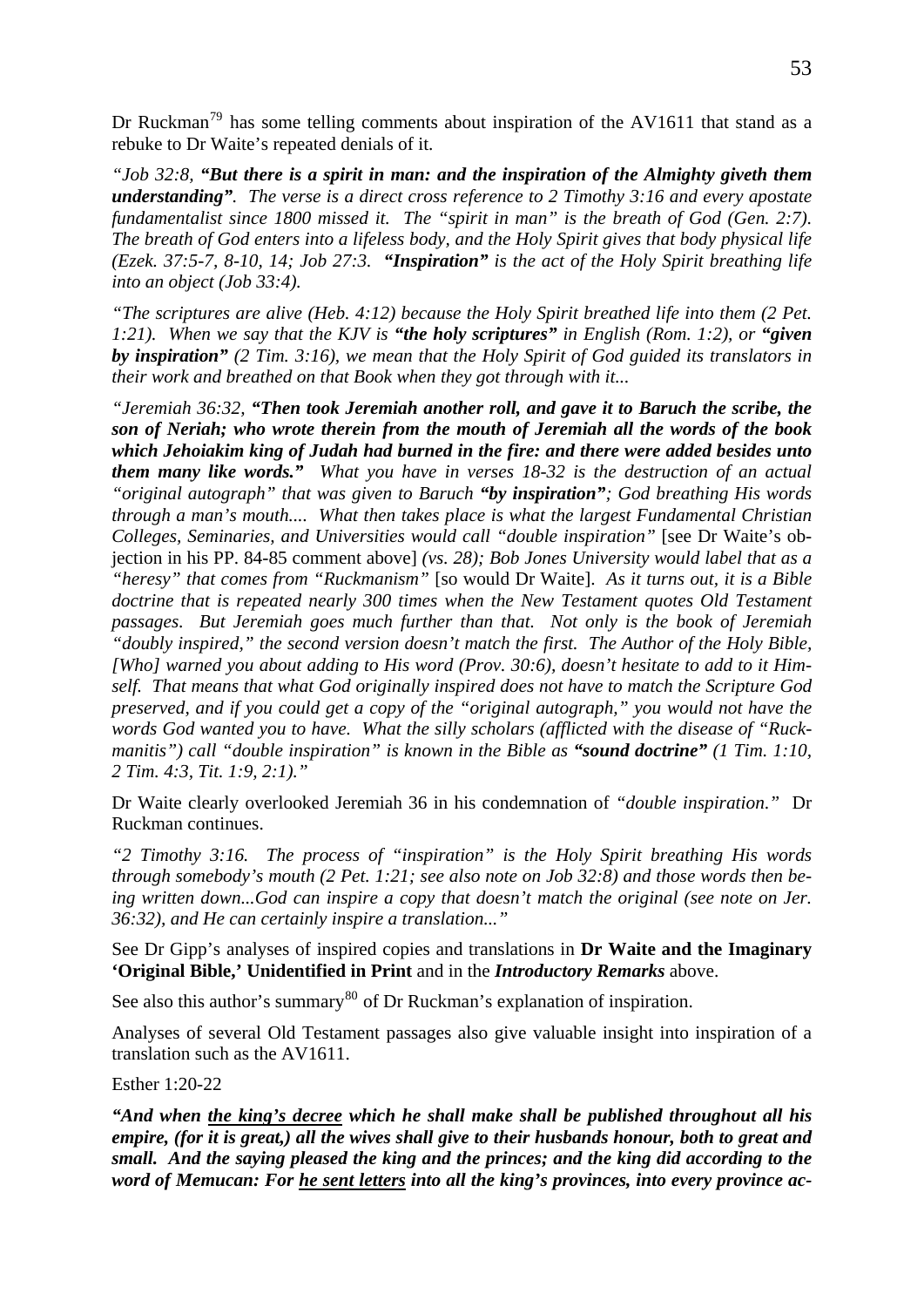*cording to the writing thereof, and to every people after their language, that every man should bear rule in his own house, and that it should be published according to the language of every people."* 

## Esther 8:8, 9

*"Write ye also for the Jews, as it liketh you, in the king's name, and seal it with the king's ring: for the writing which is written in the king's name, and sealed with the king's ring, may no man reverse. Then were the king's scribes called at that time in the third month, that is, the month Sivan, on the three and twentieth day thereof; and it was written according to all that Mordecai commanded unto the Jews, and to the lieutenants, and the deputies and rulers of the provinces which are from India unto Ethiopia, an hundred twenty and seven provinces, unto every province according to the writing thereof, and unto every people after their language, and to the Jews according to their writing, and according to their language*.*"* 

See Ecclesiastes 8:4 above and Dr Smith's statement that *"As the King's speech, which he uttereth in Parliament, being translated into French, Dutch, Italian, and Latin, is still the King's speech..."* together with related comments in **Dr Waite and 'Originals Only' Inspiration**.

These passages from Esther establish that *"the word of a king"* Ecclesiastes 8:4 and *"the king's decree"* are undiminished in their power and authority, as conferred by the seal of *"the king's ring"* when translated and put into writing *"in the king's name"* by *"the king's scribes*...*unto every people after their language*.*"*

Note that *"the writing which is written in the king's name"* went *"to the Jews according to their writing, and according to their language*.*"*

With respect to the Jews, "*unto them were committed the oracles of God*" Romans 3:2.

As the Jews received *"the writing which is written in the king's name*,*"* so did *"every people after their language*.*"* 

After the Jews received *"the oracles of God*,*"* so could *"every people after their language*.*"*

The above principles could apply to any language, whether it existed at the time of the events of the Book of Esther, or not, Psalm 33:11.

*"The counsel of the LORD standeth for ever, the thoughts of his heart to all generations*.*"* 

Therefore, in accordance with the above principles, the *"wholesome words, even the words of our Lord Jesus Christ*,*"* were received *in English* from the *"King of kings, and Lord of lords"* 1 Timothy 6:3, 15 via the ministry of *"the king's scribes"* who assembled in 1604 *"in the king's name"* according to *"the king's decree*.*"*

As Paine<sup>[81](#page-93-0)</sup> writes, this author's emphases, "As soon as James showed approval of Rainolds' *proposal, the ambitious Bishop Bancroft...prepared to carry out the royal will with zeal and dispatch...[to choose] the men to work on a proposal...which the royal will had now raised to a splendid design. Tyndale's prayer was now answered in full: James I had ordered what Tyndale died to do.* 

"Fervent for what his master wished, Bancroft wrote to an aide: "I...move you in his maj*esty's name that, agreeably to the charge and trust committed unto you, no time may be overstepped by you for the better furtherance of this holy work...You will scarcely conceive how earnest his majesty is to have this work begun."*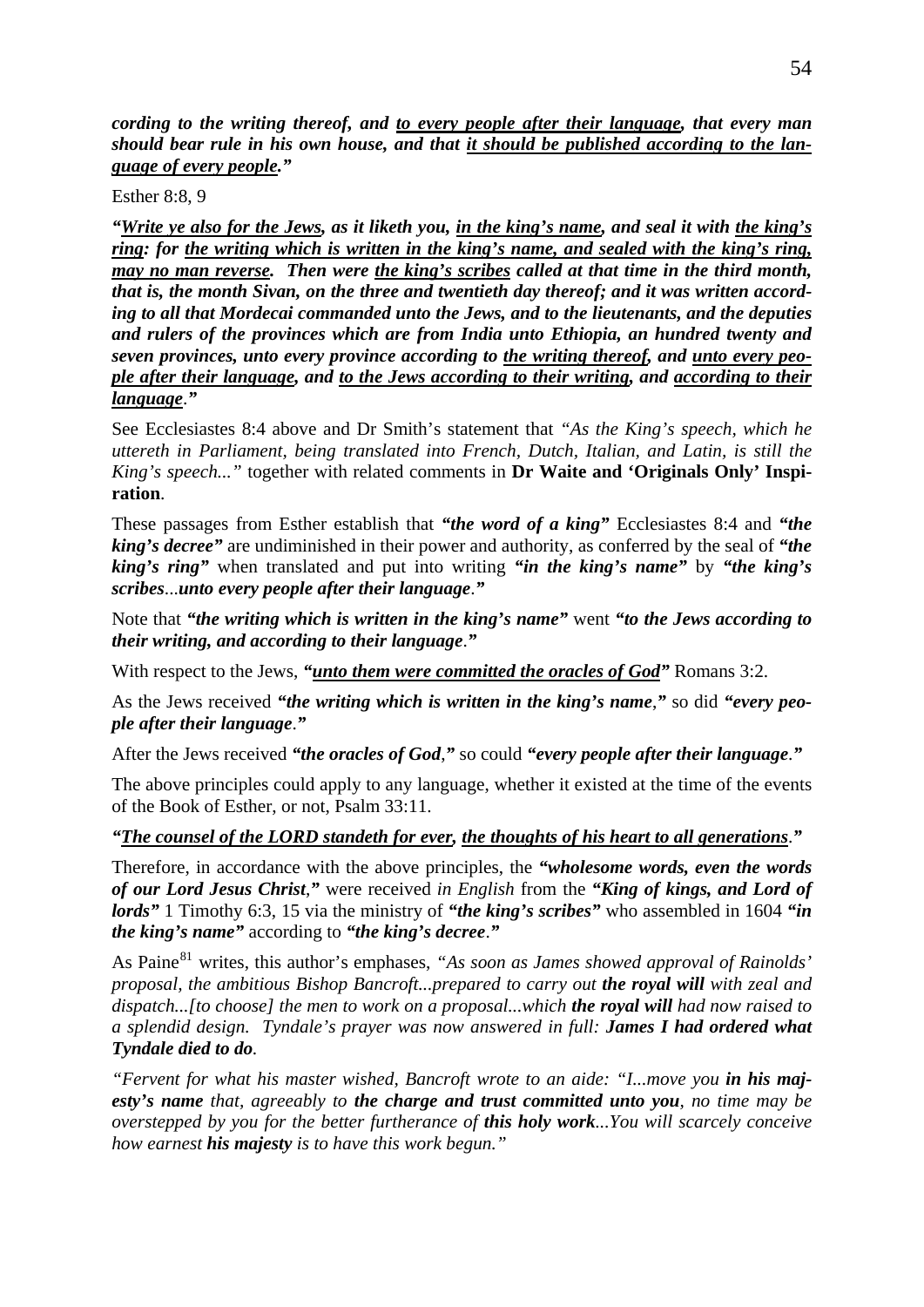*"This holy work"* emerged in 1611 as the Authorized King James Holy Bible, with power and authority *"in the king's name"* and as much *"all scripture...given by inspiration of God"* as any texts in *"the Original Sacred Tongues"* that preceded it. See **Dr Waite and Dr Mrs Riplinger – Preliminary Observations**.

The following scriptures reinforce that conclusion.

Daniel 4:1, 2

*"Nebuchadnezzar the king, unto all people, nations, and languages, that dwell in all the earth; Peace be multiplied unto you. I thought it good to shew the signs and wonders that the high God hath wrought toward me."* 

Daniel 5:25-28

*"And this is the writing that was written, MENE, MENE, TEKEL, UPHARSIN. This is the interpretation of the thing: MENE; God hath numbered thy kingdom, and finished it. TEKEL; Thou art weighed in the balances, and art found wanting. PERES; Thy kingdom is divided, and given to the Medes and Persians*.*"* 

Daniel 6:25, 26

*"Then king Darius wrote unto all people, nations, and languages, that dwell in all the earth; Peace be multiplied unto you. I make a decree, That in every dominion of my kingdom men tremble and fear before the God of Daniel: for he is the living God, and stedfast for ever, and his kingdom that which shall not be destroyed, and his dominion shall be even unto the end."* 

All three passages were first written in Aramaic<sup>[82](#page-93-0)</sup> and form part of "*the holy scriptures*" 2 Timothy 3:15.

Daniel 4:1, 2 and 6:25, 26 are *"the word of a king"* and are delivered *in writing "unto all people, nations, and languages*.*"* These passages will be just as much *"the word of a king"* and part of *"the holy scriptures"* in whatever languages they are received. See remarks on the principles set out in the passages from Esther above. Note that the only time *"the king's word"* could be changed was *through the direct intervention* of *"the Son of God*,*"* Who is the *"KING OF KINGS AND LORD OF LORDS"* Proverbs 30:4, Daniel 3:25, 28, 1 Timothy 6:15, Revelation 17:14, 19:16. *His* words, consisting of the 1611 English Holy Bible, *won't* change, Matthew 24:35.

*"Heaven and earth shall pass away, but my words shall not pass away*.*"* 

The same is true of the *"wholesome words, even the words of our Lord Jesus Christ"* from the *"King of kings, and Lord of lords"* 1 Timothy 6:3, 15 when these were received in English in 1611, as the 1611 English Holy Bible. The same is true now.

Daniel 5:25-28 is a striking example of a *written* Hebrew original, translated or interpreted verbally into Aramaic and recorded as part of *"the holy scriptures*.*"* Translation, or interpretation of the words by Daniel was necessary because *"all the king's wise men...could not read the writing, nor make known to the king the interpretation thereof"* Daniel 5:8. Clearly the *written* translated version was just as much part of *"all scripture...given by inspiration of God"* as the written Hebrew original.

Once again, the same is true of the *"wholesome words, even the words of our Lord Jesus Christ*" from the *"King of kings, and Lord of lords*" 1 Timothy 6:3, 15 when these were received in English in 1611, as the 1611 English Holy Bible and as they are now.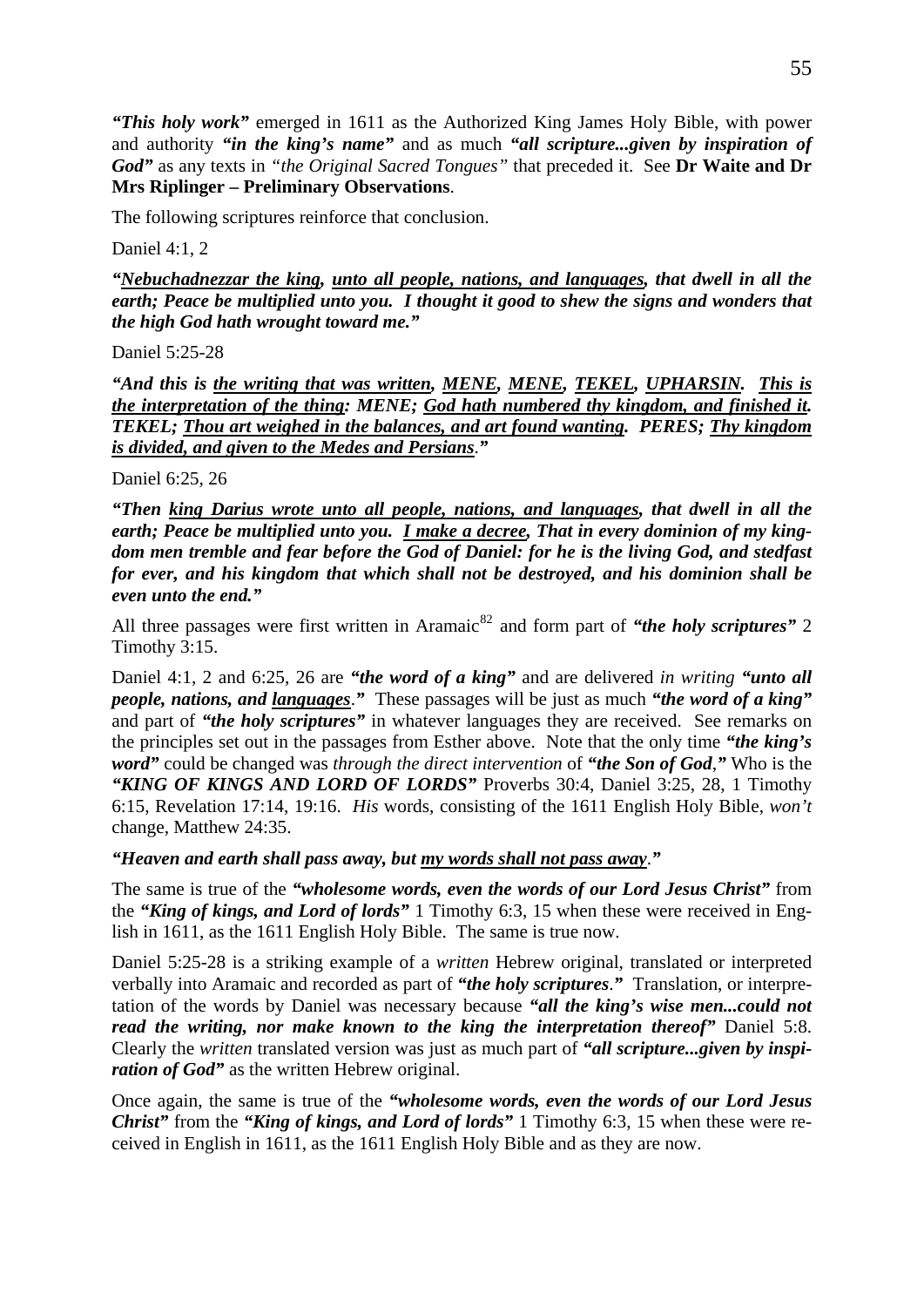Dr Waite may, of course, argue that an Aramaic translation may be inspired because it is one of *"the Original Sacred Tongues"* but then he would again be faced with *"double inspiration,"* which he vehemently denies. See comments on Acts 21:40 in **Dr Waite and the Imaginary 'Original Bible,' Unidentified in Print** and comments above on Dr Waite's comments on PP. 84-85 of his book.

*"Double inspiration*,*"* however, is not a problem for a Bible believer. It is, as Dr Ruckman shows in his comments on Jeremiah 36:32 above, *""sound doctrine" (1 Tim. 1:10, 2 Tim. 4:3, Tit. 1:9, 2:1)."*

As *"sound doctrine*,*"* Daniel 5:27 appears to this author to be imparting a sound warning to Dr Waite's *WARNING!!* 

*"TEKEL; Thou art weighed in the balances, and art found wanting*.*"*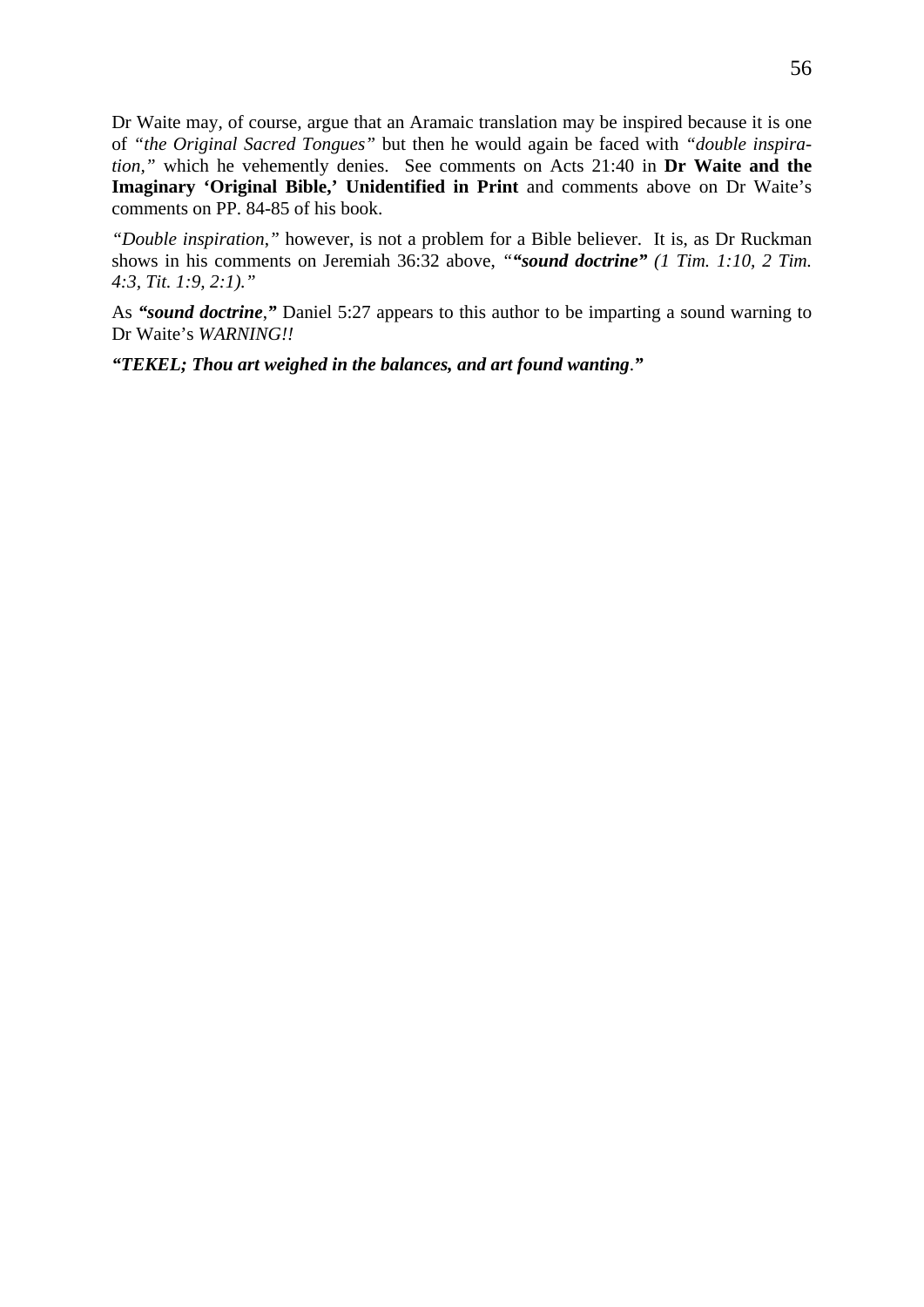# *Testimonies to the Inspiration of the AV1611*

The following testimonies have been drawn from a wide variety of witnesses, not all of whom are Bible believers or even Christians. It is this author's firm conviction that they are nevertheless all trustworthy witnesses to *"the scripture of truth"* Daniel 10:21 in the form of the 1611 English Holy Bible. They constitute a formidable array of adversaries for Dr Waite to overcome.

His denial that the 1611 English Holy Bible is even a Holy Bible should be kept in mind as the following witness statements are read.

P. 36 *"Neither the DBS Executive Committee or the DBS Advisory Council will ever call the King James Bible "inspired of God," "given by inspiration of God," "verbally inspired," "inspired," or "God-breathed" at any time or in any place."*

They will after they have given account at *"the judgment seat of Christ"* Romans 14:10.

2 Corinthians 13:1 should also be kept in mind when reading the following witness statements.

# *"In the mouth of two or three witnesses shall every word be established."*

Many more than the scriptural minimum of witnesses have been listed below, the first from an unlikely source.

*"In all these instances the Bible means the translation authorised by King James the First…to this day the common human Britisher or citizen of the United States of North America accepts and worships it as a single book by a single author, the book being the Book of Books and the author being God"* – George Bernard Shaw<sup>[83](#page-93-0)</sup>.

Yet another distinguished witness, William Lyon Phelps<sup>[84](#page-93-0)</sup>, Lampson Professor of English Literature at Yale University, said this.

*"We Anglo-Saxons have a better Bible than the French or Germans or the Italians or the Spanish; our English translation is even better than the original Hebrew and Greek. There is only one way to explain this; I have no theory to account for the so-called "inspiration of the Bible," but I am confident that the Authorized Version was inspired.* 

*"Now as the English-speaking people have the best Bible in the world, and as it is the most beautiful monument ever erected with the English alphabet, we ought to make the most of it, for it is an incomparably rich inheritance, free to all who can read. This means that we ought invariably in the church and on public occasions to use the Authorized Version; all others are inferior. And, except for special purposes, it should be used exclusively in private reading. Why make constant companions of the second best, when the best is available?"* 

Contemporary English historian David Starkey<sup>[85](#page-93-0)</sup> is no supporter of Christian belief but he has said this about the 1611 Authorized Holy Bible.

*"The King James Version of the bible, more than any other book, formed the English language and shaped the English mind."*

As indicated in **Dr Waite and the Imaginary 'Original Bible,' Unidentified in Print**, Charles Haddon Spurgeon<sup>[86](#page-93-0)</sup> made the following remarkable statements in his final address to his fellow pastors, given in April 1891. He refers to the AV1611 as *"the volume of inspiration*.*"* Spurgeon's testimony is not without alloy, see second paragraph below but he leaves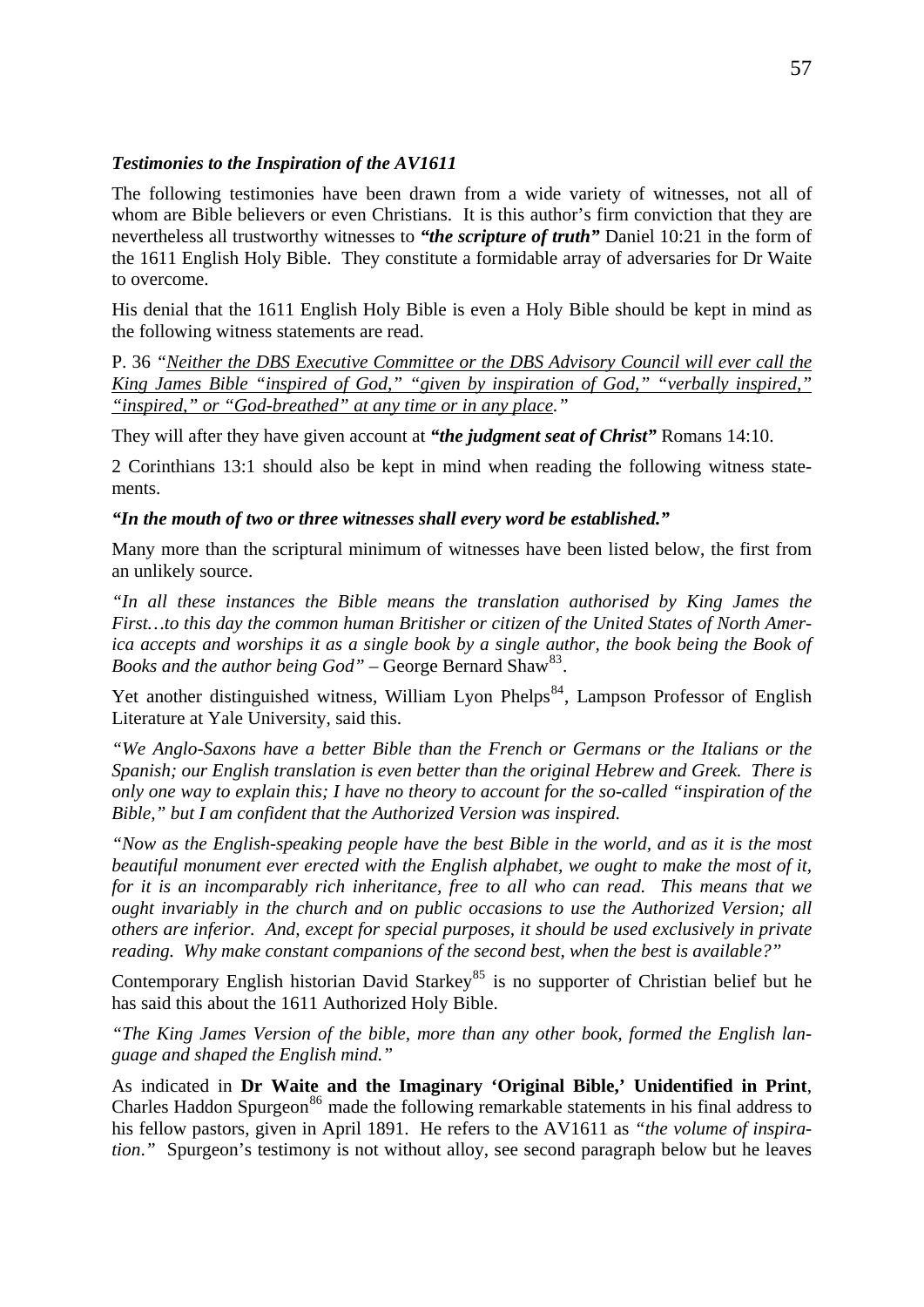the reader in no doubt about the inspiration of the 1611 English Holy Bible. Emphases are this author's.

*"OUR ARMOURY...is to me...THE BIBLE. To us Holy Scripture is as "the tower of David builded for an armoury, whereon there hang a thousand bucklers, all shields of mighty men." If we want weapons we must come here for them, and here only. Whether we seek the sword of offence or the shield of defence, we must find it within the volume of inspiration. If others have any other storehouse, I confess at once I have none. I have nothing else to preach when I have got through with this book. Indeed, I can have no wish to preach at all if I may not continue to expound the subjects which I find in these pages. What else is worth preaching?...* 

*"Let us quote the words as they stand in the best possible translation, and it will be better still if we know the original, and can tell if our version fails to give the sense. How much mischief may arise out of an accidental alteration of the Word!..."* 

No examples are given but Spurgeon continues.

*"We are resolved, then, to use more fully than ever what God has provided for us in this Book, for we are sure of its inspiration. Let me say that over again. WE ARE SURE OF ITS INSPIRATION. You will notice that attacks are frequently made as against verbal inspiration. The form chosen is a mere pretext. Verbal inspiration is the verbal form of the assault, but the attack is really aimed at inspiration itself. You will not read far in the essay before you will find that the gentleman who started with contesting a theory of inspiration which none of us ever held, winds up by showing his hand, and that hand wages war with inspiration itself. There is the true point. We care little for any theory of inspiration: in fact, we have none. To us the plenary verbal inspiration of Holy Scripture is fact, and not hypothesis. It is a pity to theorize upon a subject which is deeply mysterious, and makes a demand upon faith rather than fancy. Believe in the inspiration of Scripture, and believe it in the most intense sense. You will not believe in a truer and fuller inspiration than really exists. No one is likely to err in that direction, even if error be possible. If you adopt theories which pare off a portion here, and deny authority to a passage there, you will at last have no inspiration left, worthy of the name."* 

Spurgeon was no doubt denouncing the RV reading of 2 Timothy 3:16, *"Every scripture inspired of God is also profitable for teaching..."* that opens the door to uninspired scripture (which Dr Waite sheared off its hinges with his denunciation of the entire AV1611 as emphatically *not "given by inspiration of God"*) but note that he still believed in the inspiration of *"this Book*,*"* his fixation with *"the original"* notwithstanding.

Spurgeon<sup>[87](#page-93-0)</sup> also said this of the 1611 English Holy Bible, this author's emphases.

*"The Bible is God's word, and when I see it, I seem to hear a voice saying, 'I am the Book of God, man, read me; I am God's writing: open my leaves, for I was penned by God'...I plead with you, I beg of you, respect your Bibles, and search them out. Go home and read your Bibles...O Book of books! And wast thou written by my God? Then I will bow before thee, thou Book of vast authority! For He has written this Book Himself...let us love it, let us count it more precious than fine gold!"*

Dr Scrivener<sup>[88](#page-93-0)</sup> has this interesting observation, this author's emphases.

*"Yet John Seldon, who was twenty-seven years old in 1611, and must have had means of information not open to us, is represented in his Table Talk (p. 6) as speaking thus: "The translation in King James' time took an excellent way. That part of the Bible was given to him who was most excellent in such a tongue – as the Apocrypha to Andrew Downes" [Regius*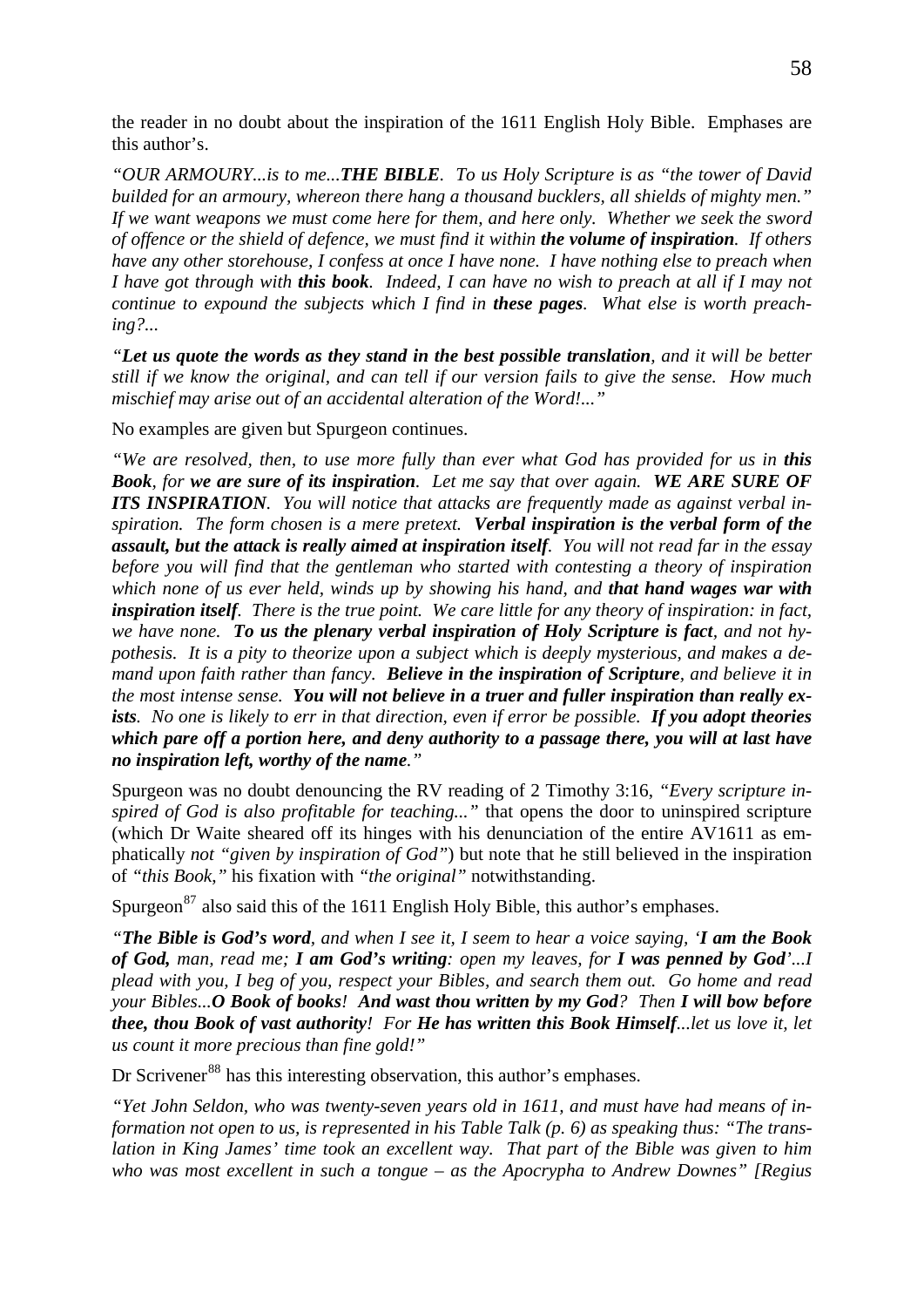*Professor of Greek, 1585-1625]. He adds moreover this interesting piece of information, to*  whatever part of the work it may apply: "Then they met together, and **one read the transla***tion, the rest holding in their hands some Bible, either of the learned tongues, or French [Olivetan, 1535, The Pastors, 1588], Spanish [Pinel 1553, De Reyna 1569, the Valencia Bible of 1478 revised by De Valera 1602], Italian [Bruccioli 1532?, or more probably Diodati 1607], &c. If they found any fault, they spoke; if not, he read on.""* 

This procedure could be perceived as *"the plenary verbal inspiration of Holy Scripture"* in the form of the AV1611.

As 2 Samuel 23:2 states, *"The spirit of the LORD spake by me, and his word was upon my tongue*.*"* 

Veteran biblical researcher and translator David Norris<sup>[89](#page-93-0)</sup> reaches this conclusion about the 1611 English Holy Bible, this author's emphases.

*"By faith we accept the Bible as [the] Word of God, equally it is by faith in [the] promises of God that we believe that the Bible we now have in our possession to be word for word the inspired and inerrant word of God. In that the Authorized Version in the providence of God is a 'correct' and faithful translation, we deem it not to be less the inspired Word of God than the divine originals."* 

Dr Ruckman<sup>[90](#page-93-0)</sup> makes this observation about the man who was arguably England's greatest revival preacher and soul-winner.

*"Nearly all the historians agree that John Wesley was a great preacher and that he was the prime instrument in turning the English nation from a bloody revolution similar to the terrible catastrophe that befell Catholic France (1789-1790). But having noted this, the writers all contract "typewriter paralysis"...and fail to notice HOW John Wesley accomplished this...You may as well face it: John Wesley saved England from a revolution by street preaching from a King James 1611 Authorized Version...* 

*"Wesley's life and preaching were ruled by one Book, even though he translated some on his own. That one Book was his final authority in all matters of faith, preaching, doctrine and practice..."* 

The distinguished church historian the Rev J.C. Ryle<sup>[91](#page-93-0)</sup> writes as follows about the  $18<sup>th</sup>$  century revivals that God brought about in the British Isles through the ministries of Whitfield, Wesley and others.

*"My object in drawing up these papers was to bring before the public in a comprehensive form the lives, characters, and work of the leading ministers by whose agency God was pleased to revive Christianity in England a hundred years ago...I thought that the Church and the world ought to know something more than they seem to know about such men as Whitefield, Wesley, Romaine, Rowlands, Grimshaw, Berridge, Venn, Toplady, Hervey, Walker and Fletcher..."* 

Ryle describes how God enabled these men to effect revival, his emphasis, citing in the final statement quoted Wesley's preface to his volume of sermons.

*"I believe firmly that, excepting Luther and his Continental contemporaries and our own martyred Reformers, the world has seen no such men since the days of the apostles. I believe there have been none who have preached so much clear scriptural truth, none who have lived such lives, none who have shown such courage in Christ's service, none who have suffered so much for the truth, none who have done so much good. If any can name better men, he knows more than I do...*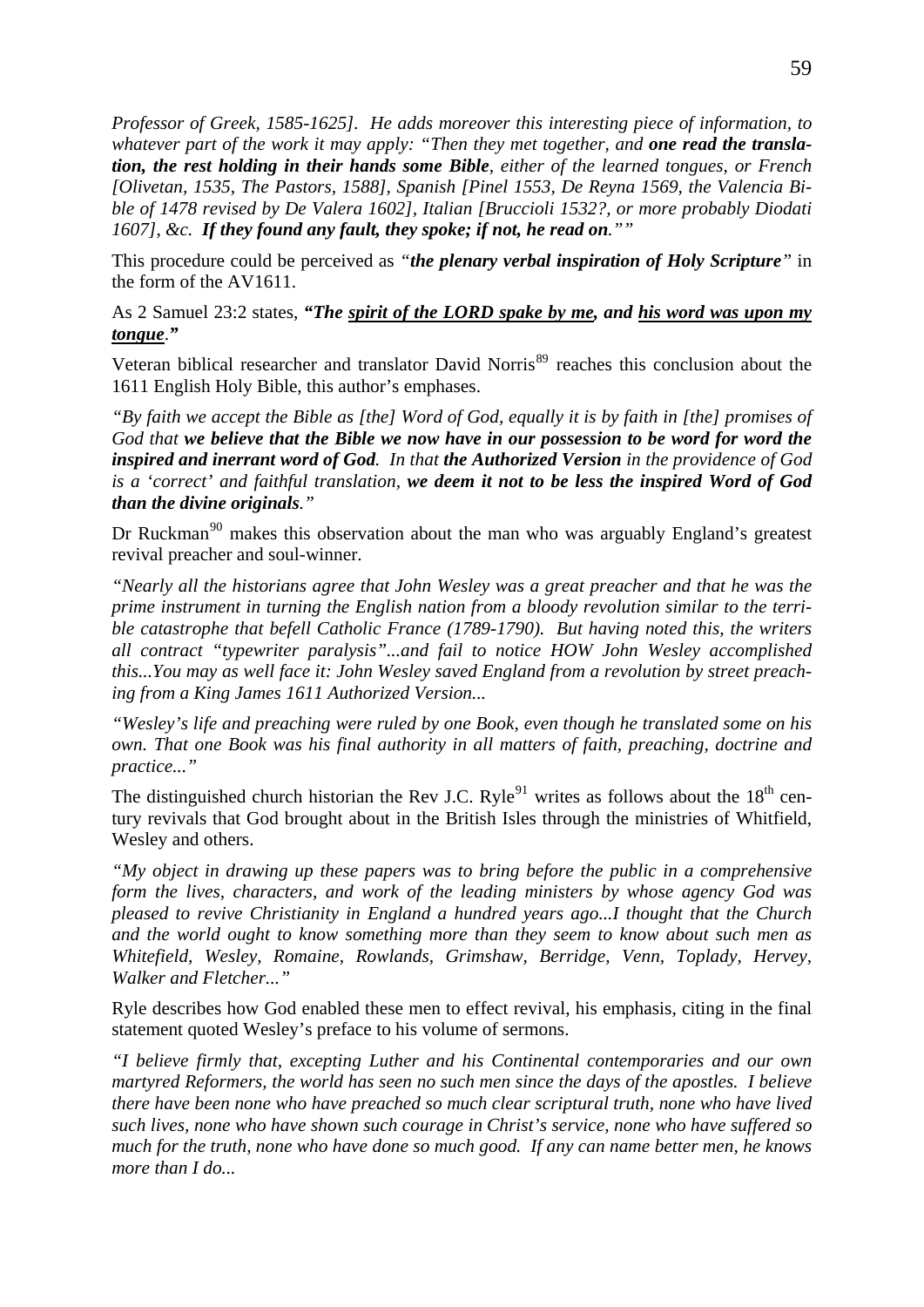*"The spiritual reformers of the last century taught constantly the sufficiency and supremacy of Holy Scripture. The Bible, whole and unmutilated, was their sole rule of faith and practice. They accepted all its statements without question or dispute. They knew nothing of any part of Scripture being uninspired. They never allowed that man has any "verifying faculty" within him, by which Scripture statements may be weighed, rejected or received. They never flinched from asserting that there can be no error in the Word of God; and that when we cannot understand or reconcile some part of its contents, the fault is in the interpreter and not in the text. In all their preaching they were eminently men of one book. To that book they were content to pin their faith, and by it to stand or fall. This was one grand characteristic of their preaching. They honoured, they loved, they reverenced the Bible."* 

*""I want to know one thing – the way to heaven – how to land safe on that happy shore. God Himself has condescended to teach the way; for this very end He came from heaven. He hath written it down in a book. Oh, give me that book! At any price give me the book of God! I have it: here is knowledge enough for me. Let me be a man of one book.""* 

It would be easy to answer the question *"Which Bible?"* in this context. Some critics would complain that Ryle's statement is misleading because Wesley compiled his own New Testament. See Dr Ruckman's comment above and this author's earlier work $92$  for an answer to this objection. God ignored Wesley's translation but blessed his ministry when he met the conditions Ryle outlined above. The Bible believer should take careful note of Psalm 138:2, therefore.

*"For thou hast magnified thy word above all thy name."*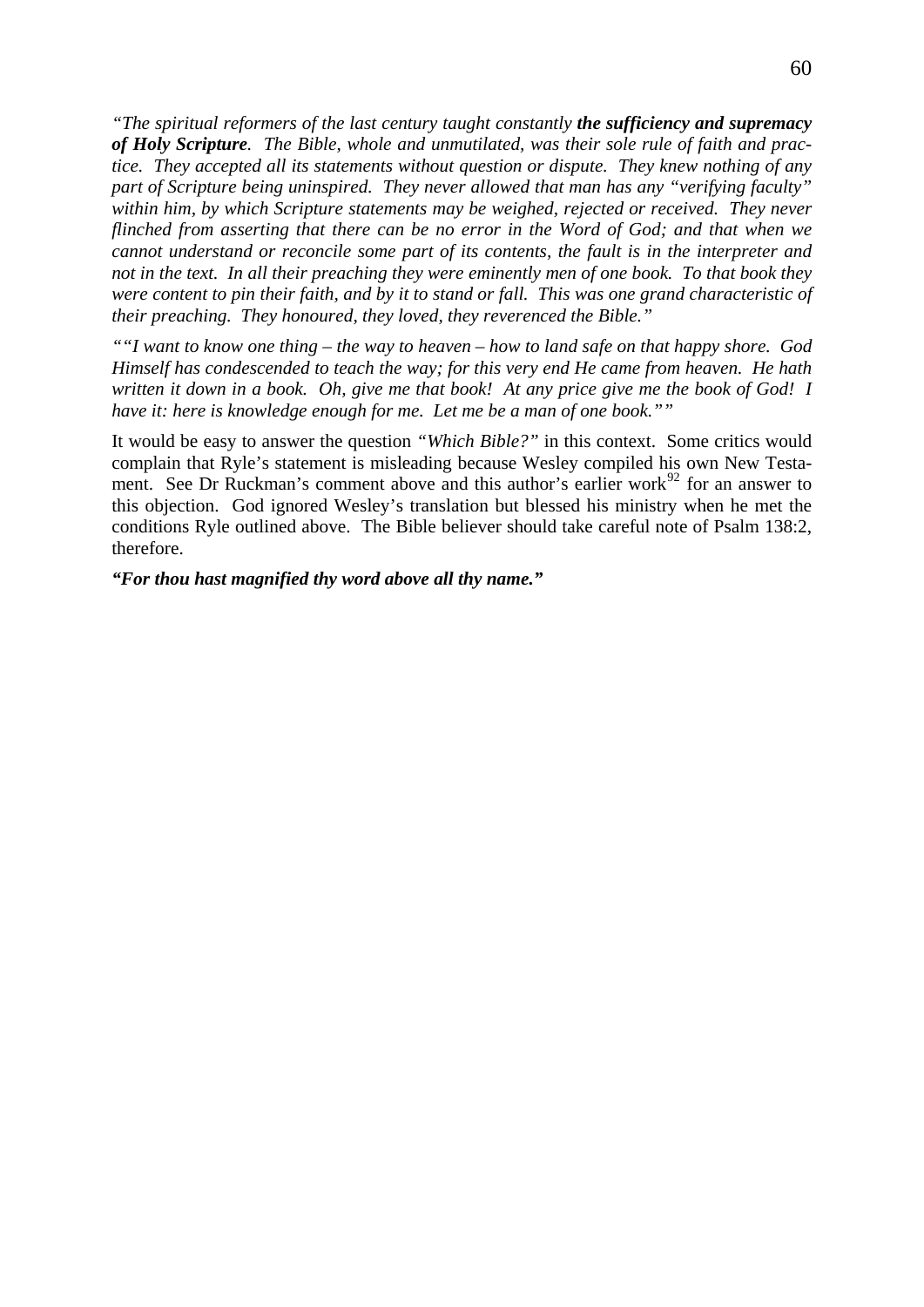### **Conclusions**

Dr Waite denies throughout his book *A WARNING!!* that the 1611 Authorized King James Holy Bible is *"all scripture...given by inspiration of God"* 2 Timothy 3:16. He does so by dogmatically insisting that the expression *"is given"* refers only to a once-only inspiration that applies solely to the Hebrew, Aramaic and Greek original texts and never to translations.

However, inspection of the scriptures shows that the expression *"is given"* can apply to repeated actions in 22 of its 33 occurrences and if *"all scripture...is profitable" now*, such that *"the man of God may be perfect"* 2 Timothy 3:16, 17 *now*, then inspiration has to apply to translations, for the sake of *"the very vulgar*,*"* who are unlearned in *"the Original Sacred Tongues*,*"* according to Dr Miles Smith who wrote *The Translators to the Readers*. Nothing in 2 Timothy 3:16 precludes inspiration of translations, especially in view of the numerous examples of such inspiration contained in the scriptures, such as John 19:19, 20 where 'inspired' scripture is written in Latin, as well as in Hebrew and Greek. See **Dr Waite and the Imaginary 'Original Bible,' Unidentified in Print**.

Dr Waite denies what he terms *"double inspiration"* but inspection of Jeremiah 36 shows that *"double inspiration"* is in reality *"sound doctrine"* 1 Timothy 1:10. Inspection of Esther 1:20-22, 8:8, 9, Daniel 4:1, 2, 5:25-28, 6:25, 26 confirm that *"the king's word"* 2 Samuel 24:4 from *"the King of kings"* 1 Timothy 6:15 is still *"the king's word"* when translated into other languages and remains *"the King's speech*,*"* as Dr Smith notes, which in the case of *"the scripture of truth"* Daniel 10:21 is undiminished in inspiration, power and authority in translation into the 1611 English Holy Bible and, if anything, is enhanced, 2 Samuel 3:10, Colossians 1:13, Hebrews 11:5. See **Dr Waite and the KJB** *not "given by inspiration of God*,*" Introductory Remarks* and *The "not "inspired by God" AV1611*.

Dr Waite insists that he has an inspired Holy Bible in the form of the original Hebrew, Aramaic and Greek texts but he does not identify it any further than stating that it underlies the King James Bible. This is a bizarre situation in that, according to Dr Waite, an 'uninspired' Text, the AV1611, therefore becomes the determinant of the content of an 'inspired' text, which certainly elevates the AV1611 to a position of considerable importance. See **Dr Waite and 'the Greek'**.

Dr Waite does identify specific Hebrew and Greek texts, namely Ben Chayyim's, Scrivener's and Beza's but he never refers to them as inspired. It follows, therefore that Dr Waite's perfect, inspired Hebrew, Aramaic and Greek Holy Bible exists only in his mind and prompts reflection on Proverbs 26:12.

## *"Seest thou a man wise in his own conceit? there is more hope of a fool than of him."*

The same remarks apply to Dr Waite's colleague, Dr Kirk DiVietro, who has undertaken to refute Dr Mrs Riplinger's work *Hazardous Materials* in a book entitled *Cleaning Up Hazardous Materials*. Inspection of Dr DiVietro's treatment of the term *OINOS "wine"* and *BAPTIZO*, "*baptize*" and his exposition of John 11:33, where he has relied on 'the Greek,' reveals that 'the Greek' has led Dr DiVietro astray. Dr DiVitero's work is mentioned because it is hoped that a more comprehensive response to it will be compiled, DV.

Finally, Dr Waite's insistence that the 1611 English Holy Bible is uninspired is soundly refuted by the testimonies of several distinguished witnesses who were either past masters of literary works or greatly used of God, or both.

As one of the most prominent of all of God's servants of all time once said,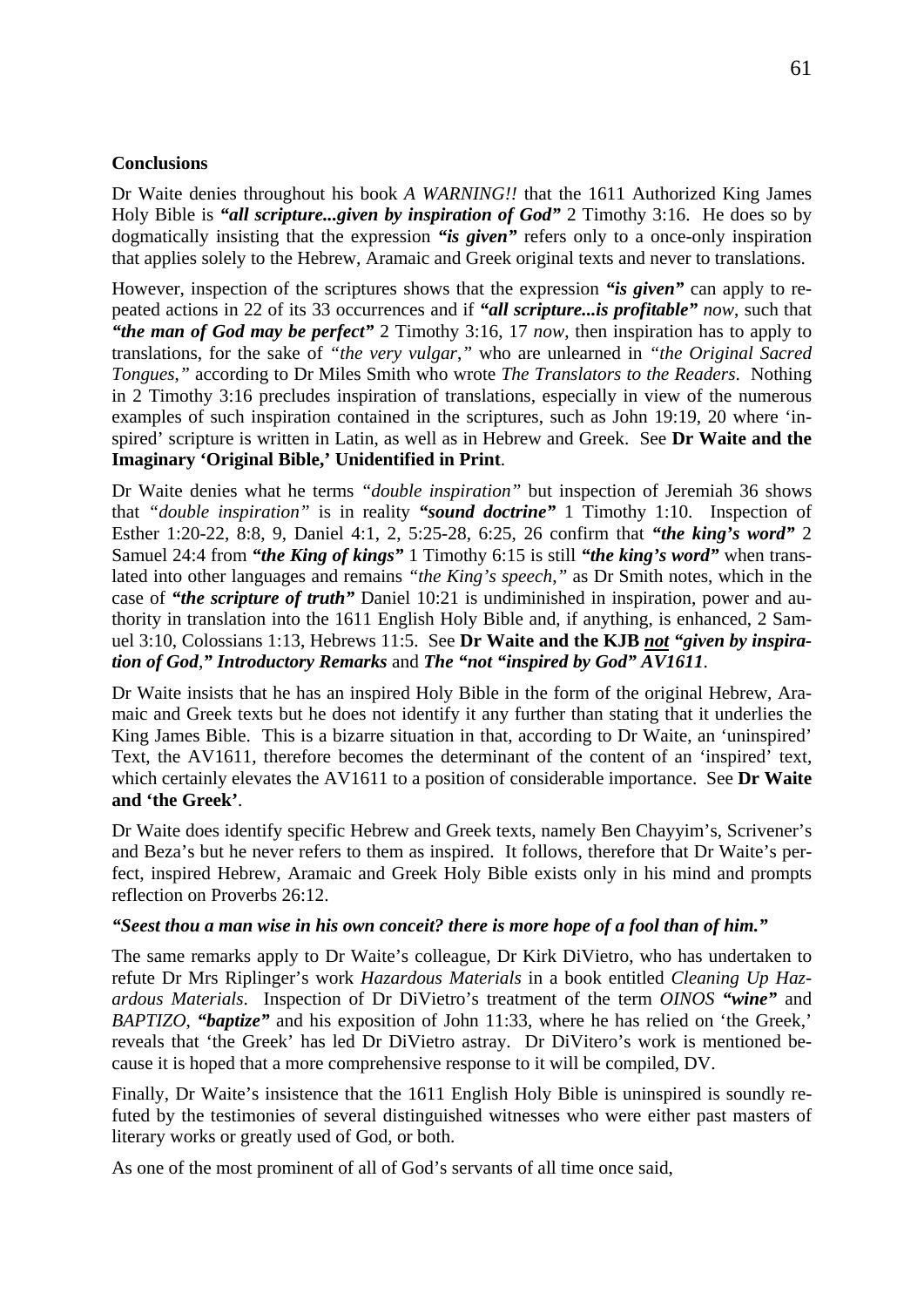*"Oh, give me that book! At any price give me the book of God!"* – John Wesley.

# **Appendix 1 – Additional Insights, from P. O. Heisey**

### **Author's Introductory Note**

Long-term Bible researcher and missionary, Mr Peter Heisey, has kindly forwarded his insights with respect to Dr Waite's criticisms of the 1611 English Holy Bible as *"all scripture...given by inspiration of God"* 2 Timothy 3:16.

Mr Heisey's insights follow in **blue bold**, set out in the context of this work where he inserted them. Ellipses denote breaks in the text.

### **Introduction**...

P. 87 *"(Quoting Dr Alan O'Reilly), "I believe it is the subject of why all this has blown up, right on the heels of the publication of Hazardous Materials. If I understand correctly, you believe, as I do that the AV1611 is the pure word of God, given by inspiration of God, II Timothy 3:16,17 and the perfectly preserved word of God in its final (7) purified state, Psalm 12:6,7…I get the impression that the Waites don't altogether share that stance."* 

*"Sad to say, Dr O'Reilly partakes in the HERESY of…Riplinger as they both say the "AV1611" was "given by inspiration of God II Timothy 3:16, 17." He is right that the "Waites don't altogether share that stance." Only the Hebrew, Aramaic, and Greek Words were "given by inspiration of God" or "God-breathed." No translation (including the AV1611) was given by verbal plenary inspiration."*

**The problems with Dr Waite's position here are:** 

- **1. This is pure presupposition on Dr Waite's part.**
- **2. How does Dr Waite KNOW FOR SURE that** *"no translation (including the AV1611 was [sic = "is"] given by inspiration of God"***?**
- **3. Dr Waite's God is too small and weak if He cannot provide an inerrant, infallible, inspired translation (Luke 1:37 with Psalm 12:6-7; with Timothy 3:15-16).**
- **4. There are numerous Bible examples of translations which are inspired see later in this work.**

*"The "AV 1611" was most definitely not "given by inspiration of God." It included the Apocrypha with all of its false doctrines and beliefs. Surely God did not give those words."*

**This is a 'straw man' as is shown later in this work. The issue is the TEXT of the Old and New Testaments of the AV. The Apocrypha was never considered part of the TEXT of the AV1611**...

For if, as Dr Waite asserts, God's 'original' Hebrew, Aramaic and Greek words underlying the AV1611 are no longer *"given by inspiration of God"* once they are changed into another form\* by translation, then they no longer have *"the life of God"* Ephesians 4:18 and cannot be said to be *"the word of God which liveth and abideth for ever"* 1 Peter 1:23.

**The logical consequence of Waite's position is stated by none other than himself on p. 235 [1996 Edition] of** *Defending The King James Bible* **where he says,** *"It follows that that which is not God-breathed is not profitable. It's only that which God has breathed out in Hebrew or Greek that is His Word…"* **(Emphases are Waite's.) Thus, since the King James Bible is not given by inspiration of God, it is not profitable (2 Timothy 3:15-17) nor is it correct or sufficient spiritual food for spiritual living (Matthew 4:4; Luke 4:4)**...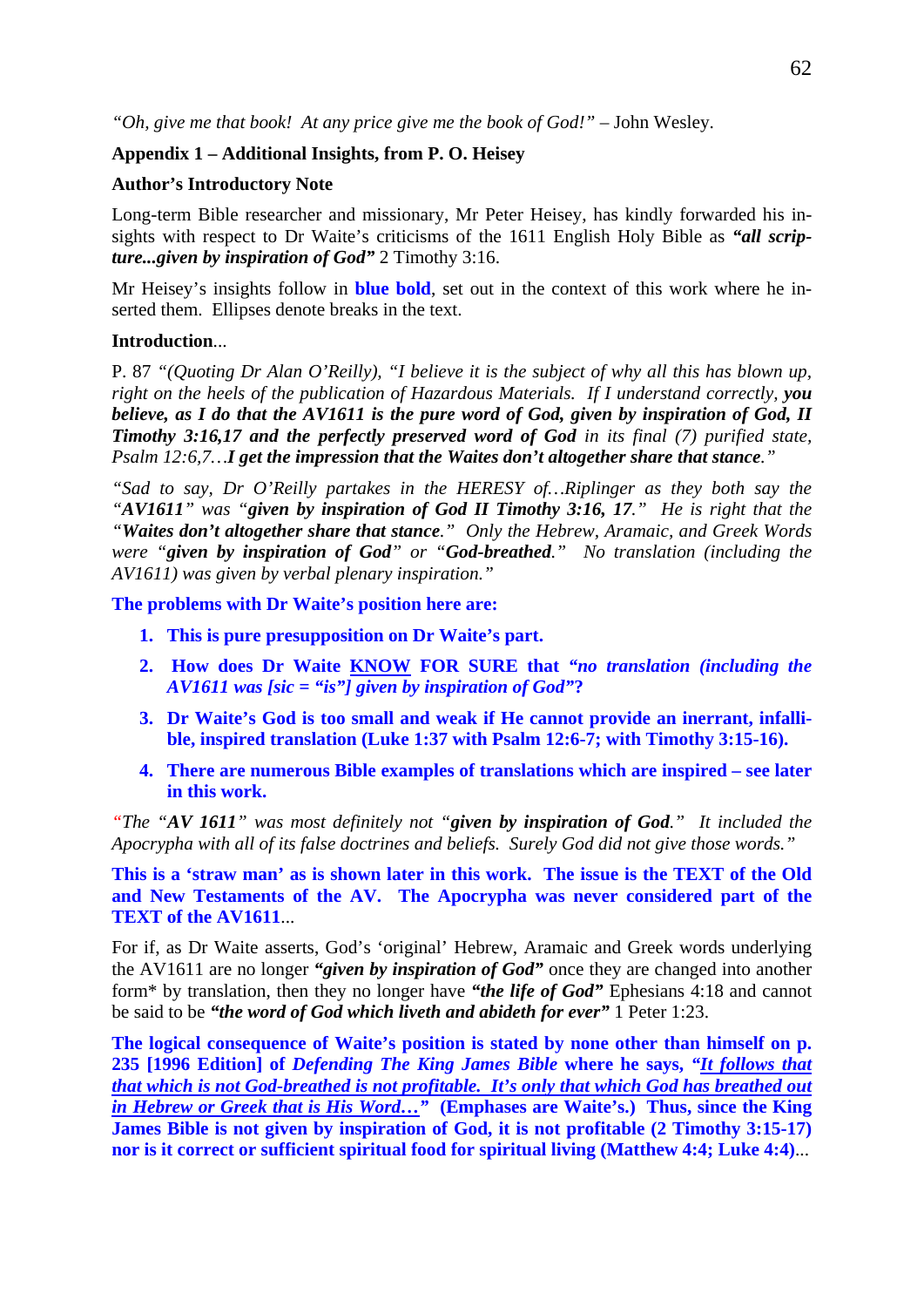### **Appendix 1, Continued**

#### **Dr Waite and 'Originals Only' Inspiration**...

It should be especially noted that Dr Waite has not said explicitly *where "the original Hebrew, Aramaic, and Greek Words of the Old and New Testaments"* that he says are *""inspired""* may be found *independently* of the AV1611.

This omission of Dr Waite's is a serious one, as will be shown and he appears to be trying to mask this omission by specifying certain published copies of the Hebrew, Aramaic and Greek Biblical words that he has *now.* Under-linings are this author's.

**Dr Waite equivocates on the matter because at times he says these published copies are exact copies of the exact words of the original Biblical books, and yet at other times says that they are merely** *"the closest"***.**

P. 51 *"I "promote" the Ben Chayyim Hebrew Text and the Scrivener's Greek text. I believe the Hebrew, Aramaic, and Greek Words underlying the King James Bible are "God's preserved originals.""*

Jacob Ben Chayyim and Frederick Scrivener were both *men*, so the only Hebrew/Aramaic and Greek copies that Dr Waite has identified are, like translations, made *"by men*.*"*

Observe closely therefore that Dr Waite does not say *explicitly* in the above quote (or anywhere else in his book that *these* published texts are *"the original Hebrew, Aramaic, and Greek Words of the Old and New Testaments"* or *""God's preserved originals""* that are *""inspired*.*""* See later section entitled **Dr Waite and 'the Greek'**.

*Author's note*. As Mr Heisey points out, Dr Waite does say on p. 28 that he believes Scrivener to be *"copies of the inspired, inerrant, infallible, preserved, original Greek Words."* However, he does *not* say that Scrivener's copy of 'the Greek' is inspired and he should, if he believes, as he appears to that inspiration must apply to copies of "the... *original Greek Words."* See **Dr Waite and 'the Greek'**. Mr Heisey continues.

**Dr Waite does say that he believes that Scrivener is a copy** *"of the inspired, inerrant, infallible, preserved, original Greek Words"* **(p. 28). Dr Waite has in other places indicated that he realized that Scrivener's words were not exactly the words which underlie the King James Bible in a small but significant number of places. This is confirmed by his saying that Scrivener is** *"the closest"* **(p. 52). This is double talk. If Scrivener needs correcting, as Dr Waite has indicated, then Scrivener cannot be a copy of** *"the inspired, inerrant, infallible, preserved, original Greek Words"* **of the original New Testament books. IF, on the other hand, Scrivener is indeed the copy** *"of the inspired, inerrant, infallible, preserved, original Greek Words"***, then Dr Waite needs to retract his statements that Scrivener is not correct in some places and that Scrivener is merely** *"the closest"***. An additional problem is that Dr Waite has indicated that his TR** *"is made up exclusively of the exact Words underlying the KJB."* **And that he would like for the English and the Greek to be united or matched exactly and precisely. If that is indeed Dr Waite's belief, then he has clearly misspoken when he says that Scrivener's words are**  *"copies of the inspired, inerrant, infallible, preserved, original Greek Words"***. Dr Waite can't have it both ways. Scrivener doesn't precisely and exactly match the readings or wordings (texts) used by the King James translators in producing the AV1611. So either Scrivener is right and the King James Bible is wrong (has errors), or the KJB (and its exact underlying texts/readings) is right and Scrivener is wrong. Scrivener can't be**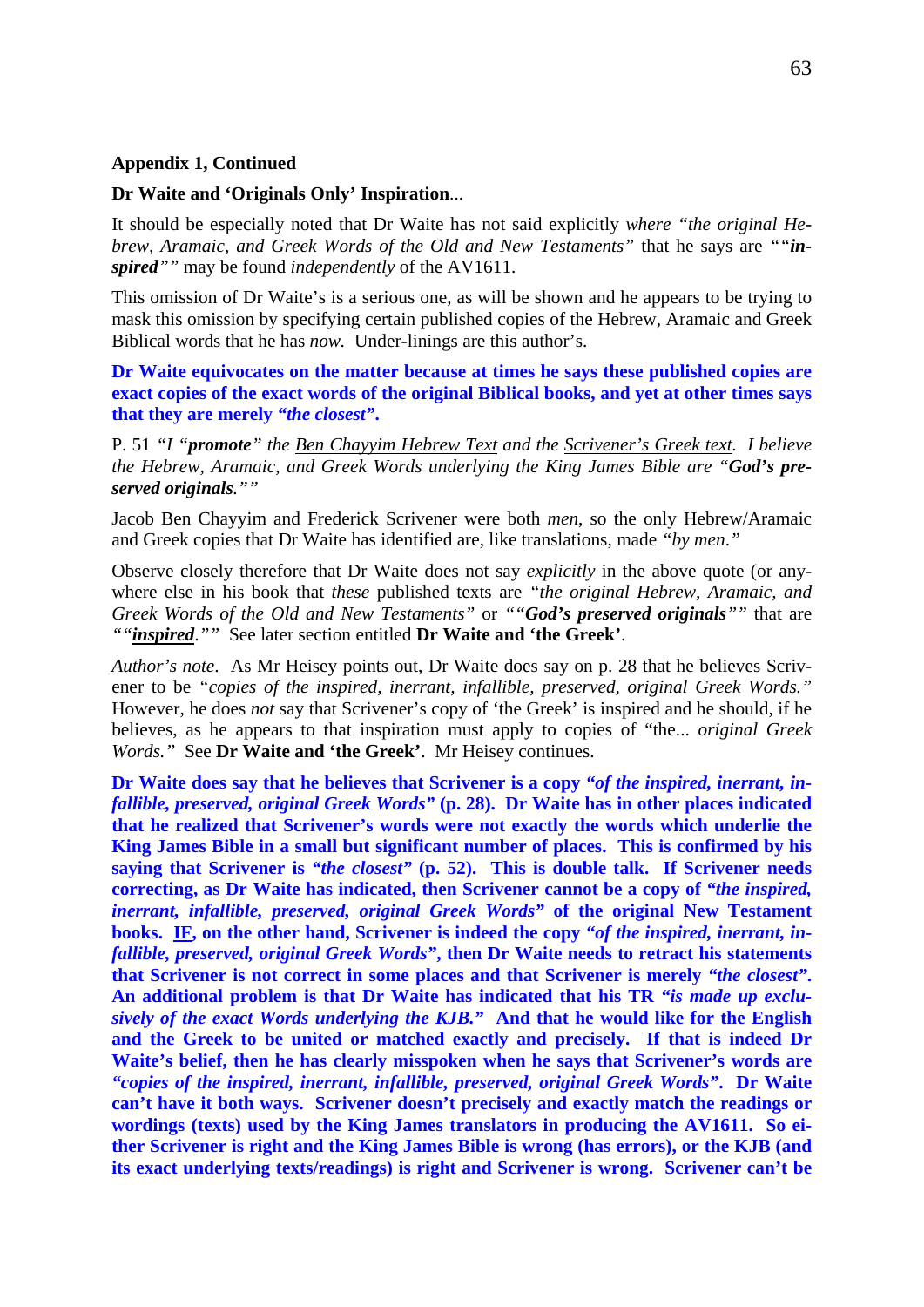**merely** *"closest"* **and at the same time be a copy of the exact** *"Words"* **of the original New Testament books. Dr Waite needs to clearly answer the question as to whether there are errors in Scrivener or not, as well as whether there are errors in the King James Bible or not. His usual response of** *"I haven't found any"* **will not do, unless he wishes to admit to his lack of study on the matter, since upwards of 40 differences between Scrivener and the readings underlying the King James Bible have already been called to his attention by Dr Mrs Riplinger**...

For now, it appears that Dr Waite's position on *"scripture"* is that although inspiration happened only once, with respect to the original words of scripture, *copies* of the original Hebrew, Aramaic and Greek Biblical words nevertheless *are ""inspired""* but translations *are not*. The *""inspired""* Hebrew, Aramaic and Greek Biblical words evidently underlie the AV1611 but Dr Waite has not identified the copies that are their source because the only published Hebrew, Aramaic and Greek texts he has identified (Ben Chayyim's, Scrivener's and Beza's) were, like translations, made *"by men"* and Dr Waite has not stated explicitly that these published texts are *""inspired""* any more than the AV1611 Translation.

# **Dr Waite has stated that these published texts are only** *"the closest"* **(p. 52), though admittedly he contradicts himself by saying on p. 28 that they (Scrivener in particular) are copies** *"of the inspired, inerrant, infallible, preserved, original Greek Words"*...

Dr Waite's objection that *""is given""* is not in 'the Greek' begs the question of whether the rendering in English is in fact a superior translation *idiomatically*. As none other than Dean Burgon<sup>[93](#page-93-0)</sup> himself said of Westcott and Hort's Revised Version, ""*The schoolboy method of translation is therein exhibited in constant operation throughout. We are never permitted to believe that we are in the company of scholars...the idiomatic rendering of a Greek author into English is a higher achievement by far...""* 

**Furthermore, Dr Waite's objection begs the additional question:** *"How does he [Dr Waite] KNOW FOR SURE that it "does not appear in the Greek New Testament that God gave us""***? The truth is that only the word** *"is"* **is in italics, not the word** *"given"***. That Scrivener doesn't have it is obvious. But as has been demonstrated in Dr Mrs Riplinger's books, Scrivener does not match the readings underlying the King James Bible in every situation**...

P. 59 *"This is what I have always believed. The Scripture in 2 Timothy 3:16, PASA GRAPHE THEOPNEUSTOS, "All Scripture is given by inspiration of God." This literally means "all Scripture is God-breathed." GRAPHE refers to the Old Testament Hebrew and Aramaic Words (and, by extension, the New Testament Greek Words). This word has nothing whatsoever to do with any translation, whether in English, Spanish, Italian or any other language."* 

Here Dr Waite does what any critic of the  $AV1611$  does<sup>[94](#page-93-0)</sup>. He changes its words to suit his own *"private interpretation*,*"* just like Eve did, Genesis 2:16, 17, 3:2, 3. He then denies that any believer can have access to the scriptures unless he is conversant with Hebrew, Aramaic and Greek. In so doing, Dr Waite reveals that he is of *"them that hold the doctrine of the Nicolaitans, which thing I hate"* Revelation 2:15 according to the Lord Jesus Christ, namely the doctrine of the special 'priest class' who could rule the laity, in this case by means of special knowledge of Hebrew, Aramaic and Greek. God hates this doctrine because it implies that faithful, vernacular translations like the AV1611 are *not* Holy Bibles. See the comments of Dr Miles Smith below.

## **Dr Waite's statement begs two significant questions.**

**1. How does he KNOW FOR SURE that Timothy only had Hebrew, Aramaic, and Greek copies in his hands?**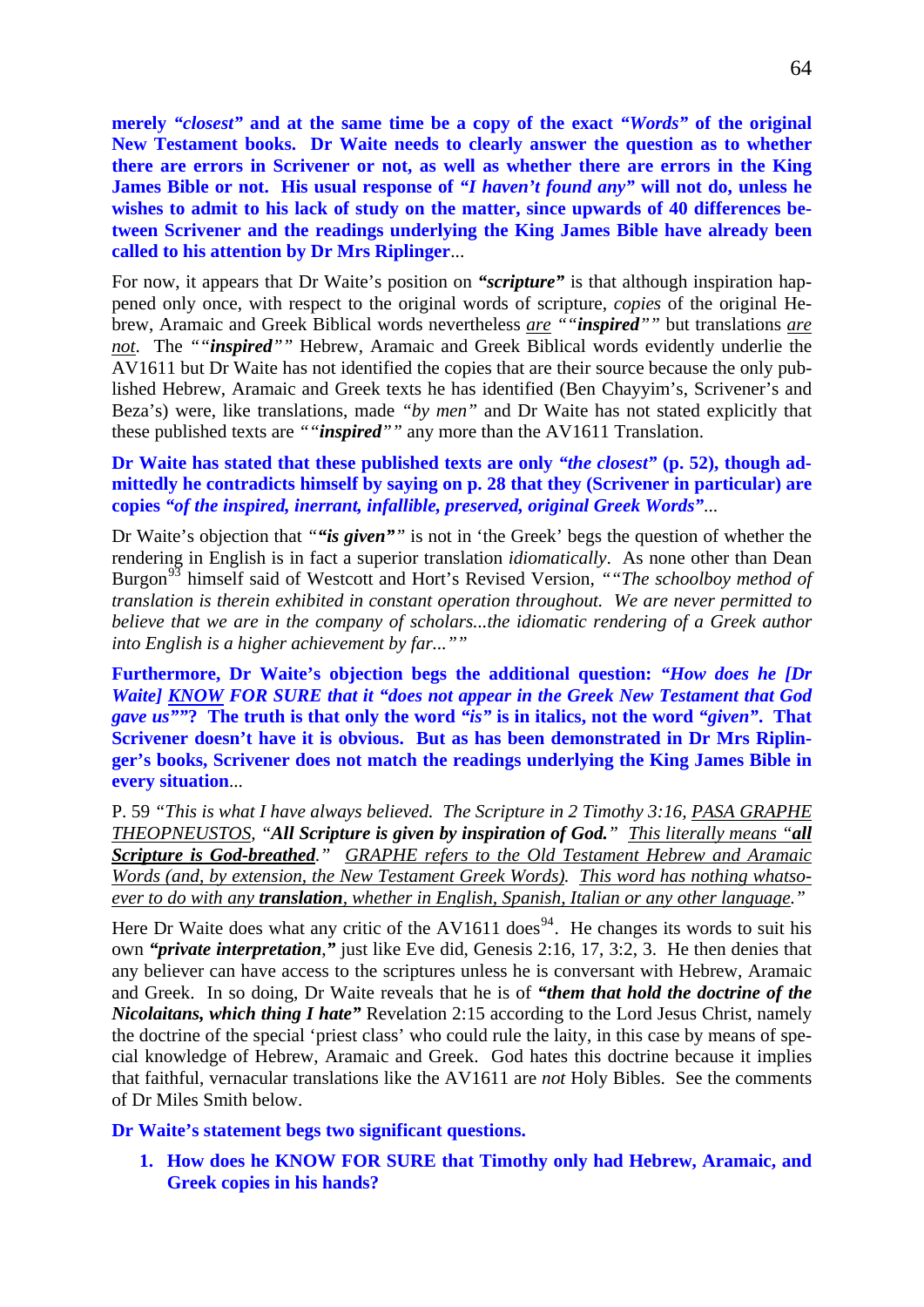# **2. How does he [Dr Waite] KNOW FOR SURE that Timothy was fluent in Hebrew and Aramaic (especially given the fact that Timothy wasn't even circumcised until later in life)?**

P. 88 *"The Words of God ARE the Hebrew, Aramaic and Greek Words. In the subtitle of my*  book, DEFENDING THE KING JAMES BIBLE, I call it "GOD'S WORDS KEPT INTACT IN *ENGLISH." Psalm 12:6-7 does not refer to the King James Bible, but to the Hebrew and Aramaic Words (and, by extension, to the Greek N.T. Words). English was not even in existence then."* 

The subtitle of Dr Waite's book is misleading. The above comment shows that it should read *GOD'S WORDS KEPT INTERRED IN ENGLISH*. See comments on the woolly mammoths in the **Introduction**.

**Dr Waite does not seem to understand the meaning of the word** *"intact***" –** *"untouched by any harm, complete"***. The definition of the word itself when used in describing the Bible argues for the inerrancy and even possible inspiration of the King James Bible, though Dr Waite would reject the usage of those two terms as being able to be used of the KJB**...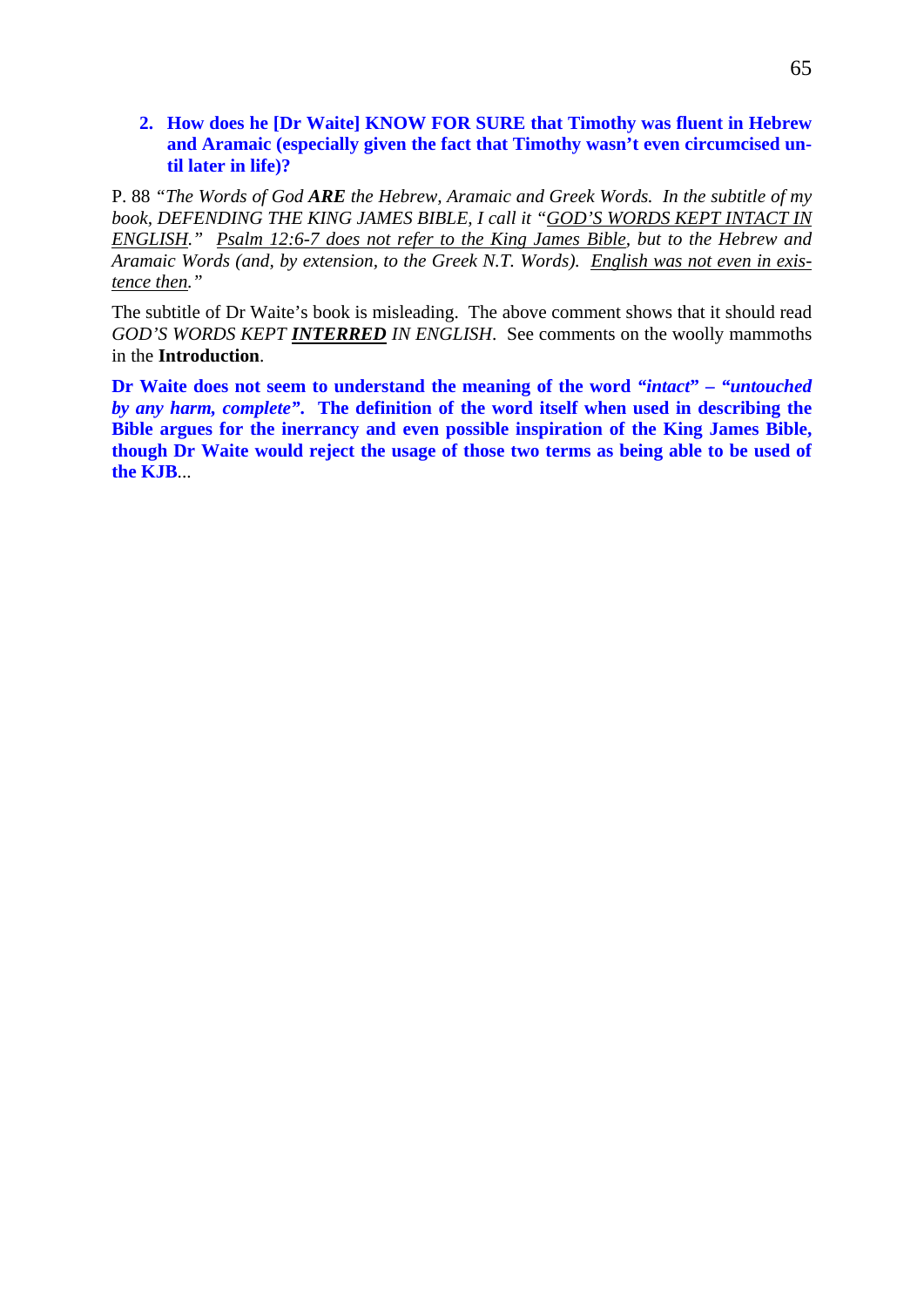# **Appendix 1, Continued**

# **Dr Waite and the Imaginary 'Original Bible,' Unidentified in Print**...

P. 28 *"My "Holy Bible" is God's fully "inspired" original Words of Hebrew, Aramaic, and Greek, rather than Gail Riplinger's King James Bible. Though it is an accurate, true, and reliable translation, it is not "inspired by God." It is not "God-breathed," therefore it cannot accurately be termed "inspired." She holds a serious theological HERESY by her erroneous view of "inspiration by God."* 

Note that Dr Waite again effectively denies that the AV1611 is in fact scripture. This denial will be addressed in more detail under **Dr Waite and the KJB** *not "given by inspiration of God*.*"*

**Dr Waite seems not to know the meaning of the terms** *"accurate"***,** *"true"***, and** *"reliable"***, since even a cursory look at the dictionaries (Webster's 1828, for example) will reveal that all three terms either mean or imply** *"inerrant"* **(a term he is unwilling to apply to the King James Bible)**...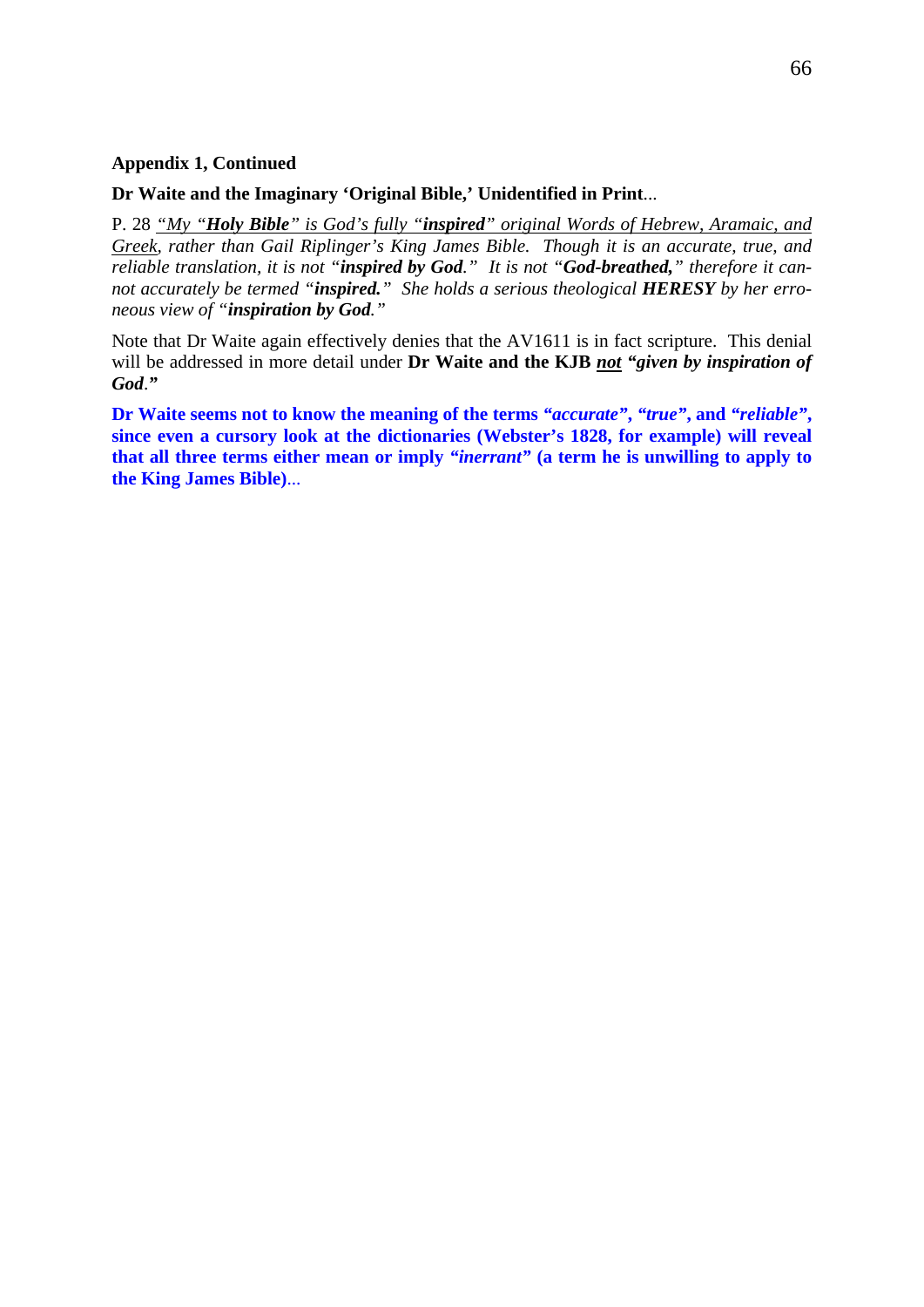### **Appendix 1, Continued**

**Dr Waite and 'the Greek'**...

P. 52 *"I firmly believe that I have the original, inspired, inerrant, infallible, preserved Words of God in Hebrew, Aramaic, and Greek."* 

For the good of us all, Dr Waite should state clearly, directly, and plainly just where **those** *"Words"* **can be obtained**...

P. 66 *"I don't "unwisely" use Scrivener's Greek New Testament. I believe those are the preserved Words of the original New Testament."* 

**The strange thing about the foregoing statement is that Dr Waite in other places indicates that Scrivener is merely** *"the closest"***. Additionally, Dr Waite has indicated to others that he believes Scrivener needs to be corrected in some 25-30 places, thus contradicting the fact that Scrivener's Greek New Testament could be** *"the preserved Words of the original New Testament"*...

Returning to Dr Waite's above comment on *"the original, inspired, inerrant, infallible, preserved Words of God in Hebrew, Aramaic, and Greek"* and considering for now that Dr Waite *does* have these words, even if in an as yet undisclosed source, the bizarre situation alluded to above is as follows.

The situation can be illustrated with respect to *"Scrivener's Greek New Testament...[which is] the preserved Words of the original New Testament*,*"* according to Dr Waite. His pertinent statements with respect to *"the original, inspired, inerrant, infallible, preserved Words of God in...Greek"* for the New Testament are summarised as follows. Under-linings are this author's.

**Once again, the strange thing about the foregoing statement is that Dr Waite in other places indicates that Scrivener is merely** *"the closest"***. Additionally, Dr Waite has indicated to others that he believes Scrivener needs to be corrected in some 25-30 places, thus contradicting the fact that Scrivener's Greek New Testament could be** *"the preserved Words of the original New Testament".*

P. 2 *"I believe that God inspired and breathed-out the original Hebrew, Aramaic, and Greek Words of the Old and New Testaments. I believe this miraculous event happened only once and was never repeated. Especially was this inspiration never repeated in any translation in the past, in the present, or in the future."*

**It seems that Dr Waite means here that even exact copies of those** *"Words"* **would not be**  *"inspired"* **or** *"breathed out"* **by God, though elsewhere he seems to admit that it is possible for those exact copies to be considered inspired (another set of Dr Waite's contradictory declarations).** See **Dr Waite and 'Originals Only' Inspiration.**

P. 28 *"My "Holy Bible" is God's fully "inspired" original Words of Hebrew, Aramaic, and Greek, rather than Gail Riplinger's King James Bible. Though it is an accurate, true, and reliable translation, it is not "inspired by God.""* 

**Of course Dr Waite wouldn't even say it is** *"inerrant"***, yet each one of those three words (if the dictionaries are to be understood as they stand),** *"accurate***,***" "true***,***"* **and** *"reliable"***, all either mean or imply** *"inerrant"* **or** *"without mistake"***.**

See **Dr Waite and the Imaginary 'Original Bible,' Unidentified in Print**.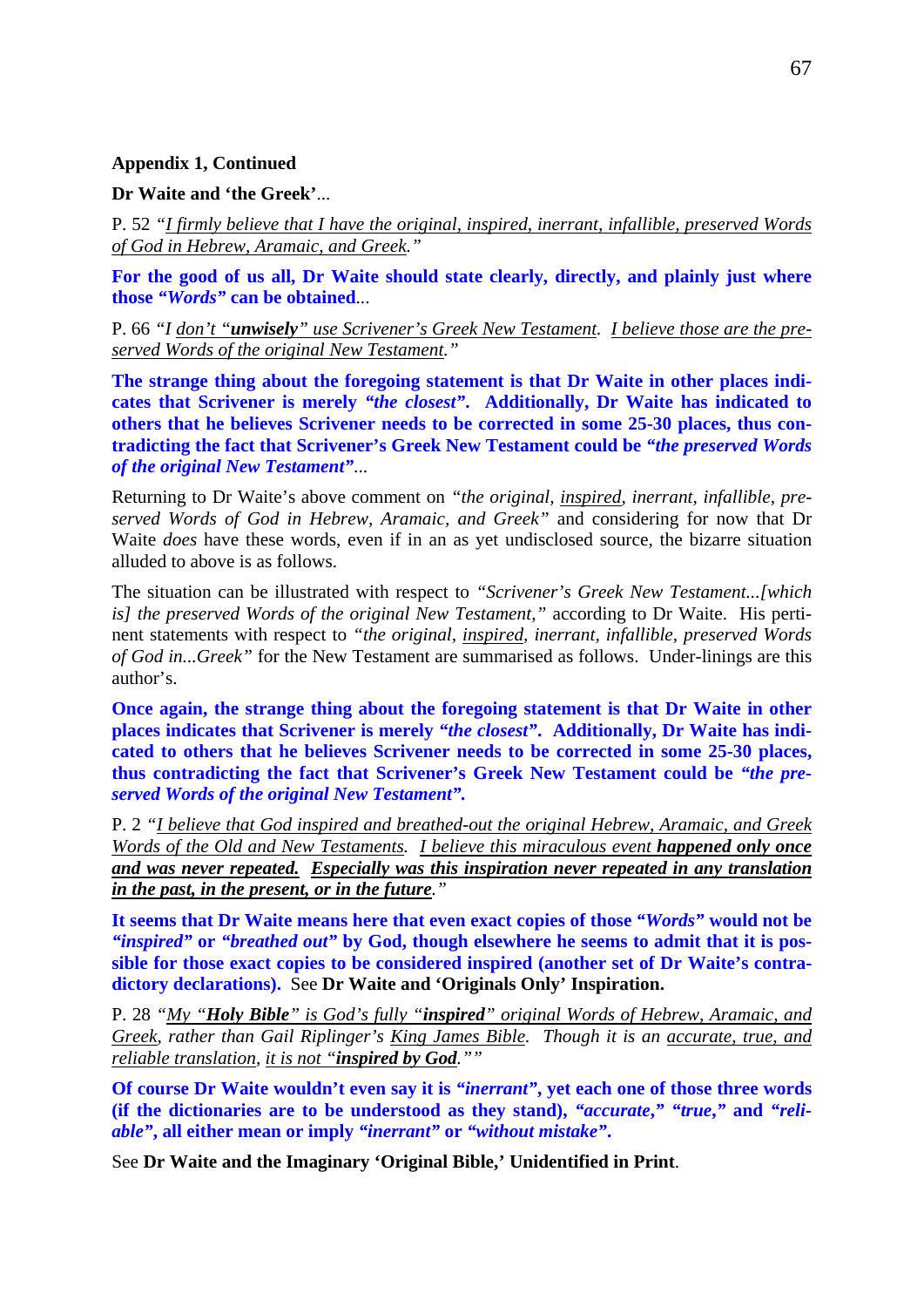P. 87 "*No translation (including the AV1611) was given by verbal plenary inspiration. The "AV 1611" was most definitely not "given by inspiration of God."*

# See **Introduction**.

P. 28 "*I believe the Words in this [Scrivener's] "Greek New Testament" to be accurate copies of the inspired, inerrant, infallible, preserved, original Greek Words."* 

**Yet Dr Waite has indicated to others that he believes Scrivener needs to be corrected in some 25-30 places, thus contradicting the fact that Scrivener's Greek New Testament could be** *"the preserved Words of the original New Testament".*

P. 89 *"The Dean Burgon Society (DBS) does stand for Scrivener's Greek text as the preserved original Greek Words."*

**Yet Dr Waite, as head of DBS, has indicated to others that he believes Scrivener needs to be corrected in some 25-30 places, thus contradicting the fact that Scrivener's Greek New Testament could be** *"the preserved Words of the original New Testament"***.**

P. 32 *"When I preach God's Words, I do not criticize or change the English King James Bible. I illuminate and give many other acceptable and accurate meanings that the translators could have written down."* See **Dr Waite and Dr Mrs Riplinger – Preliminary Observations**.

P. 51 "*I believe the Hebrew, Aramaic, and Greek Words underlying the King James Bible are "God's preserved originals.""* 

**Yet these words are different from those of Scrivener and thus Dr Waite contradicts what he says above from PP. 28 and 89.**

P. 52 *"I firmly believe that I have the original, inspired, inerrant, infallible, preserved Words of God in Hebrew, Aramaic, and Greek."* 

**Pray tell, Dr Waite, WHERE are they so that others may get a copy?**

P. 52 *"It is true that Scrivener's Greek Text is the closest to the KJB."*

P. 66 *"I don't "unwisely" use Scrivener's Greek New Testament. I believe those are the preserved Words of the original New Testament. Gail Riplinger doesn't want anyone to read God's own Words to see what He gave us, but only a translation of those Words in the King James Bible."*

P. 82 *"I believe that the original Hebrew, Aramaic, and Greek Words of the Bible have been preserved and are those which underlie the King James Bible. They are still in existence and available from the BIBLE FOR TODAY in Scrivener's Annotated Greek New Testament...and in the Masoretic Hebrew/King James Parallel Bible."*

In sum, from the above, according to Dr Waite:

- 1.The original, *inspired* Greek words of the New Testament are available today (Dr Waite has them).
- 2.Inspiration happened only once and was never repeated.
- 3.Scrivener's Greek text is not referred to as inspired by Dr Waite.
- 4.However, Scrivener's text is an accurate copy of the original, inspired Greek words of the New Testament that are also inerrant and infallible.

**Scrivener's words** *"are those which underlie the King James Bible"* **(P. 82). The problem here is that Dr Waite well knows and has admitted that Scrivener's**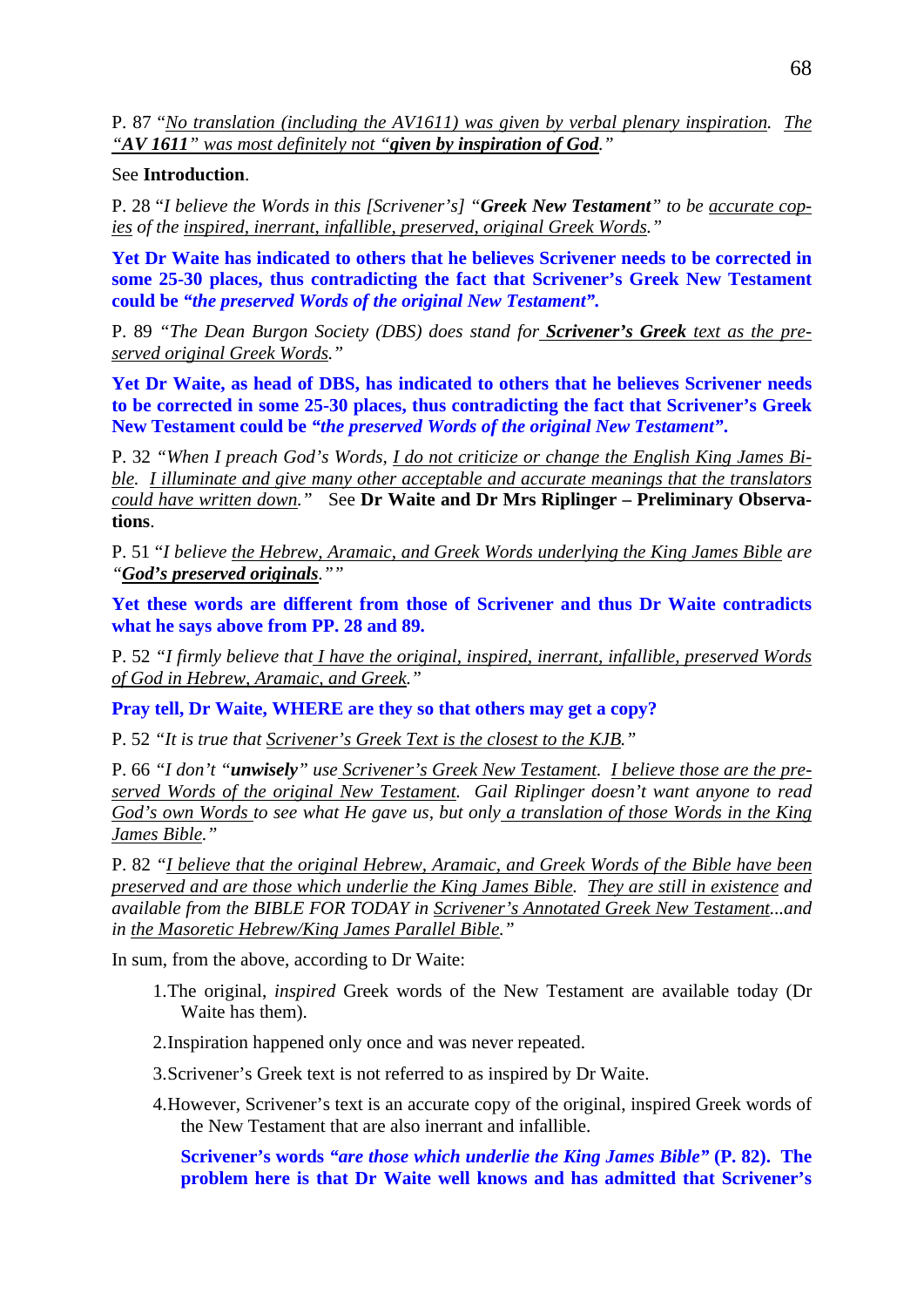**words are in fact NOT the words** *"which underlie the King James Bible"* **(see, for example, what he has said on P. 52 and the resultant numbers 6 and 7 below). This point (4) does not match with points 6 and 7 below.**

- 5.These Greek words underlie the AV1611 New Testament.
- 6.Neither the English words of the AV1611 New Testament nor their underlying Greek equivalents should be changed.
- 7.Scrivener's text is the closest to the Greek words underlying the AV1611 New Testament.
- 8.The AV1611 English words are not inspired but they are an accurate translation of the original, inspired Greek words of the New Testament.

The following observations have been deduced from the above.

Points 1 and 2 clearly conflict but assuming that Point 1 prevails, Dr Waite's source for the original, inspired Greek words of the New Testament is unknown because he does not identify any published Greek New Testament as inspired, not even Scrivener's. See Point 3.

Points 4 and 7 clearly conflict but Dr Mrs Riplinger's work resolves the conflict.

Dr Waite may despise Dr Mrs Riplinger and her research but he cannot deny that in Chapter 18 of her book *Hazardous Materials* she does reveal that *"Scrivener's Greek Text"* is *not "the...Greek Words underlying the King James Bible*.*"* Dr Mrs Riplinger states that Scrivener followed Beza's 1598 5<sup>th</sup> Edition in 59 verses *against* the AV1611. She lists and analyses 52 of them, showing Greek support for 24, where Scrivener had supposed that the King James translators had only Latin sources. Dr Mrs Riplinger also documents 20 errors in Scrivener's Greek text, e.g. in Mark 2:15, where Scrivener replaces the first *"Jesus"* with *"he*.*"*

Point 4, therefore, cannot be valid because Dr Mrs Riplinger has shown that Scrivener's text is *not* the full Greek text underlying the AV1611.

As Dr Mrs Riplinger also states, it is not sufficient to dismiss Scrivener's departures from the AV1611 Greek equivalent New Testament as inconsequential because they are few in number. The errors in Scrivener's text and its departures from the AV1611 that Dr Mrs Riplinger has revealed invalidate any claim to inerrancy and infallibility for this text.

**It also shows that Scrivener's text is NOT the exact text or readings underlying the AV1611 and it is not the** *"preserved original Greek Words"* **of the original New Testament books**...

Yet Dr Waite gives no indication of whether Dr Scrivener's departures from both Beza's text and the AV1611 were God-guided, yielding *"the original, inspired, inerrant, infallible, preserved Words of God in...Greek"* that Dr Waite purports to have. Under-linings and emphasis are this author's. The reader still does not know the source of Dr Waite's 'inspired' Greek text.

**Unless of course Dr Waite uses the ['uninspired', not inerrant, etc.] AV1611 to determine the exact Greek text and thus correct Scrivener**...

In sum, the following points have emerged from this section with respect to Dr Waite's attitude to inspiration of the scriptures.

Author's note. Two of the points only have been reproduced here.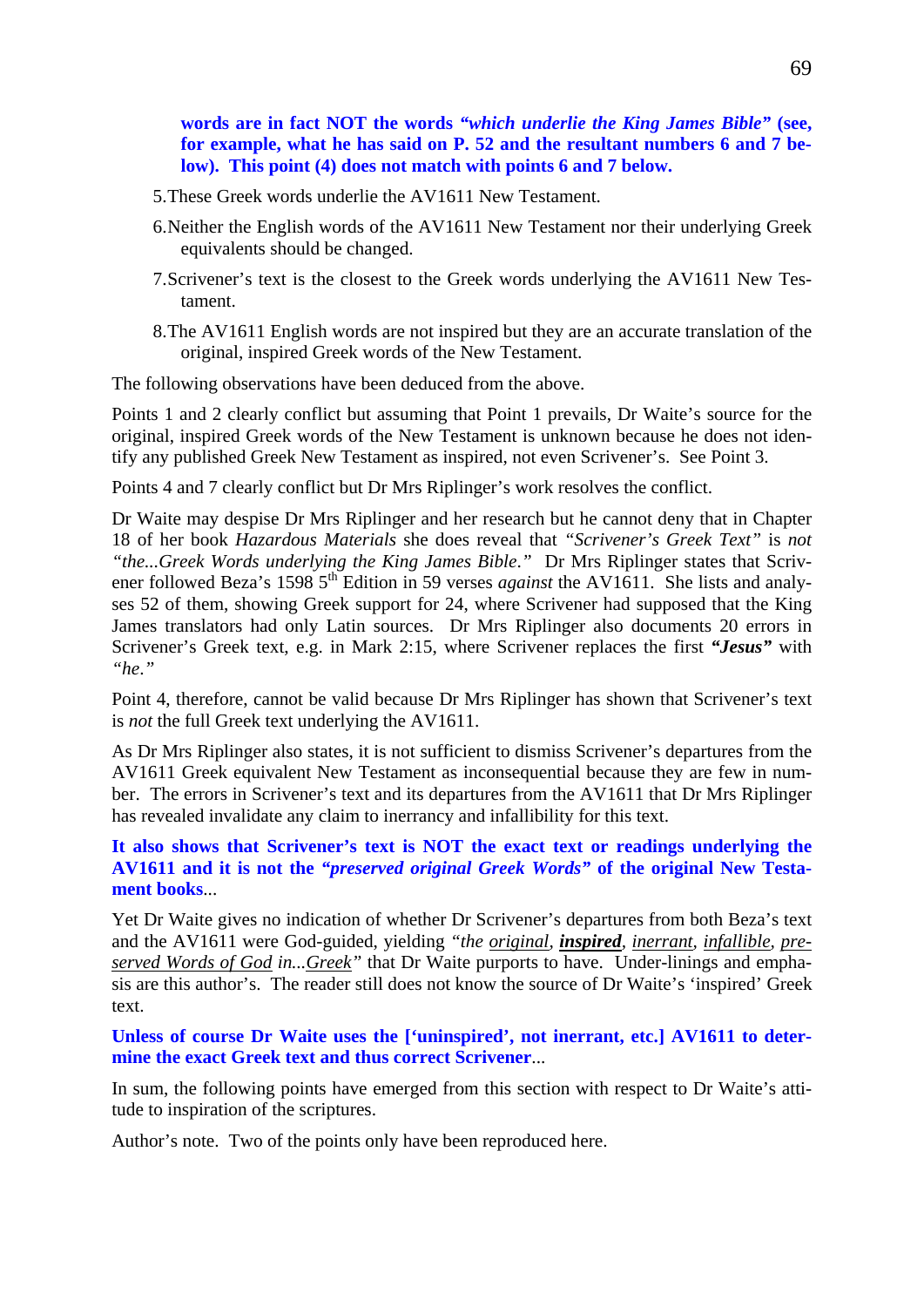- 1. Dr Waite has still not disclosed his sources for the original *inspired* Hebrew, Aramaic and Greek words of scripture available today. These include the lexicons that he insists he uses and are not *"corrupt*,*"* P. 27, but he fails to specify them. See remarks in **Dr Waite and Dr Mrs Riplinger – Preliminary Observations**.
- 2. Dr Waite has specified some Hebrew and Greek texts available today, i.e. Ben Chayyim's, Beza's and Scrivener's but he has *not* said that they are inspired, only the *"preserved"* original Hebrew, Aramaic and Greek words of scripture.

**But then he turns around and denies this by saying that Scrivener is merely the closest and in other places has said that Scrivener needs correcting**...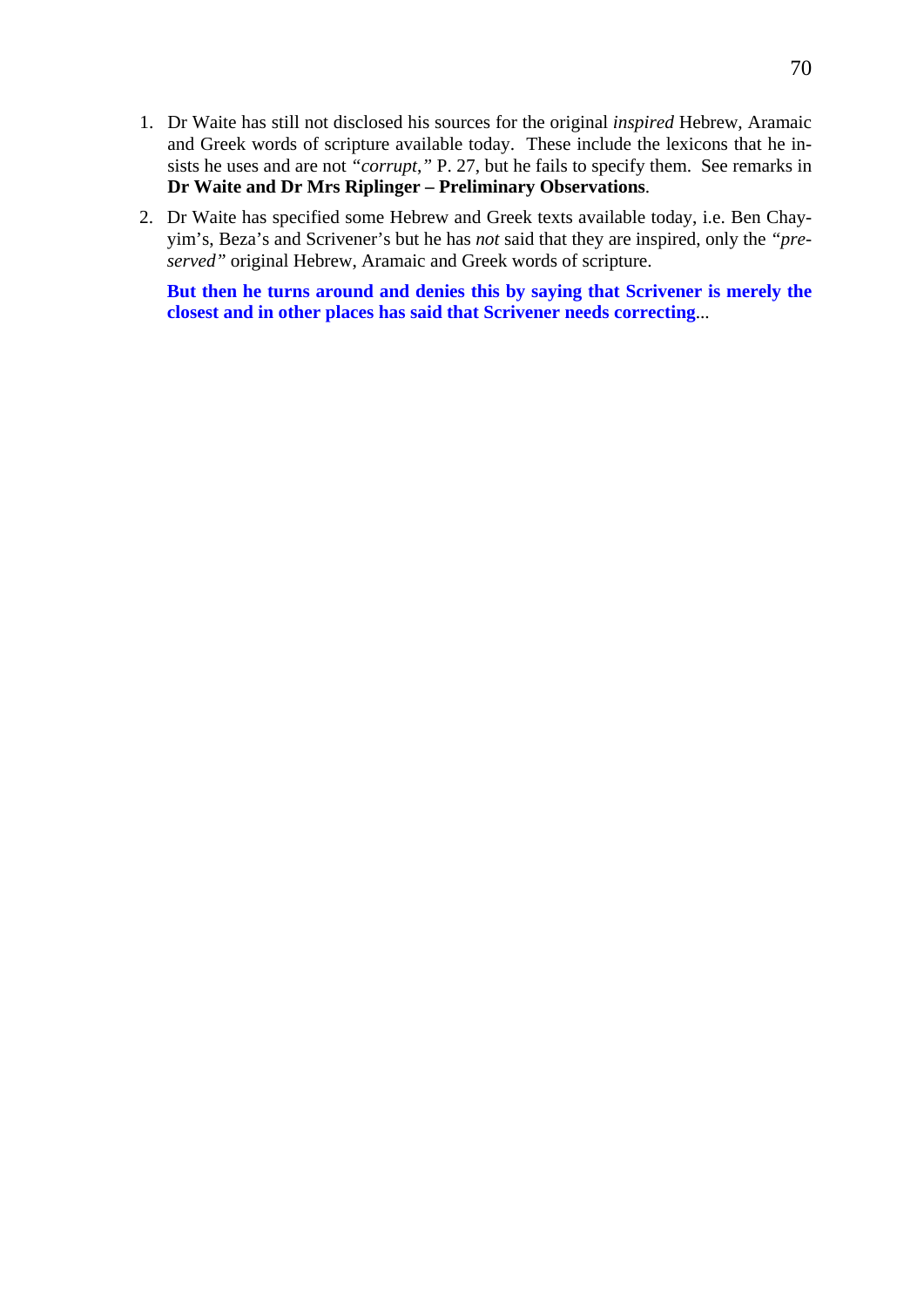#### **Appendix 1, Continued**

#### **Dr Waite and the KJB** *not "given by inspiration of God"*

*Introductory Remarks*...

P. 3 *"This HERESY view is held by Gail Riplinger, Peter Ruckman, and many of their* followers*. What is this view? This HERESY view believes that in 1611, when the King James Bible was published, (contrary to all truth and Biblical doctrine) God performed a "second inspiration.""* 

**Dr Waite cannot and should not be believed merely on his 'say-so' (see Acts 17:10-11). He has not proven that a** *"second inspiration"* **is** *"heresy"* **and has not wrestled with the biblical texts involving such nuances (see what follows by Gipp, for example).**

P. 3 *"Because of this, their so-called verbal plenary inspiration of the King James Bible supplants the Hebrew, Aramaic, and Greek Words given by God Himself as inferior and exalts the verbal plenary inspiration of the King James Bible as superior."* 

**On Dr Waite's part, we see here a practical denial of the Bible doctrine of the priesthood of every believer. If the King James Bible is not God's inspired words, then the believer who is not fluent in Hebrew, Aramaic, and Greek is at the 'mercy' of individuals like Dr Waite to tell them the 'real' meaning of words, verses, and scriptural teaching. This is the height of 'cardinalism' and 'popishness' on Dr Waite's part. It is quite evident, practically speaking, that for those who are not fluent in Hebrew, Aramaic, and Greek, but do know English, that the King James Bible 'supplants' the Hebrew, Aramaic and Greek. This is the logical necessity for those who do not know fluently those languages**...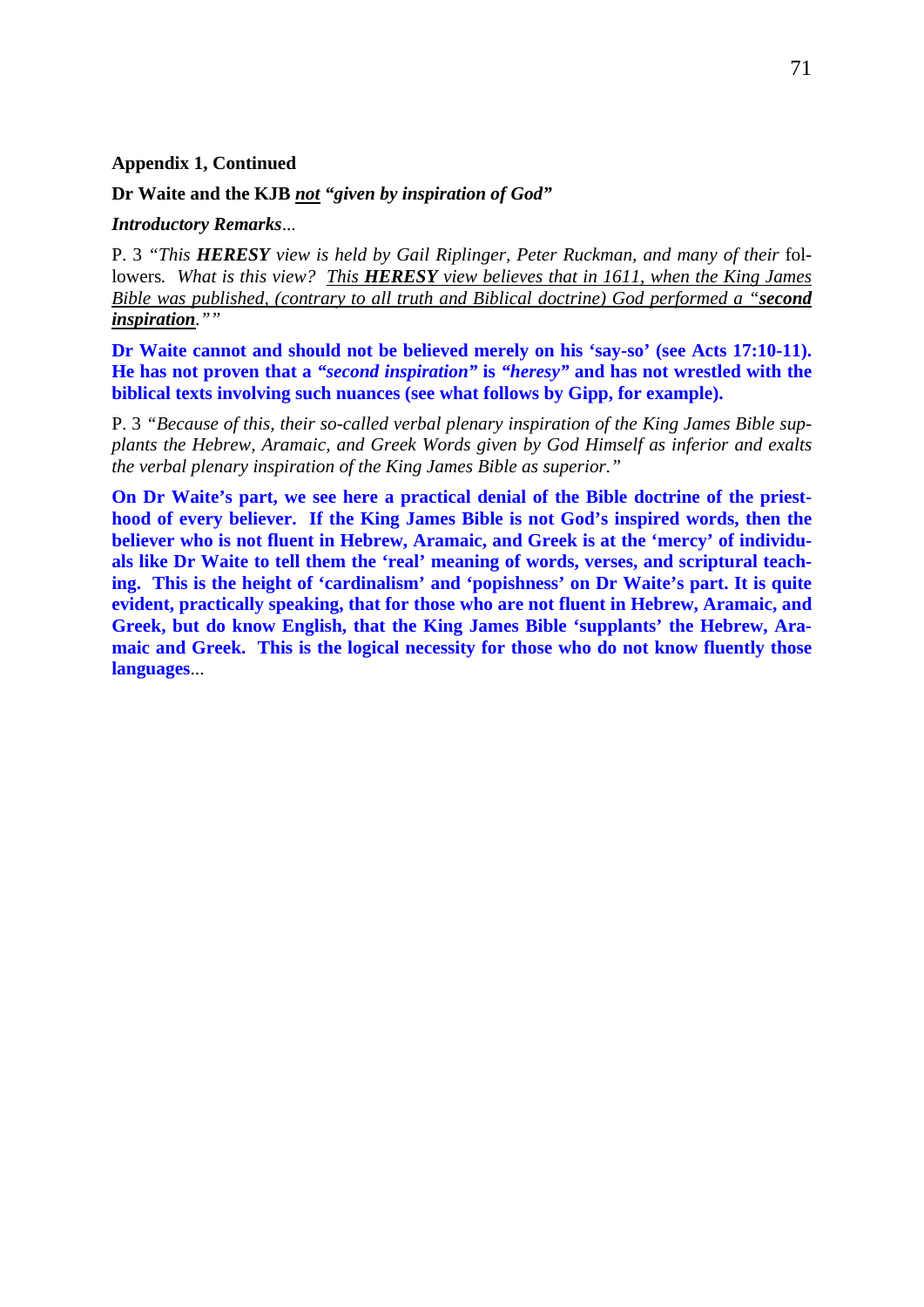#### **Appendix 1, Continued**

#### **Dr Waite and the KJB** *not "given by inspiration of God"*

*The 'not ""perfect""' AV1611* 

P. 2 *"I believe the King James Bible can be described as the only true, reliable, and accurate English translation of the preserved, original, inspired, inerrant, infallible, perfect, pure Hebrew, Aramaic, and Greek Words which underlie it. I do not believe anyone should use these seven adjectives (in their strictest definitions) for any translations in any language of the world."*

**Dr Waite's unbiblical presuppositions come to the fore clearly here. He says,** *"I do not BELIEVE…"***[POH's emphasis, not Dr Waite's]. Dr Waite does not think it is correct to use any of those words of ANY translation in ANY language of the world, including the AV1611 King James Bible. The corollary to that is that the King James Bible is not the preserved words of God in English, is uninspired, has errors, is imperfect and impure. And speaking of strict definitions, Dr Waite clearly does not understand the meanings of the three terms he DOES use to describe the King James Bible: (from Webster's 1828):** 

*"true" = true is opposed to false; Genuine; pure; real; not counterfeit, adulterated or false; Free from falsehood; Exact; right to precision; conformable to a rule or pattern; as a true copy; a true likeness of the original. "reliable" = adjective that can be relied on; dependable; trustworthy [Webster's New World College Dictionary](http://www.yourdictionary.com/dictionary-definitions/) Copyright © 2010 by Wiley Publishing, Inc., Cleveland, Ohio. Used by arrangement with John Wiley & Sons, Inc. Capable of being relied on; dependable: a reliable assistant; a reliable car***.** *Yielding the same or compatible results in different clinical experiments or statistical trials. [The Ameri](http://www.yourdictionary.com/dictionary-definitions/)[can Heritage® Dictionary of the English Language](http://www.yourdictionary.com/dictionary-definitions/), 4th edition Copyright © 2010 by Houghton Mifflin Harcourt Publishing Company. Published by Houghton Mifflin Harcourt Publishing Company. All rights reserved.* 

*138 Moby Thesaurus words for "reliable": absolute, accurate, adducible, admissible, apposite, attestative, attested, attestive, authentic, authenticated, balanced, based on, believable, calculable, certain, circumstantial, circumstantiated, cogent, colorable, compelling, conceivable, conclusive, confirmed, conscientious, convincing, cool, credible, cumulative, damning, decisive, dependable, determinative, documentary, documented, evidential, evidentiary, ex parte, eye-witness, factual, fail-safe, faithful, faithworthy, fast, fiducial, fiduciary, final, firm, firm as Gibraltar, firsthand, founded on, grounded on, guaranteed, harmless, hearsay, honest, honorable, imperturbable, implicit, in equilibrium, incontrovertible, incorruptible, indicative, indisputable, inerrable, inerrant, infallible, invincible, inviolable, invulnerable, irrefutable, irresistible, material, meaningful, nuncupative, overwhelming, plausible, predictable, presumptive, principled, probative, proven, punctilious, reputable, responsible, riskless, safe, secure, significant, solid, sound, stable, staunch, steadfast, steady, straight, substantial, suggestive, sure, surefire, symptomatic, telling, tenable, tested, to be trusted, tried, tried and true, true, trustable, trusted, trustworthy, trusty, undangerous, unerring, unexceptionable, unfailing, unfalse, unflappable, unflinching, unhazardous, unimpeachable, unperfidious, unperilous, unprecarious, unquestionable, unrisky, unshakable, untreacherous, unwavering, valid, validated, verified, warranteed, weighty, wellbalanced, well-founded, well-grounded, without nerves, worthy of faith [Emphases added]. "accurate" (From Webster's 1828) = In exact conformity to truth, or to a standard or rule, or to a model; free from failure, error, or defect; as an accurate account; accurate meas-*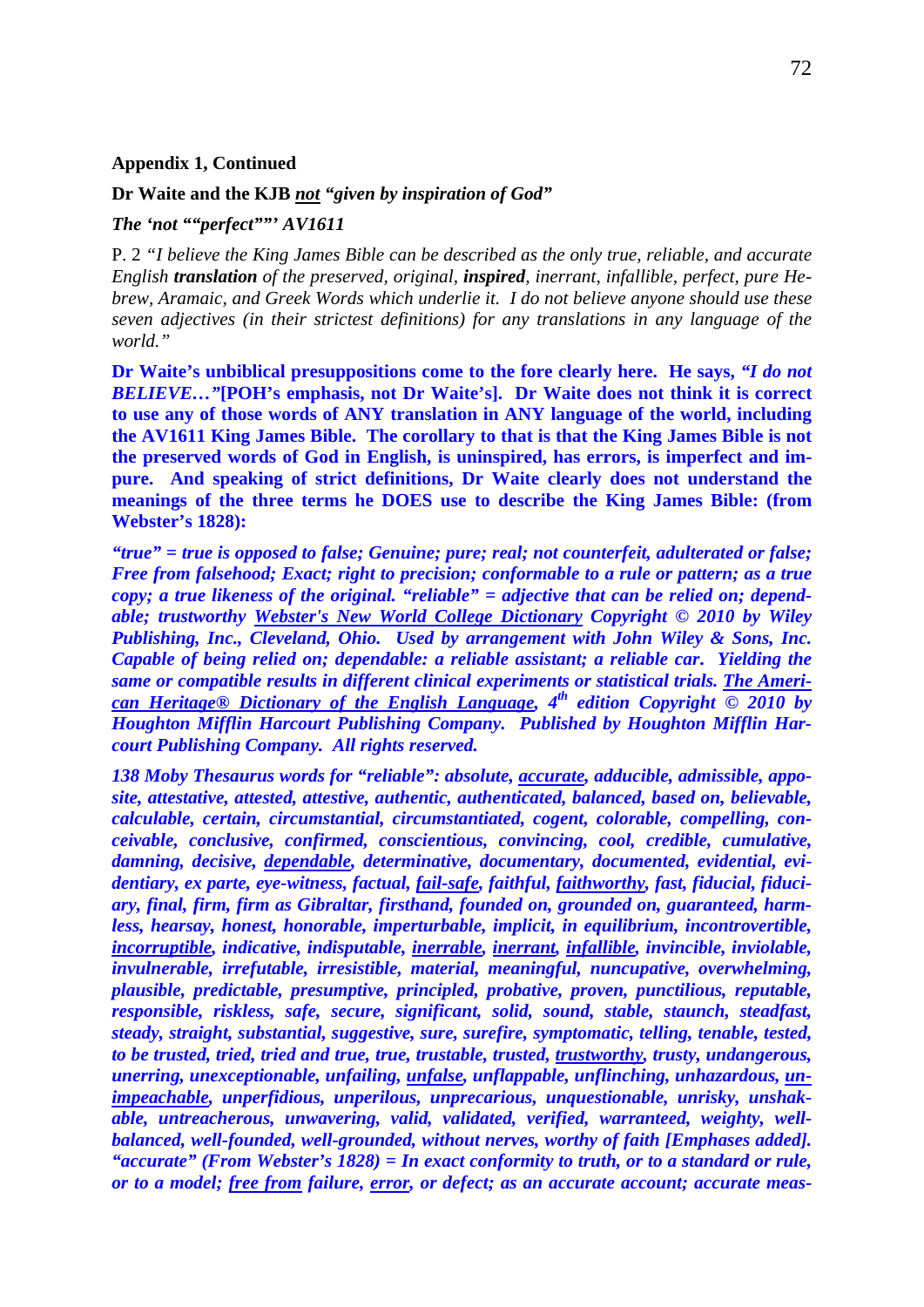*ure; an accurate expression. [Emphases added.] "accurate" (From Webster's 1828 Dictionary) = In exact conformity to truth, or to a standard or rule, or to a model; free from failure, error, or defect;* **[Emphases added]**…

P. 26 *"I believe the word, "perfection," is a word we can only use when referring to God Almighty."* 

**Yet Dr Waite uses it of** *"Words"* **on PP. 2, 53. This is another contradiction on his part**...

P. 40 *"The three words, "true, reliable, and accurate" are three words describing what I consider the King James Bible to be."* 

**That being the case, Dr Waite should also have no problem using words like** *"inerrant"***,** *"infallible"***,** *"pure"***, etc. regarding the King James Bible for those words are part and parcel of the definitions and meanings of** *"true"***,** *"reliable"***, and** *"accurate"*...

P. 53 *"The Scrivener text, which underlies our King James Bible..."* 

**This is a lie and Waite knows it from numerous sources. He himself has admitted the same by saying it is** *"the closest"* **text to the text/readings underlying the King James Bible. What he should have said is that** *"[t]he Scrivener text, which for the most part underlies our King James Bible…"*...

Further, on P. 88 of his book Dr Waite has assured his readers that *"In the subtitle of my*  book, DEFENDING THE KING JAMES BIBLE, I call it "GOD'S WORDS KEPT INTACT IN *ENGLISH."*

**Again, Dr Waite does not seem to understand the meaning of the word** *"intact"* **–** *"untouched by any harm, complete"***. The definition of the word itself when used in describing the Bible, argues for the inerrancy and even possible inspiration of the King James Bible, though Dr Waite would reject the usage of those two terms as being able to be used of the KJB**...

Whichever edition of the AV1611 that Dr Waite is referring must be unimpaired, at least with respect to its text, i.e. perfect, if it has been kept intact.

*"Intact"* **means or implies** *"inerrant"* **which Dr Waite sees as nearly synonymous with or in a direct relationship to** *"inspired"* **– the reason he refuses to use the word** *"inerrant"* **of the King James Bible**...

A few samples of the more noticeable changes between the 1611 AV1611 and the current Cambridge Cameo AV1611 have been listed below...

The list has been addressed in this author's earlier work<sup>[95](#page-93-0)</sup>, although comments on 1 Corinthians 4:9 should be amended as shown below. Apologies for any confusion arising from the earlier work with respect to this verse. The sample changes follow, with this author's comments from the earlier work, with some amendments and supplemented by dates of the changes that Dr Scrivener<sup>[96](#page-93-0)</sup> noted.

**It should also be noted that most of these adjustments were made while at least some of the original translators of the AV1611 were still alive, thus confirming the acceptability of these changes.**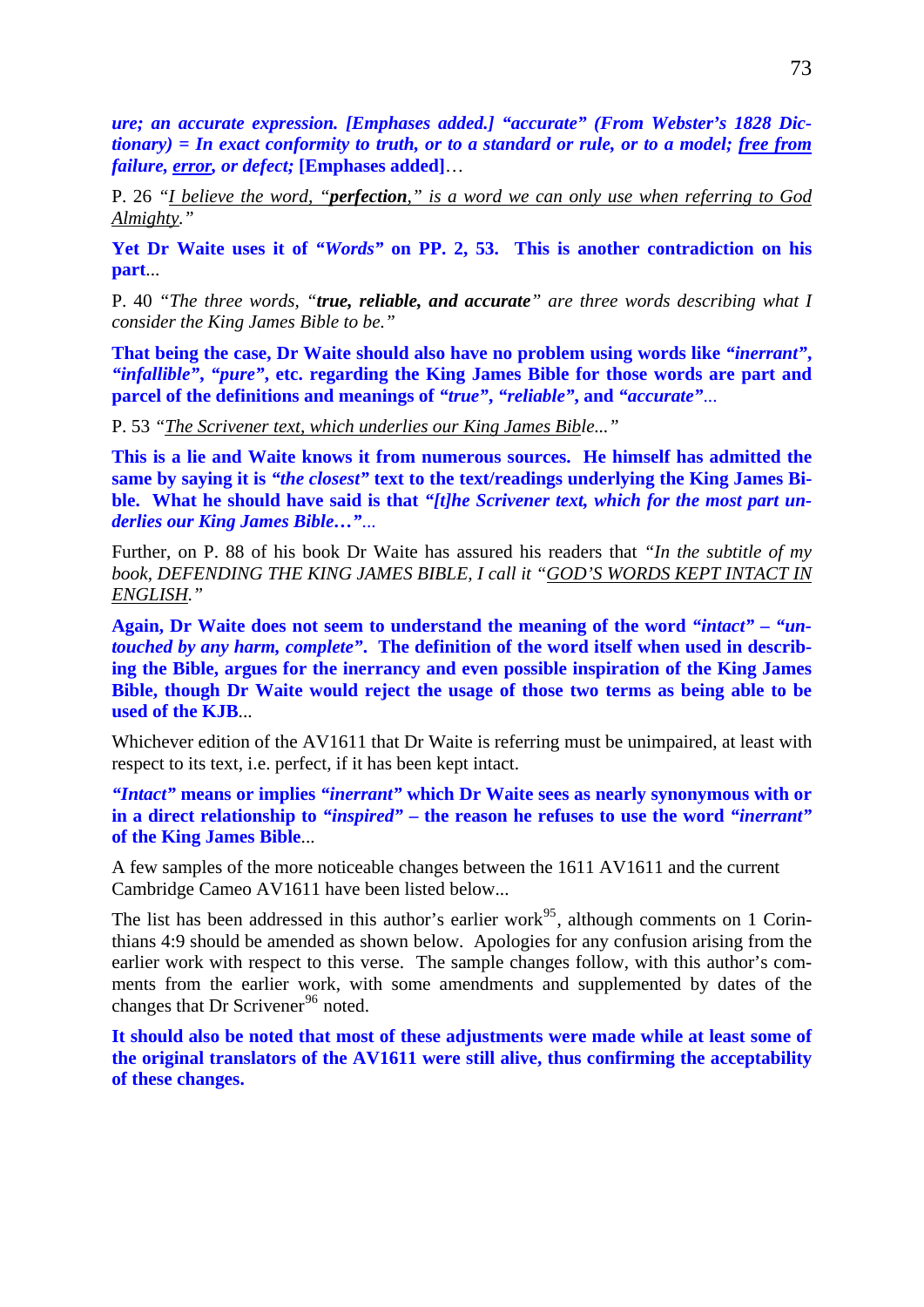## **Appendix 1, Continued**

# **Dr Waite and the KJB** *not "given by inspiration of God"*

# *The "not "inspired by God" AV1611*

P. 7 *"…Riplinger...defends a different King James Bible than I do. Her Bible is a verbal plenary inspiration of the English King James Bible. This is inspiration HERESY. My Bible is the King James Bible which is not "inspired by God" or "God-breathed" but is the only accurate, reliable, and true translation of the preserved, inerrant, inspired, God-breathed, perfect Hebrew, Aramaic and Greek Words on which it is based."* 

**Dr Waite once again evidences his misunderstanding of the meanings and implications of the words** *"accurate"***,** *"reliable"***, and** *"true"* **in his refusal to apply the word** *"inerrant"* **to the King James Bible.**

P. 31 *"As for those of us who disagree with her HERESY on her "Holy Bible" (that is her King James Bible) "resenting its authority," our final and ultimate "authority" is the Hebrew, Aramaic, and Greek Words that underlie the King James Bible. This genuine and final "authority," Gail Riplinger despises. This is a blatant lie. That's false. We strongly believe in the King James Bible's "authority," but we deny her HERESY about its "inspiration by God."* 

**Unfortunately, Dr Waite conveniently ignores the fact that authority, and the context here is with reference to God's Divine authority, stands or falls with inerrancy [and** *"inspiration"***?!]. See Titus 1:2.** 

P. 32 *"The original languages that God breathed-out give the English nuances, illustrations and shades of meaning. The grammatical rules of those languages give further assistance in the proper interpretation of difficult passages. When I preach God's Words, I do not criticize or change the English King James Bible. I illuminate and give many other acceptable and accurate meanings that the translators could have written down. Gail Riplinger despises the use of any other word than that given by the King James translators. This is ridiculous."* 

**Why is this "ridiculous" when in fact the exact construction(s) involved and the particular context(s) of the words chosen by the King James translators show [demand?!] the very word they used? Perhaps Dr Waite doesn't know the** *"original languages"* **as fluently as did the 54 plus learned men.**

P. 33 *"I stand for the King James Bible as the Word of God in English, but underlying it are not "two weak legs of Greek and Hebrew."* 

**Dr Waite is the one who is weak in saying that the King James Bible is the** *"Word"* **of God in English, but denying that it is PURE. Psalm 119:140 says that the word of God, something David had in his hand and could read,** *"is very pure"***. Consequently, if Dr Waite wishes to say or admit that the King James Bible is** *"the Word of God"***, then he must, biblically speaking, admit and say that it is pure (i.e., without error, infallible, etc.). Biblically and logically, Dr Waite can't have it both ways. It is an inconsistency and a contradiction, biblically speaking, to say that the King James Bible is** *"the Word of God in English"* **but not say that it is pure.**

P. 33 *"The Greek and Hebrew (and a few Aramaic) Words of the Old and the New Testaments are the strongest "legs" on which we can stand. They are "legs" given to us by the everlasting, omnipotent, omniscient, omnipresent Triune God Himself. They were the legs*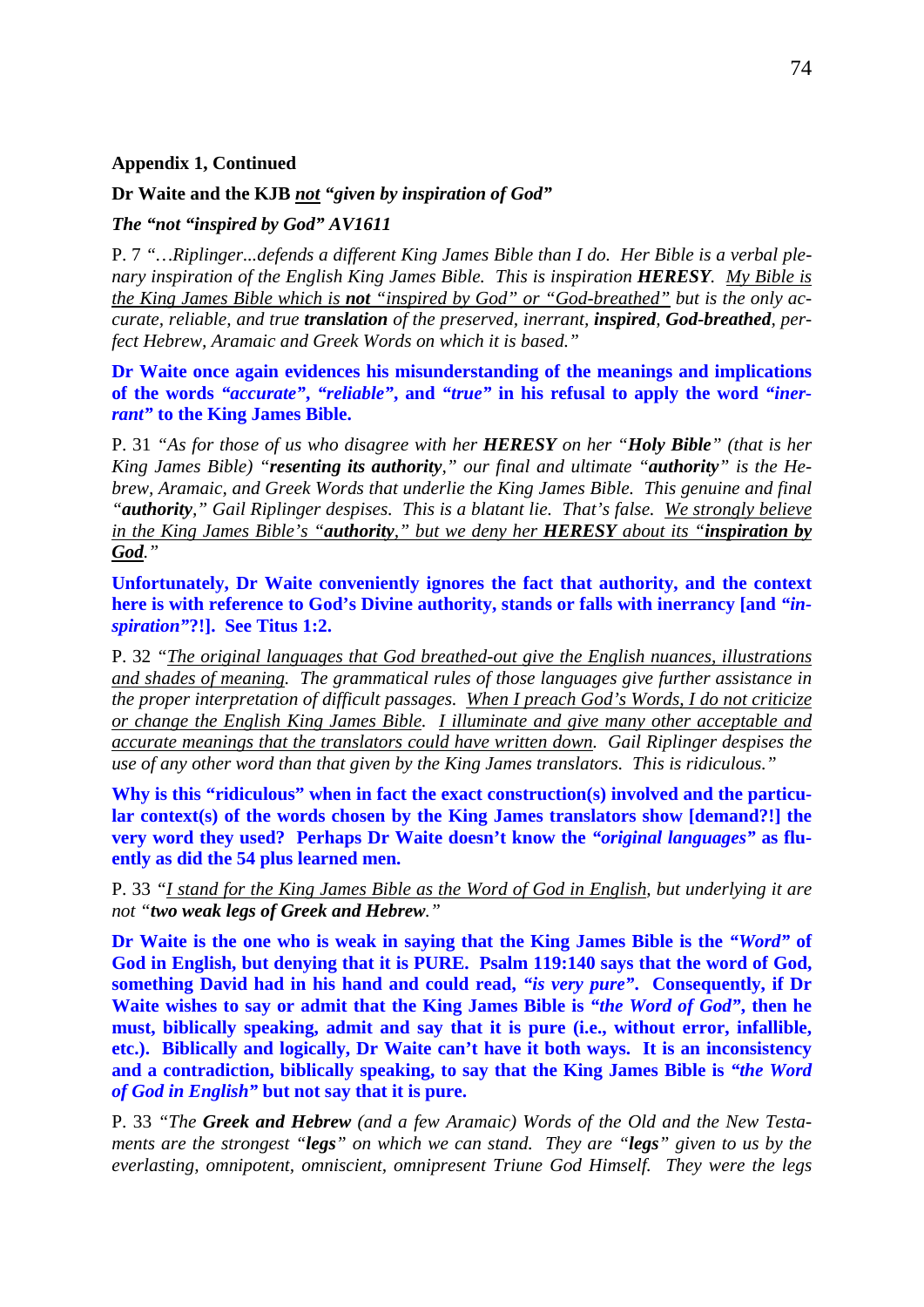*used by the King James Bible translators. These "legs" are stronger than any translation in the world, including the King James Bible and all of the other "pure" Bibles Gail Riplinger believes were given by verbal plenary inspiration."* 

*"This is her HERESY. The King James Bible is only an excellent translation of those Words rather than the Words themselves."* 

**Dr Waite here affirms his view that the King James Bible is not the preserved word(s) of God in English. Now THAT is much closer to** *"HERESY"* **than what Dr Mrs Riplinger has stated or implied**...

P. 51 *"Gail Riplinger defines her HERESY clearly in this quotation. She calls God's own "Traditional Masoretic Hebrew Text and the Traditional Received Greek Text" as "Two Weak Legs." In this way, she is clearly exalting the English King James Bible translation by men (which she believes were given by verbal plenary inspiration) as superior over God's own Hebrew, Aramaic, and Greek Words. This is pure HERESY! Shame on her for this blasphemy!"* 

**Just why this is** *"pure HERESY"* **is never proven by Dr Waite. And he seems to forget that the very texts he refers to were compiled** *"by men"* **(by one man in Scrivener's case – a problem in light of 2 Corinthians 13:1 and Matthew 18:16). Furthermore, if Dr Waite is to be consistent, something with which he seems to have a continual problem, then he must admit the logical conclusions of his position with regard to the original writings of scripture which were also done** *"by men"***. Dr Waite's real problem is a presuppositional one in which he consciously or unconsciously believes that God is too small and weak to preserve His words in a translation.**

P. 52 *"Gail Riplinger's "solid and perfect Holy Bible" is her alleged English King James Bible."* 

**Why** *"alleged"***? Dr Mrs Riplinger makes it clear that it is an ACTUAL English King James Bible which she can hold in her hand and read which is her** *"solid and perfect Holy Bible"***. Now why such a strong and bold stand should bother Dr Waite so much is puzzling, unless, of course, Dr Waite wishes to escape from the authority of the AV1611. One would think that a professed fundamentalist as Dr Waite would rejoice in the strong and bold stand that someone takes, even if that person is a bit to the 'right' of Dr Waite. But no. Dr Waite can only abide accepting (at best) that the exact words underlying the King James Bible, and not the King James Bible itself, are a solid and genuine foundation for faith.** 

**Thus he denies to all who are not fluent in Hebrew, Aramaic, and Greek that they have a solid and genuine foundation for their faith. Yet even for those who are fluent in those languages, Dr Waite still has a problem. Just WHERE can those words, i.e., the REAL** *"solid and perfect Holy Bible"* **according to Dr Waite, be found? WHERE can one get a copy so as to obey in all aspects the command of 2 Timothy 2:15? Dr Waite admits in places that said foundation is neither Scrivener in Greek nor Ben Chayyim in Hebrew. Consequently, it seems that said foundation exists only in Dr Waite's mind.** 

P. 52 *"Neither I, nor the BIBLE FOR TODAY, nor the Dean Burgon Society have abandoned our defense of the King James Bible. But we do not call it inspired of God or God-breathed... She is exalting man's English as being superior to God's Hebrew, Aramaic and Greek Words."* 

**This is an exaggeration on Dr Waite's part with the conclusion not following from the premises. In this context, even if true, for English speakers it would amount to the fact**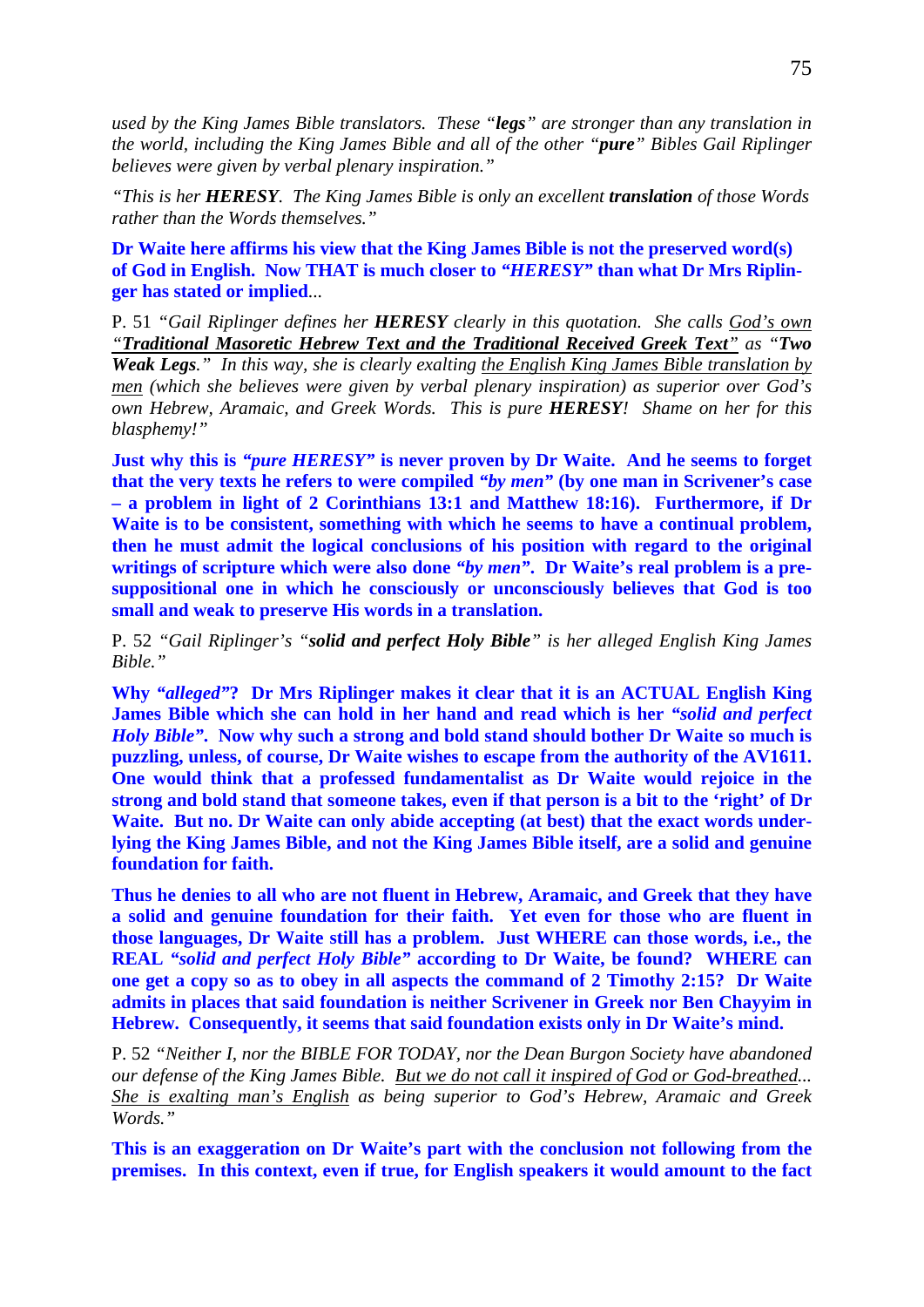**that the King James Bible is 'EQUAL TO' God's Hebrew, Aramaic, and Greek**  *"Words"***. Even for those who believe that the AV1611 in English has advantages over the Hebrew, Aramaic, and Greek words, it does not follow that such a position amounts to exalting man's words over God's words.**

 P. 52 *"In effect, Gail Riplinger believes in a deification of man and his works as superior to Almighty God and His works. This is HERESY and blasphemy!"* 

**Just how so remains unproven by Dr Waite. And merely stating it on his part does not make it so. Furthermore, is not Dr Waite committing** *"a deification of man and his works"* **for any compiler of Greek and Hebrew texts?**...

PP. 84-85 *"What I strongly object to is Peter Ruckman and Gail Riplinger who believe the HERESY that the King James Bible was given by verbal plenary inspiration! This is double inspiration HERESY..."* 

**This tactic of name-calling and mud-slinging is no proof of the validity of Dr Waite's assertions. Furthermore, Dr Waite has not disproven the truths brought to light by Gipp's work cited earlier**...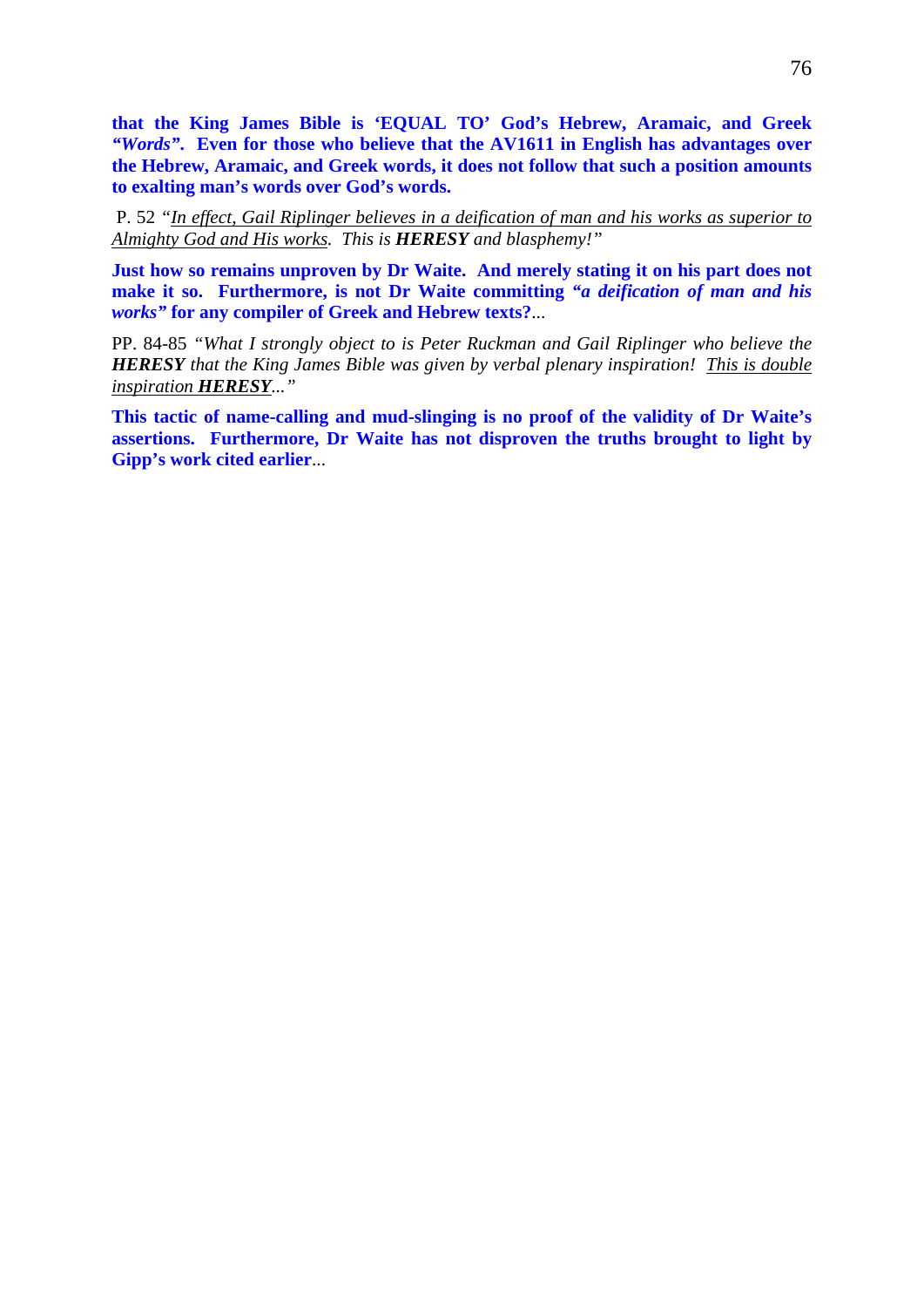## **Appendix 1, Continued**

## **Dr Waite and the KJB** *not "given by inspiration of God"*

#### *Testimonies to the Inspiration of the AV1611*

The following testimonies have been drawn from a wide variety of witnesses, not all of whom are Bible believers or even Christians. It is this author's firm conviction that they are nevertheless all trustworthy witnesses to *"the scripture of truth"* Daniel 10:21 in the form the 1611 English Holy Bible. They constitute a formidable array of adversaries for Dr Waite to overcome.

His denial that the 1611 English Holy Bible is even a Holy Bible should be kept in mind as the following witness statements are read.

**Additionally, does Dr Waite understand the meaning of** *"holy"***? It certainly implies**  *"set apart from error"***. Does Dr Waite refuse to use the term** *"holy"* **of the King James Bible? Perhaps so. But of course such a term could not be used of Scrivener's text either.** 

**So again Dr Waite must face the question of just WHERE is the Holy Bible that we need?**

Author's note. The above is the key question. At the time of writing, Dr Waite has not answered it, with respect to any identifiable and obtainable printed work between two covers.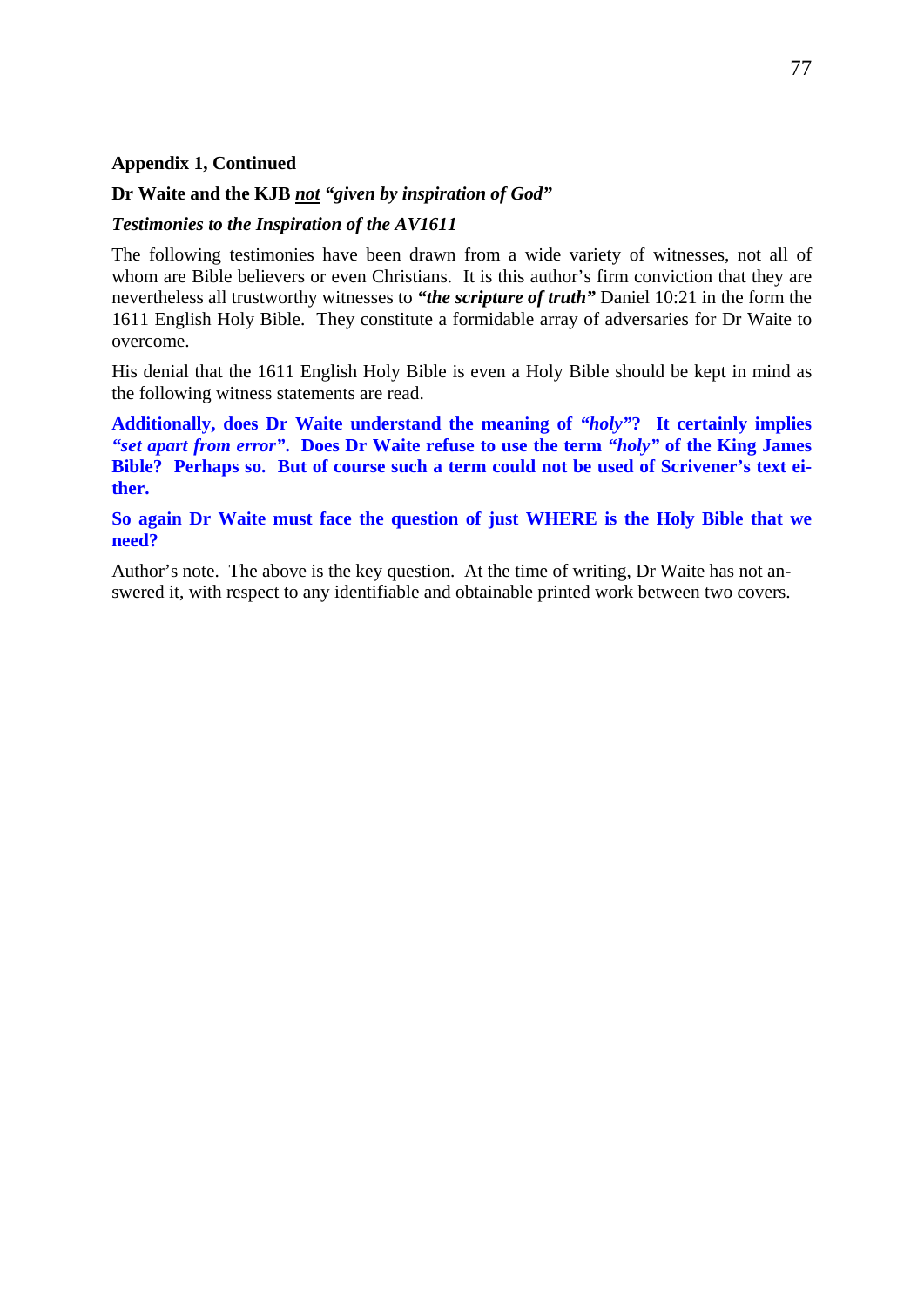## **Appendix 2 – Full List of Extracts, from** *A WARNING!!* **by Dr D.A. Waite**

#### **Dr Waite and 'Originals Only' Inspiration:**

P. 2 *"I believe that God inspired and breathed-out the original Hebrew, Aramaic, and Greek Words of the Old and New Testaments. I believe this miraculous event <i>happened only once and was never repeated. Especially was this inspiration never repeated in any translation in the past, in the present, or in the future. I believe 2 Timothy 3:16 refers to this once-forall inspiration by God of those original Hebrew, Aramaic, and Greek Words. The Greek Words in the first part of that verse are: PASA ("each, every, or all" GRAPHE ("Scripture" referring to the Old Testament, and, by extension to the New Testament) THEOPNEUSTOS (THEO refers to "God,") PNEUSTOS (comes from "PNEO" "to breathe.") that is, "Godbreathed" or "breathed-out by God." In other words, God "breathed-out" His original Hebrew, Aramaic, and Greek Words. I believe these Words have been preserved in the Hebrew, Aramaic, and Greek Words underlying the King James Bible."*

*"I believe it is an inaccurate view of the King James Bible to refer to it as "inspired," I believe this term must be reserved exclusively for the original, preserved Hebrew, Aramaic, and Greek Words underlying the King James Bible and not for the King James Bible itself."*

*"I believe the King James Bible can be described as the only true, reliable, and accurate English translation of the preserved, original, inspired, inerrant, infallible, perfect, pure Hebrew, Aramaic, and Greek Words which underlie it. I do not believe anyone should use these seven adjectives (in their strictest definitions) for any translations in any language of the world."* 

P. 10*"Gail Riplinger attacks those who believe God breathed-out and inspired His Words in Hebrew, Aramaic and Greek rather than any translation, whether in English, Spanish, French, Italian, German, Russian, Chinese, Japanese or in any other language translation."* 

*"Gail Riplinger attacks those who believe that only the Words given by God in Hebrew, Aramaic and Greek can be called, "given by inspiration of God" or "Inspired by God", or "Inspired" or "God breathed" rather than any translation."* 

P. 20 "*Gail Riplinger believes in the plenary verbal inspiration of the King James Bible."*

*"This is clear HERESY. The accurate view of Bible inspiration is found in 2 Timothy 3:16. That verse refers to the way the original Hebrew, Aramaic, and Greek Words were produced by God's true plenary verbal inspiration. That is the only inspiration that exists. God never gave plenary verbal inspiration of any translations in any language of the world."* 

*"Inspiration is defined as the once-for-all process of God's "breathing-out" (THEOPNEUS-TOS) of the original Old and New Testament Words of Hebrew, Aramaic, and Greek."* 

*"This verse has nothing whatsoever to do with the alleged verbal plenary inspiration of the King James Bible or of any other translation of the Hebrew, Aramaic, or Greek Words. It refers only and exclusively to the "breathing-out" or inspiration by God of those original Words."*

P. 24 *"The only Words that God gave by verbal plenary inspiration are the original Words given by God in Hebrew, Aramaic, and Greek. Those Words, and those alone were "inspired Words" which were breathed-out by God. No translation, whether the King James Bible (KJB) or any other translation contains words that were given by God Himself."*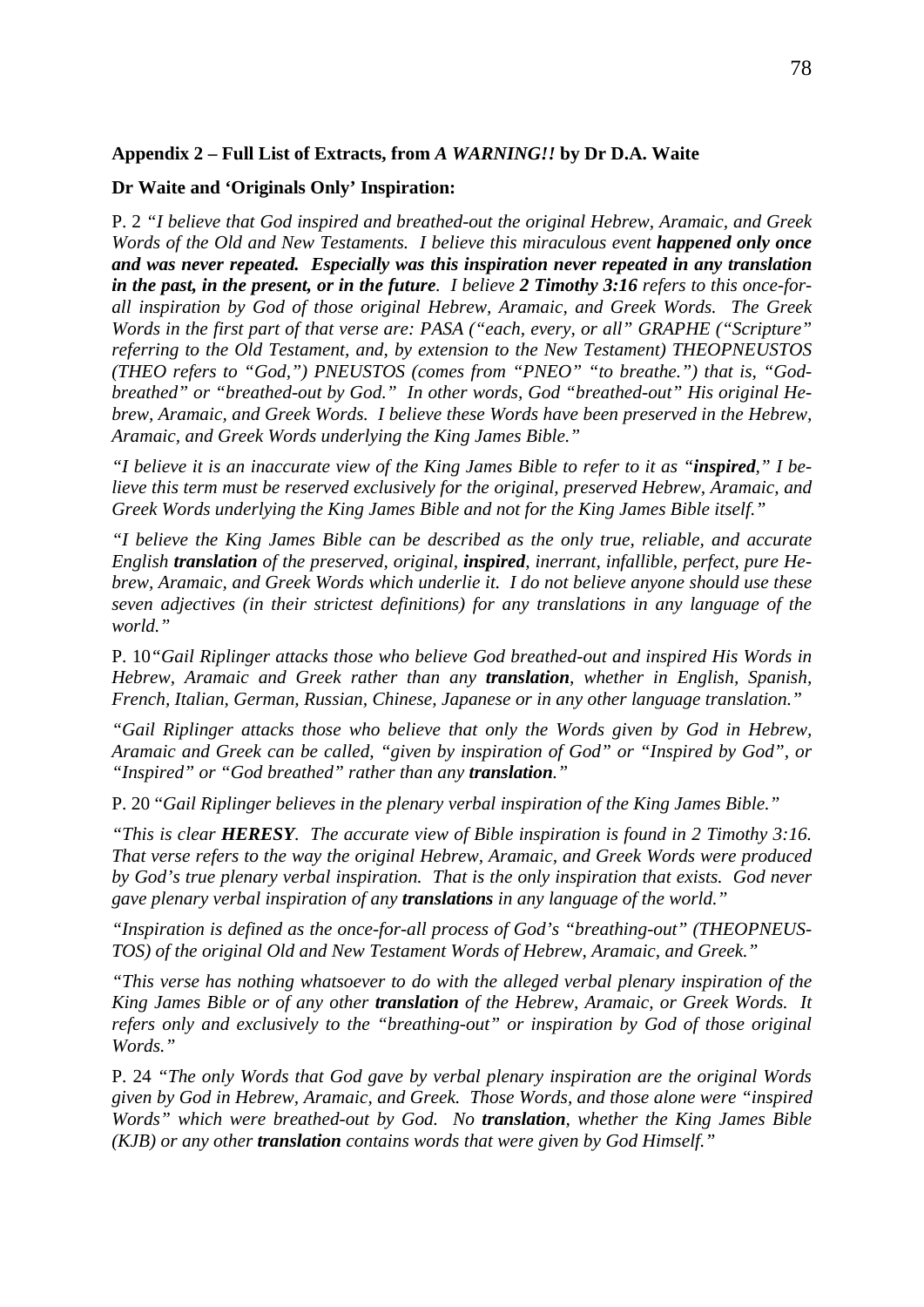*"2 Timothy 3:16 describes the inspiration, or God-breathing out of His Words of Hebrew, Aramaic, and Greek."* 

*"PASA ("each, every, or all)* 

*"GRAPHE (Scripture, that which is written down in the Old or New Testament originals)* 

*"THEOPNEUSTOS (God-breathed from THEOS ("God") and PNEO ("to breathe")."* 

P. 24 *"I "rightly" claim that the King James Bible is not given by verbal plenary inspiration of God. You can define inspiration any way you want, but if you define it Scripturally neither the King James Bible nor any other translation is "inspired of God." Neither the word "inspired" nor "inspire" is found in the Bible. Only the word "inspiration" is found once in the Old Testament and once in the New Testament. It is found in 2 Timothy 3:16, "All scripture is given by inspiration of God..."* 

*"The one Greek Word for these five English words, "given by inspiration of God," is THEOPNEUSTOS. This is a compound word that comes from two other Greek words, THEOS ("God") and PNEUSTOS ("breathed"). PNEUSTOS does not come from PNEUMA ("spirit") as Gail Riplinger falsely claims. Both PNEUMA and PNEUSTOS come from the Greek verb PNEO ("to breathe")."* 

*"Any who teach that God "breathed-out" and gave the King James Bible (or any other translations) by verbal plenary inspiration is unscriptural. In fact, I believe he or she is guilty of a serious theological HERESY."* 

P. 28 *"I deny the "inspiration of our King James Bible" because, unlike Gail Riplinger, I know and understand what the Greek Words say in 2 Timothy 3:16. PASA ("each," "every," or "all") GRAPHE ("Old Testament Hebrew Words" and "New Testament Greek Words") THEOPNEUSTOS ("God-breathed" or "breathed out by God.") This happened once-forall when these God-given original Words were given. It has never happened again, including in the King James Bible or in any other translation."*

P. 38 *"They stand for the King James Bible and use the word, "inspired" for it. I do not. I believe it is inaccurate terminology. It confuses the genuine once-for-all inspiration by God of His Hebrew, Aramaic, and Greek Words which underlie the King James Bible. I have no evidence that these men partake of the serious HERESY espoused by Gail Riplinger that the King James Bible (and other Bibles since Acts 2 (possibly due to her previous Pentecostal/Charismatic background), have been given by verbal plenary inspiration."*

*"The only proper "inspiration" of Scriptures was a one-time miracle, never to be repeated, when God Himself caused to be written down the Words of the Bible in Hebrew, a little Aramaic, and Greek. "Inspiration" has nothing whatsoever to do with translations."* 

*"Not a single translation in any language is inspired by God, including the King James Bible and the other Bibles since Acts 2 (possibly due to her previous Pentecostal/Charismatic background), that Gail Riplinger also believes are "pure" and given by verbal plenary inspiration. All translations are words chosen by the translators who are men, not words chosen and given by God."* 

P. 40 *"The verb, "is given" does not appear in the Greek New Testament that God gave us. Gail Riplinger hates the Words of the Greek and Hebrew that underlie our King James Bible. She just takes the English over against the Greek, even though there is no Greek word here whatsoever! This is theological HERESY at its worst! Even if she takes her English "is given," this phrase often translates the aorist or other past tenses. It does not always mean a present tense, even in other places where it is used in the King James Bible. 2 Timothy 3:16*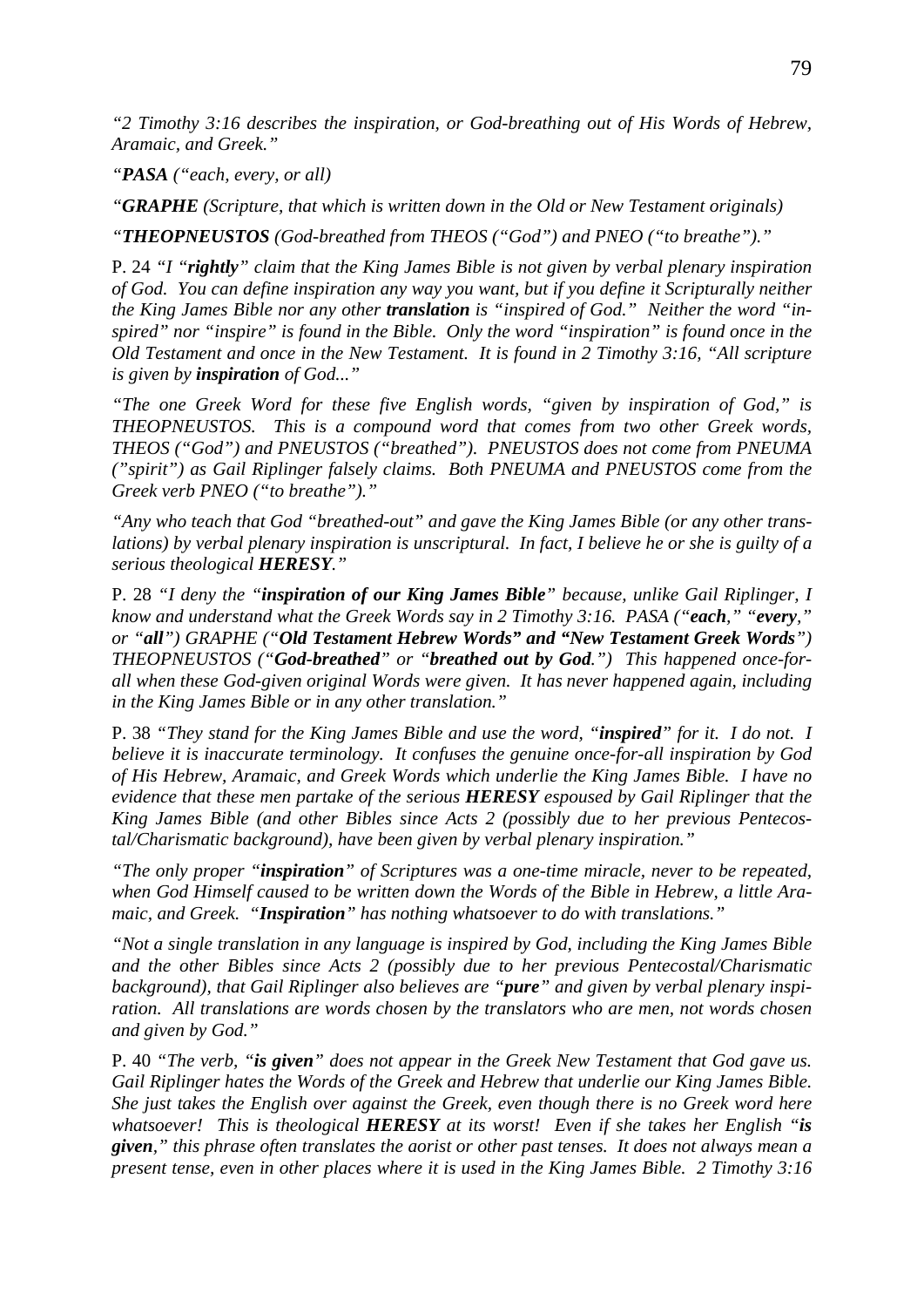*(PASA GRAPHE THEOPNEUSTOS) just speaks of an accomplished past deed that God did when He gave us His Words in Hebrew, Aramaic, and Greek."* 

P. 44 *"[Gail Riplinger] rejects God's own Words in the Hebrew and Greek Words in favor of the single one word found in the King James Bible which she thinks was given by verbal plenary inspiration. Gail Riplinger is HERETICAL in ridiculing the God of the Bible's Words and the "meaning" of those Words in favor of using exclusively the one single word that the KJB translators set down. Gail Riplinger's view is HERESY. By saying this, she believes the King James Bible was inspired by God in 1611 and therefore completely corrects and rules out the original Hebrew, Aramaic, and Greek Words that God gave us. As such, that translation completely wipes out any Hebrew or Greek "meaning" that God Himself gave us. She favors only the one word that man put down in his translation. That is blasphemy against God!"*

P. 59 *"This is what I have always believed. The Scripture in 2 Timothy 3:16, PASA GRAPHE THEOPNEUSTOS, "All Scripture is given by inspiration of God." This literally means "all Scripture is God-breathed." GRAPHE refers to the Old Testament Hebrew and Aramaic Words (and, by extension, the New Testament Greek Words). This word has nothing whatsoever to do with any translation, whether in English, Spanish, Italian or any other language."* 

P. 60-61 *"Gail Riplinger denies the Hebrew, Aramaic, and Greek Words underlying the King James Bible are copies of the "inspired originals." I believe the Hebrew, Aramaic, and Greek Words underlying the King James Bible are true and preserved copies of the inspired originals."* 

P. 72 *"Gail Riplinger is using this terminology [an apparition exhaling in the corner of the room] because she does not believe that 2 Timothy 3:16 teaches that the Hebrew, Aramaic, and Greek Words of the Bible were THEOPNEUSTOS "God-breathed." By referring to God the Holy Spirit in this way, as an "apparition exhaling in the corner of the room," Gail Riplinger has committed blasphemy against the Holy Spirit! Shame on her! One day God will judge her for this blasphemy! Though she doesn't understand it and will not accept it, THEOPNEUSTOS in 2 Timothy 3:16 comes from THEOS ("God") and PNEUSTOS ('breathed" from PNEO "to breathe"). She is totally misinformed on the derivation of PNEUSTOS ("breathed,") thinking it comes from PNEUMA ("Spirit"). This is serious and total Greek error. Both PNEUMA and PNEUSTOS come from PNEO "to breathe.""*

*"The "adjective 'God-breathed'" does not belong to the "NIV." [Gail Riplinger] lies when she says that it is "incorrectly used and not a literal or accurate translation of the noun theopneustos. It is indeed a literal translation of the Greek word, THEOPNEUSTOS in 2 Timothy 3:16. Gail Riplinger is so ignorant of the morphology and etymology of the Greek language that she falsely thinks "theopneustos" is a "noun" instead of an adjective. It is clearly an adjective! This shows the twisted and warped ignorance of Gail Riplinger as far as the Greek language is concerned."* 

P. 73 *"THEOPNEUSTOS does not come from "Spirit." PNEUSTOS does not come from "Spirit," but from PNEO which is "to breathe." PNEUMA also comes from PNEO "to breathe.""*

P. 88 *"Gail Riplinger...is defending a "KJV" that she wrongly claims was given by verbal plenary inspiration from God directly. That HERESY is anything but "scholarly." It is ridiculous idiocy. Her "defense" is anything but "scholarly." It is a total misinterpretation of 2 Timothy 3:16 which refers to God's breathing-out His Hebrew, Aramaic, and Greek Words in the original Old and New Testaments. The GRAPHE ("scripture") cannot refer to translations of any kind."*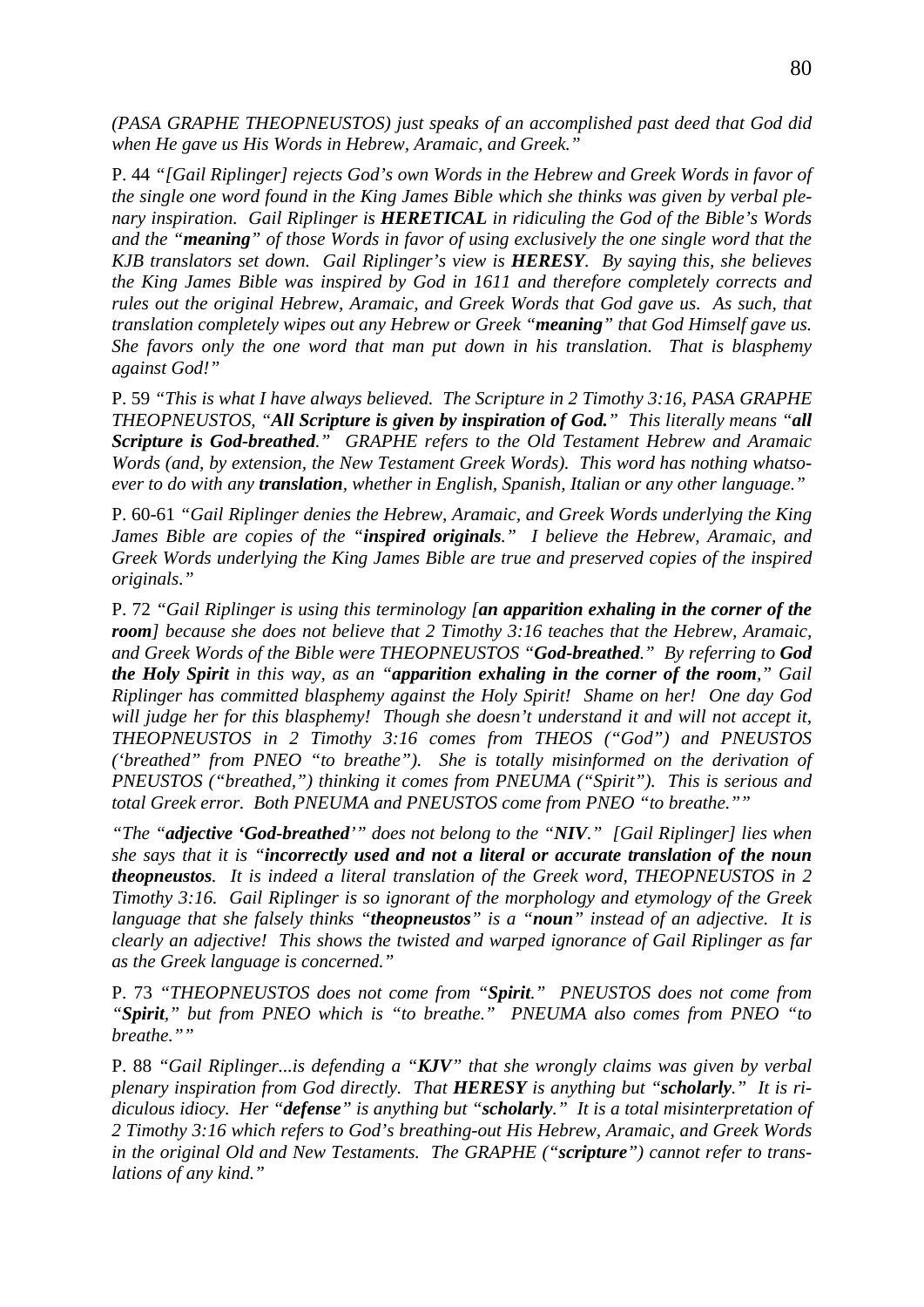*"The Words of God ARE the Hebrew, Aramaic and Greek Words. In the subtitle of my book,*  DEFENDING THE KING JAMES BIBLE, I call it "GOD'S WORDS KEPT INTACT IN *ENGLISH." Psalm 12:6-7 does not refer to the King James Bible, but to the Hebrew and Aramaic Words (and, by extension, to the Greek N.T. Words). English was not even in existence then."*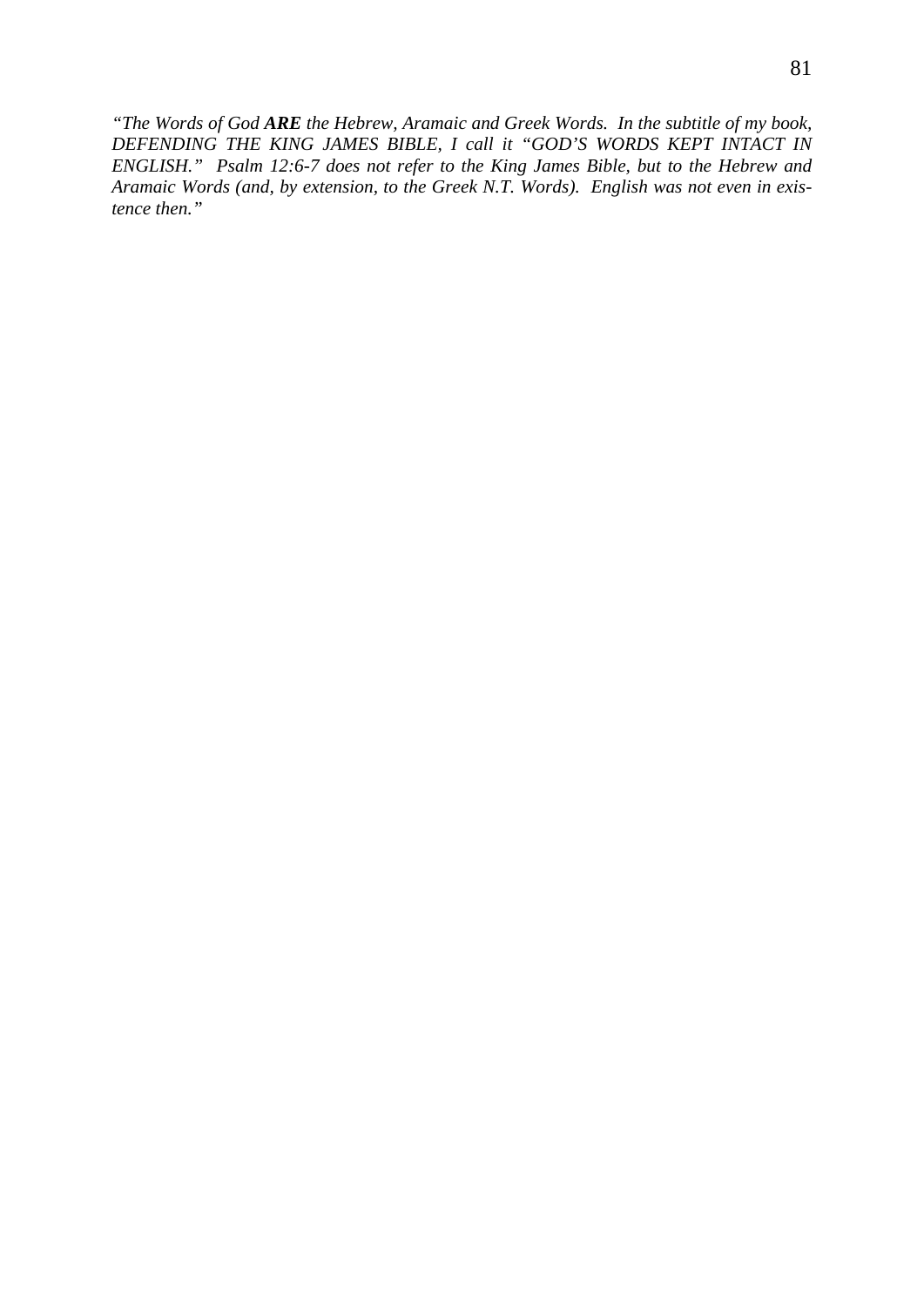## **Appendix 2, Continued**

#### **Dr Waite and the Imaginary 'Original Bible,' Unidentified in Print**

P. 25 *"Though Gail Riplinger's "Holy Bible" is limited to the King James Bible, in reality, "Our Holy Bible" is the Bible that God caused to be written in Hebrew, Aramaic, and Greek. That is the true "Holy Bible." It is not a translation in English or in any other language. I do not deny the inspiration of the Hebrew, Aramaic, and Greek true "Holy Bible" whose very Words were given by the Lord Jesus Christ through God the Holy Spirit to the human writers (John 16:12-15)."*

P. 28 *"God gave His original Words by revelation. That revelation came by the verbal plenary inspiration of the original Hebrew, Aramaic, and Greek Words. This accurate definition of the Bible's inspiration by God rules out any "inspiration by God" of the King James Bible or any other translation in any language in the world."* 

*"My "Holy Bible" is God's fully "inspired" original Words of Hebrew, Aramaic, and Greek, rather than Gail Riplinger's King James Bible. Though it is an accurate, true, and reliable translation, it is not "inspired by God." It is not "God-breathed," therefore it cannot accurately be termed "inspired." She holds a serious theological HERESY by her erroneous view of "inspiration by God."* 

P. 29 *"The "Bible" has been inspired by God in the Hebrew, Aramaic, and Greek languages. Her "Bible" is the King James Bible which was not "given by inspiration of God" and was not "God-breathed." Her position is serious HERESY."* 

*"The "Bible" is the Hebrew, Aramaic and Greek words that underlie our King James Bible. Strictly speaking, it is not a translation. God gave us those Words. There was no English when God gave Moses His Words, and David His Words, and Ezekiel His Words, and Matthew His Words and Paul His Words. English did not exist when God "breathed-out" or "inspired" His Bible's Words."* 

P. 32 *"Gail Riplinger confuses people by not defining "our Holy Bible." My "Holy Bible" is the Hebrew, Aramaic, and Greek Words of the Old and New Testaments that God Himself breathed-out and inspired. Her "Holy Bible" is only a translation of that "Holy Bible," the King James Bible. Gail Riplinger has not and cannot prove that the King James Bible was inspired by God. There is no scriptural proof that any translation of God's Words is inspired of God."*

P. 37 *"Gail Riplinger's "Holy Bible" (her HERETICAL view of the King James Bible and other "inspired" Bibles since Acts 2 (possibly due to her previous Pentecostal/Charismatic background), is being "deflated." The true "Holy Bible," which is the Hebrew, Aramaic, and Greek Words that God Himself gave to us, is being inflated and exalted by the exposure of Gail Riplinger's HERESY on the Bible."*

P. 39 *"Gail Riplinger's HERESY in her view of inspiration can easily be "refuted." Here is a simple refutation of it. My "Holy Bible" differs from her "Holy Bible." It is the Bible that God Almighty breathed-out in Hebrew, Aramaic, and Greek original Words. They are inspired Words and Godbreathed Words. Her definition of the "Holy Bible" is the King James Bible translation of those Words (and other Bibles since Acts 2 possibly due to her previous Pentecostal/Charismatic background), as well). Those words, though accurately translated, can never properly be referred to as "God-breathed" or "inspired by God" no matter how much Gail Riplinger might argue [otherwise]."*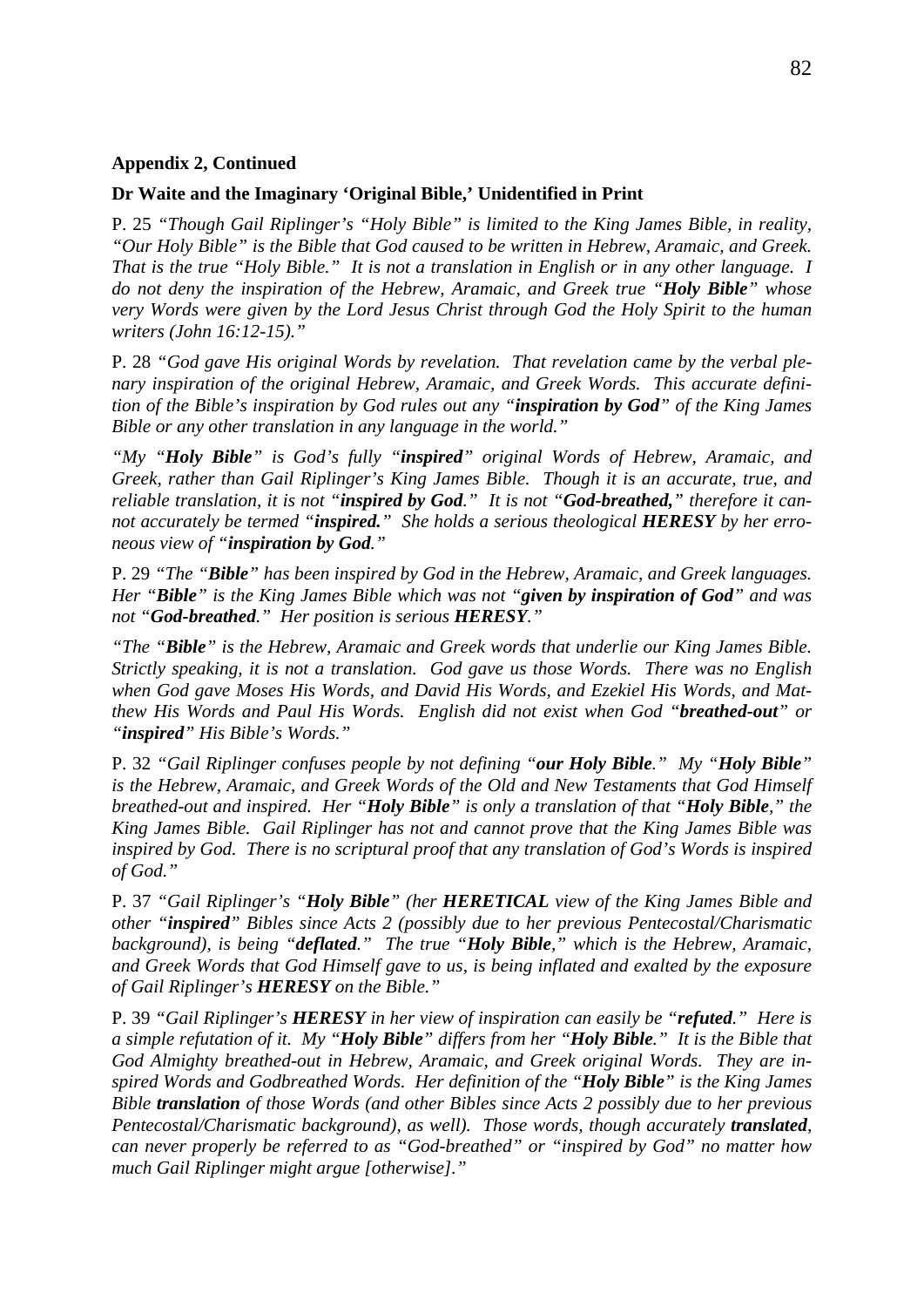P. 84 *"Gail Riplinger's HERESY is hidden by her when she talks about "those of us who believe our Bible is inspired." What she means, but doesn't say, is that she believes the King James Bible, and other Bibles since Acts 2 (possibly due to her previous Pentecostal/Charismatic background), have been given by verbal plenary inspiration. This is her HERESY. The only "BIBLE" that has been given by verbal plenary inspiration is God's Hebrew, Aramaic, and Greek Words. No translation (including the King James Bible) has been given by verbal plenary inspiration. This is pure HERESY."*

P. 90 *"What Gail Riplinger wants us to do is to "uphold the inspiration of her beloved [King James] Holy Bible. She never defines what she means by the "Holy Bible." To someone who is not familiar with Gail Riplinger's distortions, they might think that I denied the plenary verbal inspiration of the Hebrew, Aramaic, and Greek Words in the original Bible which is the "Holy Bible." I believe strongly in that inspiration, but deny her HERESY in believing that the King James Bible and other Bibles as well after Acts 2 (possibly due to her previous Pentecostal/Charismatic background), were given by plenary verbal inspiration."*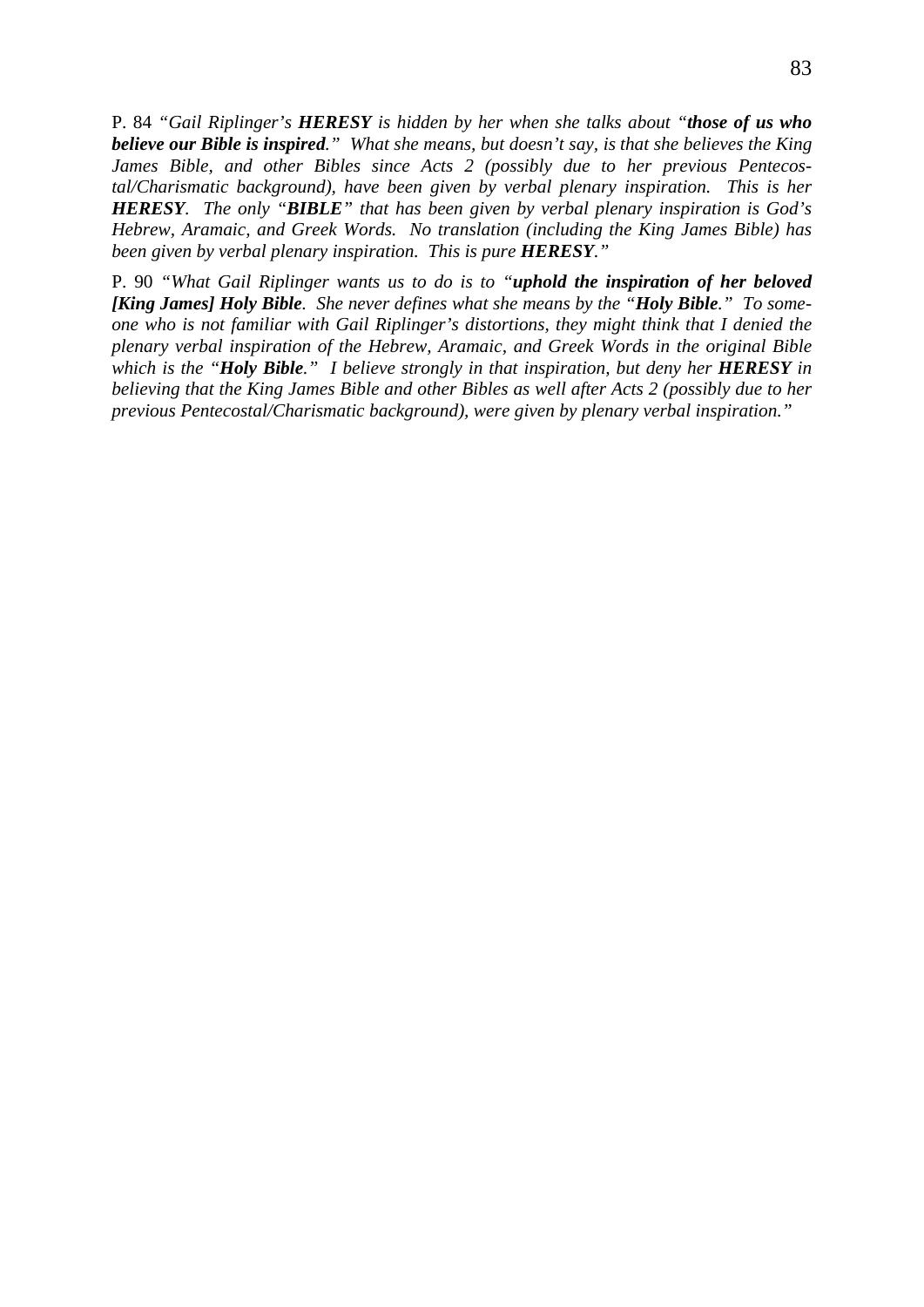# **Appendix 2, Continued**

# **Dr Waite and 'the Greek'**

P. 27 *"… Riplinger thinks that the King James Bible's word is the only thing you can use. Otherwise, to her, it is an "error." She believes you can't explain any of the King James Bible's words or define them. If people don't understand the word "OUCHES," for example, it is too bad for them, in her judgment. Gail Riplinger despises the definitions of uncommon words. She is entitled to her opinion, but I strongly disagree with her. She believes you must chase all over the King James Bible to find the definitions of its words, but never consult any dictionaries or lexicons of any kind. In my opinion, this position is insane!"* 

*"I don't use "corrupt lexicons." I use proper lexicons that give me proper meanings of the Hebrew, Aramaic, or Greek. Gail Riplinger despises the use of lexicons of any kind, calling them all "corrupt.""*

P. 28 *"The "Scrivener Greek New Testament" is not "slightly tainted." I believe the Words in this "Greek New Testament" to be accurate copies of the inspired, inerrant, infallible, preserved, original Greek Words. I believe them to be authentic copies of the original New Testament Words. It is sad that Gail Riplinger refuses to take this same position."* 

P. 33 *"According to the Greek scholar, Frederick Scrivener, the primary Greek edition followed by the King James Bible translators was Beza's 5th edition of 1598. In Scrivener's Annotated Greek Text...in pages 648-656 he lists only 190 places where the King James Bible departed from that Greek text. This is but a minute percentage of the over 140,000 Greek Words in the New Testament. Scrivener lists ten other sources where these 190 places were found."*

P. 51 *"Gail Riplinger defines her HERESY clearly in this quotation. She calls God's own "Traditional Masoretic Hebrew Text and the Traditional Received Greek Text" as "Two Weak Legs." In this way, she is clearly exalting the English King James Bible translation by men (which she believes were given by verbal plenary inspiration) as superior over God's own Hebrew, Aramaic, and Greek Words. This is pure HERESY! Shame on her for this blasphemy!"* 

*"I "promote" the Ben Chayyim Hebrew Text and the Scrivener's Greek text. I believe the Hebrew, Aramaic, and Greek Words underlying the King James Bible are "God's preserved originals." You can see from this quotation that Gail Riplinger does not believe we have "God's preserved originals," but only what she considers to be the English King James Bible which she believes was given by verbal plenary inspiration breathed-out by God. As such, it corrects and replaces God's original Hebrew, Aramaic, and Greek Words. This view is blasphemy and serious HERESY!"* 

P. 52 *"It is true that Scrivener's Greek Text is the closest to the KJB. But it is not "miscalled Beza's*." *Except for only 190 places, Scrivener stated that he used Beza's*  $5^{th}$  *edition, 1598 Greek edition."* 

*"I firmly believe that I have the original, inspired, inerrant, infallible, preserved Words of God in Hebrew, Aramaic, and Greek. Once again Gail Riplinger reveals her <i>HERESY of throwing away God's original Words in favor of the exaltation of a translation of those Words."*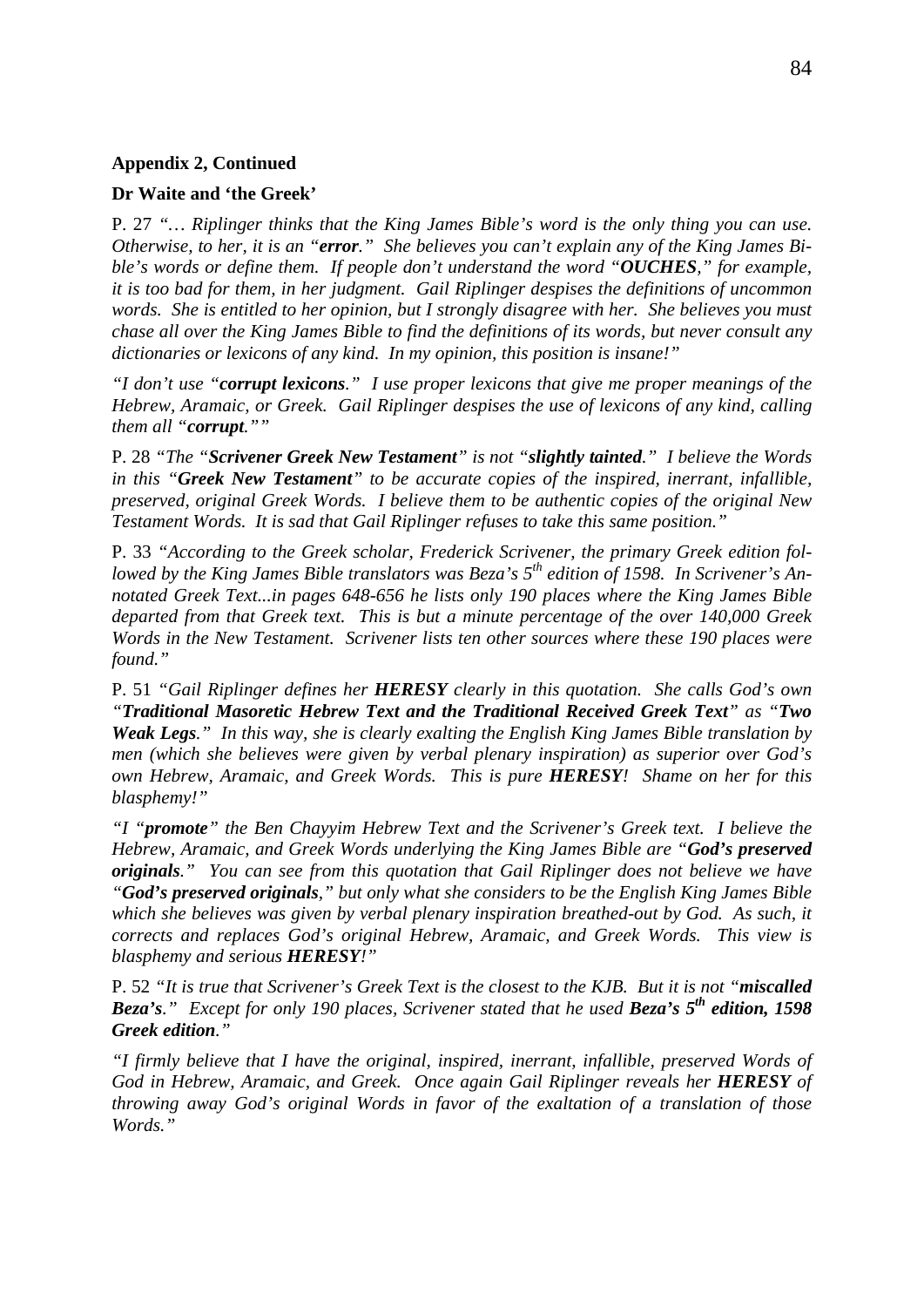P. 53 *"Scrivener did not go "from the English KJB into Greek." He found the Greek edition that underlay the KJB. With the exception of 190 places, that Greek edition was Beza's 5th edition of 1598."*

P. 66 *"I don't "unwisely" use Scrivener's Greek New Testament. I believe those are the preserved Words of the original New Testament. Gail Riplinger doesn't want anyone to read God's own Words to see what He gave us, but only a translation of those Words in the King James Bible. This is blasphemy by her against God's verbal plenary inspiration of the New Testament in Greek."* 

P. 67 *"Dr Scrivener [did not] say that he "back-translated" or "backwards translated" from the King James Bible to the Greek New Testament. Scrivener had the 5th edition of Beza of 1598, which he used for his Greek text, except for 190 places where the King James Bible translators relied on other editions...Scrivener's Greek New Testament was never translated from the English into Greek."*

*"Scrivener's goal, given to him by the Cambridge University Press, was to come up with a Greek text that underlies the King James Bible showing by BOLD marks the places where the Gnostic Critical Greek text used by the English Revised Version differ from this text. He found that the King James translators used the Greek Words in Beza's 5th edition of 1598 in all but in 190 places."* 

P. 68 *"[Gail Riplinger lies by saying that] Dr Frederick Scrivener "back-translated" his Greek New Testament from the King James Bible's English. That is, he took the English and turned it into Greek. Nothing could be further from the truth! Scrivener had the Greek edition of Beza's 5th edition of 1598, and found that this was the Greek that the King James Bible translators followed with only 190 Exceptions out of over 140,000 Greek Words."*

P. 69 *"Another lie is that Scrivener's "Greek text" does not "match" any other "Greek text on earth." As I said before, it follows Beza's 5th edition of 1598 in all but 190 places which he lists in his Appendix. Again she lies that it was not Beza's text. It most certainly was Beza's 5th edition of 1598, and she cannot prove otherwise."* 

P. 70 *"Gail Riplinger lies when she states that "Scrivener's text is therefore the English text of the KJB, backwards translated into Greek." Again, there was no "English text of the KJB" which was "backwards translated into Greek." Scrivener truly was a Greek scholar, but he did not "backwards translate" from the KJB English into Greek."*

P. 71 *"We hold to the Greek text that underlies our King James Bible. We believe it is the closest to the original Words of the New Testament."* 

P. 89 *"The Dean Burgon Society (DBS) does stand for Scrivener's Greek text as the preserved original Greek Words. It does NOT follow the Ginsberg Hebrew text. It follows the Hebrew Words underlying the King James Bible."*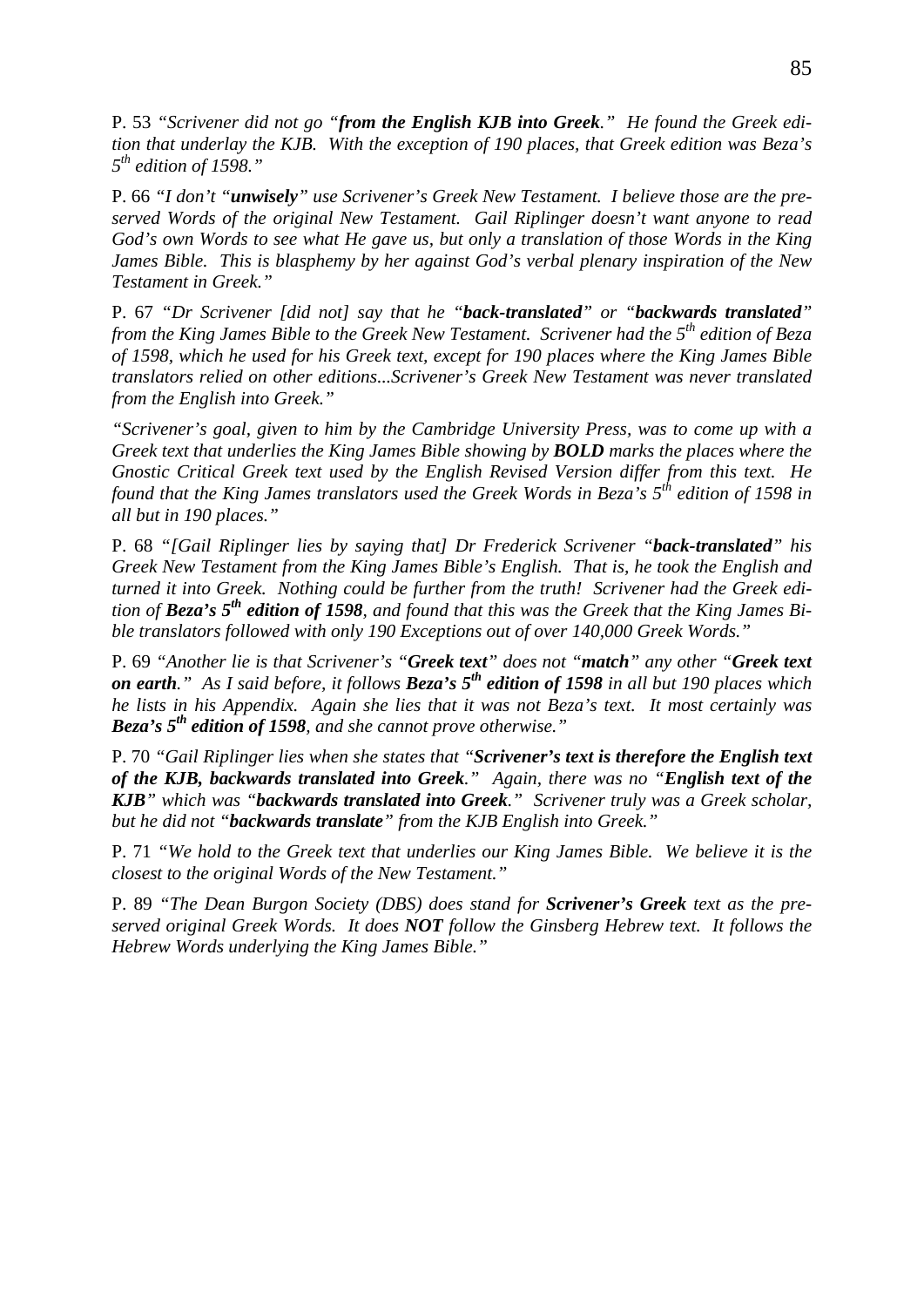## **Appendix 2, Continued**

#### **Dr Waite and the 'imperfect' KJB** *not "given by inspiration of God"*

P. iii *"We use and defend the King James Bible*.*"*

P. 3 *"This HERESY view is held by Gail Riplinger, Peter Ruckman, and many of their followers. What is this view? This HERESY view believes that in 1611, when the King James Bible was published, (contrary to all truth and Biblical doctrine) God performed a "second inspiration." Because of this, their so-called verbal plenary inspiration of the King James Bible supplants the Hebrew, Aramaic, and Greek Words given by God Himself as inferior and exalts the verbal plenary inspiration of the King James Bible as superior."* 

*"Gail Riplinger goes even further than Peter Ruckman in her "inspiration" HERESY. She teaches that since Acts 2 (possibly due to her previous Pentecostal/Charismatic background), there have been many other "inspired" and "pure" translations in addition to the verbal plenary inspiration of the King James Bible. We have learned from witnesses who knew her that Gail Riplinger originally went to a Pentecostal/Charismatic church before her husband at that time urged her to join a Baptist church. This is her multiple inspiration HERESY. She rejects the truth that God's breathing-out His Words or inspiration occurred only once. It occurred when God breathed out His own perfect, inspired, inerrant, infallible, pure Words in Hebrew, Aramaic, and Greek. This process was never repeated by God. Gail Riplinger wrote in her BROCHURE advertizing Hazardous Materials as follows: "The book demonstrates that Greek texts from UBS to TBS fail to reach the perfection of the Holy Bible [meaning the King James Bible], where God's words shall not pass away." What Gail Riplinger is doing in her view of the King James Bible is what I call "REPLACEMENT THEOLOGY." She totally REPLACES the Old and New Testament original Hebrew, Aramaic, and Greek Words of God, with the English King James translation which are the words of men. This REPLACEMENT is serious doctrinal HERESY!"* 

P. 7 *"… Riplinger...defends a different King James Bible than I do. Her Bible is a verbal plenary inspiration of the English King James Bible. This is inspiration HERESY. My Bible is the King James Bible which is not "inspired by God" or "God-breathed" but is the only accurate, reliable, and true translation of the preserved, inerrant, inspired, God-breathed, perfect Hebrew, Aramaic and Greek Words on which it is based."* 

*"Gail Riplinger does not know where the preserved Hebrew, Aramaic, and Greek Words are. She teaches that we don't need any Hebrew, Aramaic or Greek Words. She teaches that we have a verbal plenary inspiration of the English King James Bible and that it therefore supersedes the Hebrew, Aramaic, and Greek Words that God Himself gave us. This is blasphemy and extreme HERESY! This trashing of the Hebrew, Aramaic, and Greek Words is what makes Gail Riplinger's position a HERESY as well as especially her belief that since Acts 2 (possibly due to her previous Pentecostal/Charismatic background), there are many other "inspired" and "pure" Bibles. It's a bad enough HERESY for her to believe that God gave the King James Bible by verbal plenary inspiration."* 

P. 9 *"These Bible-believing, fundamental organizations [DBS, BFT]...stand for the King James Bible as the only true, reliable, and accurate English translation of the inspired, inerrant, infallible, preserved Hebrew, Aramaic, and Greek Words that underlie it."* 

P. 10 *"Gail Riplinger attacks those who believe the King James Bible (as I do) is the only true, faithful, and accurate English translation from the Hebrew, Aramaic, and Greek Words*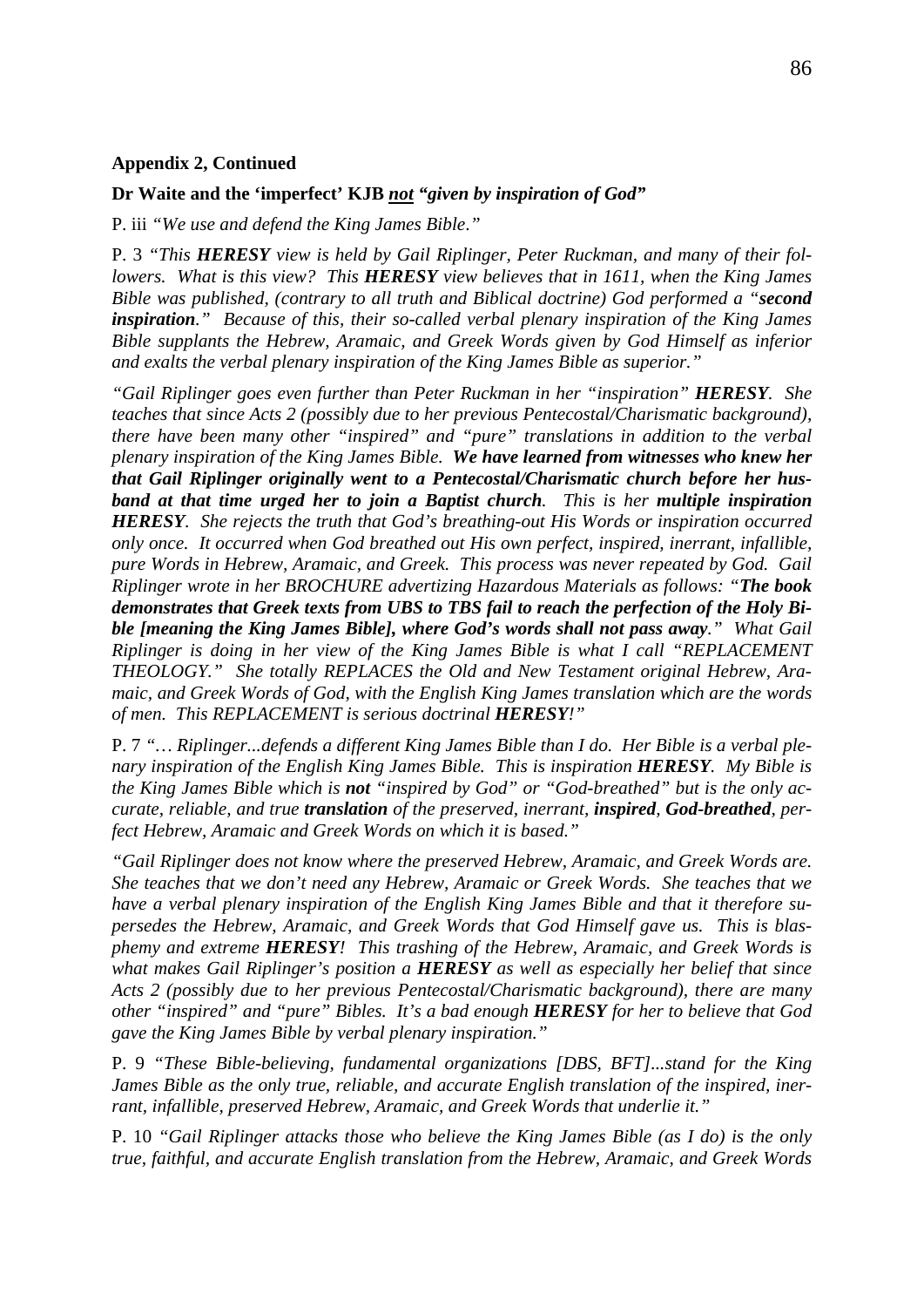*that underlie it, but do not believe it was given by inspiration of God or that it was Godbreathed."* 

P. 19 *"Gail Riplinger spread the false view that nobody should use any Hebrew, Aramaic, or Greek lexicons to find out meanings of Bible words. Because of her HERESY view of the plenary verbal inspiration of the King James Bible, Gail Riplinger doesn't even want people to look in either Hebrew, Aramaic, Greek or even English dictionaries to find out the meaning of the words in the King James Bible."*

P. 20 *"Gail Riplinger believes that the words of the King James Bible translation (as well as many other translations) were given by plenary verbal inspiration by God Himself. In reality, the King James Bible is the only faithful, true and accurate English translation of the Hebrew, Aramaic, and Greek Words underlying it, but it was not "God breathed" or given by plenary verbal inspiration of God. The words were chosen by a group of translators. Though they were scholarly and well equipped, they were still just men."* 

P. 24 *"I believe that the King James Bible is true, faithful and accurate to the Hebrew, Aramaic, and Greek Words underlying it, but it is not given by God's verbal plenary inspiration. It never claims to be except by Peter Ruckman, Gail Riplinger, and their many followers."* 

P. 25 *""Perfection" of translation is not possible. Only God has "perfection." He is "perfect." … Riplinger falsely believes that the King James Bible is "perfect." Well, is that the A.V. 1611 translation with the Apocrypha, which has all sorts of lies, contradictions and false teachings? Or is it the second edition of the King James Bible that is "perfect"? Or is it the third edition of the King James Bible that is perfect? Or is it the fourth edition? Or is it the fifth edition? Or is it the sixth edition? Or is it the seventh edition?"* 

P. 26 *"I believe the word, "perfection," is a word we can only use when referring to God Almighty. I stand for the King James Bible, but I don't like to use the word "perfect" for it. All you have to do is find one place where it is not "perfect." God alone is perfect. There have been many printers' errors in the King James Bible initially. They were not "perfect." There are hundreds of differences in the various editions of the King James Bible. Which one can you say is "perfect." Publishers in the USA have many different spellings of words. Which spelling is "perfect"?"*

P. 30 *""The Bible warned us that men would become 'traitors, heady highminded."" Gail Riplinger is quoting the Bible with her word "TRAITORS" in order to use such a libelous term to tarnish those who differ with her HERESY that the King James Bible and other Bibles are "inspired by God.""* 

P. 31 *"As for those of us who disagree with her HERESY on her "Holy Bible" (that is her King James Bible) "resenting its authority," our final and ultimate "authority" is the Hebrew, Aramaic, and Greek Words that underlie the King James Bible. This genuine and final "authority," Gail Riplinger despises. This is a blatant lie. That's false. We strongly believe in the King James Bible's "authority," but we deny her HERESY about its "inspiration by God."*

P. 32 *"The King James Bible has gone through seven different editions. The original 1611 edition had the Apocrypha in it which is filled with errors and false teachings. Does she think that this was inspired by God? If not, which of the other six editions, revised by man, was inspired by God? Which printed edition of the present seventh edition was inspired by God? Is it the one published by Nelson Press? By Moody Press? By Zondervan Press? By Cambridge Press? By Oxford Press? Or by some other press which has many differences with the other publishers?"*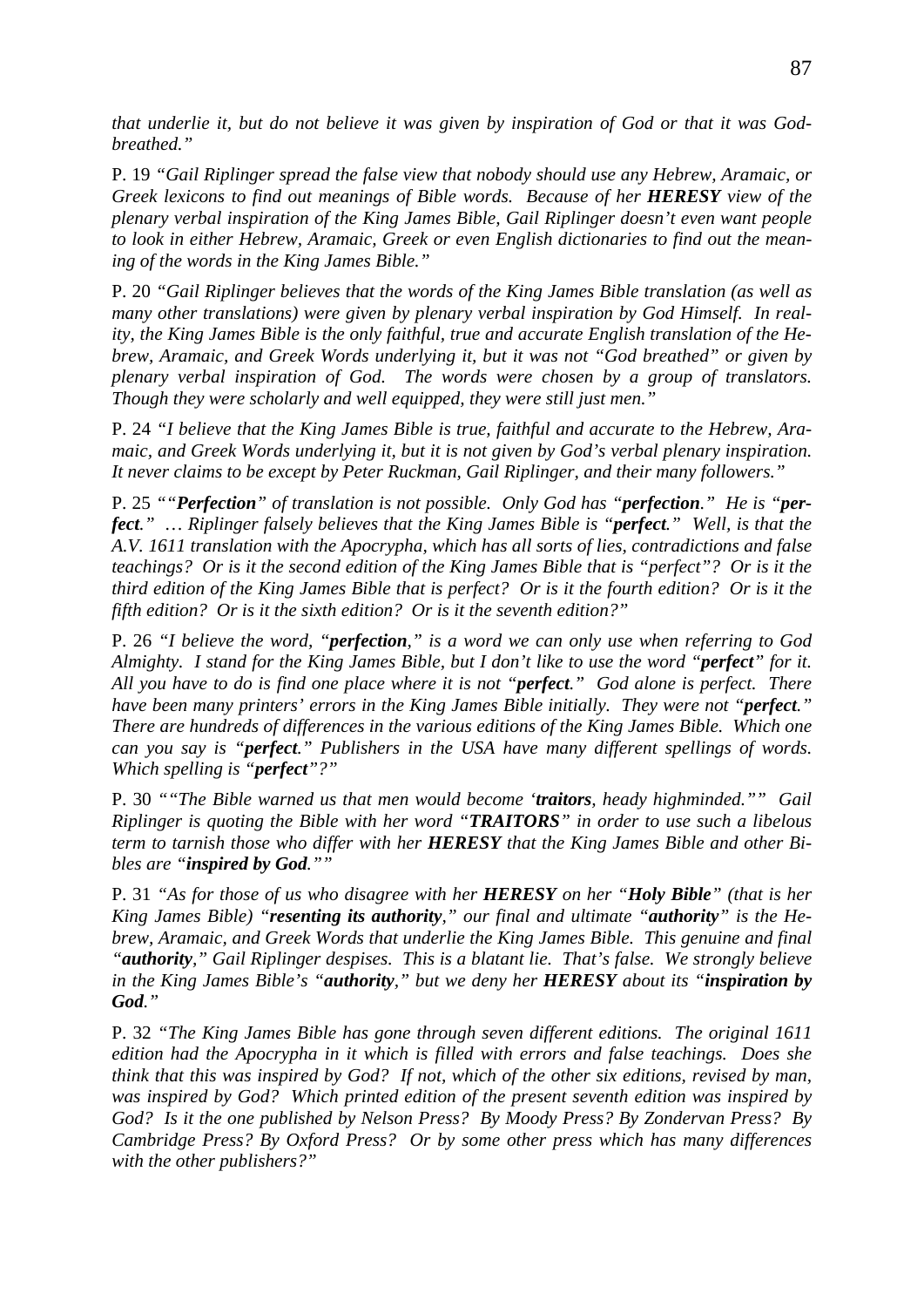*"The King James Bible translators took the Hebrew, Aramaic and Greek words and picked one of the many correct English meanings and translated it. We agree that the King James Bible translators picked the best English words when they translated the Bible, but not the only English words that could have been used. It is blasphemous of Gail Riplinger to downplay the Hebrew, Aramaic, and Greek Words that God Himself wrote. She exalts the King James Bible and many other "pure" Bibles above the very Hebrew, Aramaic, and Greek Words of the Living God. This is Simon-pure HERESY!"* 

*"The original languages that God breathed-out give the English nuances, illustrations and shades of meaning. The grammatical rules of those languages give further assistance in the proper interpretation of difficult passages. When I preach God's Words, I do not criticize or change the English King James Bible. I illuminate and give many other acceptable and accurate meanings that the translators could have written down. Gail Riplinger despises the use of any other word than that given by the King James translators. This is ridiculous."* 

P. 33 *"I stand for the King James Bible as the Word of God in English, but underlying it are not "two weak legs of Greek and Hebrew." The Greek and Hebrew (and a few Aramaic) Words of the Old and the New Testaments are the strongest "legs" on which we can stand. They are "legs" given to us by the everlasting, omnipotent, omniscient, omnipresent Triune God Himself. They were the legs used by the King James Bible translators. These "legs" are stronger than any translation in the world, including the King James Bible and all of the other "pure" Bibles Gail Riplinger believes were given by verbal plenary inspiration."* 

*"This is her HERESY. The King James Bible is only an excellent translation of those Words rather than the Words themselves. How wicked is Gail Riplinger for castigating the very Hebrew, Aramaic, and Greek Words of God and replacing them for English words as being inspired by God and Godbreathed!"* 

P. 34 *"Here are more blasphemous words coming from Gail Riplinger who has a large following of pastors and people. She does not agree that translations like the King James Bible are "inferior" to the Hebrew Aramaic, and Greek Words from which they were translated. She wrongly believes these translations like the King James Bible are "superior" to God original Words."* 

*"I am FOR the King James Bible, but I am AGAINST Gail Riplinger's lies and phony ideas about her HERESY regarding the verbal plenary inspiration of the King James Bible and many other Bibles since Acts 2."* 

*"As far as the King James Bible being an "inferior product" when compared to the very inspired and inerrant Hebrew, Aramaic, and Greek Words from the mouth of God Himself, most certainly God's Words are superior to man's translations of those Words! How evil is Gail Riplinger to trash and demote the very Words that God gave to us and exalt <i>translations of those Words! She believes the false and heretical doctrine that God's Words of Hebrew, Aramaic, and Greek are not superior to man's King James Bible translation, but, in fact, are inferior."*

P. 35 *"The King James Bible is not "inspired"...The word inspired is only used for the Words that God Himself breathed-out, not that which man has merely translated. God did not breathe-out English or any other modern language. God only breathed-out and inspired the Old and New Testament Words of Hebrew, Aramaic, and Greek."* 

P. 36 *"Neither the DBS Executive Committee or the DBS Advisory Council will ever call the King James Bible "inspired of God," "given by inspiration of God," "verbally inspired," "inspired," or "God-breathed" at any time or in any place."*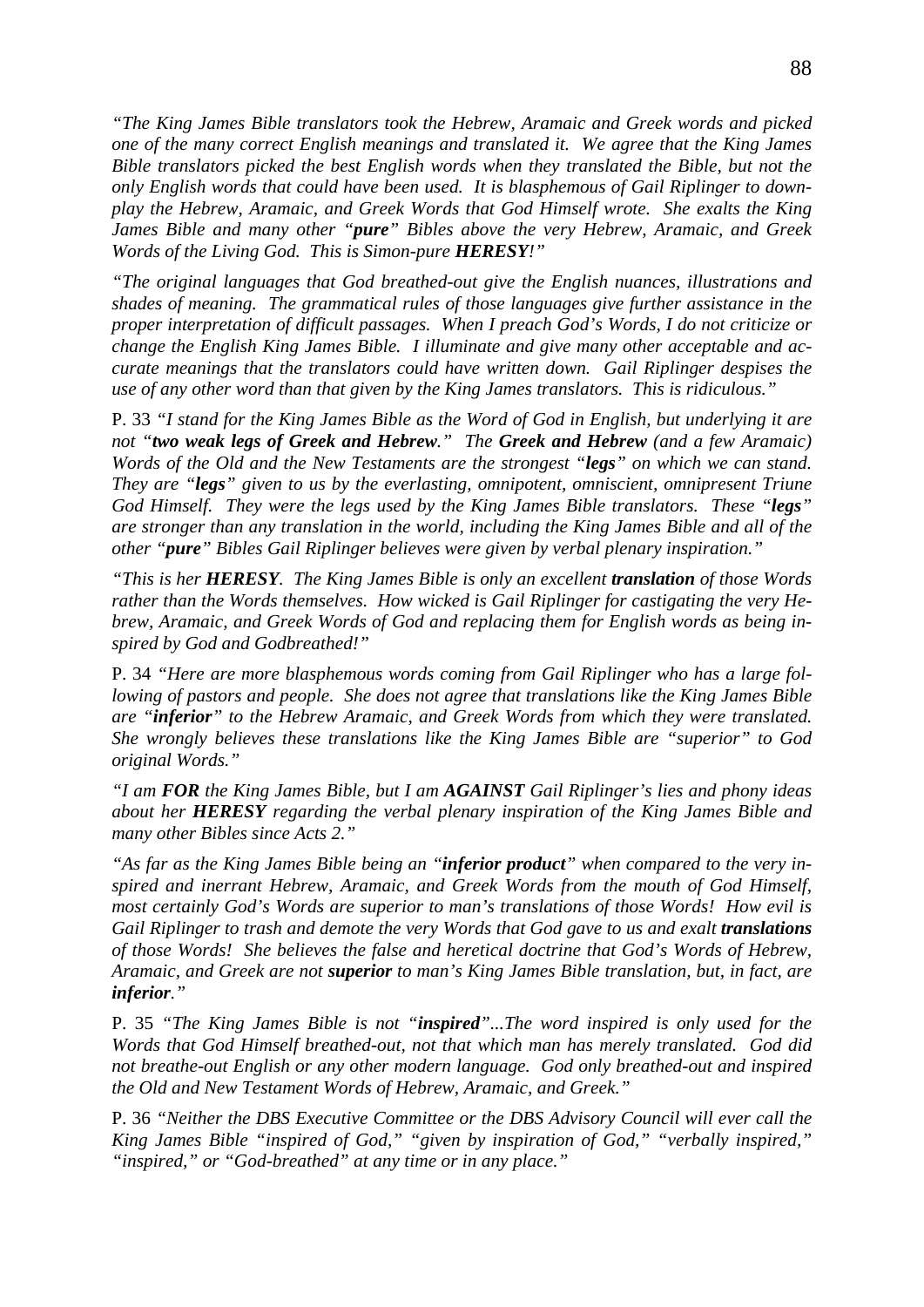P. 37 *"…Riplinger's HERESY [is] the verbal plenary inspiration of the King James Bible and many other Bibles since Acts 2."* 

P. 40 *"The three words, "true, reliable, and accurate" are three words describing what I consider the King James Bible to be. What about all of the hundreds of changes that have been made in the King James Bible from 1611 to the present? If it were "perfect," why all the changes? I use the word "perfect" when referring to things that God Almighty does. God's Hebrew, Aramaic, and Greek Words are "perfect.""*

P. 41 *"I have never "shifted away" from a "perfect and inspired KJB" because I have never in my entire life ever held to that position."* 

P. 43 *"For 32 years...I have never publicly said that the King James Bible is inspired, inspired of God, or God-breathed. I have been consistent in this position. Gail Riplinger cannot find any proof whatsoever to the contrary during these 32 years."* 

P. 44 "Gail Riplinger...is trying to get her readers to conclude that my denial of her **HER-***ESY that the King James Bible and many other Bibles since Acts 2 (possibly due to her previous Pentecostal/Charismatic background), were given by verbal plenary inspiration by God and Godbreathed."*

P. 45 *"The words in the King James Bible are accurate, faithful and true. They need not to be changed. However, since they are not inspired by God, there could be other words that could be used that would also be accurate, faithful and true as well."* 

P. 49 *"She believes in the verbal plenary inspiration of the King James Bible and many other Bibles after Acts 2 (possibly due to her previous Pentecostal/Charismatic background), in her HERESY."* 

P. 52 *"Gail Riplinger's "solid and perfect Holy Bible" is her alleged English King James Bible. Neither I, nor the BIBLE FOR TODAY, nor the Dean Burgon Society have abandoned our defense of the King James Bible. But we do not call it inspired of God or God-breathed... She is exalting man's English as being superior to God's Hebrew, Aramaic and Greek Words. In effect, Gail Riplinger believes in a deification of man and his works as superior to Almighty God and His works. This is HERESY and blasphemy!"* 

P. 53 *"The Scrivener text, which underlies our King James Bible, has nothing to do with the matter of the "perfection and inspiration of the KJB." The Greek Words underlying the KJB are perfect and inspired. It is false for Gail Riplinger to say that the KJB, and many other Bibles since Acts 2 (possibly due to her previous Pentecostal/Charismatic background),*  were given by verbal plenary inspiration. This is pure theological **HERESY**. If Gail Riplin*ger believes this about the KJB, which one is she talking about since there are at least seven official "editions" with hundreds of changes and many different printings with multiple printers' errors and differences in them. If it is the original AV 1611, she has the problem of God "inspiring" the errors of the Apocrypha. It is a ridiculous and unfounded position."* 

P. 54 *"The second great error Gail Riplinger proclaims here wrongly is that she believes there were "pure" versions that were given by verbal plenary inspiration from "the giving of the 'scriptures in tongues" in "Acts 2 (possibly due to her previous Pentecostal/Charismatic background*), *until today*." This is a clear enunciation of her serious Biblical **HERESY**."

*"Gail Riplinger is continuing her HERESY of believing that "a pure English Bible existed and was available before Wycliffe, Tyndale, and Coverdale." These, she claims, were "God's pure words," that is that they were given by verbal plenary inspiration from the day of Pentecost (Acts 2, possibly due to her previous Pentecostal/Charismatic background),) and beyond. She does not limit inspiration to God's Hebrew, Aramaic, and Greek Words, but ex-*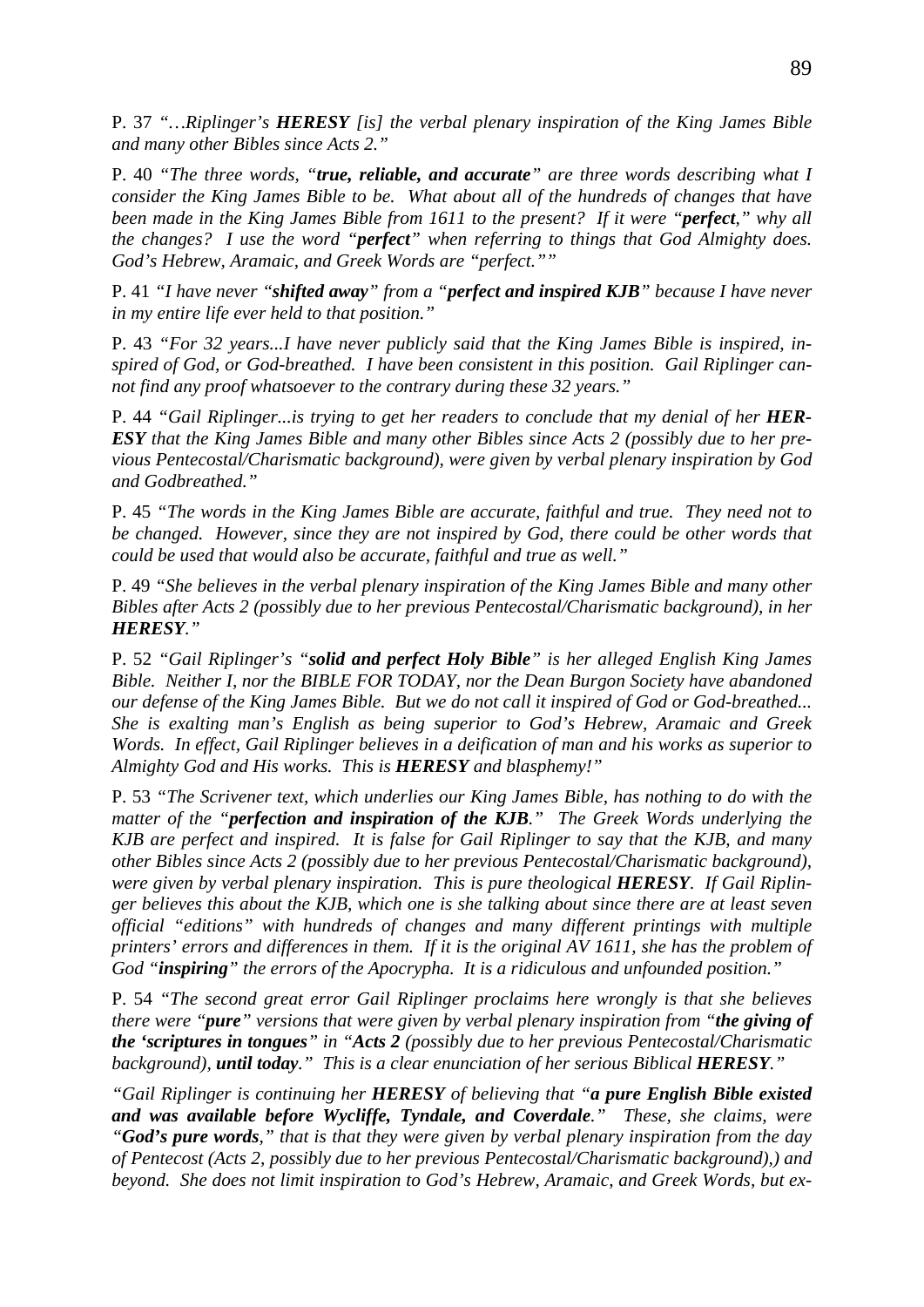*tends inspiration not only to the English King James Bible, but to "Gothic, Anglo-Saxon, Anglo-Norman, and Pre-Wycliffe English scriptures" as well. God did not inspire these translations. She is in serious theological HERESY here."*

P. 56 *"I believe the King James "English Bible" is a true, reliable, and accurate translation, but it was not given by verbal plenary inspiration. God did not breathe-out English. He breathed-out Hebrew, a little Aramaic, and Greek."* 

*"The Hebrew, Aramaic, and Greek Words that underlie our King James Bible are detailed, perfect, pure and inspired. By her reference to "pure vernacular editions world wide," she believes these were all given by verbal plenary inspiration as she believes the King James Bible was. This is the basis of her serious HERESY*.*"* 

P. 64 *"Those [in] church pews...should not believe in the plenary verbal inspiration of the King James Bible which is Gail Riplinger's HERESY. God did not write or give the words of the King James Bible. Men did. For Gail Riplinger to say that the King James Bible was given by plenary verbal inspiration, she would have to say that God produced false doctrine for putting the error-ridden Apocrypha in the A.V. 1611. Does she admit this moral flaw in God? I hope not. WHICH KING JAMES BIBLE DOES SHE THINK WAS GIVEN BY PLENARY VERBAL INSPIRA[T]ION? The King James Bible has undergone hundreds of different printings and has had at least seven major revisions. Each printing and each edition is different. This shows the foolishness in believing that any translation was given by plenary verbal inspiration. It is the GRAPHE, (Hebrew, Aramaic and Greek Words)= underlying the King James Bible that were given by plenary verbal inspiration and were Godbreathed (THEOPNEUSTOS)."* 

P. 66 *"She believes the HERESY that the King James Bible and other Bibles since Acts 2 (possibly due to her previous Pentecostal/Charismatic background), were given by verbal plenary inspiration by God rather than being only a translation."*

P. 72 *"Gail Riplinger believes in the verbal plenary inspiration of the King James Bible, as well as many other Bibles since Acts 2 (possibly due to her previous Pentecostal/Charismatic background). This is HERESY without any question. For this to have happened means that she believes God "breathed-out" the words of the King James Bible. Though she is ignorant of it and disputes it, this is the genuine meaning of THEOPNEUSTOS in 2 Timothy 3:16."* 

P. 82 *"With [Gail Riplinger's] HERESY on believing in the verbal plenary inspiration of the King James Bible and many other Bibles since Acts 2 (possibly due to her previous Pentecostal/Charismatic background), she is no authority on what "unbiblical" means."* 

PP. 84-85 *"What I strongly object to is Peter Ruckman and Gail Riplinger who believe the HERESY that the King James Bible was given by verbal plenary inspiration! This is double inspiration HERESY. Gail Riplinger goes beyond even Peter Ruckman in that she believes many other Bibles since Acts 2 (possibly due to her previous Pentecostal/Charismatic background), have also been given by verbal plenary inspiration. This is why I call her a believer in the HERESY of MULTIPLE INSPIRATION."*

*"I believe that the original Hebrew, Aramaic, and Greek Words of the Bible have been preserved and are those which underlie the King James Bible. They are still in existence and available from the BIBLE FOR TODAY in Scrivener's Annotated Greek New Testament...and in the Masoretic Hebrew/King James Parallel Bible."* 

P. 87 *"(Quoting Dr Alan O'Reilly), "I believe it is the subject of why all this has blown up, right on the heels of the publication of Hazardous Materials. If I understand correctly, you believe, as I do that the AV1611 is the pure word of God, given by inspiration of God, II*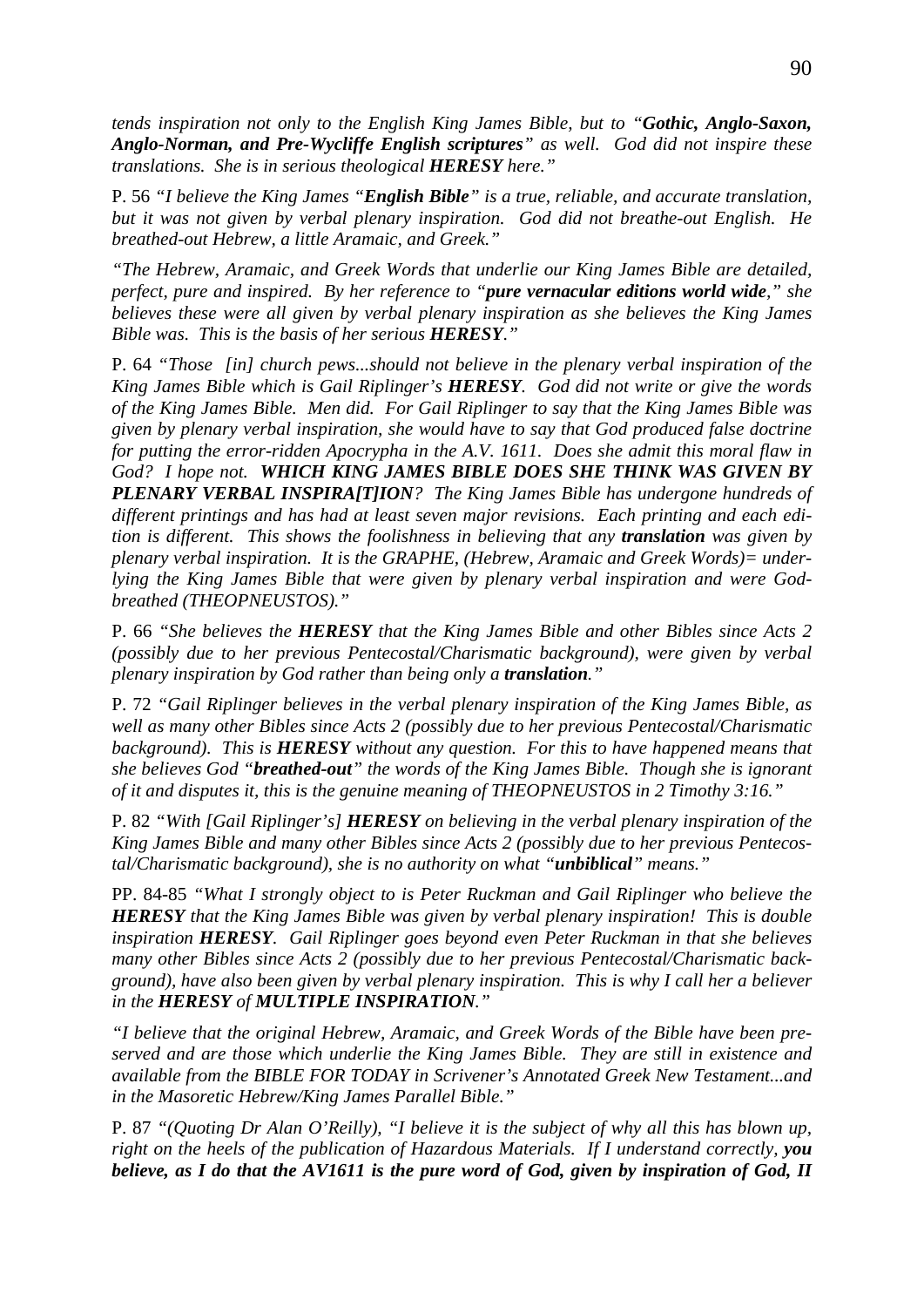*Timothy 3:16,17 and the perfectly preserved word of God in its final (7) purified state, Psalm 12:6,7…I get the impression that the Waites don't altogether share that stance."* 

*"Sad to say, Dr O'Reilly partakes in the HERESY of … Riplinger as they both say the "AV1611" was "given by inspiration of God II Timothy 3:16,17." He is right that the "Waites don't altogether share that stance." Only the Hebrew, Aramaic, and Greek Words were "given by inspiration of God" or "God-breathed." No translation (including the AV1611) was given by verbal plenary inspiration. The "AV 1611" was most definitely not "given by inspiration of God." It included the Apocrypha with all of its false doctrines and beliefs. Surely God did not give those words."* 

P. 94 *"Gail Riplinger's HERESY of exalting the King James Bible (which she falsely claims was given by verbal plenary inspiration of God) [may have] wrongly influenced some Christian colleges. She has smashed the Hebrew, Aramaic, and Greek Words, so much so, that she alleges that some Christian colleges won't even teach the Biblical Greek language because they don't need it. Just use the King James Bible. If this happens, it will have resulted in a great calamity for the original language of the New Testament. If Christian colleges "drop Greek altogether, Gail Riplinger will have gone far in the promotion of her HERESY position of the verbal plenary inspiration of the King James Bible (and other Bibles since Acts 2, possibly due to her previous Pentecostal/Charismatic background), thus exchanging man's words for God's Words."* 

P. 95 *"[Gail Riplinger] exalts the English King James Bible as being given by verbal plenary inspiration and entirely supplanting the Hebrew, Aramaic, and Greek Words that God Himself gave us. This is strong HERESY! No one is "selling their feigned Greek and Hebrew expertise" like…Riplinger is selling her "feigned expertise" on the King James Bible, all of its doctrines and applications, all the lexicons in the world, and on Greek and Hebrew."* 

P. 97 *"It is she who is acting dogmatically like the "College of Cardinals," trying to tell every pastor, and other Christians who disagree with her, to believe and agree with her HERESY about the King James Bible and other Bibles since Acts 2 as having been given by verbal plenary inspiration."*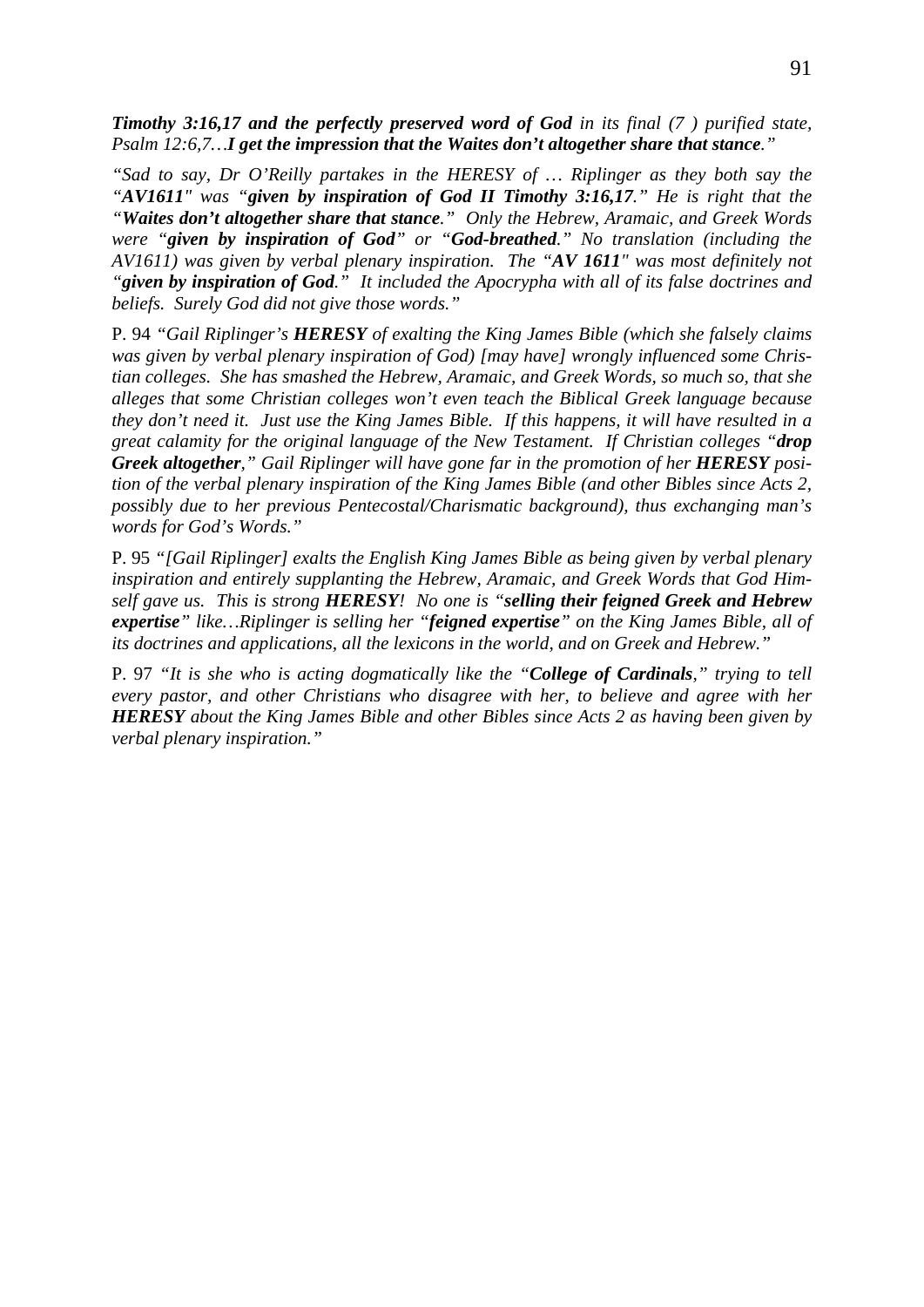#### **References**

-

- <sup>1</sup> *A WARNING!! On Gail Riplinger's KJB and Multiple Inspiration Heresy* by Dr D. A. Waite, [www.BibleForToday.org](http://www.biblefortoday.org/)
- <sup>2</sup> *The College of Cardinals, "Traitors, heady, highminded" 2 Tim. 3:4, D.A. Waite Denies KJB Inspiration* by Dr G.A. Riplinger, www.avpublications.com/avnew/home.html

<sup>3</sup> *Why Psalm 12:6, 7 Is A Promise Of The Infallible Preservation Of Scripture* by Dr Peter S. Ruckman, Bible Baptist Bookstore

<sup>4</sup> [www.av1611.org/articles.html#KJV](http://www.av1611.org/articles.html#KJV), [www.avpublications.com/avnew/resources.html](http://www.avpublications.com/avnew/resources.html)

<sup>5</sup> *In Awe of Thy Word* by Dr G.A. Riplinger, A.V. Publications Corp., 2003, p 32, Chapter 16

<sup>6</sup> *In the Minds of Men* by Ian T. Taylor, TFE Publishing, 1991, pp 97ff

<sup>7</sup> *In Awe of Thy Word,* Chapter 18

<sup>8</sup> [www.avpublications.com/avnew/downloads/PDF/q13.pdf](http://www.avpublications.com/avnew/downloads/PDF/q13.pdf) 

<sup>9</sup> *The Translators to the Readers* by Dr Miles Smith,<http://watch.pair.com/thesis.html>

<sup>10</sup> *Cleaning Up Hazardous Materials* by Dr Kirk DiVietro, The Dean Burgon Society, 2010, pp ii-iii, vi, xi

<sup>11</sup> *Pastoral Epistles, I &II Timothy – Titus* by Dr Peter S. Ruckman, Bible Baptist Bookstore, 1989, pp 261ff

<sup>12</sup> en.wikipedia.org/wiki/Lingua franca

<sup>13</sup> *A Brief History of English Bible Translations* by Dr Laurence M. Vance, Vance Publications, 1993, pp 3, 13

<sup>14</sup> *The History of the New Testament Church, Volumes 1 and 2* by Dr Peter S. Ruckman, 1982, 1984

<sup>15</sup> *Hazardous Materials* by Dr G.A. Riplinger and Bryn (n) Riplinger, A.V. Publications, Corp., 2008, p 1147

<sup>16</sup> *Ibid.*, p 1136

<sup>17</sup> *In Awe of Thy Word*, Chapter 9

<sup>18</sup> Analytical Concordance to the Holy Bible edited by Robert Young, United Society For Christian Literature, Lutterworth Press, 8<sup>th</sup> Edition, London 1973

<sup>19</sup> *"O Biblios" The Book* by Alan O'Reilly, Covenant Publishers, 2001, p 174

<sup>20</sup> *Translators Revived* by Alexander McClure, Maranatha Bible Society, from the 1858 Edition, pp 177ff

<sup>21</sup> [www.studylight.org/](http://www.studylight.org/) 

<sup>22</sup> *Defending the King James Bible* by Dr Donald Waite, The Bible for Today, 1992, p 79

<sup>23</sup> *The Translators to the Readers* by Dr Miles Smith, <http://watch.pair.com/thesis.html>

<sup>24</sup> *"O Biblios" The Book*, Chapters 10-11, 13-14

<sup>25</sup> [en.wikipedia.org/wiki/Koine\\_Greek](http://en.wikipedia.org/wiki/Koine_Greek)

<sup>26</sup> *Ruckman Reference Bible*, p 867

<sup>27</sup> *The King James Version Defended* by Dr Edward F. Hills, The Christian Research Press, 3<sup>rd</sup> Edition, 1979, Chapter 5, [wilderness-cry.net/bible\\_study/books/kjv-defended/chapter5.html](http://wilderness-cry.net/bible_study/books/kjv-defended/chapter5.html)

<sup>28</sup> *Final Authority* by Dr William P. Grady, Grady Publications, Chapter 4

<sup>29</sup> *The Christian's Handbook of Biblical Scholarship* by Dr Peter S Ruckman, Bible Baptist Bookstore, 1988, Chapter 5

<sup>30</sup> *In Awe of Thy Word*, Chapters 18-21, 24, 27-28

<sup>31</sup> *The Bible Babel* by Dr Peter S. Ruckman, Bible Baptist Bookstore, 1964, p 113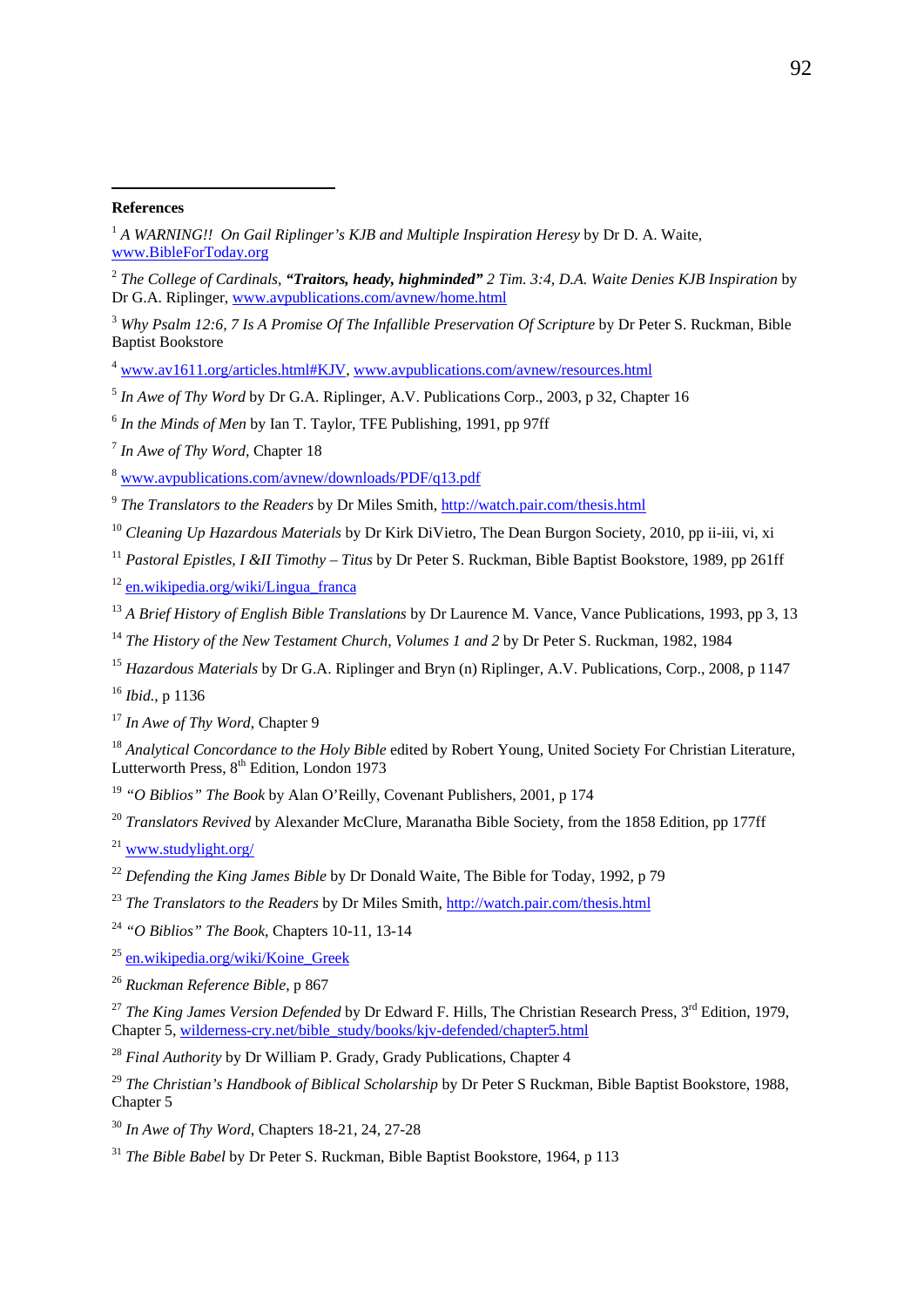*Our Authorized Bible Vindicated* by Dr Benjamin G. Wilkinson, abridged in *Which Bible?* edited by Dr David Otis Fuller, Grand Rapids International Publications, 1975, p 200, 205, 210-212, 221, 2228ff, 244ff. See also *Our Authorized Bible Vindicated* online,<http://kjv.benabraham.com/html/chapter-2.html>, <http://kjv.benabraham.com/html/chapter-5.html>

 *The Answer Book* by Dr Samuel C. Gipp, Th.D., Bible & Literature Missionary Foundation, 1989, Questions 1, 29, 30,<http://samgipp.com/answerbook/>

*A WARNING!!*, pp 2, 84.

*Which Bible is God's Word?* by Dr G.A. Riplinger, A.V. Publications Corp., 2007, p 5

[www.pcusa.org/oga/publications/scripture-use.pdf](http://www.pcusa.org/oga/publications/scripture-use.pdf)

 *The Presbyterian Review*, 1881, Vol. 2, No. 6, [scdc.library.ptsem.edu/mets/mets.aspx?src=BR188126&div=1&img=14](http://scdc.library.ptsem.edu/mets/mets.aspx?src=BR188126&div=1&img=14) , pp 237-238, 245

*The Translators to the Readers*

*Ibid.*

-

[www.spurgeon.org/misc/gfw.htm](http://www.spurgeon.org/misc/gfw.htm) 

<sup>41</sup> *The King James Version Defended*, Chapter 8, wilderness-cry.net/bible\_study/books/kiv[defended/chapter8.html](http://wilderness-cry.net/bible_study/books/kjv-defended/chapter8.html) 

<sup>42</sup> *The Authorized Edition of the English Bible (1611)* by F.H.A. Scrivener, Cambridge, 1884, Wipf and Stock Publishers, 2004, p 60

*Hazardous Materials*, Chapters 17, 18, 28

*In Awe of Thy Word*, p 956

*The Bible Babel*, p 60

*"O Biblios" The Book*, pp 36-37

*Cleaning Up Hazardous Materials*, pp 139-140

*The King James Version Defended*, Chapter 8

*The Big Picture* by David W. Norris, Authentic Word, 2004, pp 372, 384-385

*The Answer Book*, Question 1,<http://samgipp.com/answerbook/?page=01.htm>

*Thirty-nine Articles*, <http://mb-soft.com/believe/txc/thirtyni.htm>

*The Answer Book*, Question 34,<http://samgipp.com/answerbook/?page=34.htm>

[en.wikipedia.org/wiki/File:KJV-King-James-Version-Bible-first-edition-title-page-1611.jpg](http://en.wikipedia.org/wiki/File:KJV-King-James-Version-Bible-first-edition-title-page-1611.jpg) 

*The Authorized Edition of the English Bible (1611)*, p 19n

*"O Biblios" The Book*, pp 233-234

*Defending the King James Bible*, p 72

[ldolphin.org/kitchen/mapexodus.html](http://ldolphin.org/kitchen/mapexodus.html)

*The King James Version Defended*, Chapter 8

*"O Biblios" The Book*, pp 225ff

 *Differences in the King James Version Editions* by Dr Peter S. Ruckman, Bible Baptist Bookstore, 1983, pp 3, 11, 18-19

*The Christian's Handbook of Biblical Scholarship*, pp 30-37

*Final Authority*, pp 168ff

*Translators Revived*, pp 223-224

*"O Biblios" The Book*, pp 225ff

*The Authorized Edition of the English Bible (1611)*, Appendices A, C